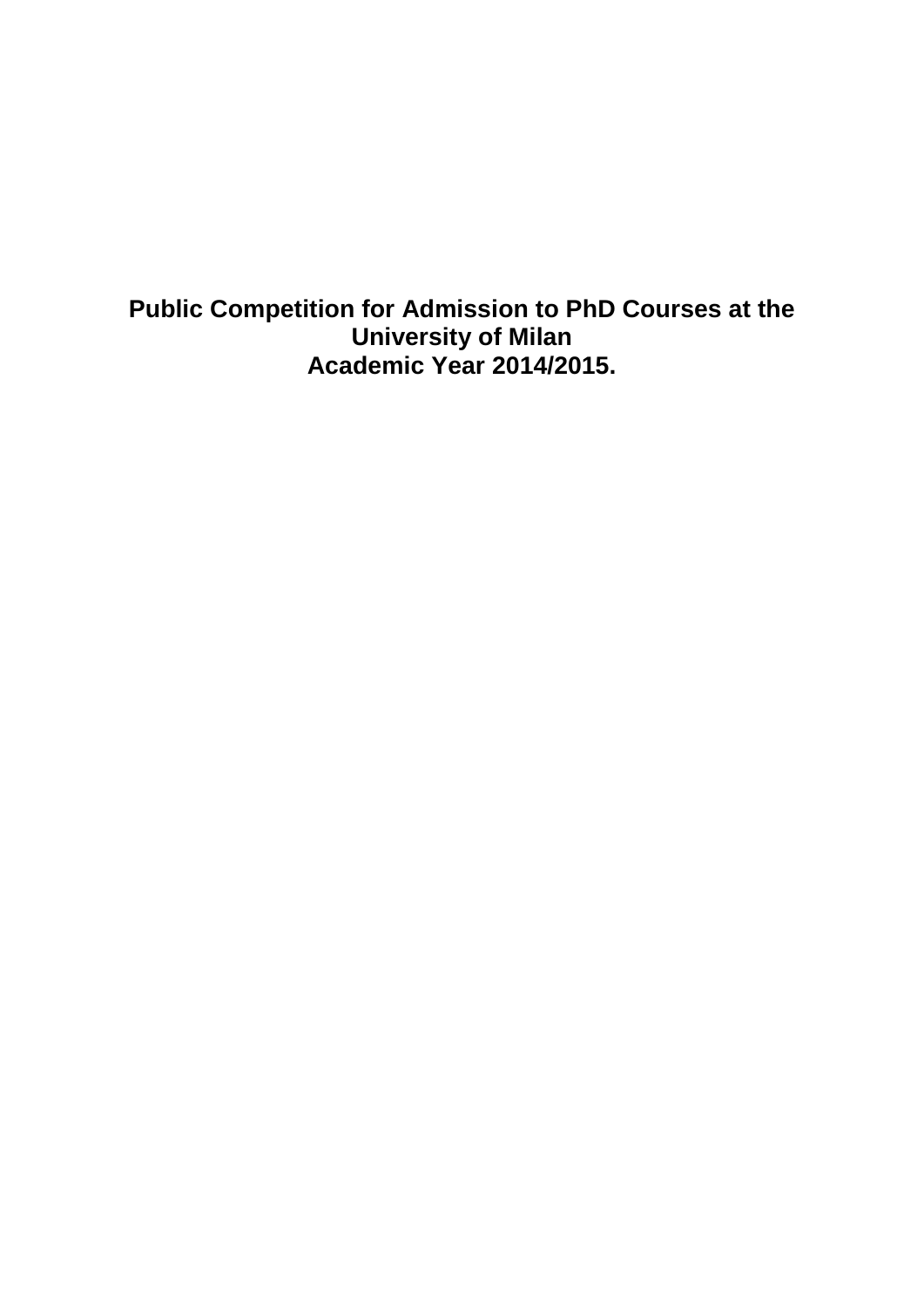

*Institutional, International and Training Issues Area University Training and Permanent Training Division*

#### FUFP/2

### **THE RECTOR**

- considering Italian Ministerial Decree No. 270, dated 22nd October 2004, entitled "Amendments to Regulation No. 509 containing rules governing the didactic autonomy of Universities, passed by a Decree of the Minister for Universities and Scientific and Technological Research on 3rd November 1999";
- considering Article 4 of Italian Law No. 210, dated 3rd July 1998, as amended by art. 19, paragraph 1, of Italian Law No. 240 dated 30th December 2010;
- considering Italian Ministerial Decree No. 45 dated 8th February 2013, "Regulation containing the accreditation methods of the locations and PhD courses and the criteria for the foundation of PhD courses on behalf of accredited bodies";
- considering Italian Regional Law No. 33, dated 13th December 2004, entitled "Rules governing activities of the Region for the right to study at university," which makes provisions for services in favour of students enrolled on PhD programmes;
- considering the Charter of the University of Milan, issued by Rector's Decree dated 15th March 2012;
- considering the resolutions approved by the Academic Senate and by the Administrative Council during their respective meetings of 7th and 15th May 2014;
- given protocol note no. 0020285 dated 22 July 2014, by which the Ministry of Education, University and Research (MIUR) announced that the National Agency for the Evaluation of the University System and Research (ANVUR) expressed its favourable opinion to the accreditation of PhD courses offered by the University, deeming, as regards the activation of the new cycle, that Universities, pending the issuance of accreditation decrees, may proceed with calling the admission competition

#### **HEREBY DECREES**

#### **Art. 1** *Activation of PhD Courses*

The following PhD courses are activated at the University of Milan for the academic year 2014/2015 (XXX cycle):

- − Agriculture, Environment and Bioenergy
- − Molecular and Cellular Biology
- − Chemistry
- − Industrial Chemistry
- − Epidemiology, Environment and Public Health
- Philosophy and Human Sciences
- − Physics, Astrophysics and Applied Physics
- − Computer Science
- − Clinical and Experimental Medicine
- − Molecular and Translational Medicine
- − Experimental Medicine and Medical Biotechnologies
- − Integrative Biomedical Research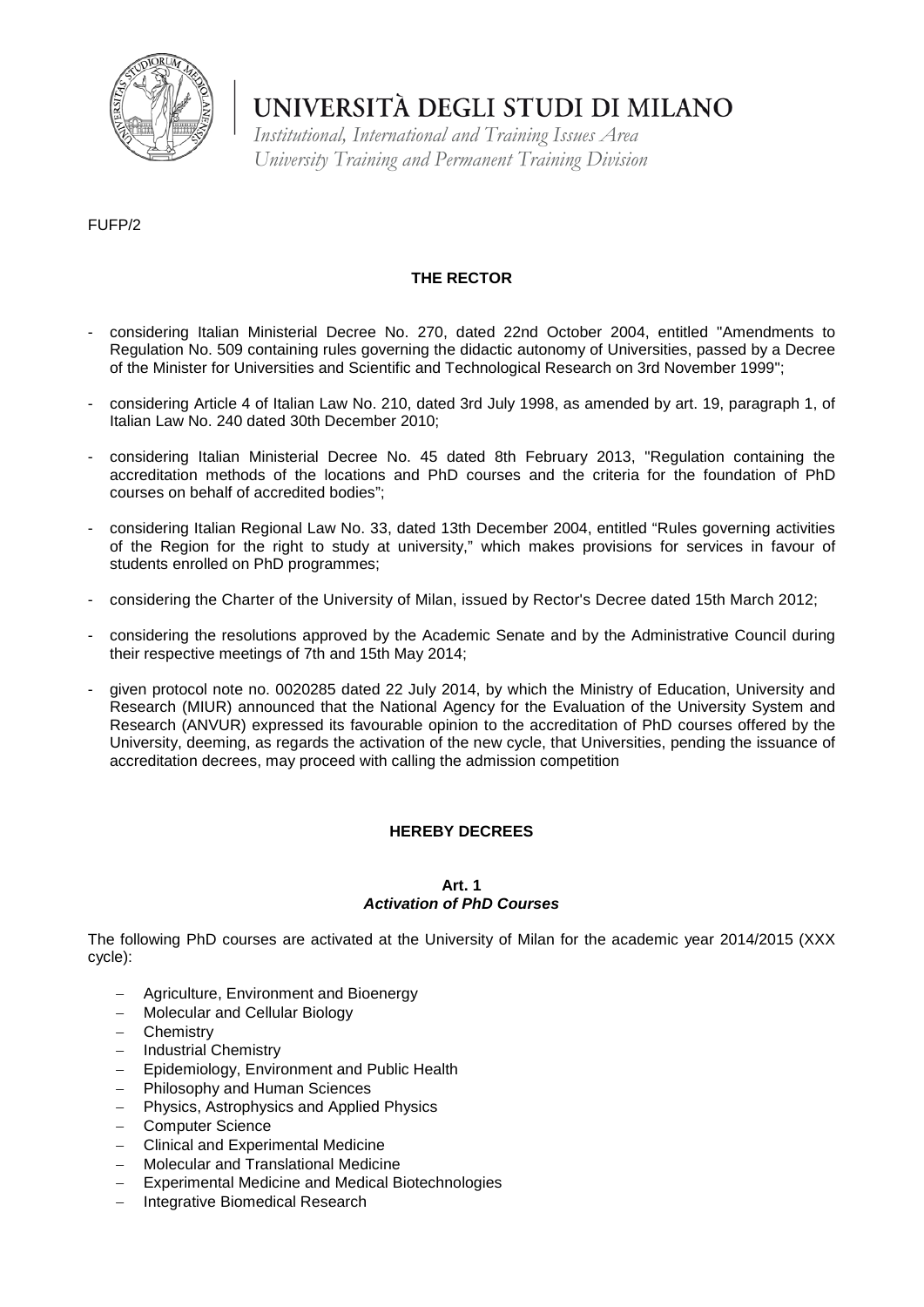

*Institutional, International and Training Issues Area University Training and Permanent Training Division*

- − Environmental Sciences
- − Biochemical Sciences
- − Literature, Arts and Environmental Heritage
- − Nutritional Sciences
- − Earth Sciences
- − Pharmaceutical Sciences
- Experimental and Clinical Pharmacological Sciences
- − National and International Legal Studies
- − Mathematical Sciences
- − Oral Sciences
- − Food Systems
- − Veterinary and Animal Science
- − History, Culture, Social and Institutional Theories
- − Linguistic, Literary and Intercultural Studies in European and Extra-European Perspectives

Public competitions are therefore announced at the University of Milan, to be appraised by qualifications and exams, for admission to the aforementioned PhD courses; the tables annexed to this decree, which are an integral part of this document, contain a brief description of the courses. The tables also illustrate the criteria on which the selection procedures are based.

The number of scholarships may be increased following the acquisition of external funding made available before the deadline established by the call for submission of applications to the competition.

#### **Art. 2** *Admission Criteria*

In order to apply for a place on the aforementioned PhD courses, students must possess a "magistrale" degree (second-level degree), an equivalent qualification, or an equivalent qualification by study level (Master's Degree) from a foreign University.

The suitability of the foreign academic qualifications in terms of content is appraised by the Examining Board constituted for admission to each PhD course in compliance with the regulations in force in Italy and in the country in which the academic qualification was issued, and the international treaties or agreements pertaining to the conferment of qualifications for continuing one's studies.

Those without a "magistrale" degree may also participate in the competition. In this case, admission for attendance on the PhD course is subject to achieving the magistrale decree by 31 October 2014.

#### **Art. 3** *Application Form*

All applications forms must mandatorily be submitted by **1:00pm on 30 September 2014** by performing the following steps:

- 1. registering online on the University portal at the webpage www.unimi.it *Accesso rapido Servizi - REGISTRAZIONE*. This operation is not required by those already registered on the portal or in possession of University access credentials (final year students or those who graduated from the University of Milan less than a year ago);
- 2. accessing, using the credentials, the SIFA online services by visiting [www.unimi.it](http://www.unimi.it/) *Servizi online SIFA – LOGIN*;
- 3. submitting an admission application following these steps: *Servizi di ammissione – Ammissione ai corsi post laurea – Dottorati di ricerca*;
- 4. paying a non-refundable fee of €50.00 as repayment of selection costs, by credit card or using the MAV form which will be generated by the online service.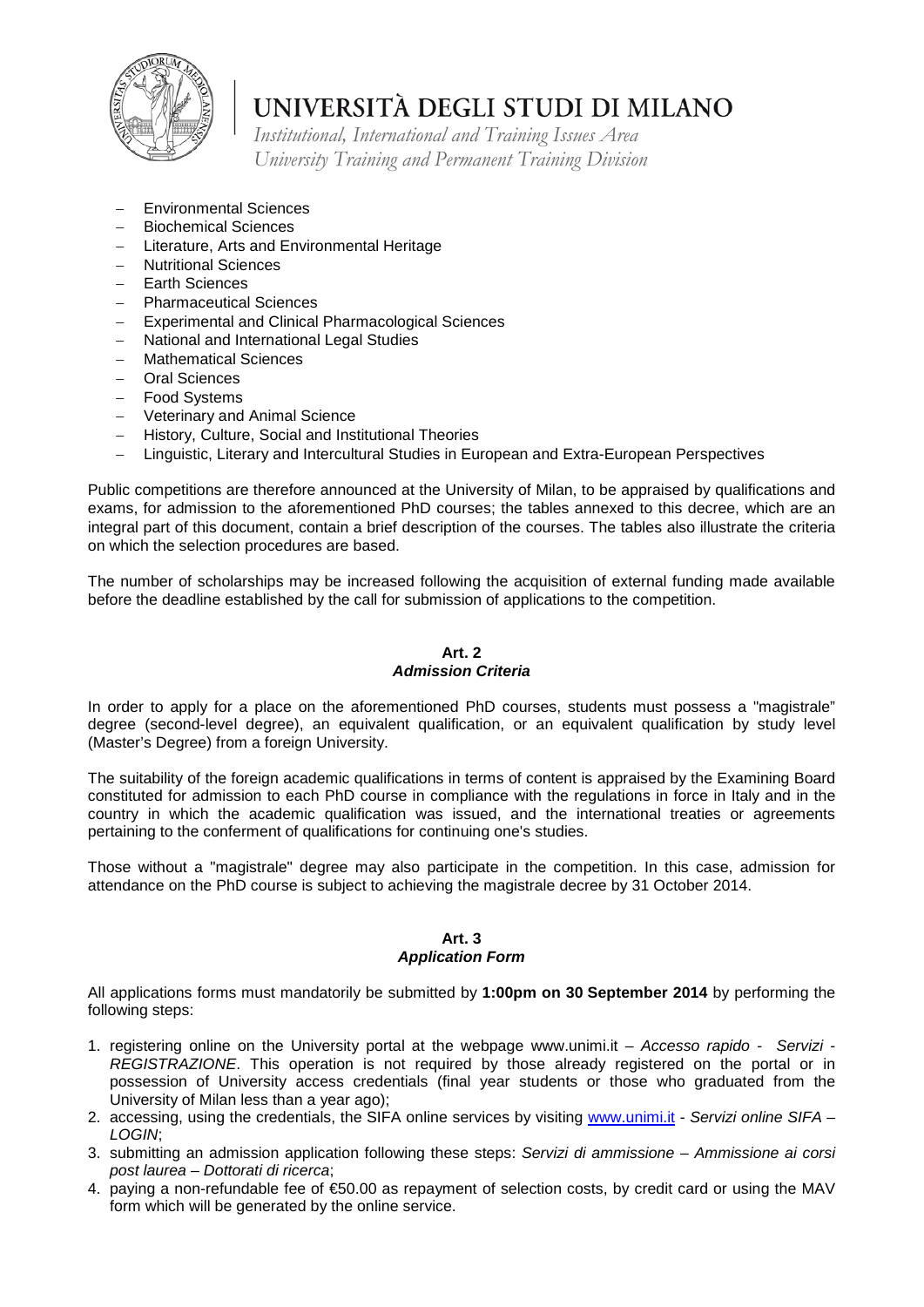

*Institutional, International and Training Issues Area University Training and Permanent Training Division*

Applicants residing abroad who choose to pay the enrolment fee via the MAV form can settle their payment in Italy, by providing the receipt to the International Students Office at Via S. Sofia no. 9/1.

The online admissions procedure requires applicants to **upload** the following files in pdf, .rtf or .jpg format, no larger than 10MB:

- − degree certificate in Italian or English with exams taken, respective grades and credits. Final year students should attach the registration certificate with exams taken, respective grades and credits. (Selfcertification in accordance with the law for Italian citizens);
- − CV, describing any professional experience and other qualifications held by the applicant;
- − research project (according to *Form 1* attached hereto);
- − copy of passport (only for foreign applicants);
- − **Annex A**.

Any publications can be uploaded in the section *Altri Titoli (Other Qualifications).*

**In addition** to the above listed documentation, applicants must provide, by the competition deadline, **2 reference letters** (drafted according to *Form 2* attached hereto) sent by e-mail as a .pdf document directly by the lecturers or experts who provide references, to the e-mail address identified in the specifications of each PhD course.

The online application cannot be modified or supplemented with further documentation once it has been confirmed.

It is possible to apply for a number of PhD courses provided that applicants register properly for each of them, by the methods described above, including payment of the non-refundable fee of €50.00 for each application submitted.

### **Art. 4**

### *Provisions for Disabled Applicants*

In compliance with Article 20 of Italian Law No. 104, dated 5th February 1992, if deemed necessary, disabled applicants may request special aids and/or additional time to carry out the competition exams. To this end, a medical certificate attesting to the validity of the request must be provided by post by the deadline for competition entries. The necessary documentation should be sent to the University of Milan – Student Administration Division - PhD, Master's and International Students Administration Office, Via Festa del Perdono no.7 – 20122 Milan.

#### **Art. 5** *Entrance Examination*

Admission to the PhD course occurs in two stages: evaluation of qualifications and examinations.

At the first stage, the Examining Board proceeds with the evaluation of the following qualifications, in compliance with the criterion of allocation (20, 30 or 40) determined by the Faculty Committee of each PhD course and listed in the annexed tables with reference to each PhD course:

- − university career (examinations taken with respective grades and credits);
- − any publications;
- − any professional experience and other qualifications held by the applicant;
- − letters of reference supporting the application from lecturers of the applicant's University or other Universities or from persons qualified to identify the distinctive traits of the applicant as they played a part in educating the same;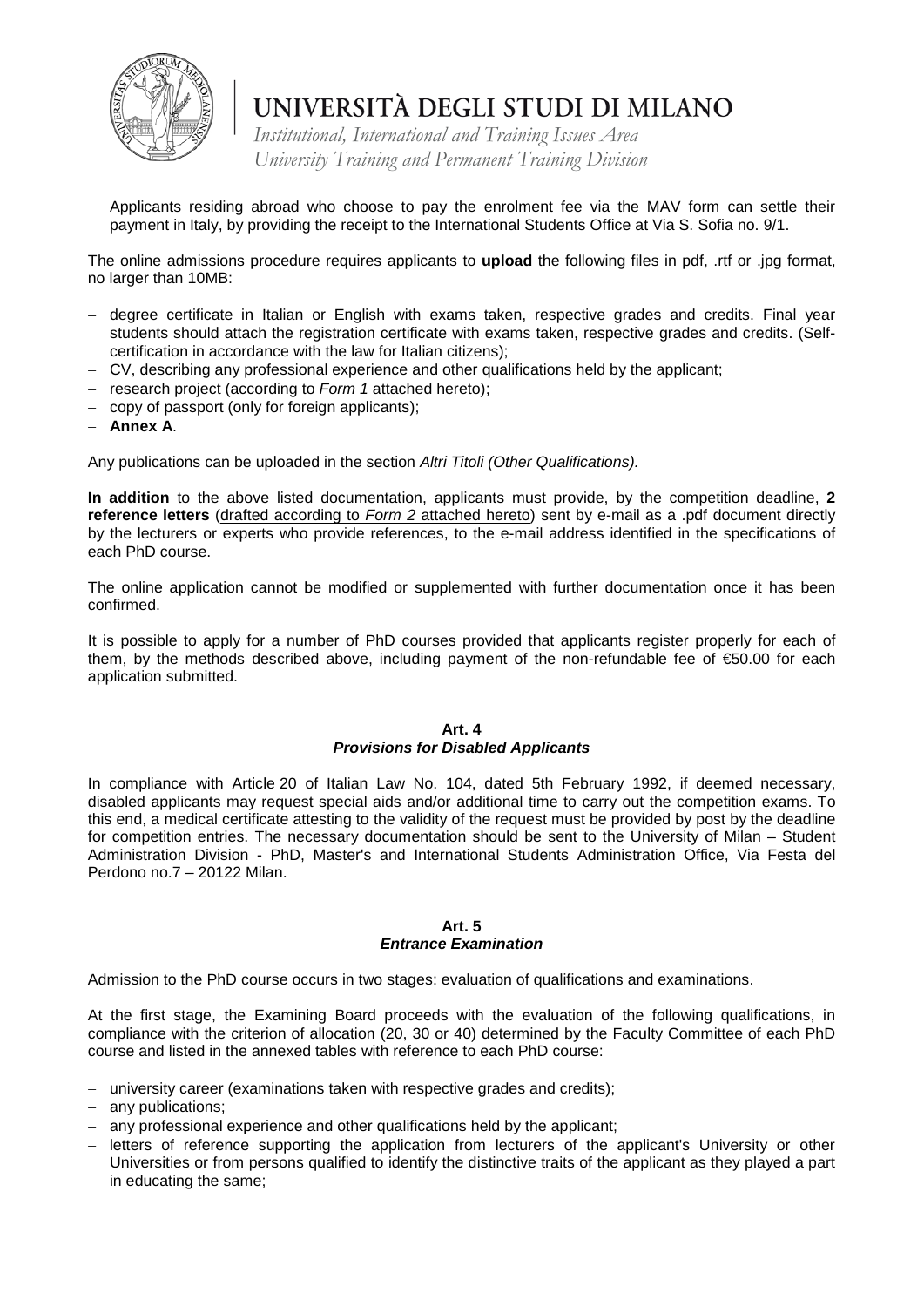

*Institutional, International and Training Issues Area University Training and Permanent Training Division*

a research project, prepared by the applicant, which does not constitute any obligation regarding the subsequent choice of PhD thesis.

Please note that the failure to provide even just one of the following documents: certificate/self-certification of university career; research project; letters of reference (as indicated for each PhD course), will result in **exclusion from the competition**.

Qualifications and scientific publications may be provided either in Italian or English, unless otherwise indicated in the individual tables relating to PhD courses.

Only applicants who achieve an evaluation of at least 12/20 or 18/30 or 24/40 in their qualifications are admitted to the examination in compliance with the criteria of scoring allocation established by the aforementioned Committee.

According to what is set forth in the annexed tables, the examination consists of an interview aimed at verifying the training, skills and aptitudes of the applicant for scientific research as well as his/her personal motivations. The interview aims to assess the applicant's knowledge pertaining to the educational and scientific subjects of the PhD and includes a formal presentation by the applicant of the proposed research project.

During the interview, where necessary, knowledge of the English language is verified. For the PhD course in Linguistic, Literary and Intercultural Studies in European and Extra-European Perspectives there will also be an assessment of the specialisation language, as noted in the respective table, attached to this decree.

The interview is passed if the applicant obtains a score of at least 28/40 or 21/30 or 14/20, in compliance with the criteria of scoring allocation established by the Faculty Committee.

At the end of the examination, the Committee compiles a general merit ranking based on the sum of total scores obtained by the applicants in the evaluation of qualifications and in the interview.

In order to sit the examinations, applicants must show one of the following forms of ID: a) identity card; b) passport; c) (Italian) driving licence.

Applicants not resident in Italy may ask to do the interview online by procedures that guarantee the identification of the same. The interested parties must submit the form attached to this call for applications (*Form 3*), entering it under the *Altri Titoli* (*Other Qualifications)* section in the upload procedure.

#### **Art. 6** *Examining Boards*

The examining boards for admission to the PhD courses are formed and appointed in accordance with existing regulations.

At the end of every interview session, the Board draws up the list of applicants examined, indicating the points achieved by each applicant in the examination. On that same day, the list, signed by the Board's Chairman and Secretary, is affixed on the notice board of the Department at which the interview took place.

At the end

The Board will compile the general merit ranking in accordance with art. 5, paragraphs 8 and 9.

The general merit ranking is published via SERVIZI ON LINE *Sifa - Graduatorie ammissioni post laurea* on the University website http://*[www.unimi.it](http://www.unimi.it/)* on the days following the examinations.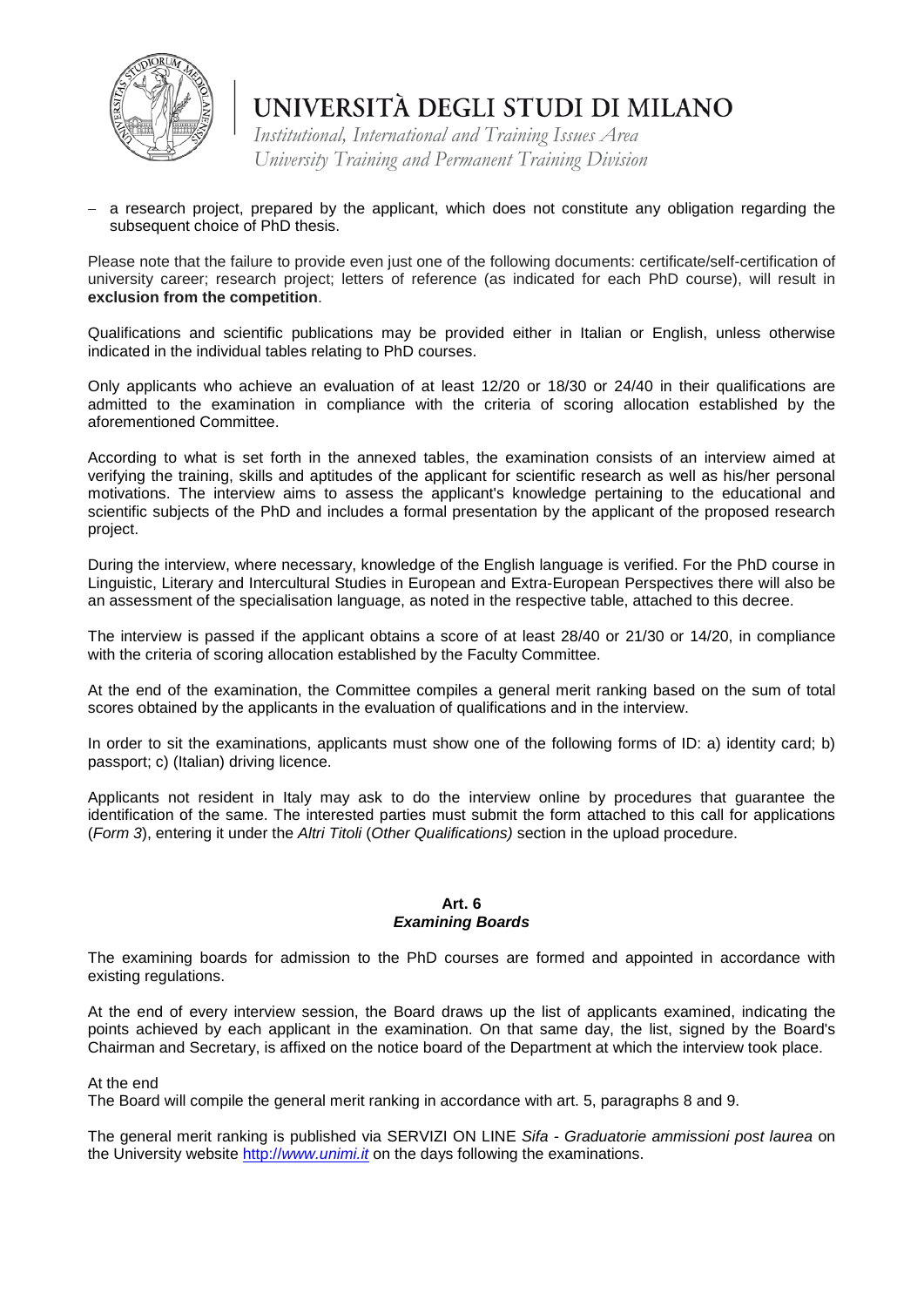

*Institutional, International and Training Issues Area University Training and Permanent Training Division*

### **Art. 7**

#### *Course Admission*

Applicants are admitted to the courses in line with the ranking order until the number of places available for each PhD course has been filled. Where applicants achieve the same score, preference will be given to younger applicants, with the exception of the right of priority criterion for PhD grants set forth in art. 9 of this call for applications. The rankings of eligible applicants will be published online on the days following the interviews on the University website http://*[www.unimi.it](http://www.unimi.it/)* SERVIZI ON LINE *Sifa - Graduatorie ammissioni corsi post laurea*.

Applicants admitted to the courses lose their entitlement if they fail to enrol within set terms. Should this occur, their place shall be given to the next applicant in the ranking list. This also applies if an admitted applicant withdraws within three months from the beginning of the course. Where the withdrawing student has already used any monthly scholarship payment, he/she is required to return it. The methods and deadlines for takeover applicants will be published on the University website during the period of publication of the rankings.

Where the applicant ranks on more than one list, the applicant must choose only one PhD course.

#### **Art. 8** *Registration*

Applicants admitted to PhD courses must enrol online using *Sifa* SERVIZI ON LINE by the methods and with the deadlines that will be published on the University website during the period of publication of the rankings.

PhD applicants are requested to pay a fee for accessing and attending PhD courses, which amounts to €980.00 for the academic year 2014/2015 and includes the regional tax for the right to study, insurance premium for accidents and stamp duty.

Beneficiaries of PhD scholarships granted by the University are exempted from payment of the fee for accessing and attending PhD courses.

Beneficiaries of scholarships from the Ministry of Foreign Affairs and PhD applicants with invalidity greater than 66% are exempted from payment of the enrolment fee to the PhD and required only to pay the sum of €166.29, corresponding to the regional tax for the right to study, insurance premium for accidents and stamp duty.

**Foreign applicants without an Italian tax code** must send an *Enrolment Form* available online on the University's website at http://www.unimi.it/ricerca/dottorati/18532.htm by fax (0039 02 50313731) or e-mail (international.students@unimi.it), by the date published on the University website, **as well as the payment receipt for the enrolment fee, if due.**

**Applicants who hold a foreign academic qualification** must also show, **by their enrolment date**, by sending a copy thereof, the originals of the following documents to the International Students office (Via Santa Sofia no. 9/1 - 20122 Milan):

- a) university qualification;
- b) Italian translation of the qualification, done by an official translator, certified according to existing regulations:
- c) "certificate of equivalence of qualification" to be requested from the Italian diplomatic representation in the country in which the qualification was obtained;
- d) tax code;
- e) residency permit (only for non-EU applicants).

The documents in paragraph b) and c) may be replaced by a Diploma Supplement if that qualification was obtained at a European university.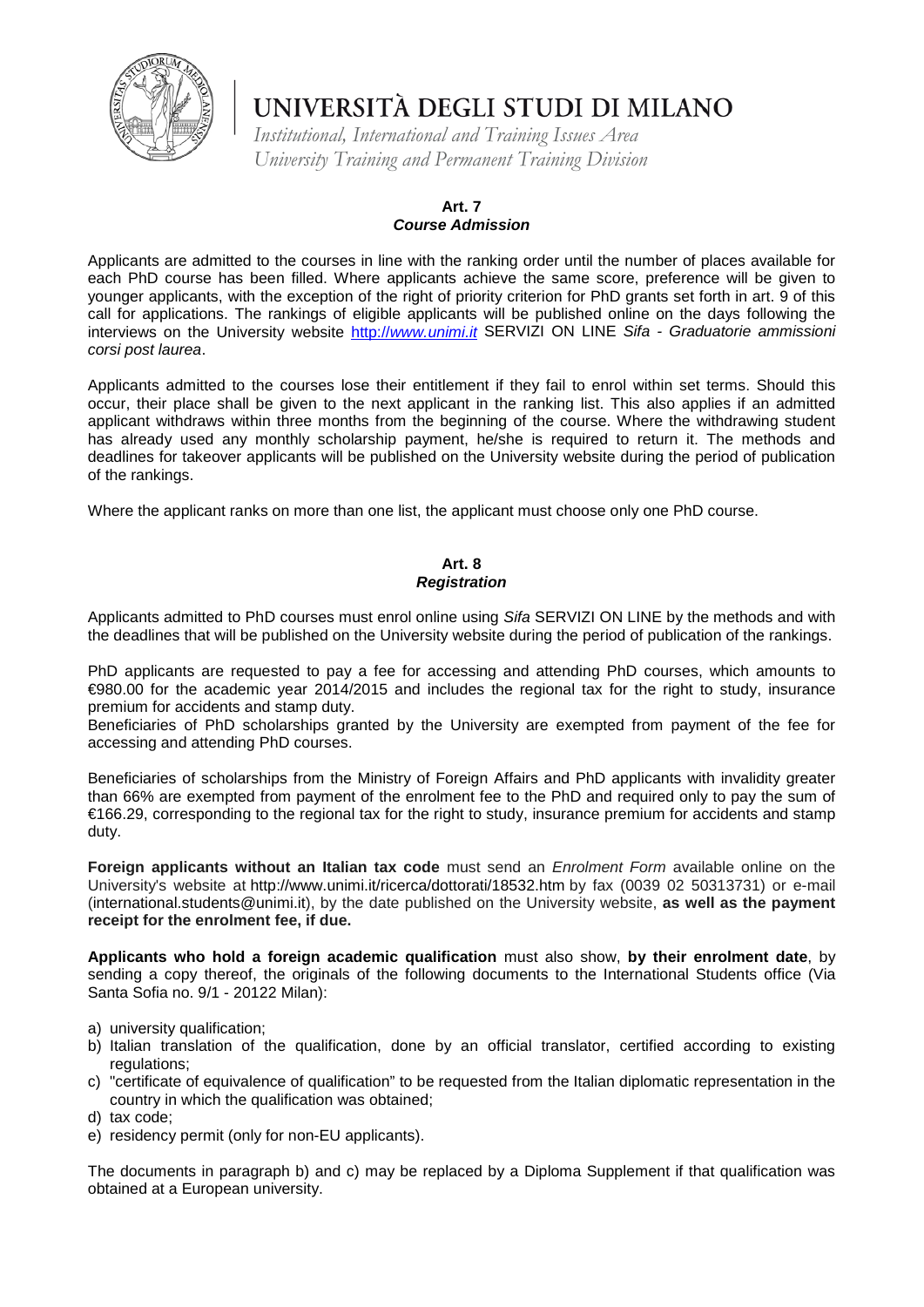

*Institutional, International and Training Issues Area University Training and Permanent Training Division*

The University reserves the right to request the "certificate of equivalence of qualification" where any doubt arises regarding the validity of the qualification.

#### **Art. 9**  *Scholarships*

Scholarships for this call for applications are given to those who have a total personal yearly income of under €15,000.00. The scholarship is granted, in accordance with and by the methods established by existing regulations, in line with the ranking order and consists of an annual gross amount of **€13,638.47**. The amount of the scholarship is exempt from IRPEF income tax in accordance with art. 4 of Italian Law no. 476 of 13th August 1984 and is subject, in terms of social security, to the regulations set forth in article 2, paragraph 26 et seq., of Italian Law no. 335 of 8th August 1995.

In the event of equal terms of merit, the appraisal of the economic situation shall prevail, in accordance with Ministerial Decree of 9th April 2001.

The regional tax for the right to study and an expenses charge will be deducted from the scholarship for a total sum of €166.29.

Scholarships have a yearly duration and can be renewed if the PhD student has completed the programme of activities of the previous year with a positive evaluation.

Starting from the second year, each PhD student is given, in addition to the scholarship and depending on the financial resources existing in the University budget, a budget for research activity in Italy and abroad suited to the type of course and in any case no less than 10% of the amount of the scholarship itself.

#### **Art. 10** *Obligations of PhD Students*

PhD students are required regularly to attend the activities on their educational curriculum and fully to commit themselves and for the entire amount of hours established by the Faculty Committee to individual and guided study plans and to the execution of the research activities assigned to them.

Admission to the PhD implies an exclusive and full-time commitment, due to the specificity of this type of course, as established in paragraph 4, art. 12 of Italian Ministerial Decree no. 45, 8th February 2013.

For the purpose of organising annual assessments, PhD students are required to submit to the Faculty Committee, by its deadlines, a written report about their research activity and its results, as well as any attendance at seminars, conferences and other scientific events, together with any publications produced.

### **Art. 11**

#### *Achievement of Qualification*

The qualification of Doctor of Philosophy, abbreviated to "Ph.D." is awarded after the positive evaluation of a research dissertation which contributes to the development of knowledge or methodologies in the chosen field. The research dissertation, which must include a summary, may be written in Italian or English, or in another language upon prior authorisation on behalf of the Faculty Committee. The dissertation, to which a report written by the PhD student about the activities carried out during the PhD course and any publications are annexed, is evaluated by at least two highly qualified lecturers, also from foreign institutions, external to those who contributed to the issuance of the PhD qualification, hereinafter referred to as "evaluators". The evaluators give a written analytic assessment on the dissertation and recommend its admission to public discussion or deferment (max. 6 months) if they believe significant amendments or integrations are necessary. After this period, the dissertation is admitted to public discussion in any case, accompanied by a new written opinion by the same evaluators, in light of any amendments or integrations made. The public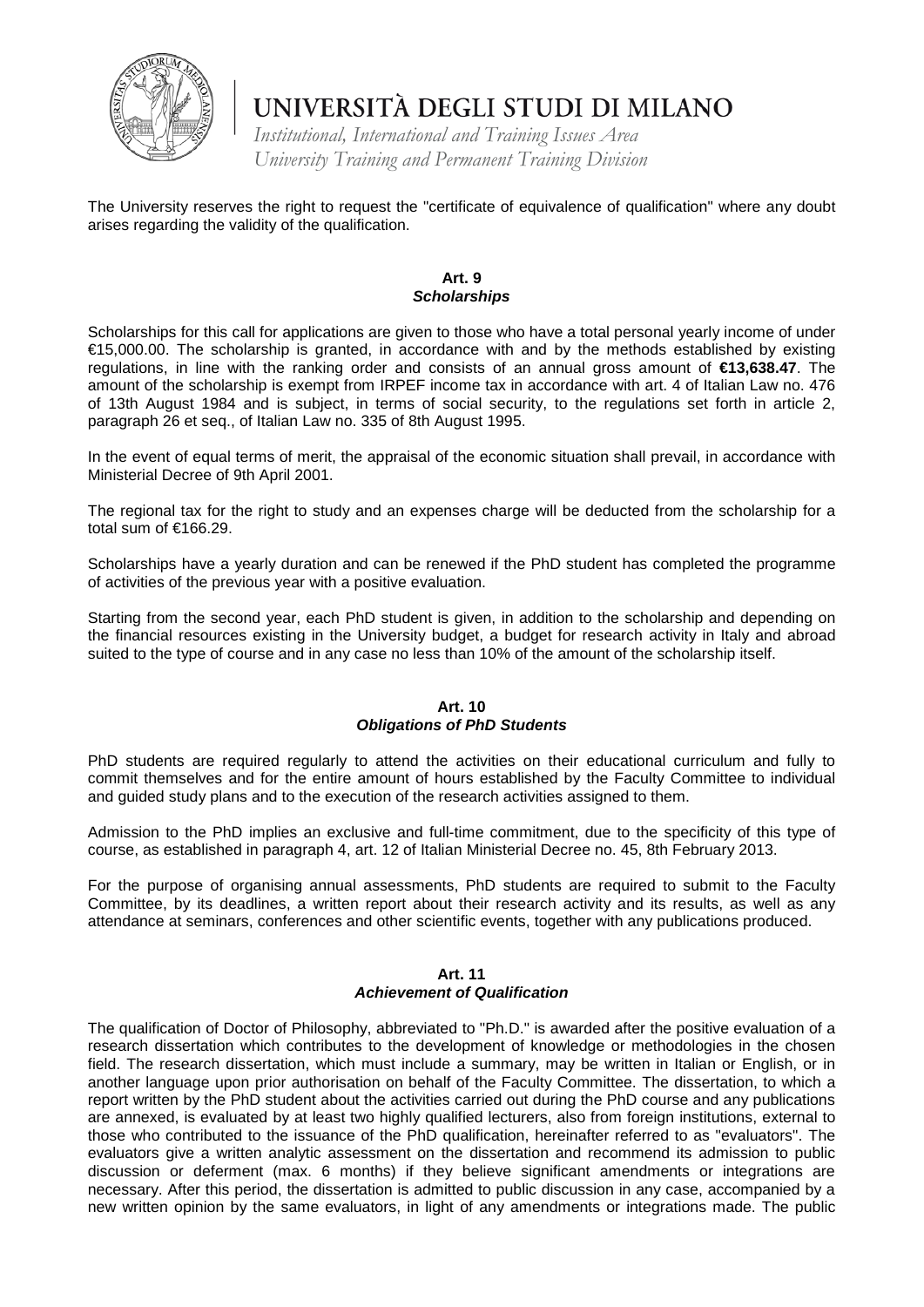

*Institutional, International and Training Issues Area University Training and Permanent Training Division*

discussion takes place in front of a committee whose members are defined in accordance with the regulation. After the discussion, the dissertation may be approved or rejected with a justified written assessment of the Committee. The Committee may, unanimously, confer honours, if the results of the research are of particular scientific significance.

The University will archive and make available the unabridged PhD dissertation online in the AIR (Institutional University Archive) and will deal with filing it legally in electronic format. Following a motivated request by the PhD student, and limited to requirements of protection and economic use of industrial and/or intellectual property, having liaised with the tutor, the dissertation may be excluded from online consultation for a period of max. 18 months.

Within thirty days of the discussion and approval of the dissertation, the University sends a copy of the dissertation in electronic format to the ministerial database.

#### **Art. 12** *Personal Data Processing*

In accordance with its Regulation issued in application of Legislative Decree no. 196 of 30th June 2003, the University undertakes to respect the confidential nature of the information provided by applicants; all data provided will be processed solely for purposes related and instrumental to the competition and possibly to manage the applicant's relationship with the University, in compliance with current laws.

#### **Art. 13** *Relevant Regulations*

Any items for which no specific provision has been made in this call for applications shall be regulated in accordance with the Italian legislation and regulations governing PhDs.

Milan, 29 July 2014

THE RECTOR (Gianluca Vago)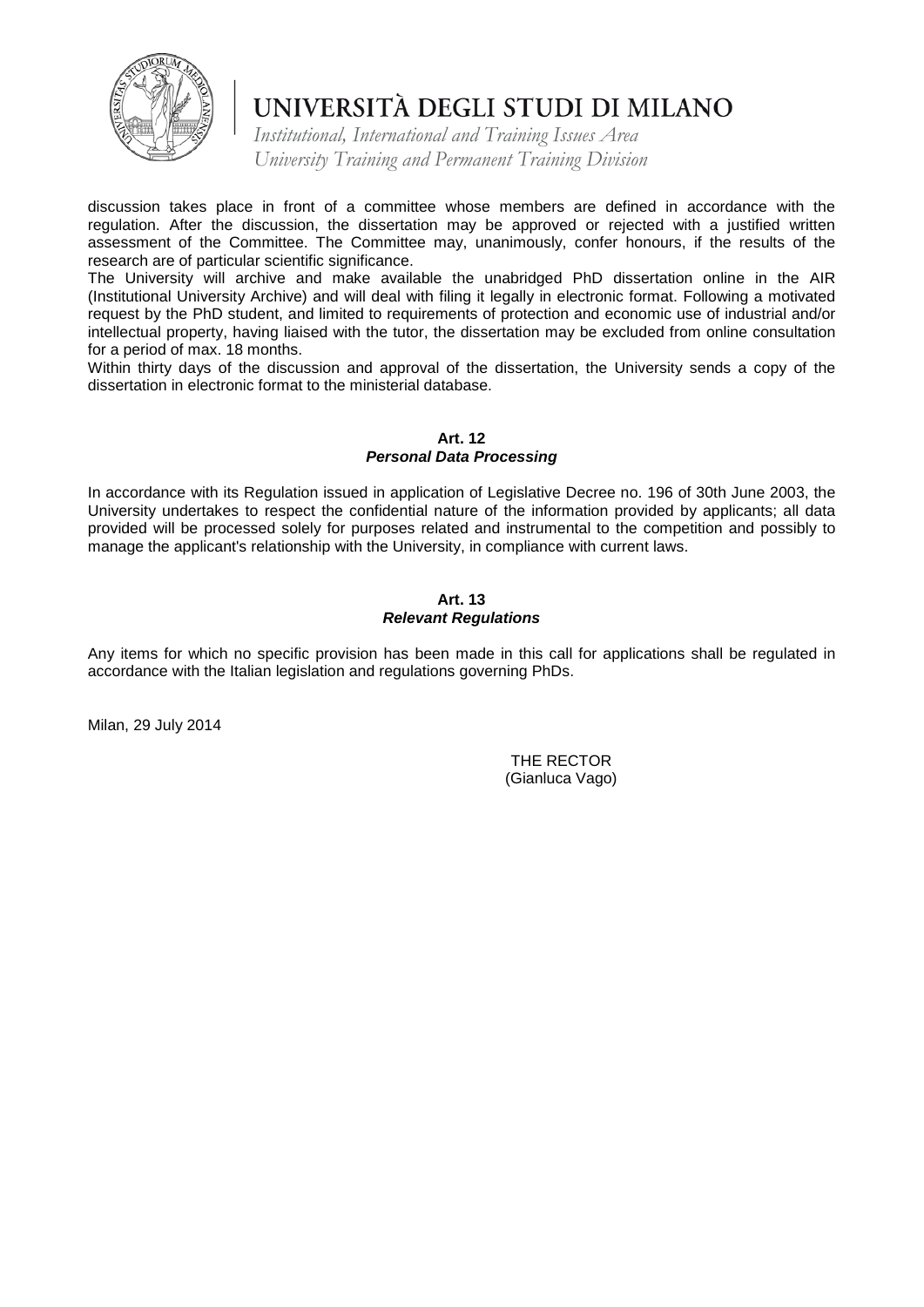

*Institutional, International and Training Issues Area University Training and Permanent Training Division*

### **PHD COURSE IN AGRICULTURE, ENVIRONMENT AND BIOENERGY**

| Learning Objectives              | Our planet is facing the decay of its non-renewable<br>resources and is exposed to risks deriving from climate<br>change. The agricultural sector must supply food, non-food<br>products, ecosystemic services and energy,<br>whilst<br>guaranteeing safety and food sovereignty. It is, therefore,<br>essential to develop advanced training courses in order to<br>obtain efficiency and sustainability in the agricultural sector<br>and its various territorial contexts, taking into consideration<br>the elements involved in the production system as well as<br>their organisation in agro-ecosystems. Reference will be<br>made to:<br>a) phenotypic and genotypic features and the valorisation<br>of genetic resources;<br>b) containment of biotic and abiotic adversities;<br>c) implementation of predictive IT models;<br>d) bioenergy production, use of residual substances,<br>preservation of the quality of soils and water<br>resources;<br>e) analysis and management of technical means,<br>agricultural processes, multi-functionality of rural areas<br>and of agrobiodiversity.<br>The PhD will prepare researchers to:<br>a) develop autonomous research;<br>b) prepare and propose public and private research<br>projects on a local, national and international level;<br>c) acknowledge research needs and their scientific,<br>social and economic importance;<br>d) transfer knowledge through teaching activities and the |
|----------------------------------|-------------------------------------------------------------------------------------------------------------------------------------------------------------------------------------------------------------------------------------------------------------------------------------------------------------------------------------------------------------------------------------------------------------------------------------------------------------------------------------------------------------------------------------------------------------------------------------------------------------------------------------------------------------------------------------------------------------------------------------------------------------------------------------------------------------------------------------------------------------------------------------------------------------------------------------------------------------------------------------------------------------------------------------------------------------------------------------------------------------------------------------------------------------------------------------------------------------------------------------------------------------------------------------------------------------------------------------------------------------------------------------------------------------------------------------------------------------|
| Academic disciplines             | presentation of data and results;<br>e) transfer the results of research into the public and<br>private sphere.<br>05/A (Plant Biology)<br>07/A (Agricultural Economics and Rural Surveying)<br>07/B (Agricultural and Forestry Cultivation Systems)<br>07/C (Agricultural, Forestry and Biosystem Engineering)<br>07/D (Plant Pathology and Entomology)<br>07/E (Agricultural Chemistry and Genetics)<br>07/G (Animal Science and Technology)<br>07/H (Veterinary Medicine)                                                                                                                                                                                                                                                                                                                                                                                                                                                                                                                                                                                                                                                                                                                                                                                                                                                                                                                                                                                |
| Duration                         | 3 years                                                                                                                                                                                                                                                                                                                                                                                                                                                                                                                                                                                                                                                                                                                                                                                                                                                                                                                                                                                                                                                                                                                                                                                                                                                                                                                                                                                                                                                     |
| Places available                 | 9                                                                                                                                                                                                                                                                                                                                                                                                                                                                                                                                                                                                                                                                                                                                                                                                                                                                                                                                                                                                                                                                                                                                                                                                                                                                                                                                                                                                                                                           |
| Scholarships                     | 8 University of Milan<br>1 with funds provided by the Progetto Giovani 2013,<br>reserved for priority research in the Italian framework<br>"Optimisation of typical agri-food products and of food<br>safety through new characterisation and quality assurance<br>systems"                                                                                                                                                                                                                                                                                                                                                                                                                                                                                                                                                                                                                                                                                                                                                                                                                                                                                                                                                                                                                                                                                                                                                                                 |
| Contact person of the PhD course | Prof. Marco Acutis, ordinary professor in the scientific-<br>disciplinary field AGR/02                                                                                                                                                                                                                                                                                                                                                                                                                                                                                                                                                                                                                                                                                                                                                                                                                                                                                                                                                                                                                                                                                                                                                                                                                                                                                                                                                                      |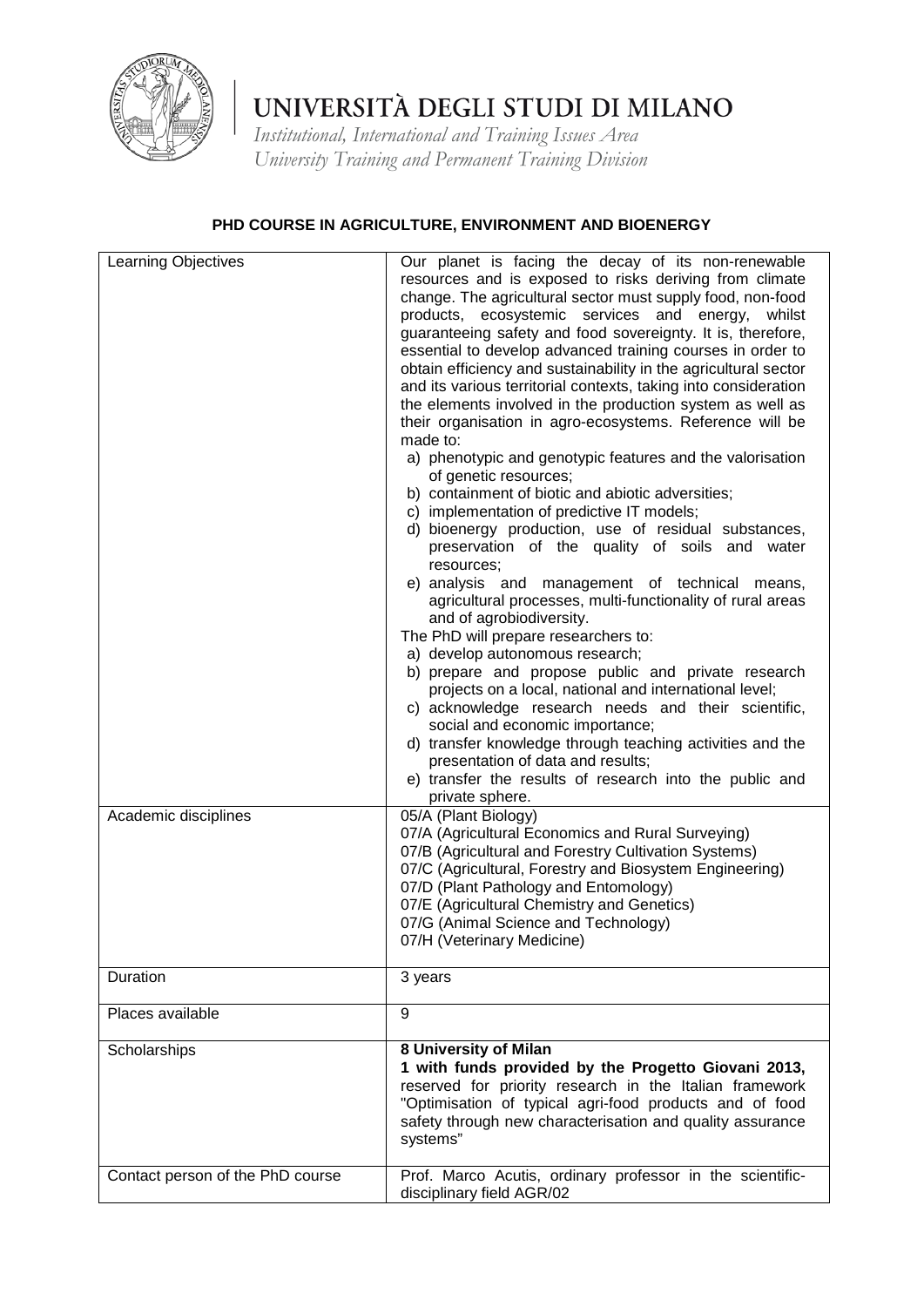

*Institutional, International and Training Issues Area University Training and Permanent Training Division*

| <b>Admission Criteria</b> | Educational qualifications obtained in one of the following<br>classes pursuant to Ministerial Decree 270/2004, or one<br>of the corresponding classes pursuant to Ministerial<br>Decree 509/99:<br>LM-3 Landscape Architecture,<br>LM-6 Biology,<br><b>LM-7 Agricultural Biotechnology</b><br>LM-9 Medical, Veterinary and Pharmaceutical<br>Biotechnology,<br>LM-17 Physics,<br>LM-18 Computer Science,<br>LM-30 Energy and Nuclear Engineering<br>LM-32 Computer Engineering,<br>LM-33 Mechanical Engineering,<br>LM-35 Environmental and Territorial Engineering,<br>LM-40 Mathematics,<br>LM-42 Veterinary Medicine,<br>LM-44 Mathematical-Physics Models for Engineering,<br>LM-48 Territorial, Urban and Environmental Planning,<br>LM-56 Sciences of Economy,<br>LM-60 Natural Sciences,<br>LM-69 Agricultural Science and Technology,<br>LM-70 Food Science and Technology,<br>LM-73 Forest and Environmental<br>Science<br>and<br>Technology,<br>LM-74 Geological Science and Technology,<br>LM-75 Environmental and Territorial Science and<br>Technology,<br>LM-76 Environmental and Territorial Economic Sciences<br>LM-77 Economic-Business Sciences,<br>LM-81 Sciences for the Development of Cooperation,<br><b>LM-82 Statistical Sciences</b><br>LM-86 Zootechnical Sciences and Animal Technology. |
|---------------------------|----------------------------------------------------------------------------------------------------------------------------------------------------------------------------------------------------------------------------------------------------------------------------------------------------------------------------------------------------------------------------------------------------------------------------------------------------------------------------------------------------------------------------------------------------------------------------------------------------------------------------------------------------------------------------------------------------------------------------------------------------------------------------------------------------------------------------------------------------------------------------------------------------------------------------------------------------------------------------------------------------------------------------------------------------------------------------------------------------------------------------------------------------------------------------------------------------------------------------------------------------------------------------------------------------------------------|
| Distribution of points    | Titles: maximum 20 points<br>Interview: maximum 40 points                                                                                                                                                                                                                                                                                                                                                                                                                                                                                                                                                                                                                                                                                                                                                                                                                                                                                                                                                                                                                                                                                                                                                                                                                                                            |

### *Admission to the PhD course occurs in two stages:*

| <b>Stage one</b>                                                   |                                                                                                                                                                                       |
|--------------------------------------------------------------------|---------------------------------------------------------------------------------------------------------------------------------------------------------------------------------------|
| Evaluation of qualifications<br>Qualifications must be provided in | - University career (course examinations taken): maximum<br>5 points;<br>- Any publications: maximum 5 points;                                                                        |
| accordance with art. 3 of this call for<br>applications.           | - Any professional experience and other qualifications held<br>by the applicant: maximum 3 points;                                                                                    |
|                                                                    | - two reference letters written and signed according to a<br>special form prepared by the administration, by persons<br>qualified to identify the distinctive traits of the applicant |
|                                                                    | as they had a role in educating the same (to be sent by<br>e-mail to marco.acutis@unimi.it): maximum 2 points;                                                                        |
|                                                                    | - Research project, prepared according to the<br>form<br>attached to the call for applications, prepared by the                                                                       |
|                                                                    | applicant, which does not constitute any obligation                                                                                                                                   |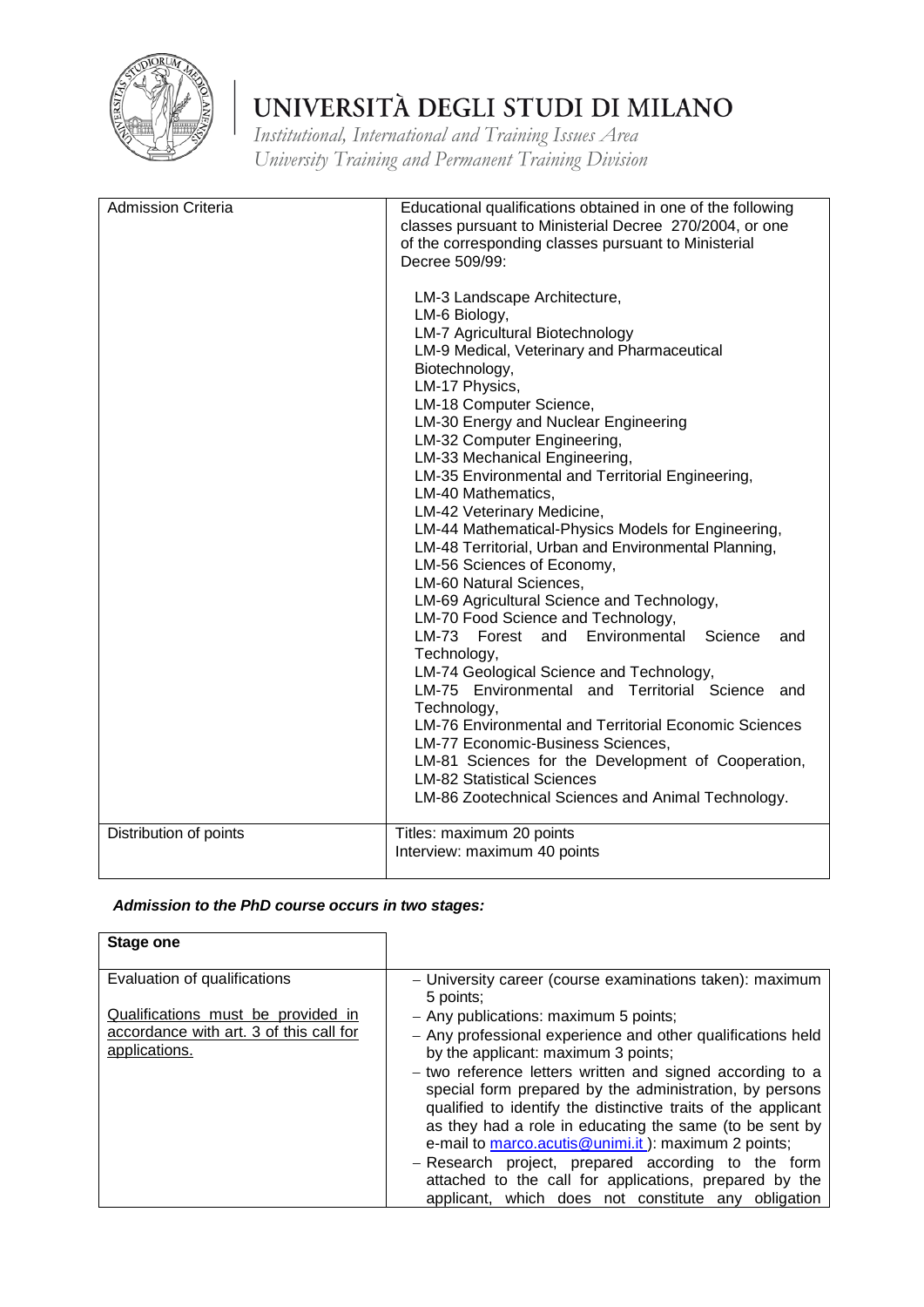

|                                                     | regarding the subsequent choice of PhD<br>thesis:<br>maximum 5 points.                                                                                 |
|-----------------------------------------------------|--------------------------------------------------------------------------------------------------------------------------------------------------------|
| Date of evaluation of qualifications                | 7 October 2014                                                                                                                                         |
| οf<br>Results<br>0f<br>evaluation<br>qualifications | Available from 10 October 2014 on the internet website<br>http://www.disaa.unimi.it/ecm/home/persone/bandi-e-<br>albo/graduatorie-bandi-per-la-ricerca |

| Stage two         |                                                                                                                                                                                                   |
|-------------------|---------------------------------------------------------------------------------------------------------------------------------------------------------------------------------------------------|
| Examination diary | Interview: 14 October 2014 at 9:30am at the Department of<br>Agricultural and Environmental Sciences - Production,<br>Territory, Agroenergy (practice room) - Via Celoria no. 2 -<br>20133 Milan. |
|                   | The interview will be held in Italian or English, as preferred<br>by the applicant.                                                                                                               |
|                   | This diary of admission examinations constitutes official<br>notice for the interested parties.                                                                                                   |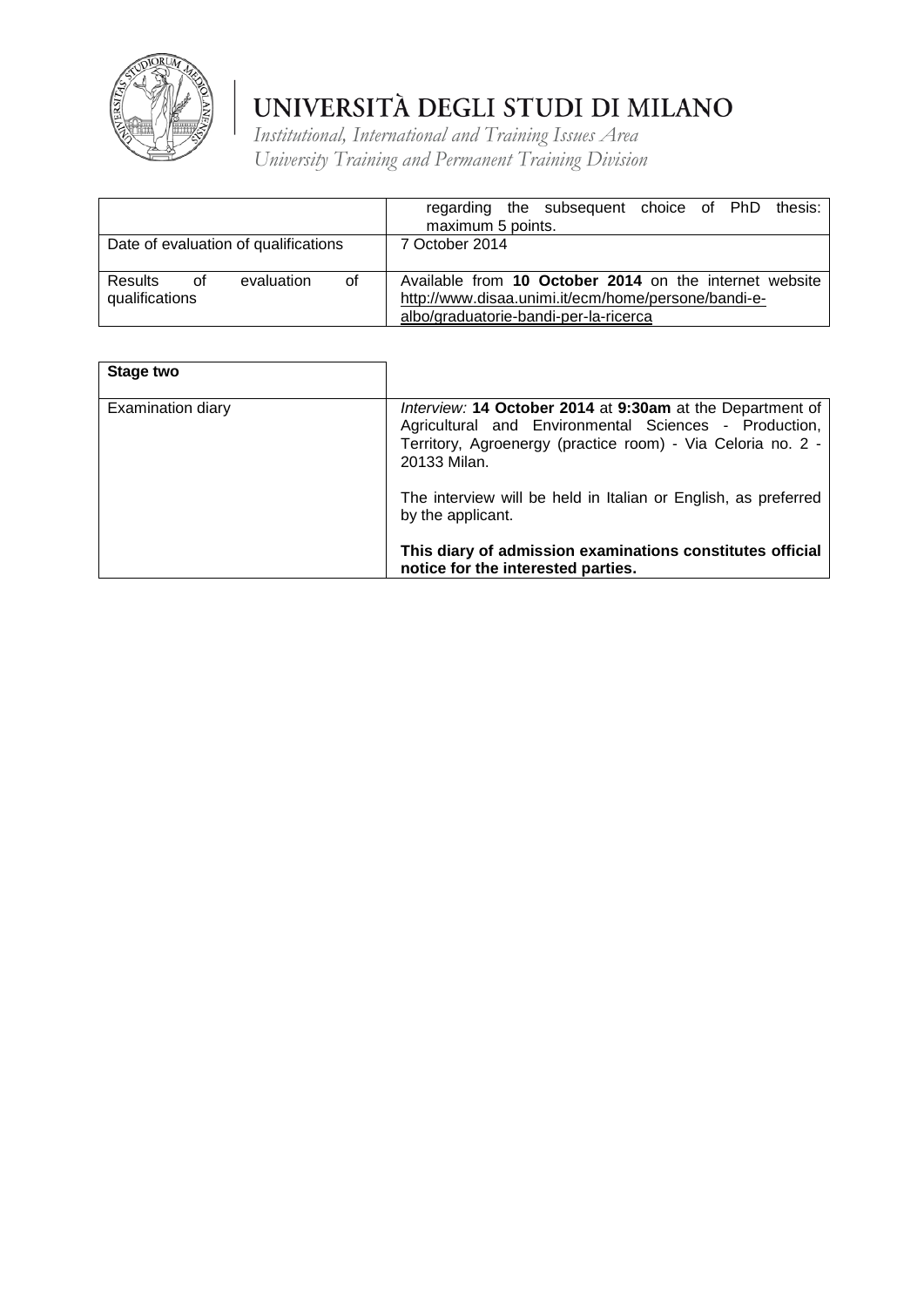

*Institutional, International and Training Issues Area University Training and Permanent Training Division*

### Learning Objectives The main aims of the PhD are: - to train a scientific elite with excellent skills in the field of biomolecular sciences and biotechnology; - to promote a molecular approach to the study of complex biological problems in model organisms (prokaryotic and eukaryotic microorganisms, animals and plants); - to encourage collaboration between research institutes, advanced training schools and companies in the fields of biomolecular sciences and biotechnology; - to encourage internationalisation by way of numerous international scientific collaborations, by involving foreign lecturers, recruiting postgraduate students from outside Italy, by organising co-tutored dissertations and by arranging study periods abroad. The training activities will be characterised by: - multidisciplinary features; - interactivity; - links to the business world; - internationalisation. The key element of PhD training is the integration of doctorate students in experimental research activities. They will work full-time on a research project and also contribute with critiques and suggestions, thus acquiring scientific and organisational independence. Academic disciplines 101/B (Computer Science) 05/A (Plant Biology) 05/B (Animal Biology and Anthropology) 05/E (Experimental and Clinical Biochemistry and Molecular Biology) 05/F (Applied Biology) 05/G (Experimental and Clinical Pharmaceutical Sciences) 05/H (Human Anatomy and Histology) 05/I (Genetics and Microbiology) Duration 3 years Places available 13 **10 University of Milan 2 with funds provided by Progetto Giovani 2013,** reserved for priority research in the Italian framework: "Human health (study and treatment of tumours and degenerative diseases through new approaches deriving from knowledge of the human genome)" and "Optimisation of typical agri-food products and of food safety through new characterisation and quality assurance systems" Contact person of the PhD course Frof. Marco Muzi Falconi, adjunct professor in the scientific-disciplinary BIO/11 Admission Criteria **Educational qualifications obtained in one of the following**

#### **PHD IN MOLECULAR AND CELLULAR BIOLOGY**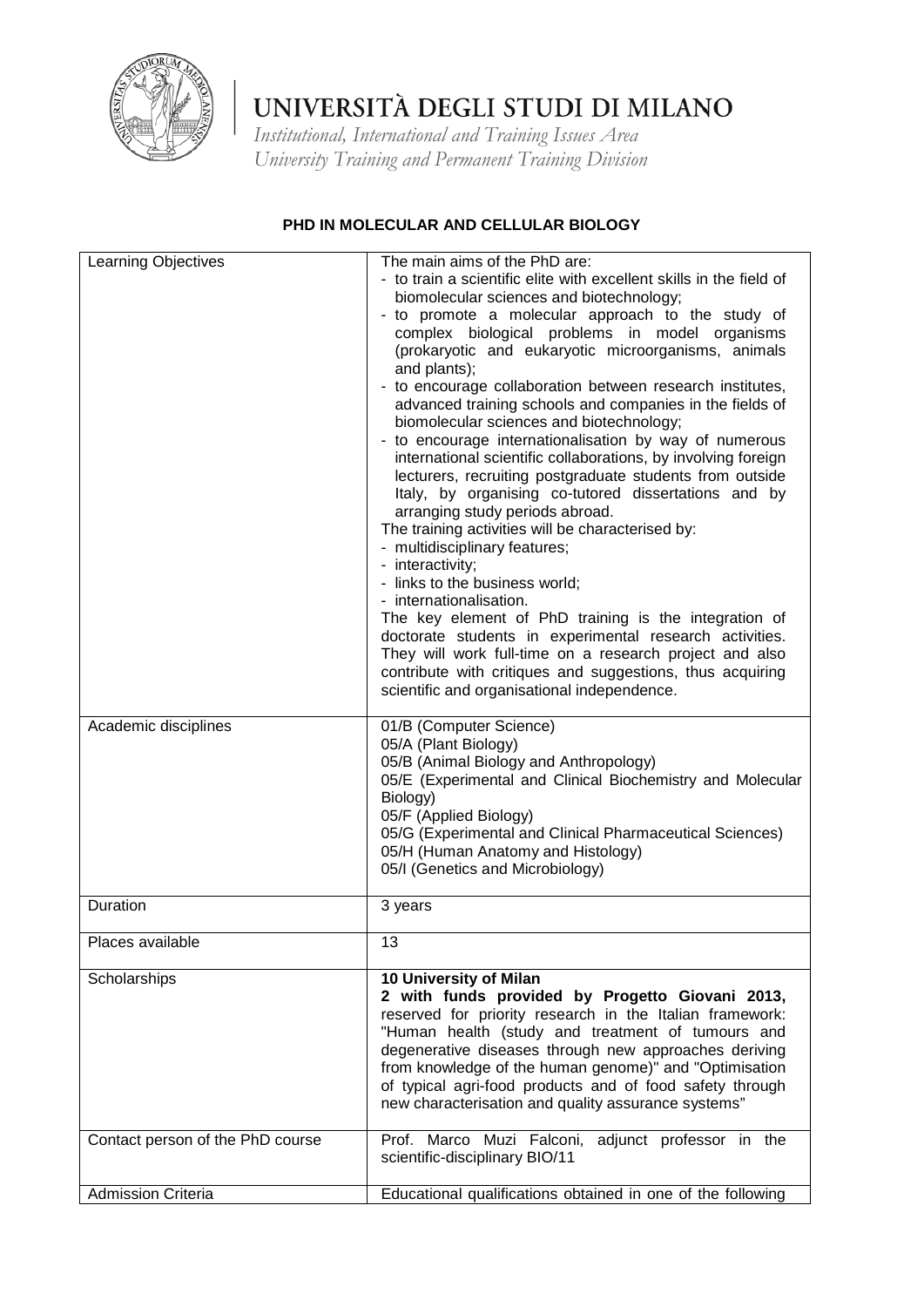

| classes pursuant to Ministerial Decree 270/2004, or one of<br>the corresponding classes pursuant to Ministerial Decree |
|------------------------------------------------------------------------------------------------------------------------|
| 509/99:                                                                                                                |
| LM-6 Biology,                                                                                                          |
| LM-7 Agricultural Biotechnology,                                                                                       |
| LM-8 Industrial Biotechnology,                                                                                         |
| LM-9 Medical, Veterinary and Pharmaceutical                                                                            |
| Biotechnology,                                                                                                         |
| LM-11 Conservation and Restoration of Cultural Heritage,                                                               |
| LM-13 Pharmacy and Industrial Pharmacy,                                                                                |
| LM-17 Physics,                                                                                                         |
| LM-18 Computer Science,<br>LM-21 Biomedical Engineering,                                                               |
| LM-22 Chemical Engineering,                                                                                            |
| LM-25 Automation Engineering,                                                                                          |
| LM-31 Industrial Engineering,                                                                                          |
| LM-32 Computer Engineering,                                                                                            |
| LM-35 Environment and Territorial Engineering,                                                                         |
| LM-40 Mathematics,                                                                                                     |
| LM-41 Medicine and Surgery,                                                                                            |
| LM-42 Veterinary Medicine,                                                                                             |
| LM-44 Mathematical and Physical Modelling for                                                                          |
| Engineering,                                                                                                           |
| LM-46 Dentistry and Orthodontics,                                                                                      |
| LM-47 Organisation and Management of Services for                                                                      |
| Sports and Motor Activities,                                                                                           |
| LM-48 Territorial, Urban and Environmental Planning,                                                                   |
| LM-51 Psychology,                                                                                                      |
| LM-52 International Relations,                                                                                         |
| LM-53 Material Sciences and Engineering,                                                                               |
| LM-54 Chemical Sciences,                                                                                               |
| LM-56 Economic Sciences,                                                                                               |
| LM-58 Sciences of the Universe,                                                                                        |
| LM-59 Sciences of Public, Corporate and Advertising                                                                    |
| Communication,<br>LM-60 Natural Sciences,                                                                              |
| LM-61 Human Nutritional Science,                                                                                       |
| LM-67 Science and Techniques of Preventive and                                                                         |
| Adapted Motor Activities,                                                                                              |
| LM-68 Sports Sciences and Technology,                                                                                  |
| LM-69 Agricultural Sciences and Technology,                                                                            |
| LM-70 Food Sciences and Technology,                                                                                    |
| LM-71 Science and Technology of Industrial Chemistry,                                                                  |
| LM-73 Forest and Environmental Science,                                                                                |
| LM-74 Geological Sciences and Technology,                                                                              |
| LM-75 Environment and Territorial Science and                                                                          |
| Technology,                                                                                                            |
| LM-76 Economic Sciences for the Environment and                                                                        |
| Culture,                                                                                                               |
| LM-78 Philosophical Sciences,                                                                                          |
| LM-79 Geophysical Sciences,                                                                                            |
| LM-82 Statistical Sciences,                                                                                            |
| LM-86 Zootechnical Sciences and Animal Technology,                                                                     |
| LM-91 Techniques and Methods for the Information<br>Society,                                                           |
| LM-92 Communication Theory,                                                                                            |
|                                                                                                                        |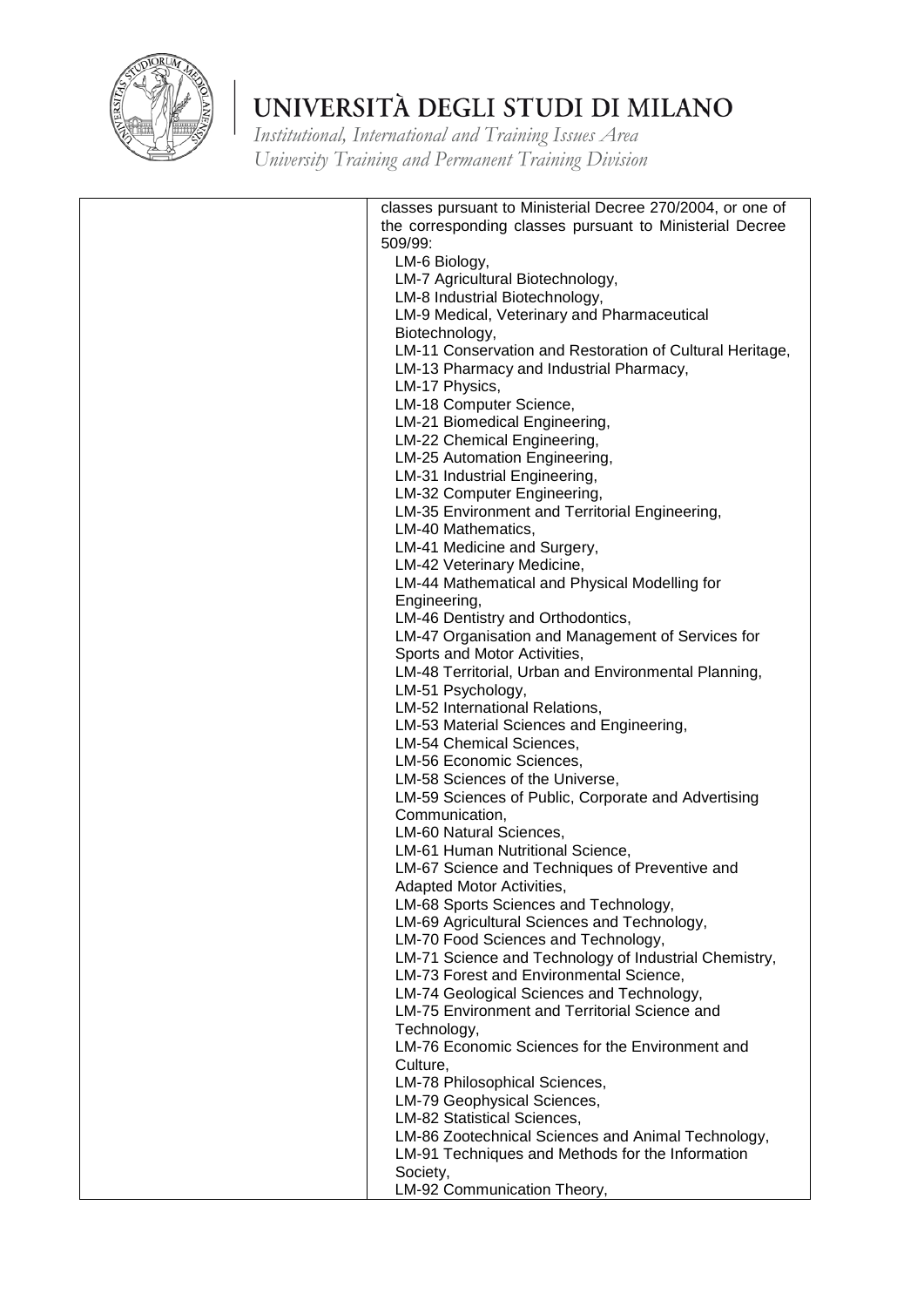

*Institutional, International and Training Issues Area University Training and Permanent Training Division*

|                        | LM/SNT1 Nursing and Midwifery,<br>LM/SNT2 Health Professions for Rehabilitation,<br>LM/SNT3 Health Professions for Technical Assistance,<br><b>LM/SNT4 Health Professions for Preventive Care</b> |
|------------------------|---------------------------------------------------------------------------------------------------------------------------------------------------------------------------------------------------|
| Distribution of points | Titles: maximum 20 points<br>Interview: maximum 40 points                                                                                                                                         |

### *Admission to the PhD course occurs in two stages:*

| <b>Stage one</b>                                                                                                                      |                                                                                                                                                                                                                                                                                                                                                                                                                                                                                                                                                                                                                                                                                                                                                                                                                                           |
|---------------------------------------------------------------------------------------------------------------------------------------|-------------------------------------------------------------------------------------------------------------------------------------------------------------------------------------------------------------------------------------------------------------------------------------------------------------------------------------------------------------------------------------------------------------------------------------------------------------------------------------------------------------------------------------------------------------------------------------------------------------------------------------------------------------------------------------------------------------------------------------------------------------------------------------------------------------------------------------------|
| Evaluation of qualifications<br>Qualifications must be provided<br>following the indications mentioned<br>in art. 3 of this document. | - university career (course examinations taken): maximum<br>9 points;<br>- Any publications and communications at conferences:<br>maximum 3 points;<br>- Any professional experience and other qualifications held<br>by the applicant: maximum 2 points;<br>- two reference letters, written and signed according to a<br>special form prepared by the administration, by persons<br>qualified to identify the distinctive traits of the applicant<br>as they had a role in educating the same (to be sent by<br>e-mail to margherita.russo@unimi.it): maximum 2 points;<br>- Research project, prepared in English and according to<br>the form attached to the call for applications, prepared by<br>the applicant, which does not constitute any obligation<br>regarding the subsequent choice of PhD<br>thesis:<br>maximum 4 points. |
| Date of evaluation of qualifications:                                                                                                 | 6 October 2014                                                                                                                                                                                                                                                                                                                                                                                                                                                                                                                                                                                                                                                                                                                                                                                                                            |
| evaluation<br><b>Results</b><br>Ωf<br>οf<br>the<br>qualifications                                                                     | Available from 8 October 2014 on the internet website<br>http://www.dbs.unimi.it/ecm/home/didattica/dottorati-di-<br>ricerca/biologia-molecolare-e-cellulare                                                                                                                                                                                                                                                                                                                                                                                                                                                                                                                                                                                                                                                                              |

| Stage two         |                                                                                                                                                                                           |
|-------------------|-------------------------------------------------------------------------------------------------------------------------------------------------------------------------------------------|
| Examination diary | Interview: 13, 14 and 15 October 2014 at 9:30am at the<br>University of Milan - Biological Buildings, Lecture Hall ex<br>lauree, 2nd Floor, Tower A - Via Celoria no. 26, 20133<br>Milan. |
|                   | The interview will be held in Italian or English, as preferred<br>by the applicant.                                                                                                       |
|                   | This diary of admission examinations constitutes official<br>notice for the interested parties.                                                                                           |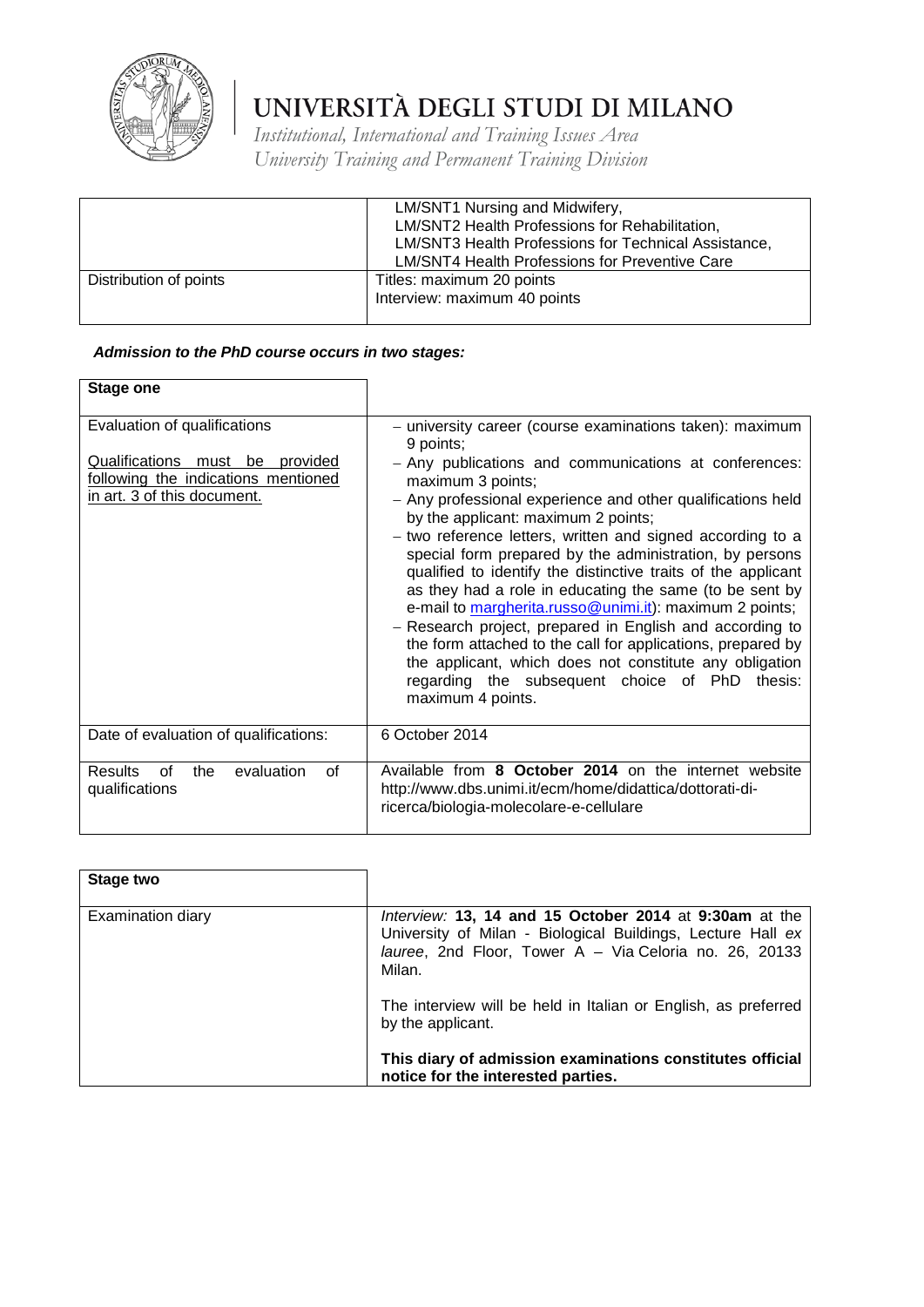

*Institutional, International and Training Issues Area University Training and Permanent Training Division*

### **PHD COURSE IN CHEMISTRY**

| Learning Objectives              | The PhD course aims to provide to future PhD doctors the                                                                                                                                                                                                                                                                                                                                                                                                                                                                                                                                                                                                                                                                                                                                                                                                                                                                                                                                                                                                                                                                                                                                                                                                                                                                                                                                                                                                                                                                                                                                                                                                                                                                                                                                                                                                                                                                                                                                                                                                                                                            |
|----------------------------------|---------------------------------------------------------------------------------------------------------------------------------------------------------------------------------------------------------------------------------------------------------------------------------------------------------------------------------------------------------------------------------------------------------------------------------------------------------------------------------------------------------------------------------------------------------------------------------------------------------------------------------------------------------------------------------------------------------------------------------------------------------------------------------------------------------------------------------------------------------------------------------------------------------------------------------------------------------------------------------------------------------------------------------------------------------------------------------------------------------------------------------------------------------------------------------------------------------------------------------------------------------------------------------------------------------------------------------------------------------------------------------------------------------------------------------------------------------------------------------------------------------------------------------------------------------------------------------------------------------------------------------------------------------------------------------------------------------------------------------------------------------------------------------------------------------------------------------------------------------------------------------------------------------------------------------------------------------------------------------------------------------------------------------------------------------------------------------------------------------------------|
|                                  | skill to perform a critical analysis of scientific research<br>problems in the field of chemistry, and to identify and pursue<br>important objectives. This PhD course trains professionals<br>who will be able to work in the industry sector, in private and<br>public institutions, as well as in the academic field.<br>PhD students will acquire all the knowledge and working<br>methods necessary to carry out research activities to very<br>high scientific standards in all the many interdisciplinary fields<br>of Chemistry. The central role of Chemistry in modern life is<br>widely acknowledged today. This science intersects with<br>several scientific disciplines (such as, physics and biology)<br>and is, therefore, applied in many different fields, from<br>medicine to nanomaterials, from agriculture to energy, from<br>biology to electronics, from cultural heritage conservation to<br>environmental protection. Advanced chemical research is<br>essential for underpinning the development of many scientific<br>disciplines and production facilities of a modern country.<br>The active research trends followed by the PhD Course in<br>Chemistry will focus on the following subjects: 1. Synthesis,<br>reactivity, reaction mechanisms, catalysis; 2. Structural<br>chemistry, spectroscopic investigations; 3. Theoretical and<br>computational chemistry; 4. Solid-state, interphase and<br>electrolyte chemistry, 5. Chemistry of biologically active<br>compounds, food and natural substances, biocatalysis; 6.<br>Chemistry of the environment and of cultural heritage; 7.<br>Chemistry of materials, chemistry for nanotechnologies,<br>supramolecular chemistry, chemistry for energy.<br>An important educational aspect for PhD students is the<br>opportunity to meet foreign researchers and come into<br>contact with internationally renowned research institutes. This<br>is achieved by assigning a significant part of teaching<br>activities to foreign lecturers, and also by giving students the<br>opportunity to spend time abroad in foreign research |
|                                  | institutions.                                                                                                                                                                                                                                                                                                                                                                                                                                                                                                                                                                                                                                                                                                                                                                                                                                                                                                                                                                                                                                                                                                                                                                                                                                                                                                                                                                                                                                                                                                                                                                                                                                                                                                                                                                                                                                                                                                                                                                                                                                                                                                       |
| Academic disciplines             | 03/A (Analytical, chemical-physical)<br>03/B (Inorganic, technological)<br>03/C (Organic, industrial)<br>03/D (Pharmaceutics, Technology, Food)                                                                                                                                                                                                                                                                                                                                                                                                                                                                                                                                                                                                                                                                                                                                                                                                                                                                                                                                                                                                                                                                                                                                                                                                                                                                                                                                                                                                                                                                                                                                                                                                                                                                                                                                                                                                                                                                                                                                                                     |
| Duration                         | 3 years                                                                                                                                                                                                                                                                                                                                                                                                                                                                                                                                                                                                                                                                                                                                                                                                                                                                                                                                                                                                                                                                                                                                                                                                                                                                                                                                                                                                                                                                                                                                                                                                                                                                                                                                                                                                                                                                                                                                                                                                                                                                                                             |
| Places available                 | 10                                                                                                                                                                                                                                                                                                                                                                                                                                                                                                                                                                                                                                                                                                                                                                                                                                                                                                                                                                                                                                                                                                                                                                                                                                                                                                                                                                                                                                                                                                                                                                                                                                                                                                                                                                                                                                                                                                                                                                                                                                                                                                                  |
| Scholarships                     | 7 University of Milan<br>1 with funds provided by Progetto Giovani 2013,<br>reserved for priority research in the Italian framework:<br>"Energy saving and distributed microgeneration"                                                                                                                                                                                                                                                                                                                                                                                                                                                                                                                                                                                                                                                                                                                                                                                                                                                                                                                                                                                                                                                                                                                                                                                                                                                                                                                                                                                                                                                                                                                                                                                                                                                                                                                                                                                                                                                                                                                             |
| Contact person of the PhD course | Prof Emanuela Licandro, ordinary professor in the<br>scientific-disciplinary field CHIM/06                                                                                                                                                                                                                                                                                                                                                                                                                                                                                                                                                                                                                                                                                                                                                                                                                                                                                                                                                                                                                                                                                                                                                                                                                                                                                                                                                                                                                                                                                                                                                                                                                                                                                                                                                                                                                                                                                                                                                                                                                          |
| <b>Admission Criteria</b>        | Educational qualifications obtained in one of the following                                                                                                                                                                                                                                                                                                                                                                                                                                                                                                                                                                                                                                                                                                                                                                                                                                                                                                                                                                                                                                                                                                                                                                                                                                                                                                                                                                                                                                                                                                                                                                                                                                                                                                                                                                                                                                                                                                                                                                                                                                                         |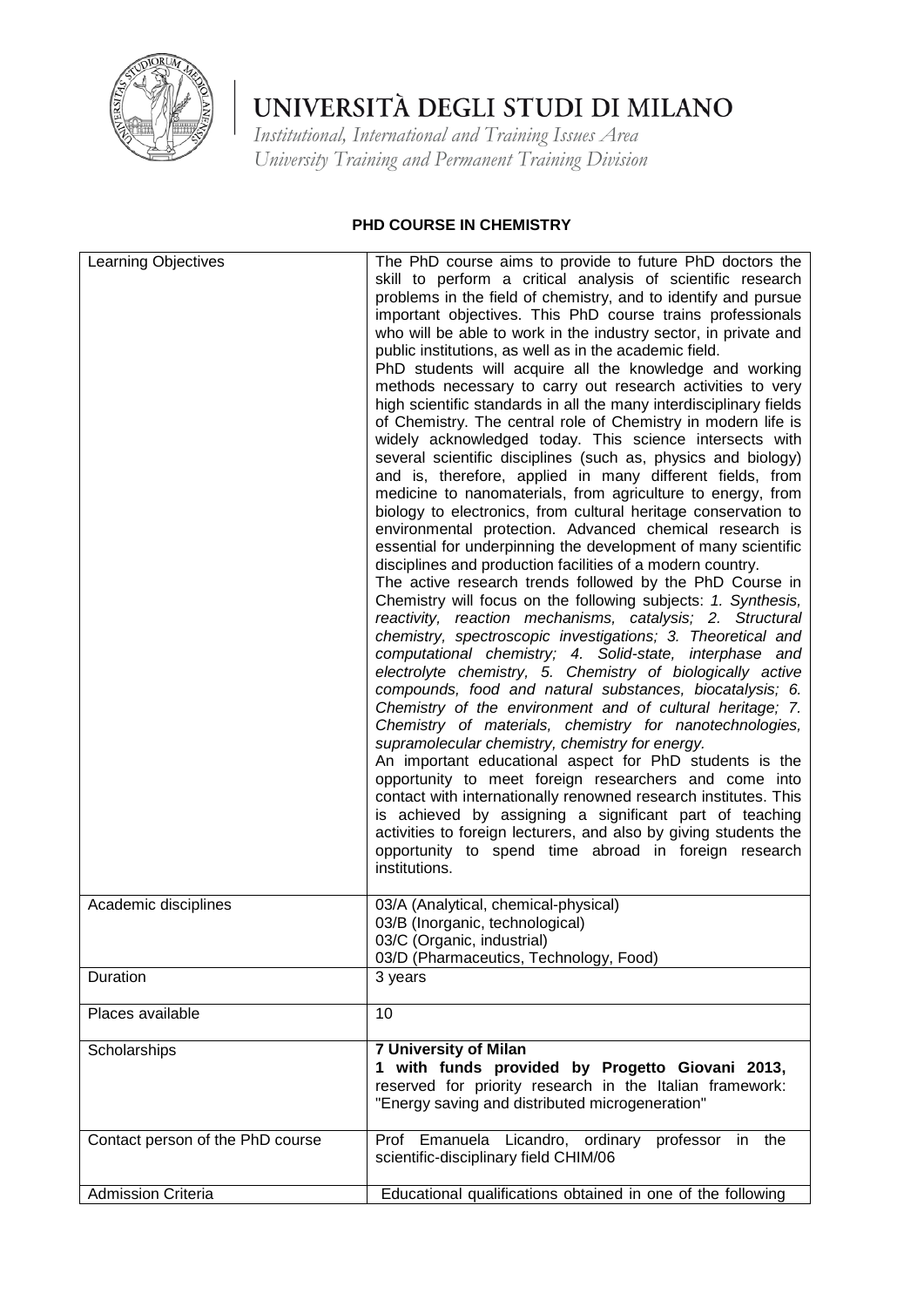

*Institutional, International and Training Issues Area University Training and Permanent Training Division*

| Distribution of points | classes pursuant to Ministerial Decree 270/2004, or one of<br>the corresponding classes pursuant to Ministerial Decree<br>509/99:<br>LM-6 Biology,<br>LM-7 Agricultural Biotechnology,<br>LM-8 Industrial Biotechnology,<br>LM-9 Medical, Veterinary and Pharmaceutical<br>Biotechnology,<br>LM-10 Conservation of Architectural and Environmental<br>Heritage,<br>LM-11 Cultural Heritage Conservation Sciences,<br>LM-13 Pharmacy and Industrial Pharmacy,<br>LM-17 Physics,<br>LM-18 Computer Science,<br>LM-21 Biomedical Engineering,<br>LM-22 Chemical Engineering,<br>LM-30 Energy and Nuclear Engineering,<br>LM-32 Computer Engineering,<br>LM-40 Mathematics,<br>LM-53 Material Sciences and Engineering,<br>LM-54 Chemical Sciences,<br>LM-58 Sciences of the Universe,<br>LM-60 Natural Sciences,<br>LM-61 Human Nutritional Science,<br>LM-69 Agricultural Sciences and Technology,<br>LM-70 Food Sciences and Technology,<br>LM-71 Science and Technology of Industrial Chemistry,<br>LM-74 Geological Sciences and Technology,<br>LM-75 Environment and Territorial Sciences and<br>Technology,<br>LM-76 Economic Sciences for the Environment and<br>Culture,<br>LM-79 Geophysical Sciences,<br>LM-86 Zootechnical Sciences and Animal Technology.<br>Titles: maximum 30 points |
|------------------------|-------------------------------------------------------------------------------------------------------------------------------------------------------------------------------------------------------------------------------------------------------------------------------------------------------------------------------------------------------------------------------------------------------------------------------------------------------------------------------------------------------------------------------------------------------------------------------------------------------------------------------------------------------------------------------------------------------------------------------------------------------------------------------------------------------------------------------------------------------------------------------------------------------------------------------------------------------------------------------------------------------------------------------------------------------------------------------------------------------------------------------------------------------------------------------------------------------------------------------------------------------------------------------------------------|
|                        | Interview: maximum 30 points                                                                                                                                                                                                                                                                                                                                                                                                                                                                                                                                                                                                                                                                                                                                                                                                                                                                                                                                                                                                                                                                                                                                                                                                                                                                    |

### *Admission to the PhD course occurs in two stages:*

| <b>Stage one</b>                                                   |                                                                                                                                                                                                                                                                                                                     |
|--------------------------------------------------------------------|---------------------------------------------------------------------------------------------------------------------------------------------------------------------------------------------------------------------------------------------------------------------------------------------------------------------|
| Evaluation of qualifications                                       | - university career (course examinations taken): maximum<br>21 points;                                                                                                                                                                                                                                              |
| Qualifications<br>must be<br>provided                              | - Any publications: maximum 2 points;                                                                                                                                                                                                                                                                               |
| following the indications mentioned<br>in art. 3 of this document. | - Any professional experience and other qualifications held<br>by the applicant: maximum 4 points;                                                                                                                                                                                                                  |
|                                                                    | - two reference letters, written and signed according to a<br>special form prepared by the administration, by persons<br>qualified to identify the distinctive traits of the applicant<br>as they had a role in educating the same (to be sent by<br>e-mail to emanuela.licandro@unimi.it):<br>maximum 2<br>points: |
|                                                                    | project, prepared according to the<br>– Research<br>torm<br>attached to the call for applications, prepared by the                                                                                                                                                                                                  |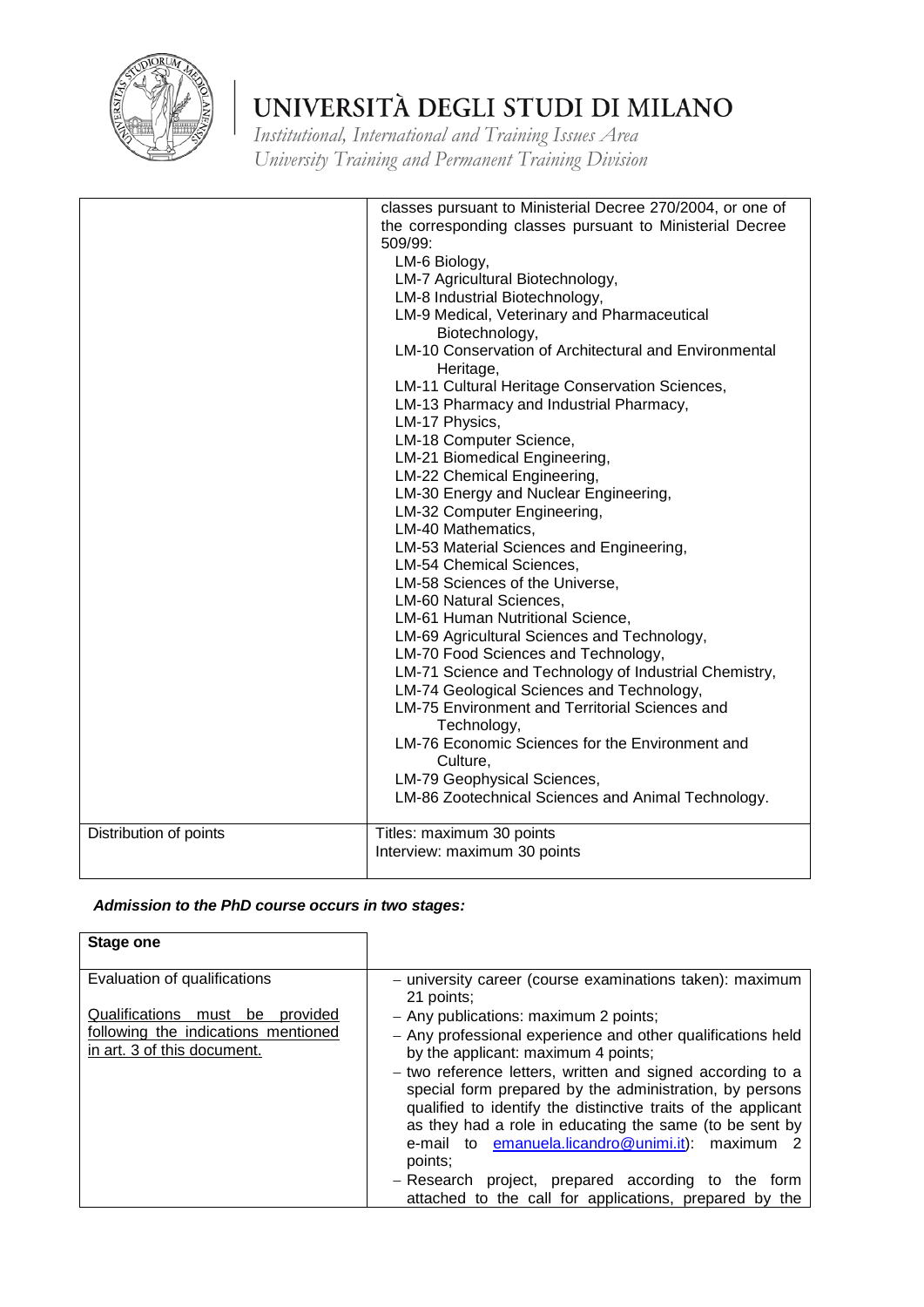

|                                                            | applicant, which does not constitute any obligation<br>regarding the subsequent choice of PhD thesis:<br>maximum 1 point.         |
|------------------------------------------------------------|-----------------------------------------------------------------------------------------------------------------------------------|
| Date of evaluation of qualifications:                      | 9 October 2014                                                                                                                    |
| evaluation<br>of<br>Results<br>of<br>the<br>qualifications | Available from 13 October 2014 on the internet website<br>http://www.chimica.unimi.it/ecm/home/didattica/corsi-di-<br>dottorato   |
| Stage two                                                  |                                                                                                                                   |
| Examination diary                                          | Interview: 16 October 2014 at 9:30am at the Department of<br>Chemistry ("Mario Farina" Hall) - Via Golgi no. 19 - 20133<br>Milan. |
|                                                            | The interview will be held in Italian or English, as preferred<br>by the applicant.                                               |
|                                                            | This diary of admission examinations constitutes official<br>notice for the interested parties.                                   |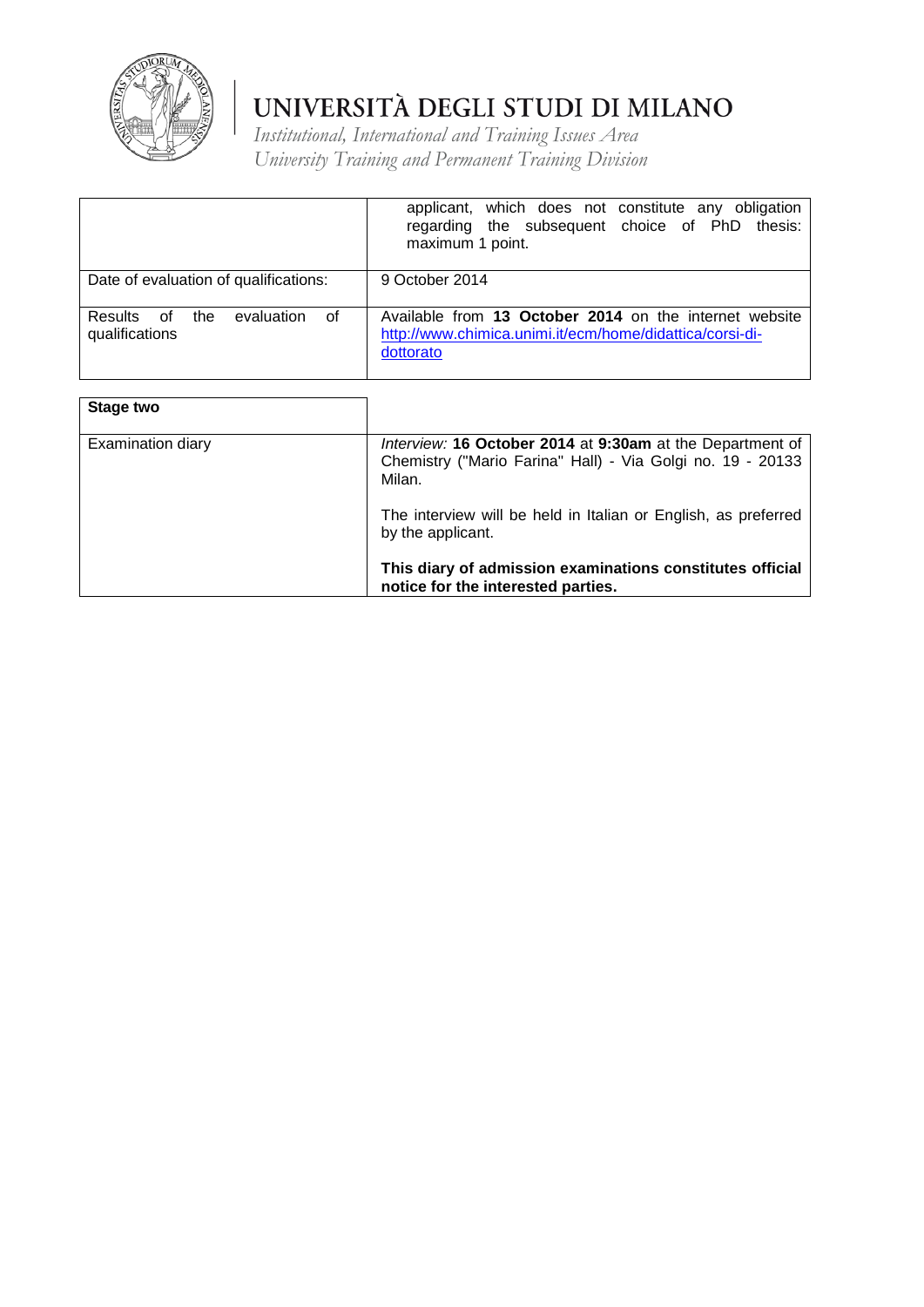

*Institutional, International and Training Issues Area University Training and Permanent Training Division*

### **PHD COURSE IN INDUSTRIAL CHEMISTRY**

| <b>Learning Objectives</b>       | The general theme of the PhD course relates to the<br>extensive field of application of chemistry culture in<br>industrial processes. It aims to train future doctors to<br>understand theoretical and practical problems, as well as<br>economic, environmental and safety issues. Doctors will<br>possess considerable scientific expertise and will be able<br>to organise and manage research activities, as well as<br>analyse the aspects pertaining to scale passage. The main<br>research areas are: physical chemistry and catalysis in<br>industrial processes; industrial electrochemistry and<br>corrosion; synthesis, properties and structure of polymers;<br>synthesis and processes of fine chemicals; synthesis,<br>processes and verifications in primary chemistry; chemical<br>biotechnology; innovative<br>chemical processes;<br>new<br>structural and functional materials; innovative energy<br>technologies; nanotechnologies.<br>An important educational aspect for PhD students is the<br>opportunity to meet foreign researchers and come into<br>contact with internationally renowned research institutes.<br>This is achieved by assigning a part of teaching activities<br>to foreign lecturers, and also by giving students the<br>opportunity to spend time abroad in foreign research<br>institutions. |
|----------------------------------|--------------------------------------------------------------------------------------------------------------------------------------------------------------------------------------------------------------------------------------------------------------------------------------------------------------------------------------------------------------------------------------------------------------------------------------------------------------------------------------------------------------------------------------------------------------------------------------------------------------------------------------------------------------------------------------------------------------------------------------------------------------------------------------------------------------------------------------------------------------------------------------------------------------------------------------------------------------------------------------------------------------------------------------------------------------------------------------------------------------------------------------------------------------------------------------------------------------------------------------------------------------------------------------------------------------------------------------------|
| Academic disciplines             | 03/A (Analytical, chemical-physical)<br>03/B (Inorganic, technological)<br>03/C (Organic, industrial)<br>09/D (Chemical and material engineering)                                                                                                                                                                                                                                                                                                                                                                                                                                                                                                                                                                                                                                                                                                                                                                                                                                                                                                                                                                                                                                                                                                                                                                                          |
| Duration                         | 3 years                                                                                                                                                                                                                                                                                                                                                                                                                                                                                                                                                                                                                                                                                                                                                                                                                                                                                                                                                                                                                                                                                                                                                                                                                                                                                                                                    |
| Places available                 | 9                                                                                                                                                                                                                                                                                                                                                                                                                                                                                                                                                                                                                                                                                                                                                                                                                                                                                                                                                                                                                                                                                                                                                                                                                                                                                                                                          |
| Scholarships                     | <b>6 University of Milan</b><br>1 with funds provided by Progetto Giovani 2013,<br>reserved for priority research in the Italian framework:<br>"Advanced materials (ceramics, in particular) for structural<br>applications"                                                                                                                                                                                                                                                                                                                                                                                                                                                                                                                                                                                                                                                                                                                                                                                                                                                                                                                                                                                                                                                                                                               |
| Contact person of the PhD course | Prof. Dominique Roberto, ordinary professor in the<br>scientific-disciplinary field CHIM/03                                                                                                                                                                                                                                                                                                                                                                                                                                                                                                                                                                                                                                                                                                                                                                                                                                                                                                                                                                                                                                                                                                                                                                                                                                                |
| <b>Admission Criteria</b>        | Educational qualifications obtained in one of the following<br>classes pursuant to Ministerial Decree 270/2004, or one of<br>the corresponding classes pursuant to Ministerial Decree<br>509/99:<br>LM-8 Industrial Biotechnology,<br>LM-13 Pharmacy and Industrial Pharmacy,<br>LM-17 Physics,<br>LM-22 Chemical Engineering,<br>LM-53 Material Sciences and Engineering,<br>LM-54 Chemical Sciences,                                                                                                                                                                                                                                                                                                                                                                                                                                                                                                                                                                                                                                                                                                                                                                                                                                                                                                                                     |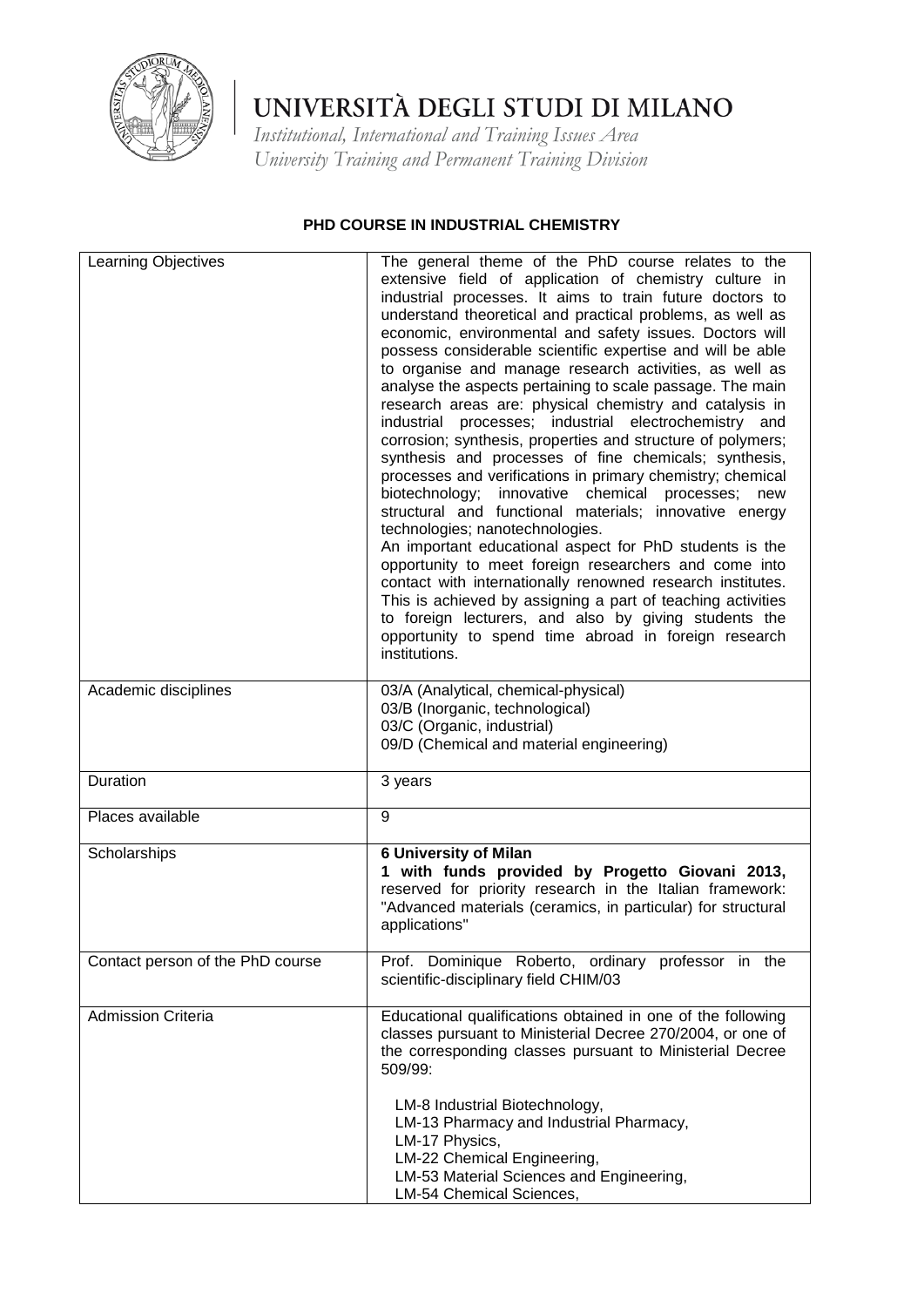

*Institutional, International and Training Issues Area University Training and Permanent Training Division*

|                        | LM-71 Science and Technology of Industrial Chemistry.     |
|------------------------|-----------------------------------------------------------|
| Distribution of points | Titles: maximum 30 points<br>Interview: maximum 30 points |

### *Admission to the PhD course occurs in two stages:*

| <b>Stage one</b>                                                                                                                      |                                                                                                                                                                                                                                                                                                                                                                                                                                                                                                                                                                                                                                                                                                                                                                                        |
|---------------------------------------------------------------------------------------------------------------------------------------|----------------------------------------------------------------------------------------------------------------------------------------------------------------------------------------------------------------------------------------------------------------------------------------------------------------------------------------------------------------------------------------------------------------------------------------------------------------------------------------------------------------------------------------------------------------------------------------------------------------------------------------------------------------------------------------------------------------------------------------------------------------------------------------|
| Evaluation of qualifications<br>Qualifications must be provided<br>following the indications mentioned<br>in art. 3 of this document. | - university career (course examinations taken): maximum<br>21 points;<br>- Any publications: maximum 2 points;<br>- Any professional experience and other qualifications held<br>by the applicant: maximum 4 points;<br>- two reference letters, written and signed according to a<br>special form prepared by the administration, by persons<br>qualified to identify the distinctive traits of the applicant<br>as they had a role in educating the same (to be sent by<br>e-mail to dominique.roberto@unimi.it): maximum 2<br>points;<br>- Research project, prepared according to the form<br>attached to the call for applications, prepared by the<br>applicant, which does not constitute any obligation<br>regarding the subsequent choice of PhD thesis:<br>maximum 1 point. |
| Date of evaluation of qualifications:                                                                                                 | 8 October 2014                                                                                                                                                                                                                                                                                                                                                                                                                                                                                                                                                                                                                                                                                                                                                                         |
| <b>Results</b><br>evaluation<br>0f<br>the<br><sub>of</sub><br>qualifications                                                          | Available from 13 October 2014 on the internet website<br>http://www.chimica.unimi.it/ecm/home/didattica/corsi-di-<br>dottorato                                                                                                                                                                                                                                                                                                                                                                                                                                                                                                                                                                                                                                                        |

| Stage two         |                                                                                                                                |
|-------------------|--------------------------------------------------------------------------------------------------------------------------------|
| Examination diary | Interview: 15 October 2014 at 9:30 at the Department of<br>Chemistry ("L. Malatesta" Hall) - Via Golgi no.19 - 20133<br>Milan. |
|                   | The interview will be held in Italian or English, as preferred<br>by the applicant.                                            |
|                   | This diary of admission examinations constitutes official<br>notice for the interested parties.                                |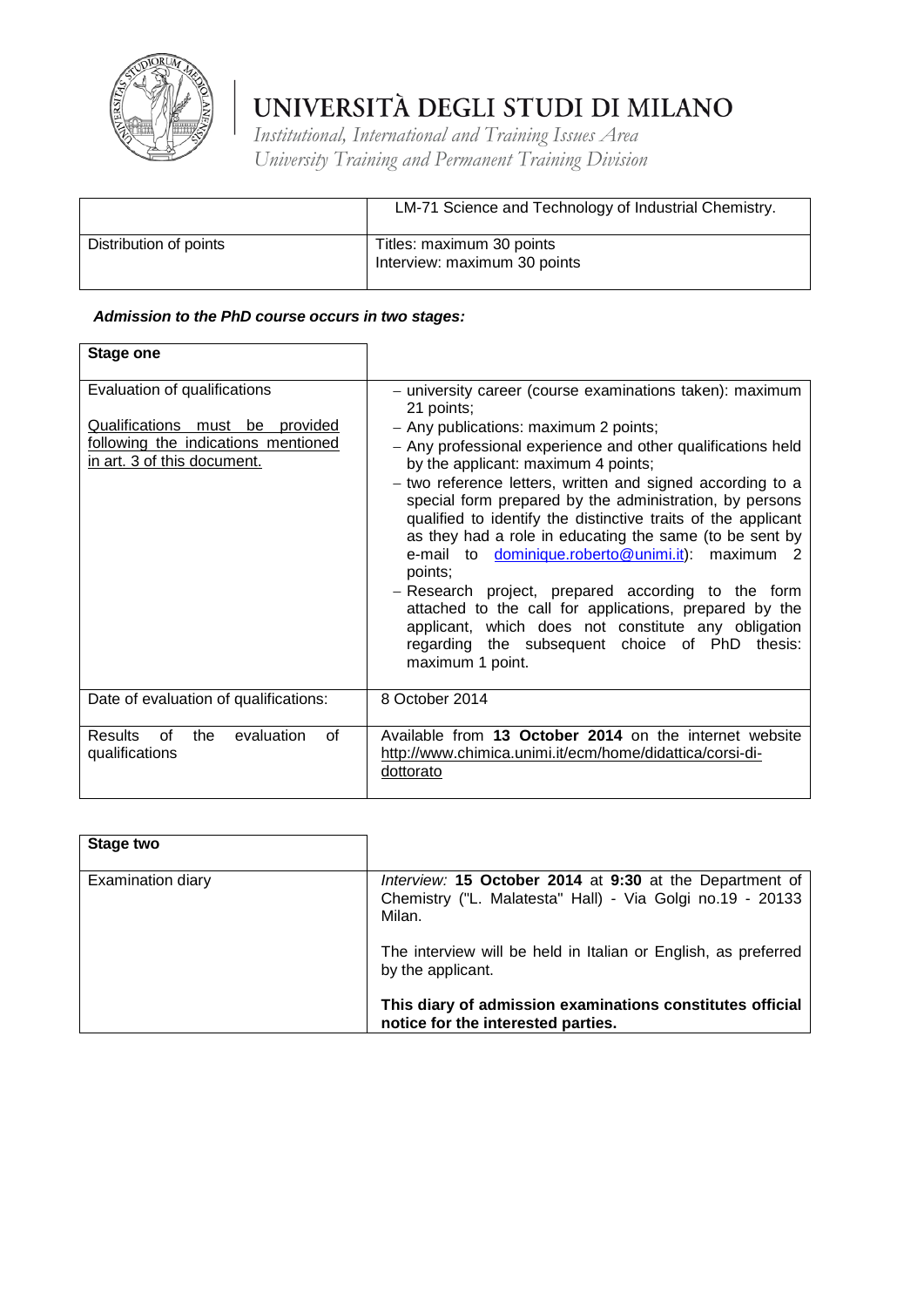

*Institutional, International and Training Issues Area University Training and Permanent Training Division*

### **PHD COURSE IN EPIDEMIOLOGY, ENVIRONMENT AND PUBLIC HEALTH**

| Learning Objectives              | This PhD course focuses on training professionals and<br>researchers who can contribute to the development of<br>research methodologies in the healthcare field, from<br>laboratories to clinics, from prevention to services for the<br>protection and promotion of health in individuals and<br>populations, in living environments and work places and in<br>the application of economic principles to healthcare<br>system management.<br>PhD students will acquire solid know-how in the<br>quantitative disciplines required to draft and analyse<br>studies for the identification of the determining factors of a<br>disease, prognostic factors, diagnostic-therapeutic paths<br>and studies conducted in the field of clinical research. The<br>research will focus largely upon prevention and control<br>systems of infectious diseases, including paediatric and<br>chronic-degenerative diseases and those related to food,<br>work and assistance, also through the use of predictive<br>models of disease risks and/or genetic susceptibility and a<br>cost/benefit analysis of the prevention policies available.<br>The PhD course will also examine the problems existing<br>between work, environment and health, directing the<br>studies of young researchers to current subjects of the<br>utmost social and healthcare importance, cutting edge<br>topics that are also of interest to many regulatory bodies<br>and qualified research centres. |
|----------------------------------|--------------------------------------------------------------------------------------------------------------------------------------------------------------------------------------------------------------------------------------------------------------------------------------------------------------------------------------------------------------------------------------------------------------------------------------------------------------------------------------------------------------------------------------------------------------------------------------------------------------------------------------------------------------------------------------------------------------------------------------------------------------------------------------------------------------------------------------------------------------------------------------------------------------------------------------------------------------------------------------------------------------------------------------------------------------------------------------------------------------------------------------------------------------------------------------------------------------------------------------------------------------------------------------------------------------------------------------------------------------------------------------------------------------------------------------------------------------------------|
| Academic disciplines             | 06/D (Specialised Clinical Medicine)<br>06/G (Paediatrics)<br>06/M (Public Health)<br>13/A (Economics)                                                                                                                                                                                                                                                                                                                                                                                                                                                                                                                                                                                                                                                                                                                                                                                                                                                                                                                                                                                                                                                                                                                                                                                                                                                                                                                                                                   |
| Duration                         | 3 years                                                                                                                                                                                                                                                                                                                                                                                                                                                                                                                                                                                                                                                                                                                                                                                                                                                                                                                                                                                                                                                                                                                                                                                                                                                                                                                                                                                                                                                                  |
| Places available                 | 4                                                                                                                                                                                                                                                                                                                                                                                                                                                                                                                                                                                                                                                                                                                                                                                                                                                                                                                                                                                                                                                                                                                                                                                                                                                                                                                                                                                                                                                                        |
| Scholarships                     | 4 University of Milan                                                                                                                                                                                                                                                                                                                                                                                                                                                                                                                                                                                                                                                                                                                                                                                                                                                                                                                                                                                                                                                                                                                                                                                                                                                                                                                                                                                                                                                    |
| Contact person of the PhD course | Prof. Adriano Decarli, ordinary professor in the scientific-<br>disciplinary field MED/01                                                                                                                                                                                                                                                                                                                                                                                                                                                                                                                                                                                                                                                                                                                                                                                                                                                                                                                                                                                                                                                                                                                                                                                                                                                                                                                                                                                |
| Curriculum                       | <b>Biostatistics and Epidemiology</b><br>1.<br>Hygiene and Public Health<br>2.<br>Industrial Health and Medicine<br>3.                                                                                                                                                                                                                                                                                                                                                                                                                                                                                                                                                                                                                                                                                                                                                                                                                                                                                                                                                                                                                                                                                                                                                                                                                                                                                                                                                   |
| <b>Admission Criteria</b>        | Educational qualifications obtained in one of the following<br>classes pursuant to Ministerial Decree 270/2004, or one of<br>the corresponding classes pursuant to Ministerial Decree<br>509/99:<br>LM-6 Biology,<br>LM-7 Agricultural Biotechnology,<br>LM-8 Industrial Biotechnology,                                                                                                                                                                                                                                                                                                                                                                                                                                                                                                                                                                                                                                                                                                                                                                                                                                                                                                                                                                                                                                                                                                                                                                                  |
|                                  | LM-9 Medical, Veterinary and Pharmaceutical                                                                                                                                                                                                                                                                                                                                                                                                                                                                                                                                                                                                                                                                                                                                                                                                                                                                                                                                                                                                                                                                                                                                                                                                                                                                                                                                                                                                                              |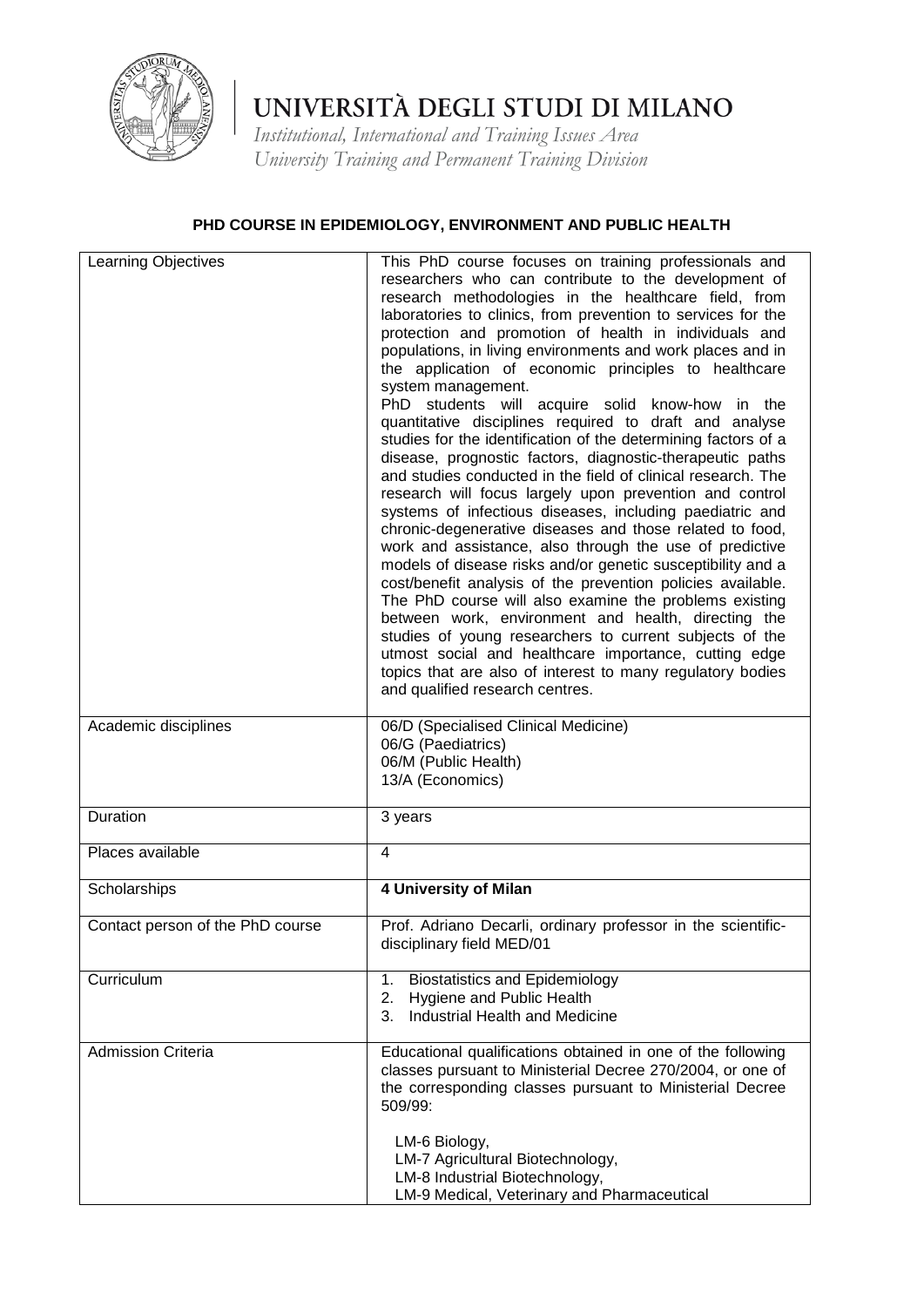

|                        | Biotechnology,                                            |
|------------------------|-----------------------------------------------------------|
|                        | LM-13 Pharmacy and Industrial Pharmacy,                   |
|                        | LM-17 Physics,                                            |
|                        | LM-18 Computer Science,                                   |
|                        | LM-21 Biomedical Engineering,                             |
|                        | LM-31 Administrative Engineering,                         |
|                        | LM-32 Computer Engineering,                               |
|                        | LM-35 Environment and Territorial Engineering,            |
|                        | LM-40 Mathematics,                                        |
|                        | LM-41 Medicine and Surgery,                               |
|                        | LM-42 Veterinary Medicine,                                |
|                        | LM-44 Mathematical-physics modelling for engineering,     |
|                        | LM-46 Dentistry and Orthodontics,                         |
|                        | LM-47 Organisation and Management of Services for         |
|                        | Sports and Motor Activities,                              |
|                        | LM-48 Territorial, Urban and Environmental Planning,      |
|                        | LM-50 Planning and Management of Educational              |
|                        | Services,                                                 |
|                        | LM-51 Psychology,                                         |
|                        | LM-54 Chemical Sciences,                                  |
|                        | LM-55 Cognitive Sciences,                                 |
|                        | LM-56 Economic Sciences,                                  |
|                        | LM-57 Adult Education and Continuous Learning             |
|                        | Sciences,                                                 |
|                        | LM-58 Sciences of the Universe,                           |
|                        | LM-59 Sciences of Public, Corporate and Advertising       |
|                        | Communication,                                            |
|                        | LM-60 Natural Sciences,                                   |
|                        | LM-61 Human Nutritional Science,                          |
|                        | LM-62 Political Science,                                  |
|                        | LM-63 Science of Public Administrations,                  |
|                        | LM-67 Science and Techniques of Preventive and            |
|                        | Adapted Motor Activities,                                 |
|                        | LM-68 Sports Sciences and Technology,                     |
|                        | LM-69 Agricultural Sciences and Technology,               |
|                        | LM-70 Food Science and Technology,                        |
|                        | LM-71 Science and Technology of Industrial Chemistry,     |
|                        | LM-73 Forest and Environmental Sciences,                  |
|                        | <b>LM-75 Environment and Territorial Sciences and</b>     |
|                        | Technology,                                               |
|                        | <b>LM-76 Environmental and Cultural Economic Sciences</b> |
|                        | LM-77 Economic and Business Science,                      |
|                        | LM-81 Science for the Development of Cooperation,         |
|                        | LM-82 Statistical Sciences,                               |
|                        | LM-83 Statistical, Actuarial and Financial Sciences,      |
|                        | LM-85 Pedagogical Sciences,                               |
|                        | LM-86 Zootechnical Sciences and Animal Technology,        |
|                        | LM-87 Social Services and Policies,                       |
|                        | LM-88 Sociology and Social Research,                      |
|                        | LM/SNT1 Nursing and Midwifery,                            |
|                        | LM/SNT2 Health Professions for Rehabilitation,            |
|                        | LM/SNT3 Health Professions for Technical Assistance,      |
|                        | LM/SNT4 Health Professions for Preventive Care,           |
|                        | LMG/01 Jurisprudence                                      |
|                        |                                                           |
| Distribution of points | Titles: maximum 30 points                                 |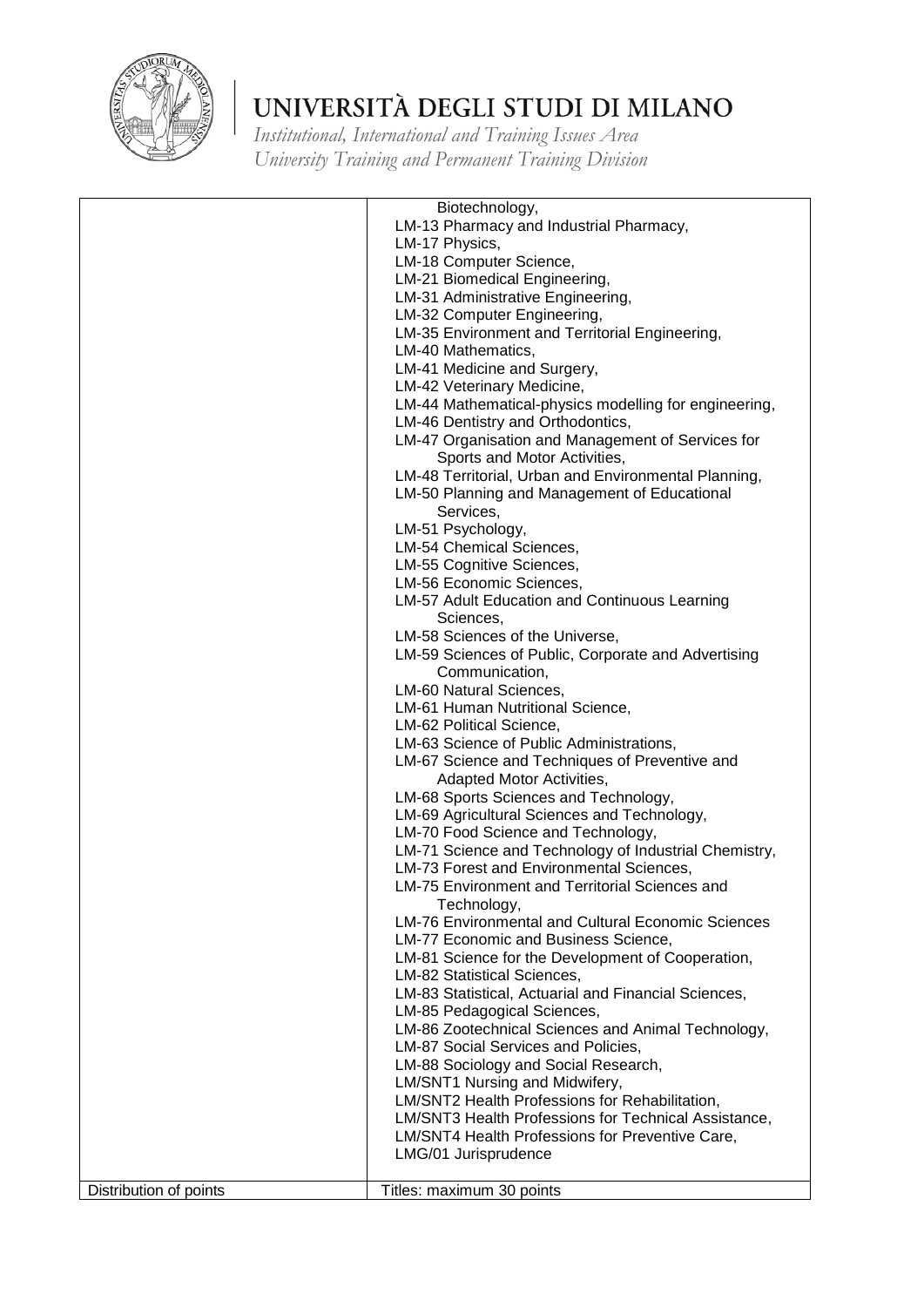

*Institutional, International and Training Issues Area University Training and Permanent Training Division*

### Interview: maximum 30 points

### *Admission to the PhD course occurs in two stages:*

| <b>Stage one</b>                                                                                                                      |                                                                                                                                                                                                                                                                                                                                                                                                                                                                                                                                                                                                                                                                                                                                                                                    |
|---------------------------------------------------------------------------------------------------------------------------------------|------------------------------------------------------------------------------------------------------------------------------------------------------------------------------------------------------------------------------------------------------------------------------------------------------------------------------------------------------------------------------------------------------------------------------------------------------------------------------------------------------------------------------------------------------------------------------------------------------------------------------------------------------------------------------------------------------------------------------------------------------------------------------------|
| Evaluation of qualifications<br>Qualifications must be provided<br>following the indications mentioned<br>in art. 3 of this document. | - university career (course examinations taken): maximum<br>6 points;<br>- Any publications: maximum 4 points;<br>- Any professional experience and other qualifications held<br>by the applicant: maximum 3 points;<br>- two reference letters, written and signed according to a<br>special form prepared by the administration, by persons<br>qualified to identify the distinctive traits of the applicant<br>as they had a role in educating the same (to be sent by<br>e-mail to adriano.decarli@unimi.it): maximum 2 points;<br>- Research project, prepared according to the form<br>attached to the call for applications, prepared by the<br>applicant, which does not constitute any obligation<br>regarding the subsequent choice of PhD thesis:<br>maximum 15 points. |
| Date of evaluation of qualifications:                                                                                                 | 7 October 2014                                                                                                                                                                                                                                                                                                                                                                                                                                                                                                                                                                                                                                                                                                                                                                     |
| evaluation<br><b>Results</b><br>0f<br>the<br>Ωf<br>qualifications                                                                     | Available from 10 October 2014 on the internet website<br>http://discco.unimi.it                                                                                                                                                                                                                                                                                                                                                                                                                                                                                                                                                                                                                                                                                                   |

| Stage two                |                                                                                                                                   |
|--------------------------|-----------------------------------------------------------------------------------------------------------------------------------|
| <b>Examination diary</b> | Interview: 14 October 2014 at 2:00pm at the Department of<br>Biomedical Sciences for Health - Via Pascal no. 36 - 20133<br>Milan. |
|                          | The interview will be held in Italian.                                                                                            |
|                          | This diary of admission examinations constitutes official<br>notice for the interested parties.                                   |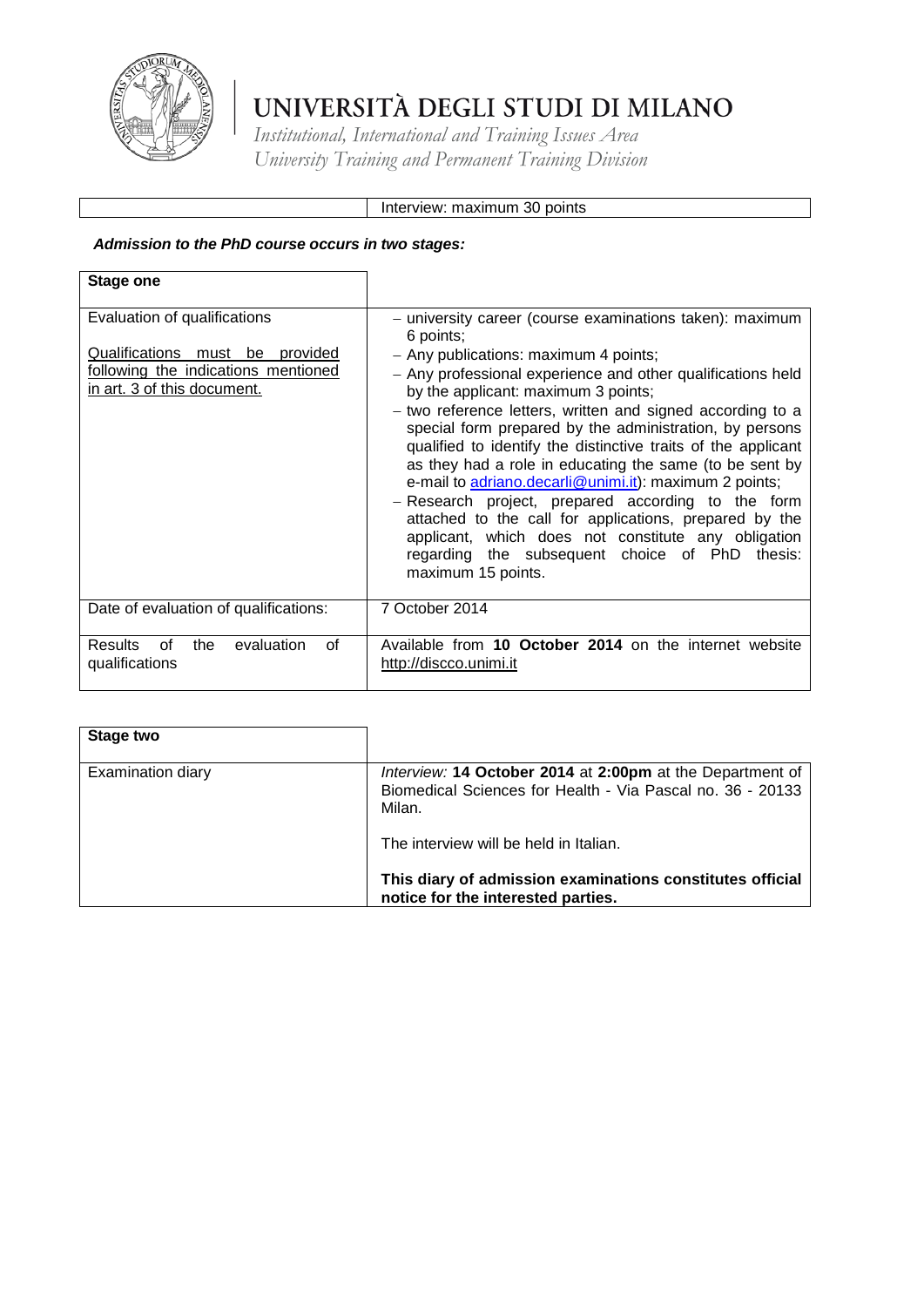

*Institutional, International and Training Issues Area University Training and Permanent Training Division*

### **PHD COURSE IN PHILOSOPHY AND HUMAN SCIENCES**

| Learning Objectives              | The PhD in Philosophy and Human Sciences aims to offer a<br>brand new course for higher education, which integrates the<br>skills required for theoretical and experimental research in<br>disciplines, such as anthropology, geography, linguistics,<br>psychology and cognitive science, social science, art theory<br>and criticism with the knowledge made available by<br>philosophical research in both their theoretical and historical<br>manifestations. This PhD Course makes<br>use<br>of the<br>multidisciplinary skills made available by the Faculty<br>Committee and aims to provide extensive knowledge in<br>specific sectors of essential and applied research, promoting<br>development in innovative and cutting-edge fields, which<br>promote the ability to master theories, methods and<br>techniques of various fields. In particular, the training<br>objective of this course is to provide the PhD student with<br>solid philosophical and scientific preparation in one of the<br>following research areas: (i) History of philosophical and<br>scientific thought (ii) Ethics and political thought (iii) Image<br>theory and phenomenology of experience (iv) Logic and<br>theory of languages (v) Philosophy of mind and cognitive<br>science (vi) Anthropology and territorial science. |
|----------------------------------|-------------------------------------------------------------------------------------------------------------------------------------------------------------------------------------------------------------------------------------------------------------------------------------------------------------------------------------------------------------------------------------------------------------------------------------------------------------------------------------------------------------------------------------------------------------------------------------------------------------------------------------------------------------------------------------------------------------------------------------------------------------------------------------------------------------------------------------------------------------------------------------------------------------------------------------------------------------------------------------------------------------------------------------------------------------------------------------------------------------------------------------------------------------------------------------------------------------------------------------------------------------------------------------------------------------------------|
| Academic disciplines             | 05/D (Physiology)<br>10/G (Glottology and Linguistics)<br>10/M (Germanic and Slavonic Languages, Literature and<br>Culture)<br>11/A (Historical Disciplines)<br>11/B (Geography)<br>11/C (Philosophy)<br>11/E (Psychology)<br>14/B (Political History)                                                                                                                                                                                                                                                                                                                                                                                                                                                                                                                                                                                                                                                                                                                                                                                                                                                                                                                                                                                                                                                                  |
| Duration                         | 3 years                                                                                                                                                                                                                                                                                                                                                                                                                                                                                                                                                                                                                                                                                                                                                                                                                                                                                                                                                                                                                                                                                                                                                                                                                                                                                                                 |
| Places available                 | 6                                                                                                                                                                                                                                                                                                                                                                                                                                                                                                                                                                                                                                                                                                                                                                                                                                                                                                                                                                                                                                                                                                                                                                                                                                                                                                                       |
| Scholarships                     | <b>6 University of Milan</b>                                                                                                                                                                                                                                                                                                                                                                                                                                                                                                                                                                                                                                                                                                                                                                                                                                                                                                                                                                                                                                                                                                                                                                                                                                                                                            |
| Contact person of the PhD course | Prof. Corrado Sinigaglia, adjunct professor in the scientific-<br>disciplinary field M-FIL/02                                                                                                                                                                                                                                                                                                                                                                                                                                                                                                                                                                                                                                                                                                                                                                                                                                                                                                                                                                                                                                                                                                                                                                                                                           |
| <b>Admission Criteria</b>        | All the two year specialisation courses (magistrale)                                                                                                                                                                                                                                                                                                                                                                                                                                                                                                                                                                                                                                                                                                                                                                                                                                                                                                                                                                                                                                                                                                                                                                                                                                                                    |
| Distribution of points           | Titles: maximum of 30 points<br>Interview: maximum of 30 points                                                                                                                                                                                                                                                                                                                                                                                                                                                                                                                                                                                                                                                                                                                                                                                                                                                                                                                                                                                                                                                                                                                                                                                                                                                         |

### *Admission to the PhD course occurs in two stages:*

| Stage one                    |                                                                        |
|------------------------------|------------------------------------------------------------------------|
| Evaluation of qualifications | - university career (course examinations taken): maximum<br>10 points: |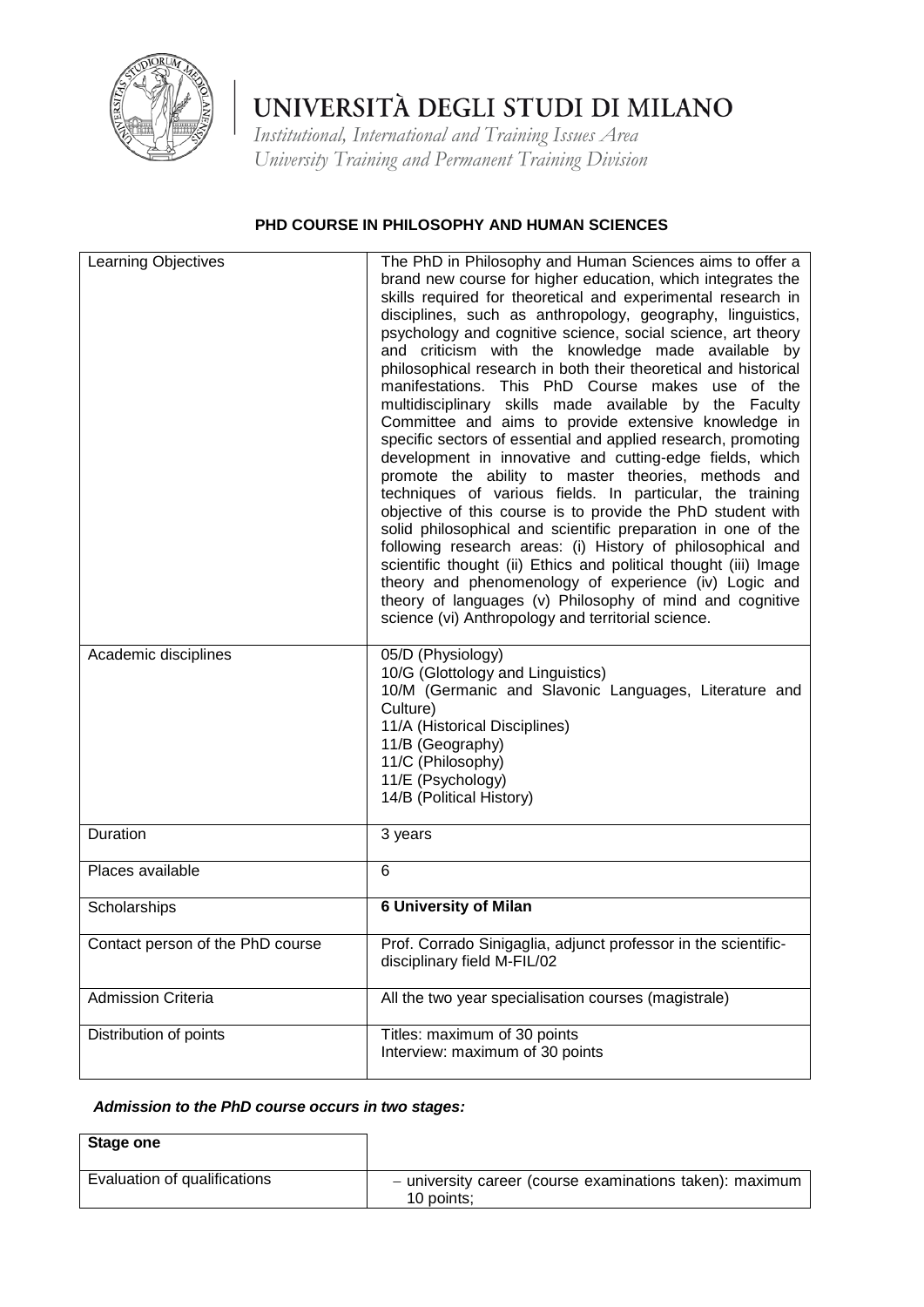

| Qualifications must be provided in<br>accordance with art. 3 of this call for<br>applications. | - Any publications: maximum 3 points;<br>- Any professional experience and other qualifications held<br>by the applicant: maximum 1 point;<br>- two reference letters, written and signed according to a<br>special form prepared by the administration, by persons<br>qualified to identify the distinctive traits of the applicant<br>as they had a role in educating the same (to be sent by<br>e-mail to corrado.sinigaglia@unimi.it): maximum 1 point;<br>- Research project, prepared according to the form<br>attached to the call for applications, prepared by the<br>applicant, which does not constitute any obligation<br>regarding the subsequent choice of PhD<br>thesis:<br>maximum 15 points. |
|------------------------------------------------------------------------------------------------|---------------------------------------------------------------------------------------------------------------------------------------------------------------------------------------------------------------------------------------------------------------------------------------------------------------------------------------------------------------------------------------------------------------------------------------------------------------------------------------------------------------------------------------------------------------------------------------------------------------------------------------------------------------------------------------------------------------|
| Date of evaluation of qualifications:                                                          | 7 October 2014                                                                                                                                                                                                                                                                                                                                                                                                                                                                                                                                                                                                                                                                                                |
| evaluation<br><b>Results</b><br>0f<br>οf<br>the<br>qualifications                              | Available from 9 October 2014 on the internet website<br>Internet http://www.dipafilo.unimi.it/ecm/home/scuola-di-<br>dottorato                                                                                                                                                                                                                                                                                                                                                                                                                                                                                                                                                                               |

| Stage two         |                                                                                                                                         |
|-------------------|-----------------------------------------------------------------------------------------------------------------------------------------|
| Examination diary | Interview: 13 October 2014 at 9:30am at the University of<br>Milan ("Crociera Alta" Hall) - Via Festa del Perdono no. 7-<br>20122 Milan |
|                   | The interview will be held in Italian or English, as preferred by<br>the applicant.                                                     |
|                   | This diary of admission examinations constitutes official<br>notice for the interested parties.                                         |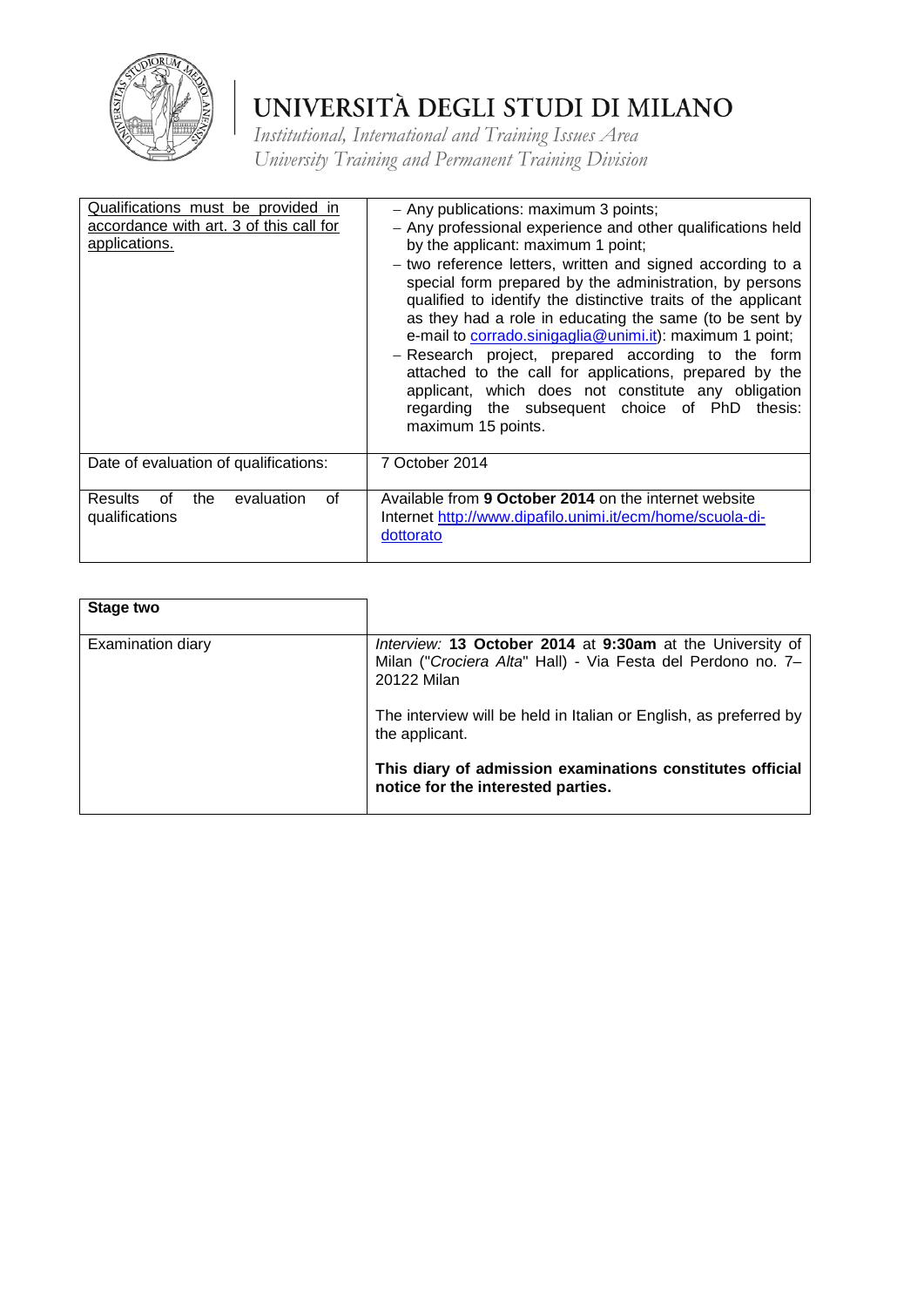

*Institutional, International and Training Issues Area University Training and Permanent Training Division*

## **PHD COURSE IN PHYSICS, ASTROPHYSICS AND APPLIED PHYSICS**

| Learning Objectives              | The main topic of this PhD course is Physics in advanced<br>sectors of essential and applied research. The research<br>spectrum covers all the subjects of modern Physics as<br>indicated in the 5 curricula offered, with the purpose of<br>facilitating the integration of doctorate students into specific<br>sectors.<br>The required basic training is guaranteed by a combination<br>of courses specifically activated for this PhD course, and<br>courses exceptionally borrowed from the two<br>year<br>specialisation course (laurea magistrale), with examinations<br>at the end of the first year. Moreover, doctorate students are<br>required to attend an International School with final<br>assessment through a public conference. The PhD course<br>also includes various opportunities for discussion and cross<br>different<br>exchanges<br>between<br>students<br>of<br>courses.<br>particularly during a workshop at the end of the academic<br>year.<br>Training is supplemented by coordinated cycles of subject-<br>specific conferences ("Physics Colloquia"). At the same time,<br>doctorate students will have to focus on original research,<br>under the guidance of a tutor and a co-tutor, and<br>demonstrate their progress during annual seminars during<br>which doctorate students will present their findings to the<br>whole scientific community of the university. This PhD<br>course also offers internships at National and International<br>Laboratories and Research Laboratories at private bodies<br>related to Essential Physics or High Technology. |
|----------------------------------|----------------------------------------------------------------------------------------------------------------------------------------------------------------------------------------------------------------------------------------------------------------------------------------------------------------------------------------------------------------------------------------------------------------------------------------------------------------------------------------------------------------------------------------------------------------------------------------------------------------------------------------------------------------------------------------------------------------------------------------------------------------------------------------------------------------------------------------------------------------------------------------------------------------------------------------------------------------------------------------------------------------------------------------------------------------------------------------------------------------------------------------------------------------------------------------------------------------------------------------------------------------------------------------------------------------------------------------------------------------------------------------------------------------------------------------------------------------------------------------------------------------------------------------------------------------------------------------------------|
| Academic disciplines             | 02/A (Physics of Essential Interactions)<br>02/B (Physics of Matter)<br>02/C (Astronomy, Astrophysics, Earth and Planetary<br>Physics)<br>09/E (Electric and Electronic Engineering and Measures)                                                                                                                                                                                                                                                                                                                                                                                                                                                                                                                                                                                                                                                                                                                                                                                                                                                                                                                                                                                                                                                                                                                                                                                                                                                                                                                                                                                                  |
| Duration                         | 3 years                                                                                                                                                                                                                                                                                                                                                                                                                                                                                                                                                                                                                                                                                                                                                                                                                                                                                                                                                                                                                                                                                                                                                                                                                                                                                                                                                                                                                                                                                                                                                                                            |
| Places available                 | 19                                                                                                                                                                                                                                                                                                                                                                                                                                                                                                                                                                                                                                                                                                                                                                                                                                                                                                                                                                                                                                                                                                                                                                                                                                                                                                                                                                                                                                                                                                                                                                                                 |
| Scholarships                     | 13 University of Milan<br>1 with funds provided by Progetto Giovani 2013,<br>reserved for priority research in the Italian framework:<br>"Advanced materials (ceramics, in particular) for structural<br>applications"<br>3 financed by the Istituto Nazionale di Fisica Nucleare                                                                                                                                                                                                                                                                                                                                                                                                                                                                                                                                                                                                                                                                                                                                                                                                                                                                                                                                                                                                                                                                                                                                                                                                                                                                                                                  |
| Contact person of the PhD course | Prof. Marco Bersanelli, ordinary professor in the scientific-<br>disciplinary field FIS/05                                                                                                                                                                                                                                                                                                                                                                                                                                                                                                                                                                                                                                                                                                                                                                                                                                                                                                                                                                                                                                                                                                                                                                                                                                                                                                                                                                                                                                                                                                         |
| Curriculum                       | 1.<br>Astrophysics<br><b>Physics of Matter</b><br>2.<br>3.<br>Nuclear and Particle Physics<br><b>Essential Theoretical Physics</b><br>4.<br><b>Applied Physics</b><br>5.                                                                                                                                                                                                                                                                                                                                                                                                                                                                                                                                                                                                                                                                                                                                                                                                                                                                                                                                                                                                                                                                                                                                                                                                                                                                                                                                                                                                                           |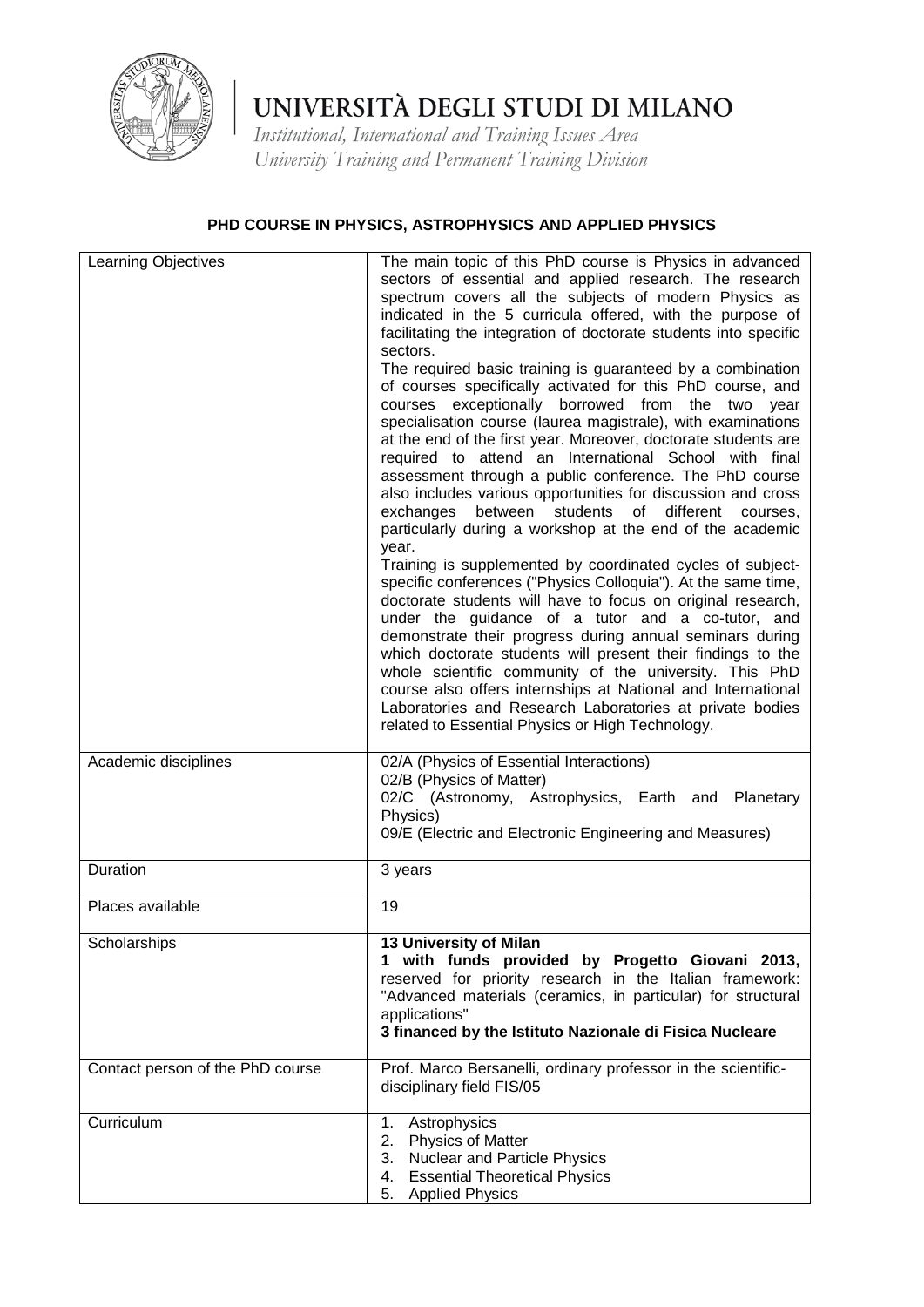

*Institutional, International and Training Issues Area University Training and Permanent Training Division*

| <b>Admission Criteria</b> | Educational qualifications obtained in one of the following<br>classes pursuant to Ministerial Decree 270/2004, or one<br>of the corresponding classes pursuant to Ministerial<br>Decree 509/99:<br>LM-6 Biology,<br>LM-8 Industrial Biotechnology,<br>LM-9 Medical, Veterinary and Pharmaceutical<br>Biotechnology,<br>LM-17 Physics,<br>LM-18 Computer Science,<br>LM-20 Aerospace and Astronautical Engineering,<br>LM-21 Biomedical Engineering,<br>LM-22 Chemical Engineering,<br>LM-25 Automation Engineering,<br>LM-27 Telecommunications Engineering,<br>LM-28 Electrical Engineering,<br>LM-29 Electronic Engineering,<br>LM-30 Energy and Nuclear Engineering,<br>LM-32 Computer Engineering,<br>LM-33 Mechanical Engineering,<br>LM-40 Mathematics,<br>LM-44 Mathematical and Physical Modelling for<br>Engineering,<br>LM-53 Material Science and Engineering,<br>LM-54 Chemical Sciences,<br>LM-58 Sciences of the Universe,<br>LM-71 Science and Technology of Industrial Chemistry,<br>LM-74 Geological Sciences and Technology,<br><b>LM-75 Environment and Territorial Science and</b><br>Technology,<br>LM-79 Geophysical Sciences,<br><b>LM-82 Statistical Sciences.</b> |
|---------------------------|---------------------------------------------------------------------------------------------------------------------------------------------------------------------------------------------------------------------------------------------------------------------------------------------------------------------------------------------------------------------------------------------------------------------------------------------------------------------------------------------------------------------------------------------------------------------------------------------------------------------------------------------------------------------------------------------------------------------------------------------------------------------------------------------------------------------------------------------------------------------------------------------------------------------------------------------------------------------------------------------------------------------------------------------------------------------------------------------------------------------------------------------------------------------------------------------|
| Distribution of marks     | Titles: maximum 20 points<br>Interview: maximum 40 points                                                                                                                                                                                                                                                                                                                                                                                                                                                                                                                                                                                                                                                                                                                                                                                                                                                                                                                                                                                                                                                                                                                                   |

## *The admission to the PhD consists of two stages:*

| <b>Stage one</b>                                                                                                                         |                                                                                                                                                                                                                                                                                                                                                                                                                                                                                                                                                                                                                                                                                                                                      |
|------------------------------------------------------------------------------------------------------------------------------------------|--------------------------------------------------------------------------------------------------------------------------------------------------------------------------------------------------------------------------------------------------------------------------------------------------------------------------------------------------------------------------------------------------------------------------------------------------------------------------------------------------------------------------------------------------------------------------------------------------------------------------------------------------------------------------------------------------------------------------------------|
| Evaluation of qualifications<br>Qualifications must be<br>provided<br>following the indications mentioned<br>in art. 3 of this document. | - university career (course examinations taken in degree<br>and magistrale degree): maximum 7 points;<br>- Any publications: maximum 1 point;<br>- Any professional experience and other qualifications held<br>by the applicant: maximum 2 points;<br>- two reference letters, written and signed according to a<br>special form prepared by the administration, by persons<br>qualified to identify the distinctive traits of the applicant<br>as they had a role in educating the same (to be sent by<br>e-mail to phd@fisica.unimi.it): maximum 4 points;<br>- Research project, prepared according to the form<br>attached to the call for applications, prepared by the<br>applicant, which does not constitute any obligation |
|                                                                                                                                          | the subsequent choice<br>PhD<br>thesis:<br>of<br>regarding                                                                                                                                                                                                                                                                                                                                                                                                                                                                                                                                                                                                                                                                           |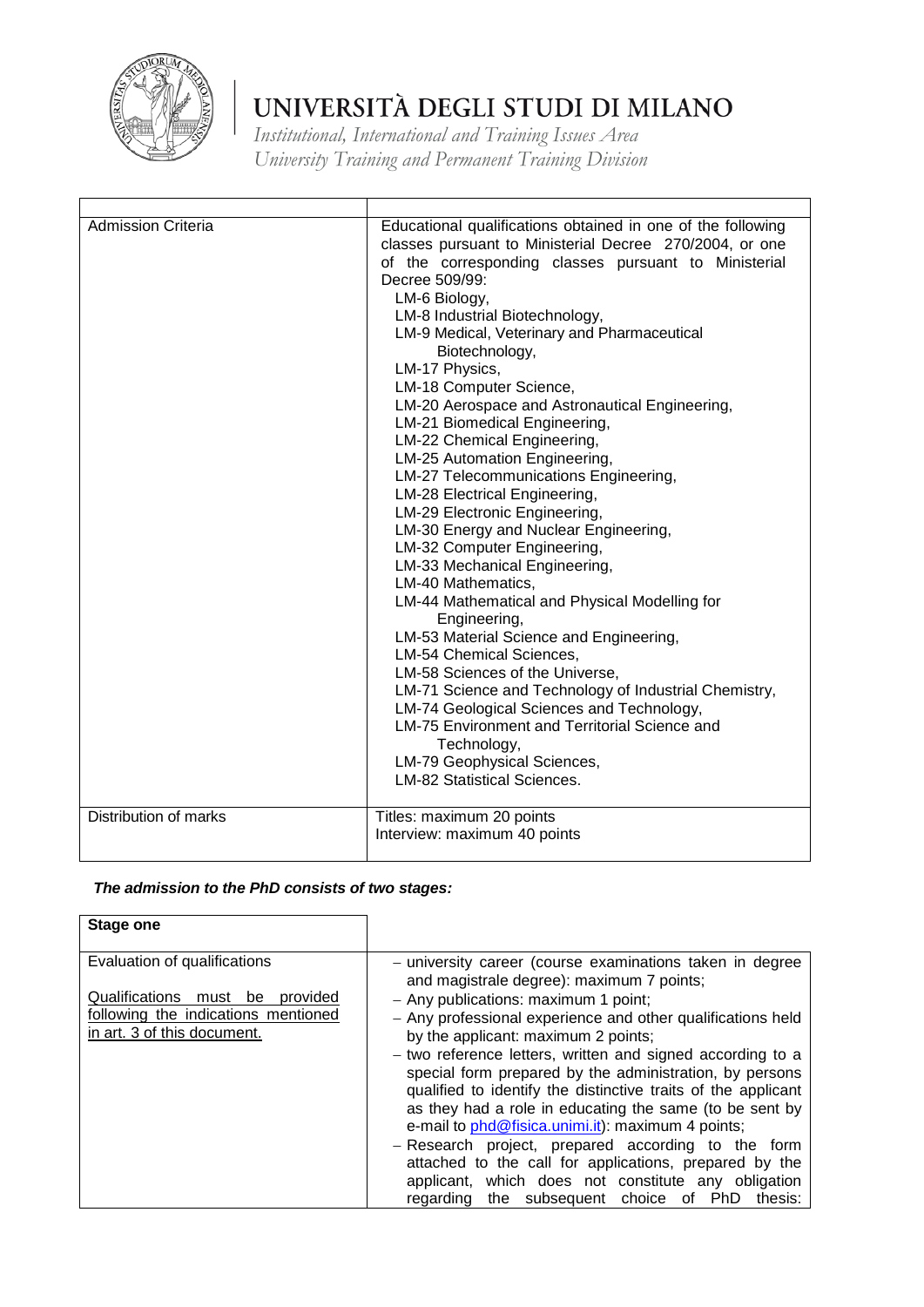

|                                                      | maximum 6 points.                                                                                        |
|------------------------------------------------------|----------------------------------------------------------------------------------------------------------|
| Date of evaluation of qualifications:                | 6 October 2014                                                                                           |
| Results of the<br>evaluation<br>of<br>qualifications | Available from 9 October 2014 on the internet website<br>http://phd.fisica.unimi.it/admission/year2014/. |

| <b>Stage two</b>         |                                                                                                                                                                                                                      |
|--------------------------|----------------------------------------------------------------------------------------------------------------------------------------------------------------------------------------------------------------------|
| <b>Examination diary</b> | Interview: starting from 13 October 2014 at 2:30pm at the<br>Department of Physics ("Polvani" Hall) - Via Celoria no. 16 -<br>20133 Milan.                                                                           |
|                          | The schedule of oral examinations will be published on the<br><b>PhD</b><br>website<br>course<br>http://phd.fisica.unimi.it/admission/year2014/ after the titles<br>submitted by the candidates have been evaluated. |
|                          | The interview will be held in Italian or English, as preferred by<br>the applicant.                                                                                                                                  |
|                          | This diary of admission examinations constitutes official<br>notice for the interested parties.                                                                                                                      |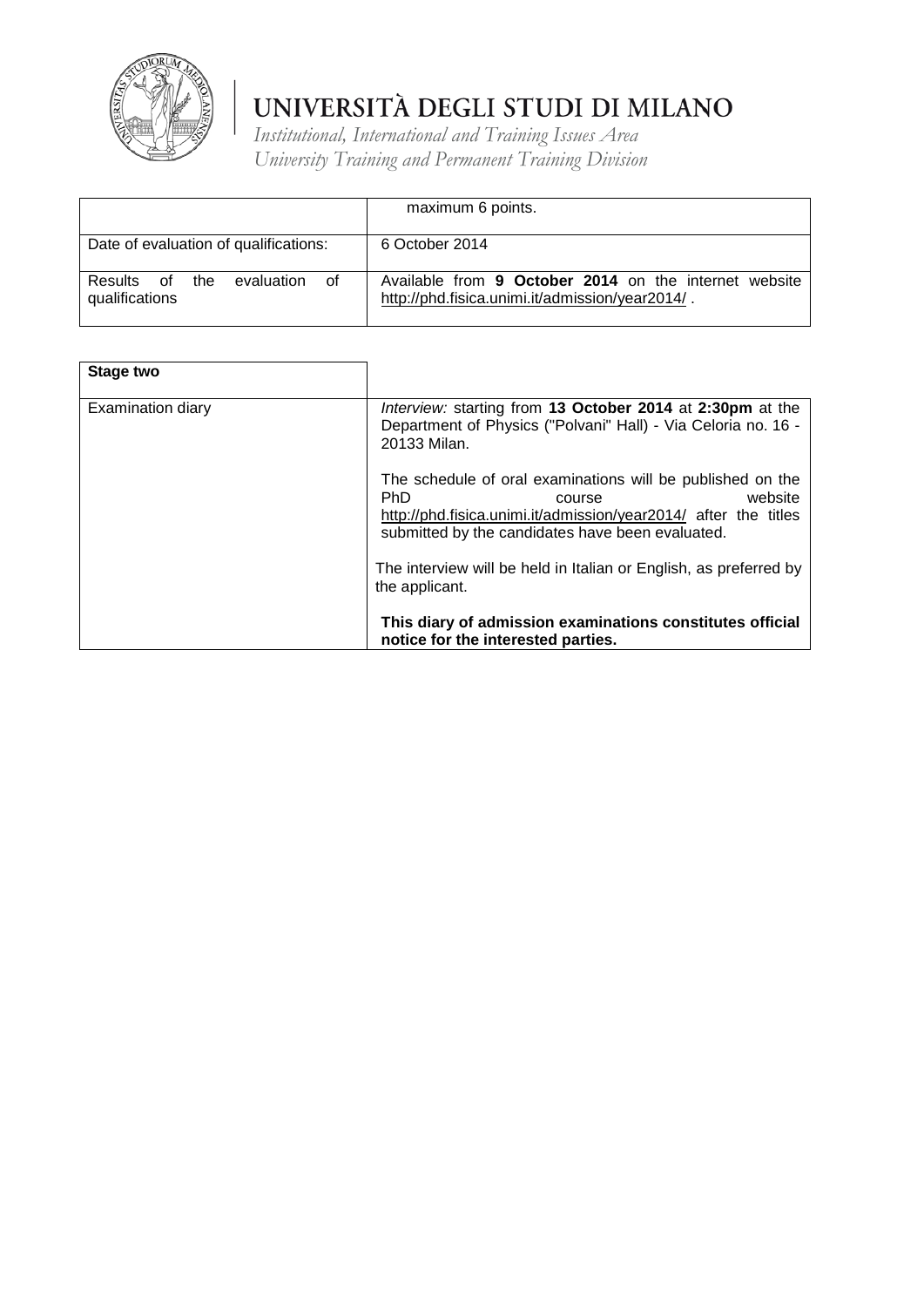

*Institutional, International and Training Issues Area University Training and Permanent Training Division*

### **PHD COURSE IN COMPUTER SCIENCE**

| <b>Learning Objectives</b>       | The PhD in Computer Science aims to provide PhD<br>students with advanced scientific, methodological and<br>technological knowledge of the disciplinary-scientific sector<br>of computer science, as well as related sectors and<br>corresponding applications. This knowledge is designed to<br>train and introduce PhD students to theoretical and applied<br>research on interdisciplinarity and internationalisation,<br>scientifically<br>building<br>culturally<br>and<br>autonomous<br>investigational skills, and making them able to produce<br>original results, which can be significant for the<br>international scientific community and companies.<br>The PhD in Computer Science aims to provide:<br>- solid wide-ranging knowledge on the basics of science,<br>methodologies and technologies of IT and related fields,<br>- advanced and in-depth competencies related to specific<br>disciplinary aspects,<br>- interdisciplinary skills necessary to optimise cultural and<br>methodological synergies,<br>- a sound methodological grounding in the conduct of<br>research, as well as in its organisation, management<br>and dissemination,<br>- opportunities of education on an international level,<br>- better preparation of PhD students and their professional<br>introduction into the field of academic research and<br>companies. |
|----------------------------------|-------------------------------------------------------------------------------------------------------------------------------------------------------------------------------------------------------------------------------------------------------------------------------------------------------------------------------------------------------------------------------------------------------------------------------------------------------------------------------------------------------------------------------------------------------------------------------------------------------------------------------------------------------------------------------------------------------------------------------------------------------------------------------------------------------------------------------------------------------------------------------------------------------------------------------------------------------------------------------------------------------------------------------------------------------------------------------------------------------------------------------------------------------------------------------------------------------------------------------------------------------------------------------------------------------------------------------------------------------------------|
| Academic disciplines             | 01/B (Computer Science)<br>09/H (Computer Engineering)                                                                                                                                                                                                                                                                                                                                                                                                                                                                                                                                                                                                                                                                                                                                                                                                                                                                                                                                                                                                                                                                                                                                                                                                                                                                                                            |
| Duration                         | 3 years                                                                                                                                                                                                                                                                                                                                                                                                                                                                                                                                                                                                                                                                                                                                                                                                                                                                                                                                                                                                                                                                                                                                                                                                                                                                                                                                                           |
| Places available                 | 13, including 1 reserved to a foreign state Scholarship holder                                                                                                                                                                                                                                                                                                                                                                                                                                                                                                                                                                                                                                                                                                                                                                                                                                                                                                                                                                                                                                                                                                                                                                                                                                                                                                    |
| Scholarships                     | 9 University of Milan<br>2 with funds provided by Progetto Giovani 2013,<br>reserved for priority research in the Italian framework: "ICT<br>and electronic components"<br>1 funded by the Computer Science Department                                                                                                                                                                                                                                                                                                                                                                                                                                                                                                                                                                                                                                                                                                                                                                                                                                                                                                                                                                                                                                                                                                                                            |
| Contact person of the PhD course | Prof. Ernesto Damiani, ordinary professor in the scientific-<br>disciplinary field INF/01                                                                                                                                                                                                                                                                                                                                                                                                                                                                                                                                                                                                                                                                                                                                                                                                                                                                                                                                                                                                                                                                                                                                                                                                                                                                         |
| <b>Admission Criteria</b>        | All the two year specialisation courses (magistrale)                                                                                                                                                                                                                                                                                                                                                                                                                                                                                                                                                                                                                                                                                                                                                                                                                                                                                                                                                                                                                                                                                                                                                                                                                                                                                                              |
| Distribution of marks            | Titles: maximum 30 points<br>Interview: maximum 30 points                                                                                                                                                                                                                                                                                                                                                                                                                                                                                                                                                                                                                                                                                                                                                                                                                                                                                                                                                                                                                                                                                                                                                                                                                                                                                                         |

### *The admission to the PhD consists of two stages:*

**Stage one** Evaluation of qualifications – university career (course examinations taken): maximum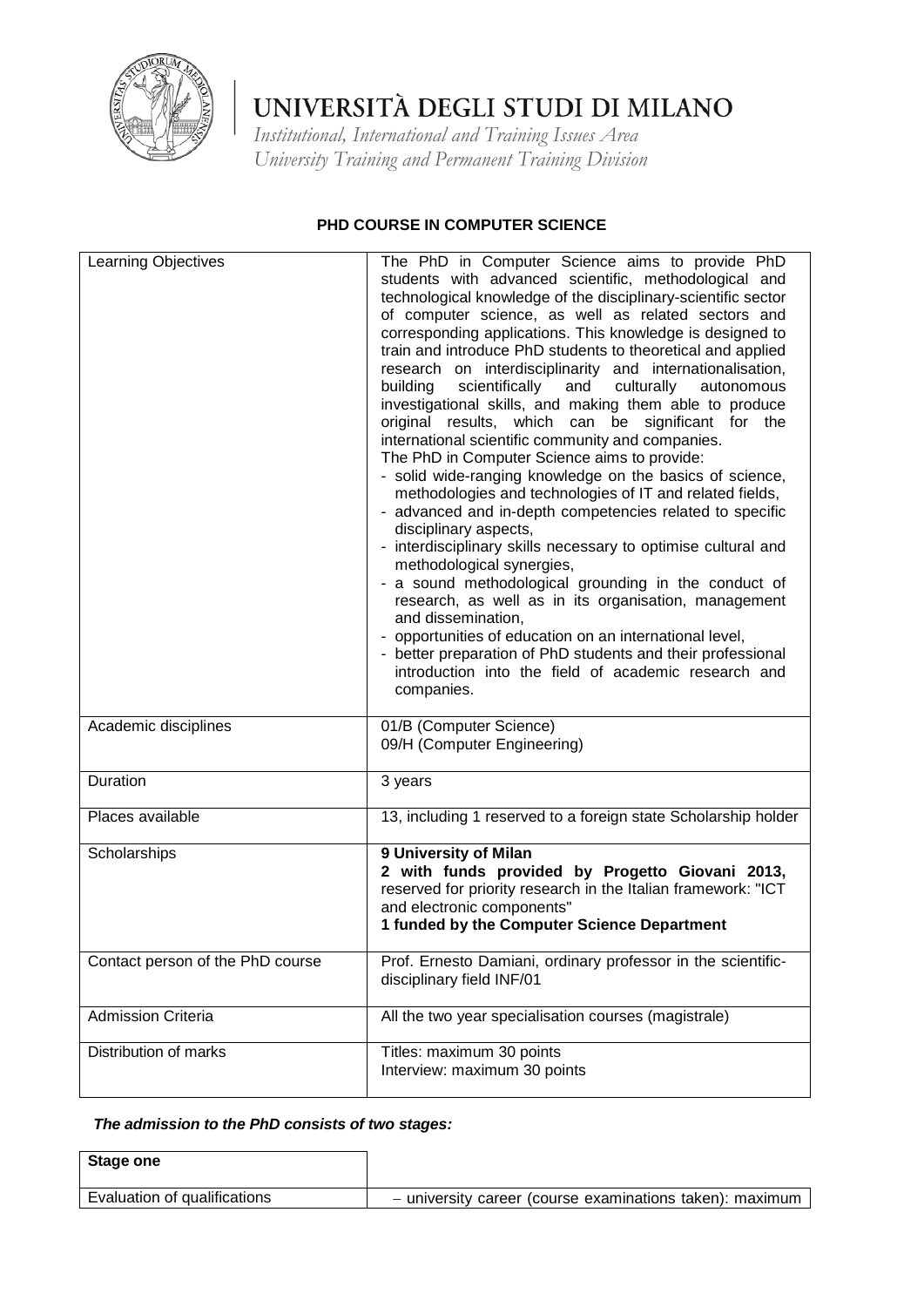

| Qualifications must be provided<br>following the indications mentioned<br>in art. 3 of this document. | 5 points;<br>- Any publications: maximum 8 points;<br>- Any professional experience and other qualifications held<br>by the applicant: maximum 5 points;<br>- two reference letters, written and signed according to a<br>special form prepared by the administration, by persons<br>qualified to identify the distinctive traits of the applicant<br>as they had a role in educating the same (to be sent by<br>e-mail to PhDComputerScience@di.unimi.it): maximum 2<br>points;<br>- Research project, prepared in English and according to<br>the form attached to the call for applications, prepared by<br>the applicant, which does not constitute any obligation<br>regarding the subsequent choice of PhD thesis:<br>maximum 10 points. |
|-------------------------------------------------------------------------------------------------------|------------------------------------------------------------------------------------------------------------------------------------------------------------------------------------------------------------------------------------------------------------------------------------------------------------------------------------------------------------------------------------------------------------------------------------------------------------------------------------------------------------------------------------------------------------------------------------------------------------------------------------------------------------------------------------------------------------------------------------------------|
| Date of evaluation of qualifications:                                                                 | 6 October 2014                                                                                                                                                                                                                                                                                                                                                                                                                                                                                                                                                                                                                                                                                                                                 |
| <b>Results</b><br>evaluation<br>the<br>0f<br>οf<br>qualifications                                     | Available from 7 October 2014 on the internet website<br>http://sesar.di.unimi.it/Dottorato/                                                                                                                                                                                                                                                                                                                                                                                                                                                                                                                                                                                                                                                   |

| Stage two                |                                                                                                                                                                                             |
|--------------------------|---------------------------------------------------------------------------------------------------------------------------------------------------------------------------------------------|
| <b>Examination diary</b> | Interview: from 10 October 2014 at 9:30am<br>at the<br>Department of Computer Science (meeting room, 1 floor) -<br>Via Comelico no. 39/41 - 20135 Milan.                                    |
|                          | A schedule of oral examinations will be published on the PhD<br>course website http://sesar.di.unimi.it/Dottorato/ after the<br>qualifications submitted by applicants have been evaluated. |
|                          | The interview will be held in Italian or in English, as preferred<br>by the applicant.                                                                                                      |
|                          | This diary of admission examinations constitutes official<br>notice for the interested parties.                                                                                             |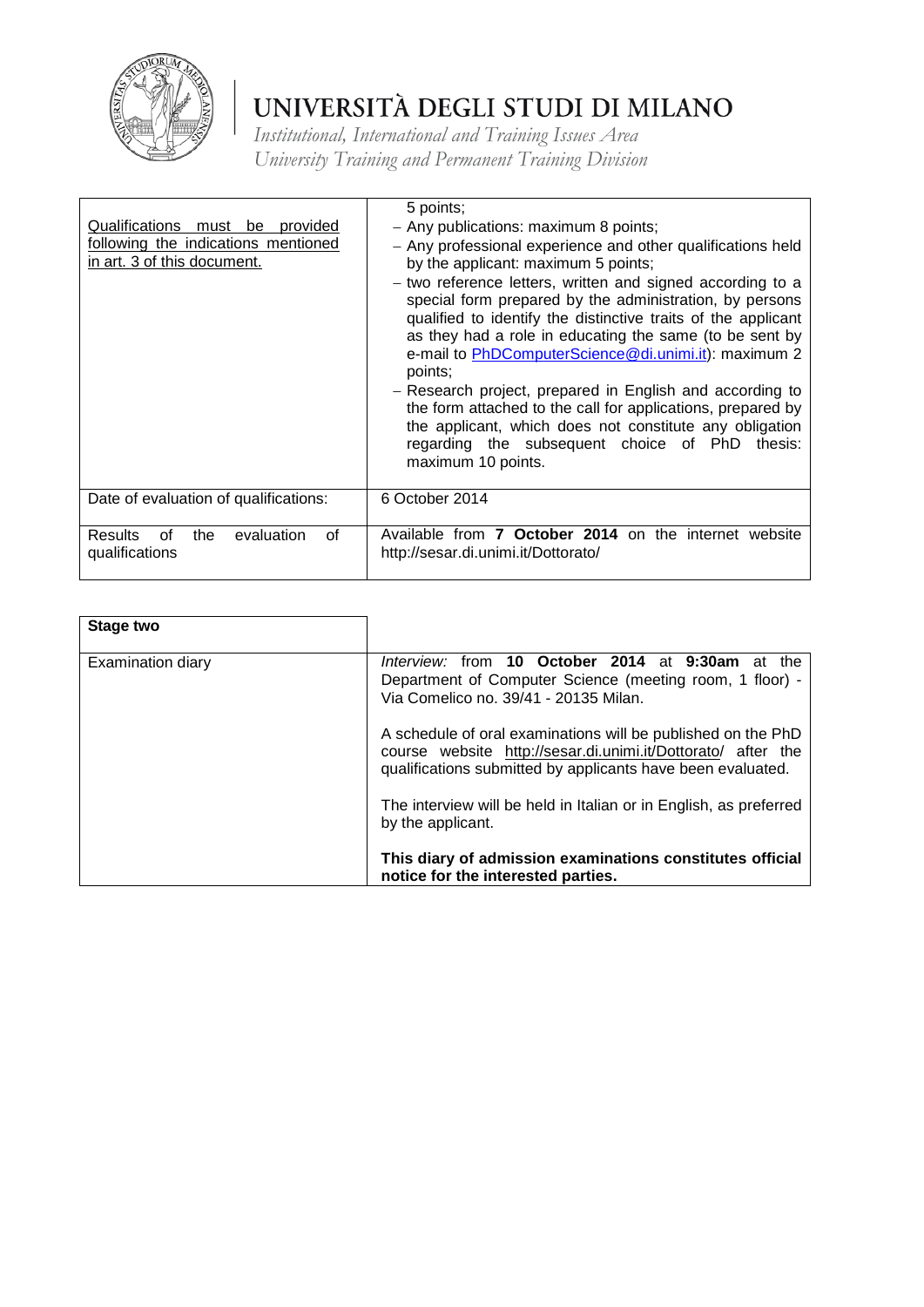

*Institutional, International and Training Issues Area University Training and Permanent Training Division*

### **PHD COURSE IN CLINICAL AND EXPERIMENTAL MEDICINE**

| Learning Objectives              | This PhD course aims to train doctors who are able to<br>clinical<br>conduct<br>research<br>related to the<br>study of<br>pathogenesis, diagnosis, prognosis and therapeutic support<br>of the main pathologies of internal and specialised medicine.<br>All approaches will start from a clinical observation at the<br>patients' 'bedside' and will then be transferred to laboratory<br>research or animal models and vice-versa. A collaboration<br>with industries in the field of diagnostics, biotechnology and<br>pharmacy will be put into effect, with the purpose of<br>implementing collaborative studies in these fields. Such<br>collaborations may play a positive role in facilitating the<br>access of doctors to working contexts. Moreover, a<br>collaboration with research bodies and Italian and foreign<br>universities will be implemented, allowing doctorate students<br>to carry out periods of training and work.<br>Research will mainly focus on:<br>hepatology and gastrointestinal diseases<br>infectious diseases<br>diseases of the endocrine system<br>haemostasis and thrombosis<br>cardiovascular diseases<br>medical emergencies |
|----------------------------------|------------------------------------------------------------------------------------------------------------------------------------------------------------------------------------------------------------------------------------------------------------------------------------------------------------------------------------------------------------------------------------------------------------------------------------------------------------------------------------------------------------------------------------------------------------------------------------------------------------------------------------------------------------------------------------------------------------------------------------------------------------------------------------------------------------------------------------------------------------------------------------------------------------------------------------------------------------------------------------------------------------------------------------------------------------------------------------------------------------------------------------------------------------------------|
| Academic disciplines             | 06/A (Pathology and Diagnostics Laboratory)<br>06/B (General Clinical Medicine)<br>06/D (Specialised Clinical Medicine)<br>06/L (Clinical Anaesthesiology)                                                                                                                                                                                                                                                                                                                                                                                                                                                                                                                                                                                                                                                                                                                                                                                                                                                                                                                                                                                                             |
| Duration                         | 3 years                                                                                                                                                                                                                                                                                                                                                                                                                                                                                                                                                                                                                                                                                                                                                                                                                                                                                                                                                                                                                                                                                                                                                                |
| Places available                 | 9                                                                                                                                                                                                                                                                                                                                                                                                                                                                                                                                                                                                                                                                                                                                                                                                                                                                                                                                                                                                                                                                                                                                                                      |
| Scholarships                     | <b>7 University of Milan</b>                                                                                                                                                                                                                                                                                                                                                                                                                                                                                                                                                                                                                                                                                                                                                                                                                                                                                                                                                                                                                                                                                                                                           |
| Contact person of the PhD course | Prof. Antonella D'Arminio Monforte, ordinary professor in the<br>scientific-disciplinary field MED/17                                                                                                                                                                                                                                                                                                                                                                                                                                                                                                                                                                                                                                                                                                                                                                                                                                                                                                                                                                                                                                                                  |
| <b>Admission Criteria</b>        | Educational qualifications obtained in one of the following<br>classes pursuant to Ministerial Decree 270/2004, or one of<br>the corresponding classes pursuant to Ministerial Decree<br>509/99:<br>LM-6 Biology,<br>LM-8 Industrial Biotechnology,<br>LM-9 Medical, Veterinary and Pharmaceutical<br>Biotechnology,<br>LM-13 Pharmacy and Industrial Pharmacy,<br>LM-41 Medicine and Surgery,<br>LM-54 Chemical Sciences,<br>LM-60 Natural Sciences,<br>LM-61 Human Nutritional Science,<br>LM-70- Food Sciences and Technology,<br>LM-71 Science and Technology of Industrial Chemistry,<br>LM-82 Statistical Sciences,                                                                                                                                                                                                                                                                                                                                                                                                                                                                                                                                              |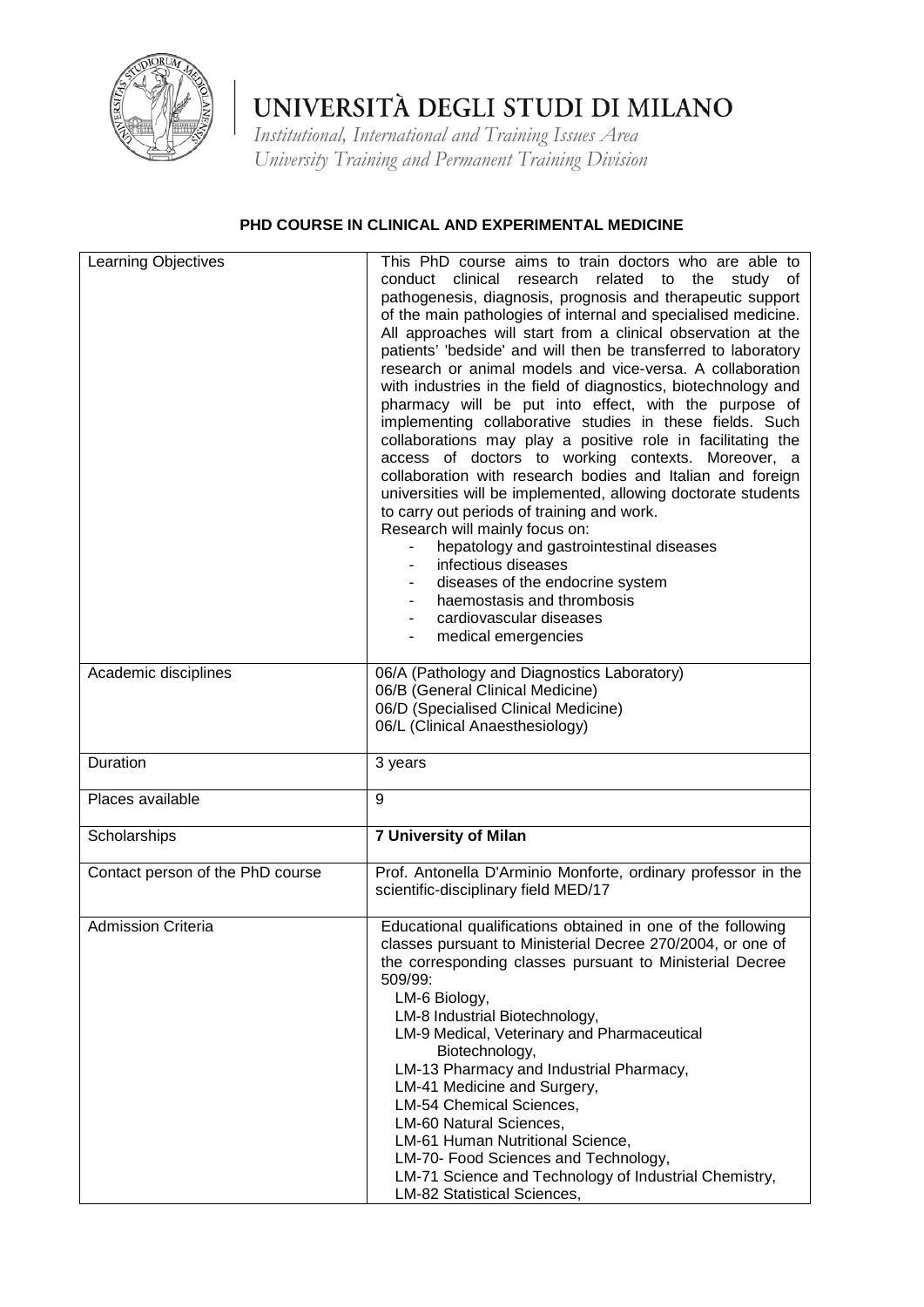

*Institutional, International and Training Issues Area University Training and Permanent Training Division*

|                       | <b>LM/SNT3 Health Professions for Technical Assistance</b><br>LM/SNT4 Health Professions for Preventive Care |
|-----------------------|--------------------------------------------------------------------------------------------------------------|
| Distribution of marks | Titles: maximum 20 points<br>Interview: maximum 40 points                                                    |

### *The admission to the PhD consists of two stages:*

| Stage one                                                                                                                                    |                                                                                                                                                                                                                                                                                                                                                                                                                                                                                                                                                                                                                                                                                                                                                                                         |
|----------------------------------------------------------------------------------------------------------------------------------------------|-----------------------------------------------------------------------------------------------------------------------------------------------------------------------------------------------------------------------------------------------------------------------------------------------------------------------------------------------------------------------------------------------------------------------------------------------------------------------------------------------------------------------------------------------------------------------------------------------------------------------------------------------------------------------------------------------------------------------------------------------------------------------------------------|
| Evaluation of qualifications<br><u>Qualifications must be provided</u><br>following the indications mentioned<br>in art. 3 of this document. | - university career (course examinations taken): maximum<br>3 points;<br>- Any publications: maximum 3 points;<br>- Any professional experience and other qualifications held<br>by the applicant: maximum 4 points;<br>- two reference letters, written and signed according to a<br>special form prepared by the administration, by persons<br>qualified to identify the distinctive traits of the applicant<br>as they had a role in educating the same (to be sent by<br>e-mail to antonella.darminio@unimi.it): maximum 2<br>points:<br>- Research project, prepared according to the form<br>attached to the call for applications, prepared by the<br>applicant, which does not constitute any obligation<br>regarding the subsequent choice of PhD thesis:<br>maximum 8 points. |
| Date of evaluation of qualifications:                                                                                                        | 10 October 2014                                                                                                                                                                                                                                                                                                                                                                                                                                                                                                                                                                                                                                                                                                                                                                         |
| <b>Results</b><br>evaluation<br>0f<br>the<br>Ωf<br>qualifications                                                                            | Available from 13 October 2014 on the internet website<br>http://www.diss.unimi.it/                                                                                                                                                                                                                                                                                                                                                                                                                                                                                                                                                                                                                                                                                                     |

| <b>Stage two</b>         |                                                                                                                                                            |
|--------------------------|------------------------------------------------------------------------------------------------------------------------------------------------------------|
| <b>Examination diary</b> | Interview: 14 October 2014 at 10:00am at the Department of<br>Biomedical and Clinical Sciences "L. Sacco" (Hall B) - Via G.<br>B. Grassi 74 - 20157 Milan. |
|                          | The interview will be held in Italian or English, as preferred<br>by the applicant.                                                                        |
|                          | This diary of admission examinations constitutes official<br>notice for the interested parties.                                                            |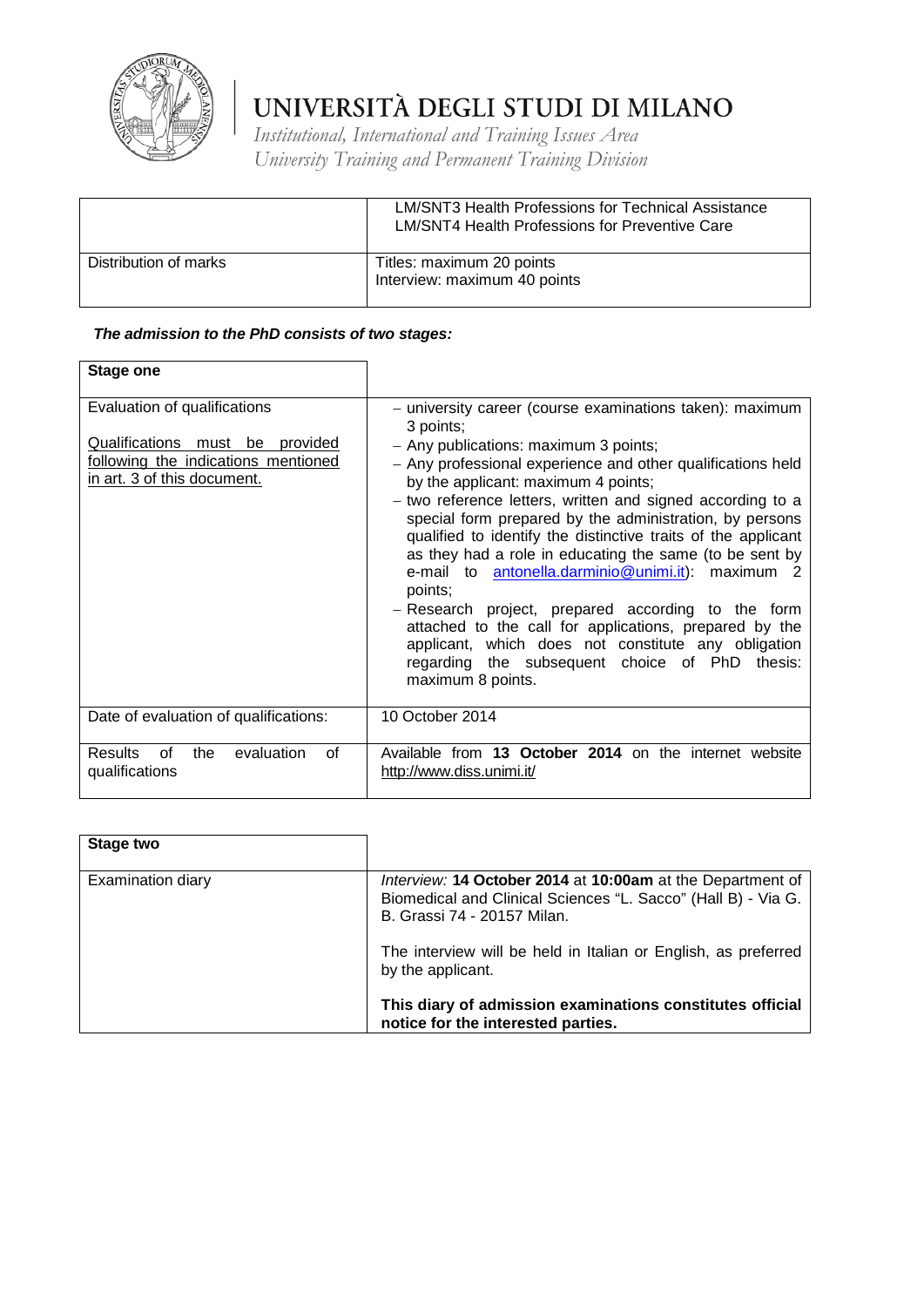

*Institutional, International and Training Issues Area University Training and Permanent Training Division*

### **PHD COURSE IN MOLECULAR AND TRANSLATIONAL MEDICINE**

| Learning Objectives              | The activities of the PhD Course cover the area of "Life<br>Sciences"<br>and its biomedical applications,<br>providing<br>doctorate students with tools to understand the biological and<br>physiopathological basis for treating and preventing<br>diseases. The main objective is to provide unifying<br>transversal knowledge and technologies which, in the post-<br>genomic era, can combine basic medical disciplines that<br>used to be separated (biochemistry, biology, molecular<br>physiology, pharmacology, general pathology,<br>biology,<br>immunology, genetics, virology, pathological anatomy) to<br>applied medical sciences and medical research. The long-<br>standing collaboration with industries in the field of<br>diagnostics, pharmaceuticals, IT and design of scientific<br>equipment will be strengthened. This proves the interest of<br>biotechnological and biomedical companies, which consider<br>the activities of this PhD course as a concrete opportunity to<br>step into or strengthen their presence in a steadily<br>developing sector. At the same time, this collaboration offers<br>a possible professional opportunity for doctorate students. |
|----------------------------------|----------------------------------------------------------------------------------------------------------------------------------------------------------------------------------------------------------------------------------------------------------------------------------------------------------------------------------------------------------------------------------------------------------------------------------------------------------------------------------------------------------------------------------------------------------------------------------------------------------------------------------------------------------------------------------------------------------------------------------------------------------------------------------------------------------------------------------------------------------------------------------------------------------------------------------------------------------------------------------------------------------------------------------------------------------------------------------------------------------------------------------------------------------------------------------------------|
| Academic disciplines             | 05/D (Physiology)<br>05/E (Experimental and Clinical Biochemistry and Molecular<br>Biology)<br>05/F (Applied Biology)<br>05/I (Genetics and Microbiology)<br>06/A (Pathology and Laboratory Diagnostics)<br>06/B (General Clinical Medicine)<br>06/D (Specialised Clinical Medicine)<br>06/I (Clinical Radiology)<br>06/N (Healthcare Professions and Applied<br>Medical<br>Technologies)                                                                                                                                                                                                                                                                                                                                                                                                                                                                                                                                                                                                                                                                                                                                                                                                    |
| Duration                         | 3 years                                                                                                                                                                                                                                                                                                                                                                                                                                                                                                                                                                                                                                                                                                                                                                                                                                                                                                                                                                                                                                                                                                                                                                                      |
| Places available                 | 13                                                                                                                                                                                                                                                                                                                                                                                                                                                                                                                                                                                                                                                                                                                                                                                                                                                                                                                                                                                                                                                                                                                                                                                           |
| Scholarships                     | 10 University of Milan                                                                                                                                                                                                                                                                                                                                                                                                                                                                                                                                                                                                                                                                                                                                                                                                                                                                                                                                                                                                                                                                                                                                                                       |
| Contact person of the PhD course | Prof. Mario Clerici, ordinary professor in the scientific-<br>disciplinary field MED/04                                                                                                                                                                                                                                                                                                                                                                                                                                                                                                                                                                                                                                                                                                                                                                                                                                                                                                                                                                                                                                                                                                      |
| <b>Admission Criteria</b>        | All the two year specialisation courses (magistrale)                                                                                                                                                                                                                                                                                                                                                                                                                                                                                                                                                                                                                                                                                                                                                                                                                                                                                                                                                                                                                                                                                                                                         |
| Distribution of marks            | Titles: maximum 30 points<br>Interview: maximum 30 points                                                                                                                                                                                                                                                                                                                                                                                                                                                                                                                                                                                                                                                                                                                                                                                                                                                                                                                                                                                                                                                                                                                                    |

## *The admission to the PhD consists of two stages:*

| Stage one                    |                                                                        |
|------------------------------|------------------------------------------------------------------------|
| Evaluation of qualifications | - university career (course examinations taken): maximum<br>13 points: |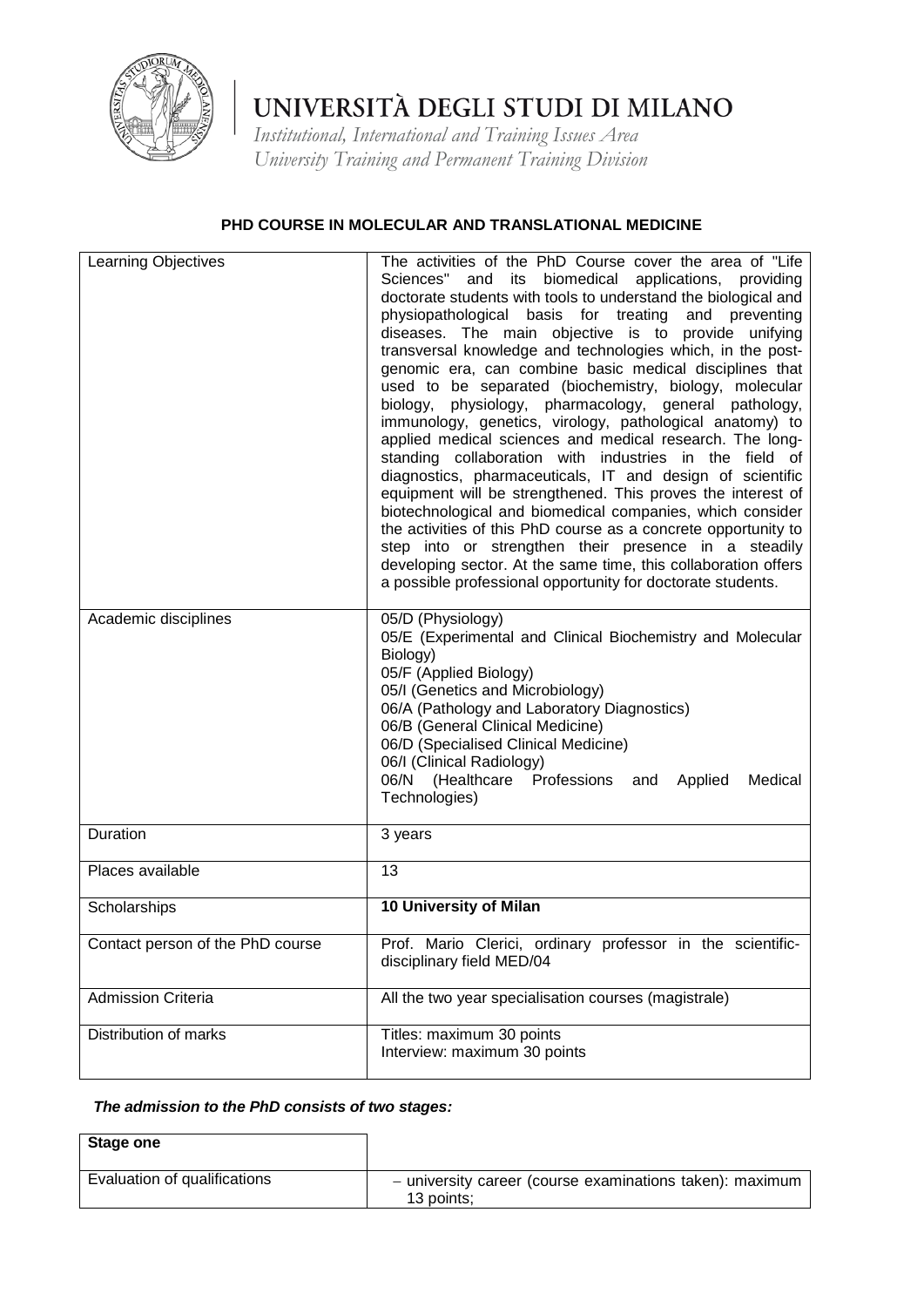

| Qualifications must be provided<br>following the indications mentioned<br>in art. 3 of this document. | - Any publications: maximum 3 points;<br>- Any professional experience and other qualifications held<br>by the applicant: maximum 3 points;<br>- two reference letters, written and signed according to a<br>special form prepared by the administration, by persons<br>qualified to identify the distinctive traits of the applicant<br>as they had a role in educating the same (to be sent by<br>e-mail to mario.clerici@unimi.it): maximum 2 points;<br>- Research project, prepared according to the form<br>attached to the call for applications, prepared by the<br>applicant, which does not constitute any obligation<br>regarding the subsequent choice of PhD<br>thesis:<br>maximum 9 points. |
|-------------------------------------------------------------------------------------------------------|-----------------------------------------------------------------------------------------------------------------------------------------------------------------------------------------------------------------------------------------------------------------------------------------------------------------------------------------------------------------------------------------------------------------------------------------------------------------------------------------------------------------------------------------------------------------------------------------------------------------------------------------------------------------------------------------------------------|
| Date of evaluation of qualifications:                                                                 | 6 October 2014                                                                                                                                                                                                                                                                                                                                                                                                                                                                                                                                                                                                                                                                                            |
| evaluation<br><b>Results</b><br>the<br>οf<br>of<br>qualifications                                     | Available from <b>7 October 2014</b> on the internet website<br>http://sdmm.ariel.ctu.unimi.it/v1/home/PreviewArea.aspx                                                                                                                                                                                                                                                                                                                                                                                                                                                                                                                                                                                   |

| Stage two                |                                                                                                                                                                                               |
|--------------------------|-----------------------------------------------------------------------------------------------------------------------------------------------------------------------------------------------|
| <b>Examination diary</b> | Interview: 16 and 17 October 2014 at 9:30pm at the<br>Didactic sector of LITA, Segrate - Via F.IIi Cervi no. 93 -<br>20090 Segrate (MI).                                                      |
|                          | The schedule of oral examinations will be published on<br>http://sdmm.ariel.ctu.unimi.it/v1/home/PreviewArea.aspx<br>after the qualifications submitted by applicants have been<br>evaluated. |
|                          | The examinations will be held in Italian or English, as<br>preferred by the applicant.                                                                                                        |
|                          | This diary of admission examinations constitutes official<br>notice for the interested parties.                                                                                               |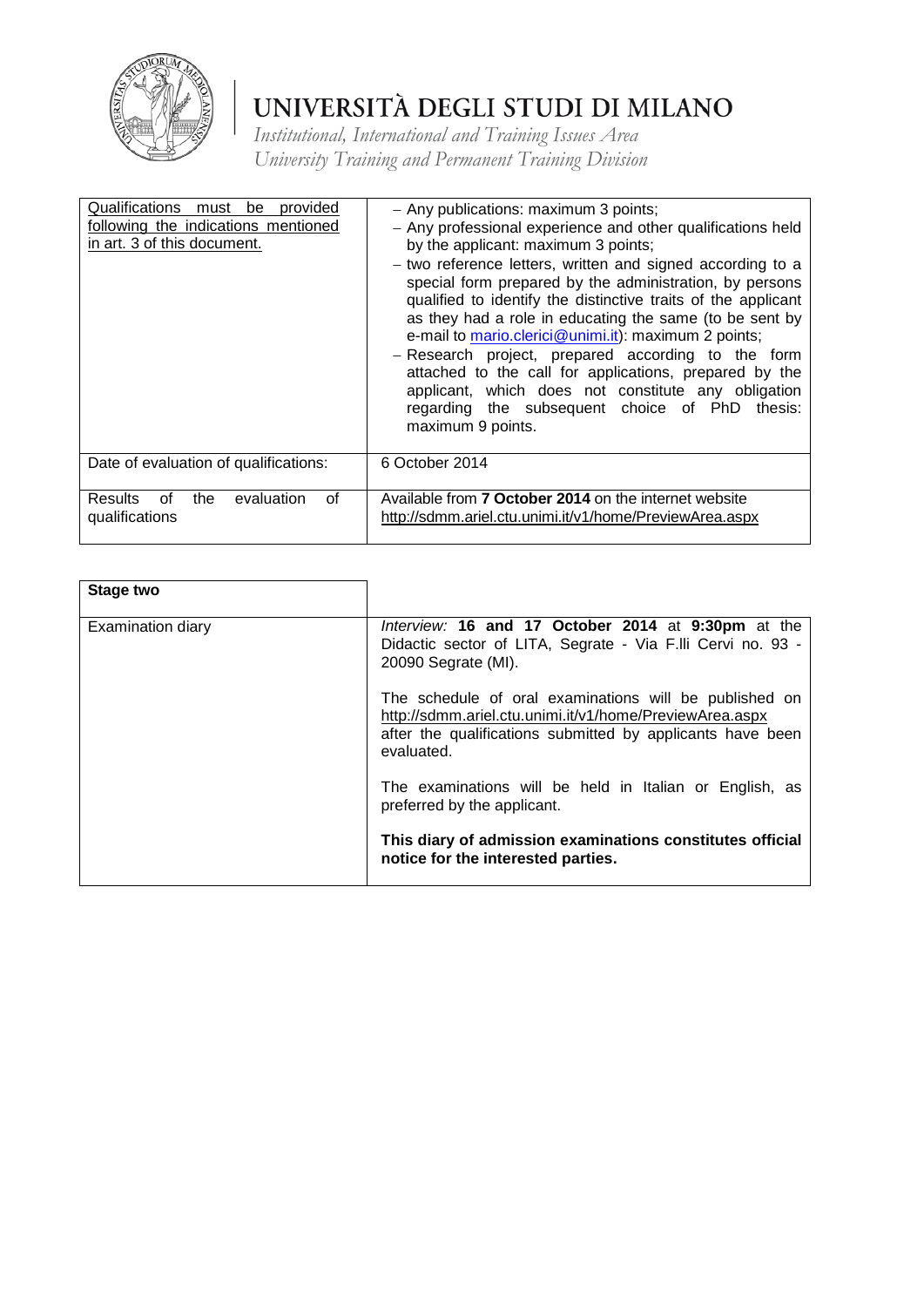

*Institutional, International and Training Issues Area University Training and Permanent Training Division*

### **PHD COURSE IN EXPERIMENTAL MEDICINE AND MEDICAL BIOTECHNOLOGIES**

| Learning Objectives              | The PhD Course in Experimental Medicine and Medical<br>Biotechnologies focuses on the development and use of<br>experimental<br>preclinical<br>approaches,<br>advanced<br>biotechnological and diagnostic laboratory methodologies for<br>research on the aetiopathogenetic mechanisms at the basis<br>of human pathologies in different disciplinary fields. Its main<br>objectives are the development of advanced technological<br>and methodological competencies in the biomedical field, the<br>acquisition of autonomy in planning, the creation of research<br>projects, and the development of the skill to present<br>experimental results. The PhD course also promotes<br>exchanges with Italian and international research institutions<br>and advanced training schools to achieve a high degree of<br>internationalisation, also by involving foreign lecturers in<br>research and training activities, enrolling foreign students and<br>activating co-tutored individual programmes. |
|----------------------------------|-------------------------------------------------------------------------------------------------------------------------------------------------------------------------------------------------------------------------------------------------------------------------------------------------------------------------------------------------------------------------------------------------------------------------------------------------------------------------------------------------------------------------------------------------------------------------------------------------------------------------------------------------------------------------------------------------------------------------------------------------------------------------------------------------------------------------------------------------------------------------------------------------------------------------------------------------------------------------------------------------------|
| Academic disciplines             | 05/E (Experimental and Clinical Biochemistry and Molecular<br>Biology)<br>05/F (Applied Biology)<br>05/G (Experimental and Clinical Pharmaceutical Sciences)<br>06/A (Pathology and Laboratory Diagnostics)<br>06/B (General Clinical Medicine)<br>06/D (Specialised Clinical Medicine)<br>Professions and<br>06/N (Healthcare<br>Applied<br>Medical<br>Technologies)<br>06/M (Public Health)                                                                                                                                                                                                                                                                                                                                                                                                                                                                                                                                                                                                         |
| Duration                         | 3 years                                                                                                                                                                                                                                                                                                                                                                                                                                                                                                                                                                                                                                                                                                                                                                                                                                                                                                                                                                                               |
| Places available                 | 9                                                                                                                                                                                                                                                                                                                                                                                                                                                                                                                                                                                                                                                                                                                                                                                                                                                                                                                                                                                                     |
| Scholarships                     | <b>7 University of Milan</b><br>2 with funds provided by Progetto Giovani 2013,<br>reserved for priority research in the Italian framework:<br>"Human health (study and treatment of tumours and<br>degenerative illnesses through new approaches deriving<br>from knowledge of the human genome)"                                                                                                                                                                                                                                                                                                                                                                                                                                                                                                                                                                                                                                                                                                    |
| Contact person of the PhD course | Prof. Massimo Locati, adjunct professor in the scientific-<br>disciplinary field MED/04                                                                                                                                                                                                                                                                                                                                                                                                                                                                                                                                                                                                                                                                                                                                                                                                                                                                                                               |
| <b>Admission Criteria</b>        | All the two year specialisation courses (magistrale)                                                                                                                                                                                                                                                                                                                                                                                                                                                                                                                                                                                                                                                                                                                                                                                                                                                                                                                                                  |
| Distribution of marks            | Titles: maximum 30 points<br>Interview: maximum 30 points                                                                                                                                                                                                                                                                                                                                                                                                                                                                                                                                                                                                                                                                                                                                                                                                                                                                                                                                             |

## *The admission to the PhD consists of two stages:*

| Stage one                    |                                                                        |
|------------------------------|------------------------------------------------------------------------|
| Evaluation of qualifications | - university career (course examinations taken): maximum<br>10 points: |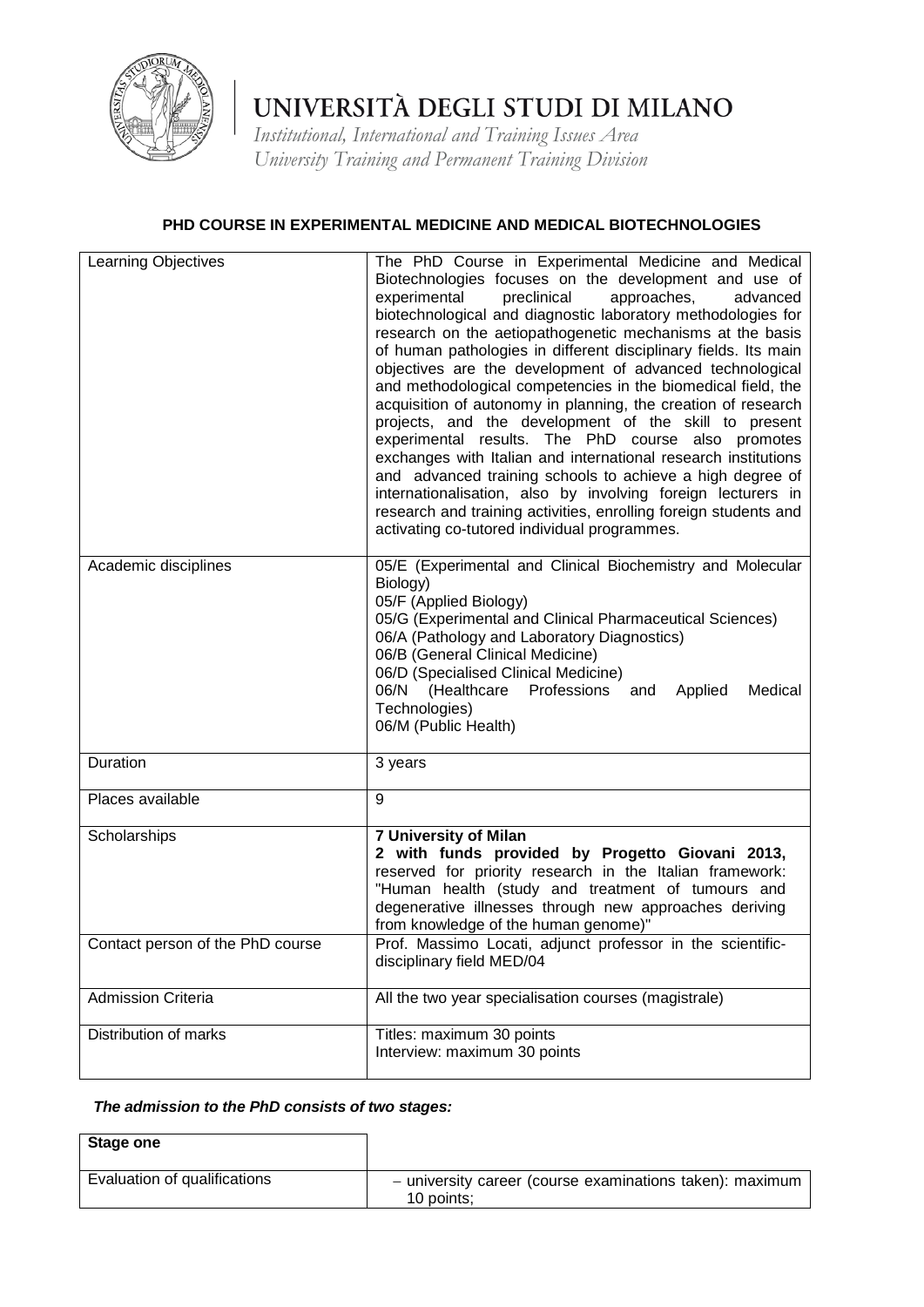

| Qualifications must be provided<br>following the indications mentioned<br>in art. 3 of this document. | - Any publications: maximum 5 points;<br>- Any professional experience and other qualifications held<br>by the applicant: maximum 5 points;<br>- two reference letters, written and signed according to a<br>special form prepared by the administration, by persons<br>qualified to identify the distinctive traits of the applicant<br>as they had a role in educating the same (to be sent by<br>e-mail to massimo.locati@unimi.it): maximum 5 points;<br>- Research project, prepared according to the form<br>attached to the call for applications, prepared by the<br>applicant, which does not constitute any obligation<br>regarding the subsequent choice of PhD<br>thesis:<br>maximum 5 points. |
|-------------------------------------------------------------------------------------------------------|------------------------------------------------------------------------------------------------------------------------------------------------------------------------------------------------------------------------------------------------------------------------------------------------------------------------------------------------------------------------------------------------------------------------------------------------------------------------------------------------------------------------------------------------------------------------------------------------------------------------------------------------------------------------------------------------------------|
| Date of evaluation of qualifications:                                                                 | 6 October 2014                                                                                                                                                                                                                                                                                                                                                                                                                                                                                                                                                                                                                                                                                             |
| evaluation<br>οf<br><b>Results</b><br>the<br>of<br>qualifications                                     | Available from 10 October 2014 on the internet website<br>http://www.biometra.unimi.it                                                                                                                                                                                                                                                                                                                                                                                                                                                                                                                                                                                                                     |

| <b>Stage two</b>         |                                                                                                                                                            |
|--------------------------|------------------------------------------------------------------------------------------------------------------------------------------------------------|
| <b>Examination diary</b> | Interview: 16 October 2014 at 9:00 am at the Department of<br>Medical Biotechnologies and Translational Medicine - Via<br>Vanvitelli no. 32 - 20133 Milan. |
|                          | The interview will be held in Italian or English, as preferred<br>by the applicant.                                                                        |
|                          | This diary of admission examinations constitutes official<br>notice for the interested parties.                                                            |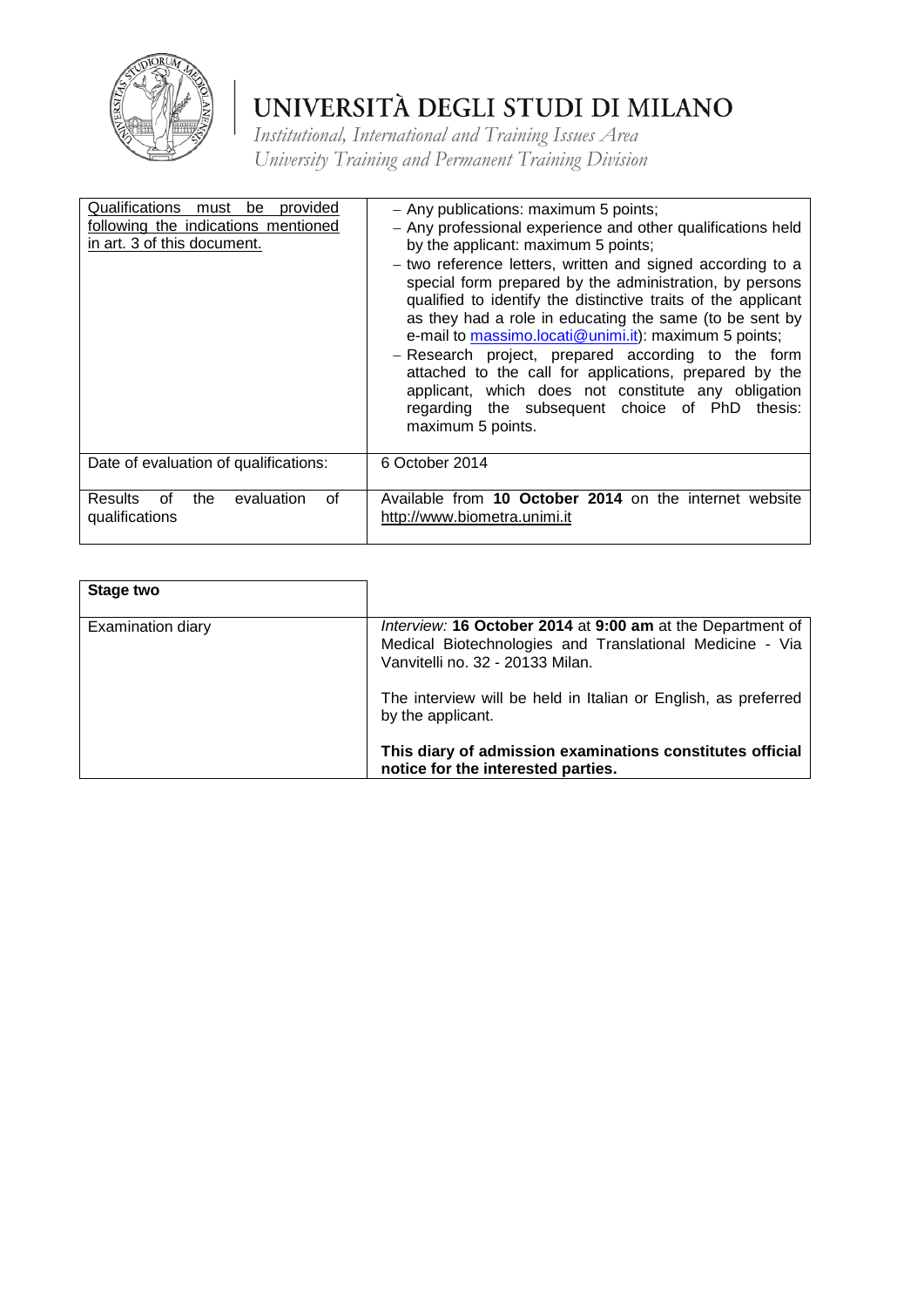

*Institutional, International and Training Issues Area University Training and Permanent Training Division*

### **PHD COURSE IN INTEGRATIVE BIOMEDICAL RESEARCH**

| Learning Objectives              | The course aims to train researchers with skills in the scientific<br>and project management methods for basic and applied<br>physiological and morphofunctional research in the fields of<br>biomedicine and sport. Lecturers aim to promote studies, which<br>analyse morphological and physiological aspects of biological<br>structures at every level of structural organisation, from cells to<br>tissues, from organs to the whole human body, their alterations<br>and person/environment interactions in an integrated way, both<br>from a qualitative and a quantitative point of view. The<br>convergence of biomorphological and physiological approaches<br>is particularly important for those who wish to dedicate their<br>studies to advanced research in the field of biology and cell<br>physiology, focusing in particular on the relationship between<br>structure and function in cell membranes, where anatomy and<br>physiology find enough space for synthesis and integration, on<br>and<br>endocrine<br>systems,<br>the<br>nervous<br>motor<br>control,<br>biomechanics of movement and locomotion, and on physical<br>and sports activities. |
|----------------------------------|--------------------------------------------------------------------------------------------------------------------------------------------------------------------------------------------------------------------------------------------------------------------------------------------------------------------------------------------------------------------------------------------------------------------------------------------------------------------------------------------------------------------------------------------------------------------------------------------------------------------------------------------------------------------------------------------------------------------------------------------------------------------------------------------------------------------------------------------------------------------------------------------------------------------------------------------------------------------------------------------------------------------------------------------------------------------------------------------------------------------------------------------------------------------------|
| Academic disciplines             | 05/B (Animal Biology and Anthropology)<br>05/D (Physiology)<br>05/F (Applied Biology)<br>05/G (Experimental and Clinical Pharmaceutical Science)<br>05/H (Human Anatomy and Histology)<br>06/B (General Clinical Medicine)<br>06/D (Specialised Clinical Medicine)<br>06/F (Integrated Clinical Surgery)<br>06/I (Clinical Radiologic)<br>06/M (Public Healthcare)<br>06/N<br>(Healthcare<br>Professions<br>Medical<br>and<br>Applied<br>Technologies)<br>09/G (Systems Engineering and Bioengineering)<br>11/D (Pedagogy)                                                                                                                                                                                                                                                                                                                                                                                                                                                                                                                                                                                                                                               |
| Duration                         | 3 years                                                                                                                                                                                                                                                                                                                                                                                                                                                                                                                                                                                                                                                                                                                                                                                                                                                                                                                                                                                                                                                                                                                                                                  |
| Places available                 | 10                                                                                                                                                                                                                                                                                                                                                                                                                                                                                                                                                                                                                                                                                                                                                                                                                                                                                                                                                                                                                                                                                                                                                                       |
| Scholarships                     | 9 University of Milan<br>1 with funds provided by Progetto Giovani 2013, reserved<br>for priority research in the Italian framework: "New applications<br>of the biomedical industry"                                                                                                                                                                                                                                                                                                                                                                                                                                                                                                                                                                                                                                                                                                                                                                                                                                                                                                                                                                                    |
| Contact person of the PhD course | Prof. Chiarella Sforza, ordinary professor in the scientific-<br>disciplinary field BIO/16                                                                                                                                                                                                                                                                                                                                                                                                                                                                                                                                                                                                                                                                                                                                                                                                                                                                                                                                                                                                                                                                               |
| Curriculum                       | Molecular and Cellular Physiology<br>1.<br>2.<br>Morphology<br>3. Neurosciences<br><b>Sport Sciences</b><br>4.<br><b>Systems Physiology</b><br>5.                                                                                                                                                                                                                                                                                                                                                                                                                                                                                                                                                                                                                                                                                                                                                                                                                                                                                                                                                                                                                        |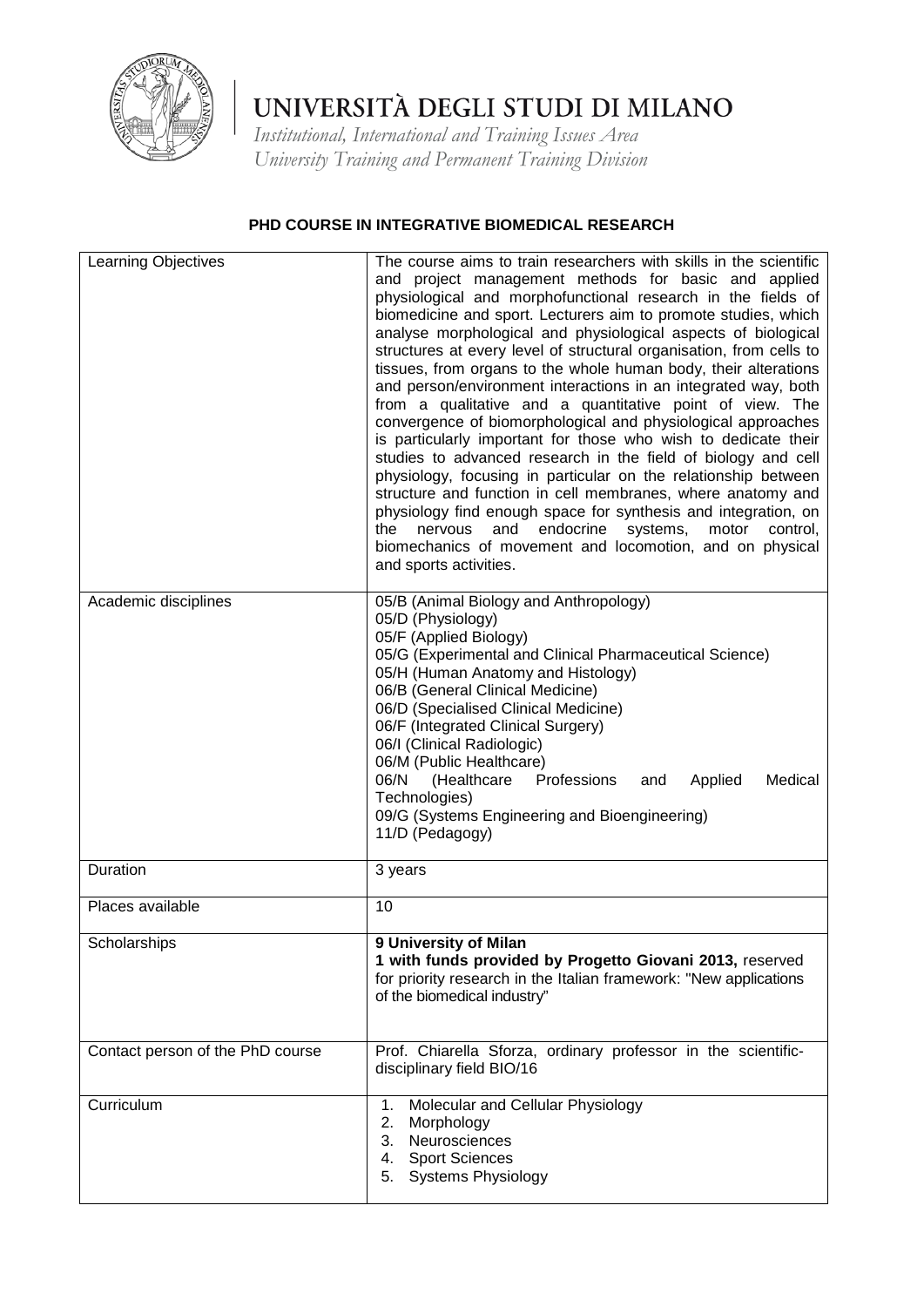

 $\mathbf{r}$ 

### UNIVERSITÀ DEGLI STUDI DI MILANO

*Institutional, International and Training Issues Area University Training and Permanent Training Division*

| <b>Admission Criteria</b> | All the two year specialisation courses (magistrale)      |
|---------------------------|-----------------------------------------------------------|
| Distribution of marks     | Titles: maximum 20 points<br>Interview: maximum 40 points |

| <b>Stage one</b>                                                                                                                            |                                                                                                                                                                                                                                                                                                                                                                                                                                                                                                                                                                                                                                                                                                                                                                                |
|---------------------------------------------------------------------------------------------------------------------------------------------|--------------------------------------------------------------------------------------------------------------------------------------------------------------------------------------------------------------------------------------------------------------------------------------------------------------------------------------------------------------------------------------------------------------------------------------------------------------------------------------------------------------------------------------------------------------------------------------------------------------------------------------------------------------------------------------------------------------------------------------------------------------------------------|
| Evaluation of qualifications<br>Qualifications<br>be provided<br>must<br>following the indications mentioned<br>in art. 3 of this document. | - university career (course examinations taken): maximum 6<br>points;<br>- Any publications: maximum 5 points;<br>- Any professional experience and other qualifications held<br>by the applicant: maximum 3 points;<br>- two reference letters, written and signed according to a<br>special form prepared by the administration, by persons<br>qualified to identify the distinctive traits of the applicant as<br>they had a role in educating the same (to be sent by e-mail<br>to chiarella.sforza@unimi.it): maximum 1 point;<br>- Research project, prepared according to the form attached<br>to the call for applications, prepared by the applicant, which<br>does not constitute any obligation regarding the subsequent<br>choice of PhD thesis: maximum 5 points. |
| Date of evaluation of qualifications:                                                                                                       | 6 October 2014                                                                                                                                                                                                                                                                                                                                                                                                                                                                                                                                                                                                                                                                                                                                                                 |
| <b>Results</b><br>of<br>the<br>evaluation<br>of<br>qualifications                                                                           | Available from 8 October 2014 on the internet website<br>http://www.scibis.unimi.it/ecm/home/didattica/scuola-di-<br>dottorato/ricerca-biomedica-integrata                                                                                                                                                                                                                                                                                                                                                                                                                                                                                                                                                                                                                     |

| Stage two         |                                                                                                                                                                                                                                                      |
|-------------------|------------------------------------------------------------------------------------------------------------------------------------------------------------------------------------------------------------------------------------------------------|
| Examination diary | Interview: 9 and 10 October 2014 at 2:00pm at the<br>Department of Biomedical Sciences for Health - Via Mangiagalli<br>no. 31 - 20133 Milan.                                                                                                         |
|                   | The schedule of oral examinations will be published on the PhD<br>website http://www.scibis.unimi.it/ecm/home/didattica/scuola-di-<br>dottorato/ricerca-biomedica-integrata after the qualifications<br>submitted by applicants have been evaluated. |
|                   | The interview will be held in Italian or in English, as preferred by<br>the applicant.                                                                                                                                                               |
|                   | This diary of admission examinations constitutes official<br>notice for the interested parties.                                                                                                                                                      |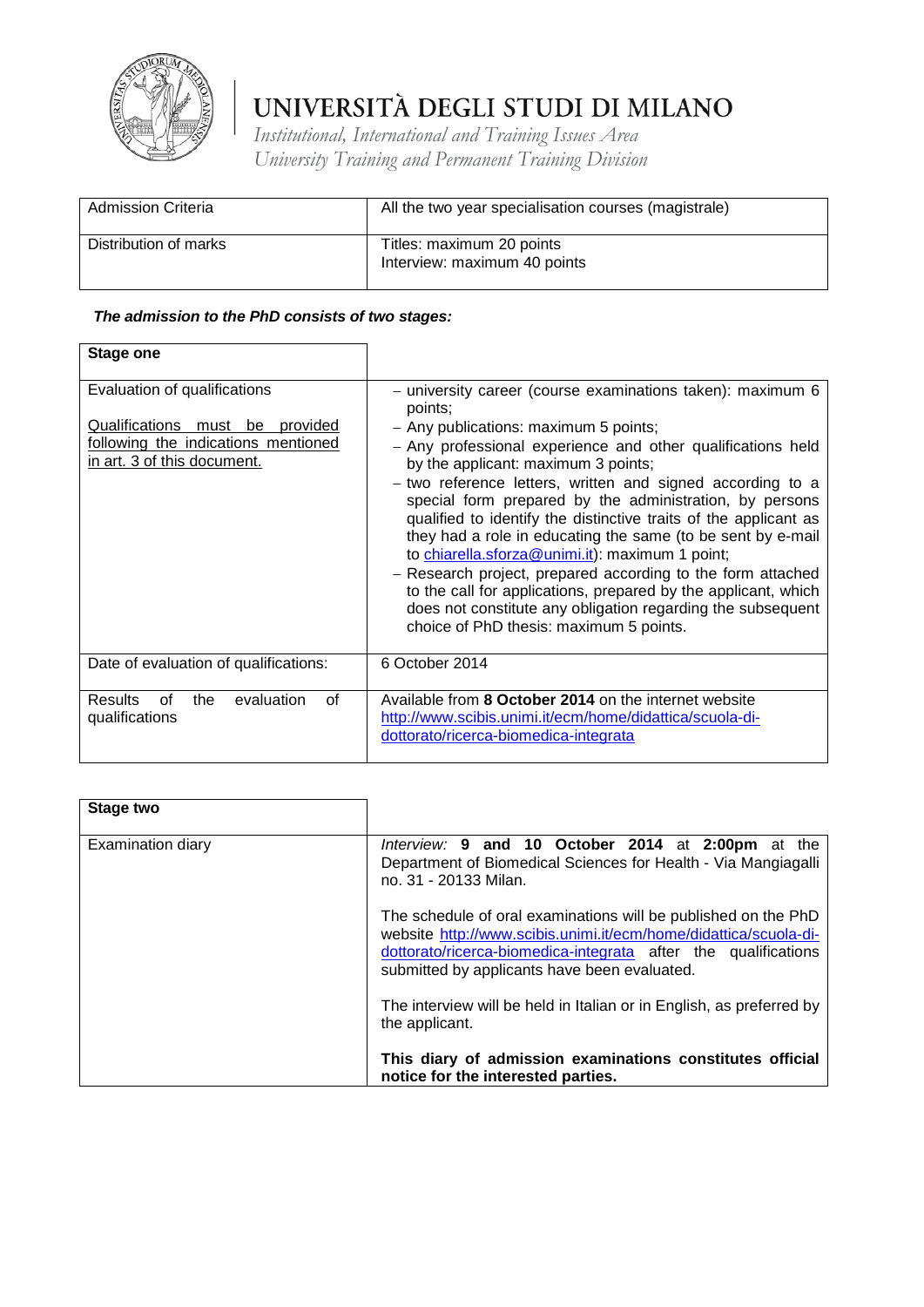

*Institutional, International and Training Issues Area University Training and Permanent Training Division*

### **PHD COURSE IN ENVIRONMENTAL SCIENCES**

| Learning Objectives | The PhD Course provides solid preparation and training in<br>research in the various fields typical of Environmental<br>Sciences, promoting interdisciplinary<br>interaction<br>οf<br>students with Italian and foreign research groups and with<br>institutions that, in various capacities, study and manage<br>the environment, the territory and human health.<br>The primary objectives of the learning and research path<br>include providing and building the following skills:<br>- awareness and adequate knowledge of the multiple<br>methodological, instrumental, analytical, statistical and<br>model-based<br>approaches to the<br>study<br>of<br>the<br>environment; |
|---------------------|-------------------------------------------------------------------------------------------------------------------------------------------------------------------------------------------------------------------------------------------------------------------------------------------------------------------------------------------------------------------------------------------------------------------------------------------------------------------------------------------------------------------------------------------------------------------------------------------------------------------------------------------------------------------------------------|
|                     | - the skill to perform interdisciplinary integration and<br>synthesis of know-how resulting from the study of the<br>various components of environmental systems and their<br>complex interactions;<br>- qualification and scientific productivity as preparatory                                                                                                                                                                                                                                                                                                                                                                                                                   |
|                     | elements for a career in research institutes or other                                                                                                                                                                                                                                                                                                                                                                                                                                                                                                                                                                                                                               |
|                     | professional frameworks.<br>The PhD course in Environmental Sciences is highly<br>interdisciplinary, centred on ensuring high standards of<br>learning in the integrated study of complex environmental                                                                                                                                                                                                                                                                                                                                                                                                                                                                             |
|                     | systems regarding:<br>- biodiversity expressed at all levels of organisation, from<br>genetic to molecular/metabolic and cellular, and to the<br>organisms,<br>populations<br>organisation<br>of<br>and<br>communities;                                                                                                                                                                                                                                                                                                                                                                                                                                                             |
|                     | - relations at all organisational levels between bioethical<br>factors, and between the latter and the abiotic<br>environment, even in its anthropogenic components;<br>- interactions between Man and the environment, even                                                                                                                                                                                                                                                                                                                                                                                                                                                        |
|                     | diachronically, both in terms of analysis of the effect of<br>anthropic activities and disturbance on highly natural<br>environments and, mutually, in terms of evaluation of the<br>exposure and effects of the quality of the living and<br>working environment on the toxicological risk and on the<br>health hazard.                                                                                                                                                                                                                                                                                                                                                            |
|                     | The Course particularly focuses on certain general themes<br>in which the members of the Faculty Committee possess                                                                                                                                                                                                                                                                                                                                                                                                                                                                                                                                                                  |
|                     | particular competencies, namely:                                                                                                                                                                                                                                                                                                                                                                                                                                                                                                                                                                                                                                                    |
|                     | - analysis of natural environments and of those disturbed<br>by Man; study of environmental pollution and of its<br>ecotoxicological consequences, especially the effects                                                                                                                                                                                                                                                                                                                                                                                                                                                                                                           |
|                     | and mechanisms of action of exposure to contaminants<br>(xenobiotics, agents that interfere with the endocrine<br>system, atmospheric particulate), or of environmental<br>stress on biological processes, both in vivo and in vitro                                                                                                                                                                                                                                                                                                                                                                                                                                                |
|                     | (damage to the DNA and to proteins, cell damage,                                                                                                                                                                                                                                                                                                                                                                                                                                                                                                                                                                                                                                    |
|                     | reproductive anomalies, alterations in development,<br>teratogenesis and other biomarkers, both in animal and<br>human models), and genetic, epigenetic and molecular                                                                                                                                                                                                                                                                                                                                                                                                                                                                                                               |
|                     | mechanisms that control the cell cycle, the metabolism,<br>or that form the molecular grounds for resistance to                                                                                                                                                                                                                                                                                                                                                                                                                                                                                                                                                                     |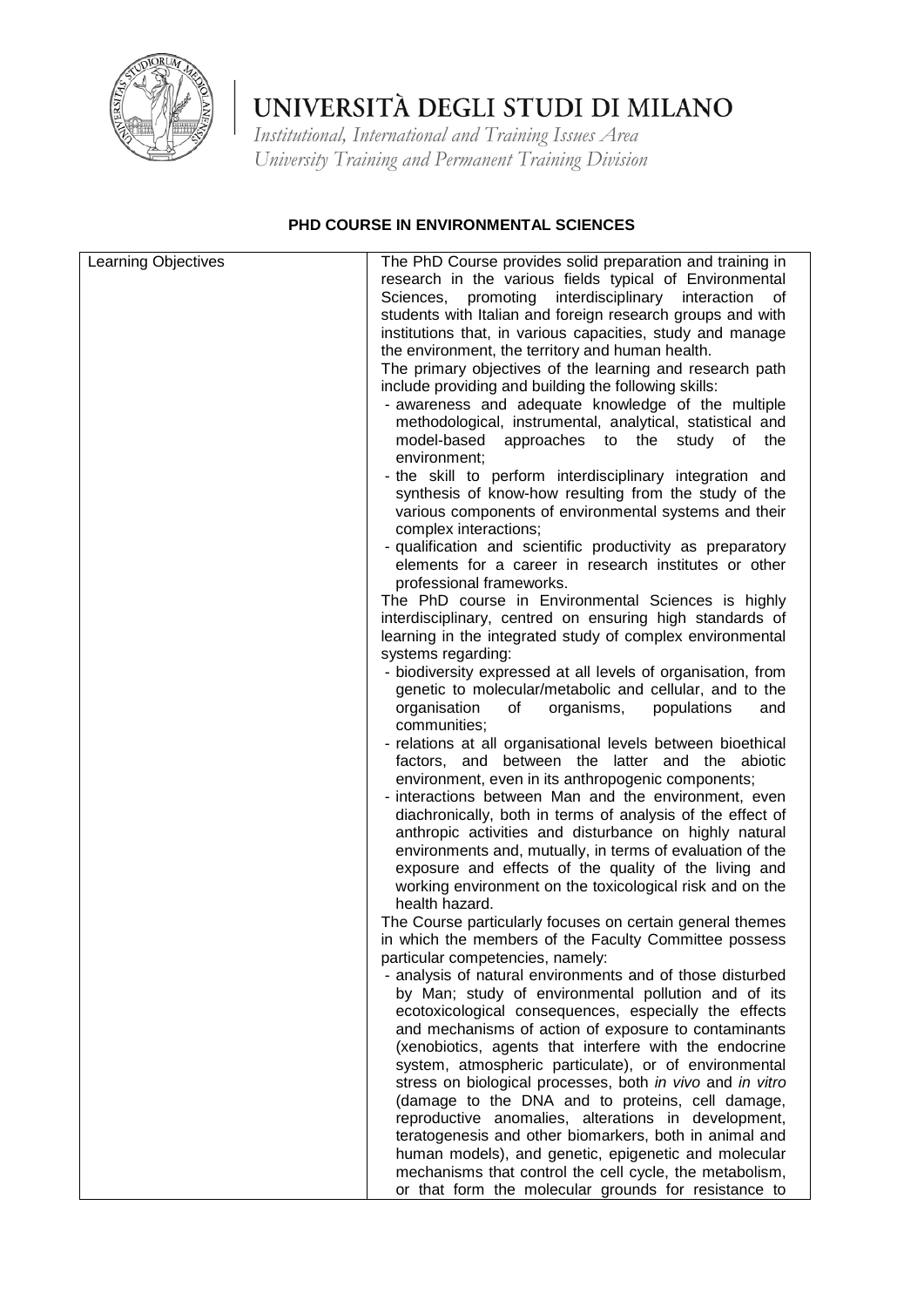

|                      | parasites (in vegetal models);<br>- study in vegetal and animal models of genetic and<br>environmental<br>adaptation<br>and<br>determinism<br>οf<br>phenotypic variability in morphological, physiological and<br>behavioural characters; of the expression of phenotypic<br>plasticity and of the evolution of populations, including<br>speciation processes, in<br>response<br>variable<br>to<br>environmental conditions as a result of natural and<br>anthropogenic effects, to the consequences of climate<br>changes, of the fragmentation and alteration of habitats<br>and of direct human interference; study of symbiotic<br>relations with particular reference to pathogenic<br>mechanisms in antagonist symbiotic systems, to the<br>evolutionary and phylogenetic aspects of symbiotic<br>relations and to the application of symbionts for<br>biocontrol;<br>- analysis of the consequences of climatic factors, of<br>alterations in the structure of past and present natural<br>habitats and of the transformations in zootechnical,<br>agricultural and forestry practices on demography and<br>the distribution of populations, the composition of<br>communities and conservation of endangered species,<br>in view of predicting, preventing and mitigating the<br>consequences, even in socioeconomic terms, of<br>environmental damage, and of the development of<br>methods for the recovery of degraded environments or<br>biocontrol of antieconomic species;<br>- study of land surface modelling processes and of the<br>evolution of the territory with regard to the structural and<br>lithological component, to climate control, to the<br>anthropic component and to present and past biotic<br>Conservation<br>communities;<br>0f<br>cultural<br>and<br>paleontological heritage and of the landscape; variations<br>in geomorphological systems and subsequent changes<br>in the environmental hazard and risk scenarios; study of<br>the soil, of surface deposits and of the landscape as<br>evidence of mutual conditioning between Man and the<br>environment; environmental indicators of climate change<br>and paleobiology of fossil populations;<br>- research on teaching methods adopted in secondary<br>schools for subjects related to the Course.<br>Course website: http://users2.unimi.it/environ_sci/ |
|----------------------|------------------------------------------------------------------------------------------------------------------------------------------------------------------------------------------------------------------------------------------------------------------------------------------------------------------------------------------------------------------------------------------------------------------------------------------------------------------------------------------------------------------------------------------------------------------------------------------------------------------------------------------------------------------------------------------------------------------------------------------------------------------------------------------------------------------------------------------------------------------------------------------------------------------------------------------------------------------------------------------------------------------------------------------------------------------------------------------------------------------------------------------------------------------------------------------------------------------------------------------------------------------------------------------------------------------------------------------------------------------------------------------------------------------------------------------------------------------------------------------------------------------------------------------------------------------------------------------------------------------------------------------------------------------------------------------------------------------------------------------------------------------------------------------------------------------------------------------------------------------------------------------------------------------------------------------------------------------------------------------------------------------------------------------------------------------------------------------------------------------------------------------------------------------------------------------------------------------------------------------------------------------------------------------------------------------------------------------------------------|
| Academic disciplines | 01/A (Mathematics)<br>02/C (Astronomy, Astrophysics, Earth and Planetary Physics)<br>03/A (Analytical, Chemical-Physical)<br>04/A (Geosciences)<br>05/A (Vegetal Biology)<br>05/B (Animal Biology And Anthropology)<br>05/C (Ecology)<br>05/D (Physiology)                                                                                                                                                                                                                                                                                                                                                                                                                                                                                                                                                                                                                                                                                                                                                                                                                                                                                                                                                                                                                                                                                                                                                                                                                                                                                                                                                                                                                                                                                                                                                                                                                                                                                                                                                                                                                                                                                                                                                                                                                                                                                                 |
|                      | 05/G (Experimental and Clinical Pharmacological Sciences)<br>05/H (Human Anatomy and Histology)<br>05/I (Genetics and Microbiology)<br>06/M (Public Health)                                                                                                                                                                                                                                                                                                                                                                                                                                                                                                                                                                                                                                                                                                                                                                                                                                                                                                                                                                                                                                                                                                                                                                                                                                                                                                                                                                                                                                                                                                                                                                                                                                                                                                                                                                                                                                                                                                                                                                                                                                                                                                                                                                                                |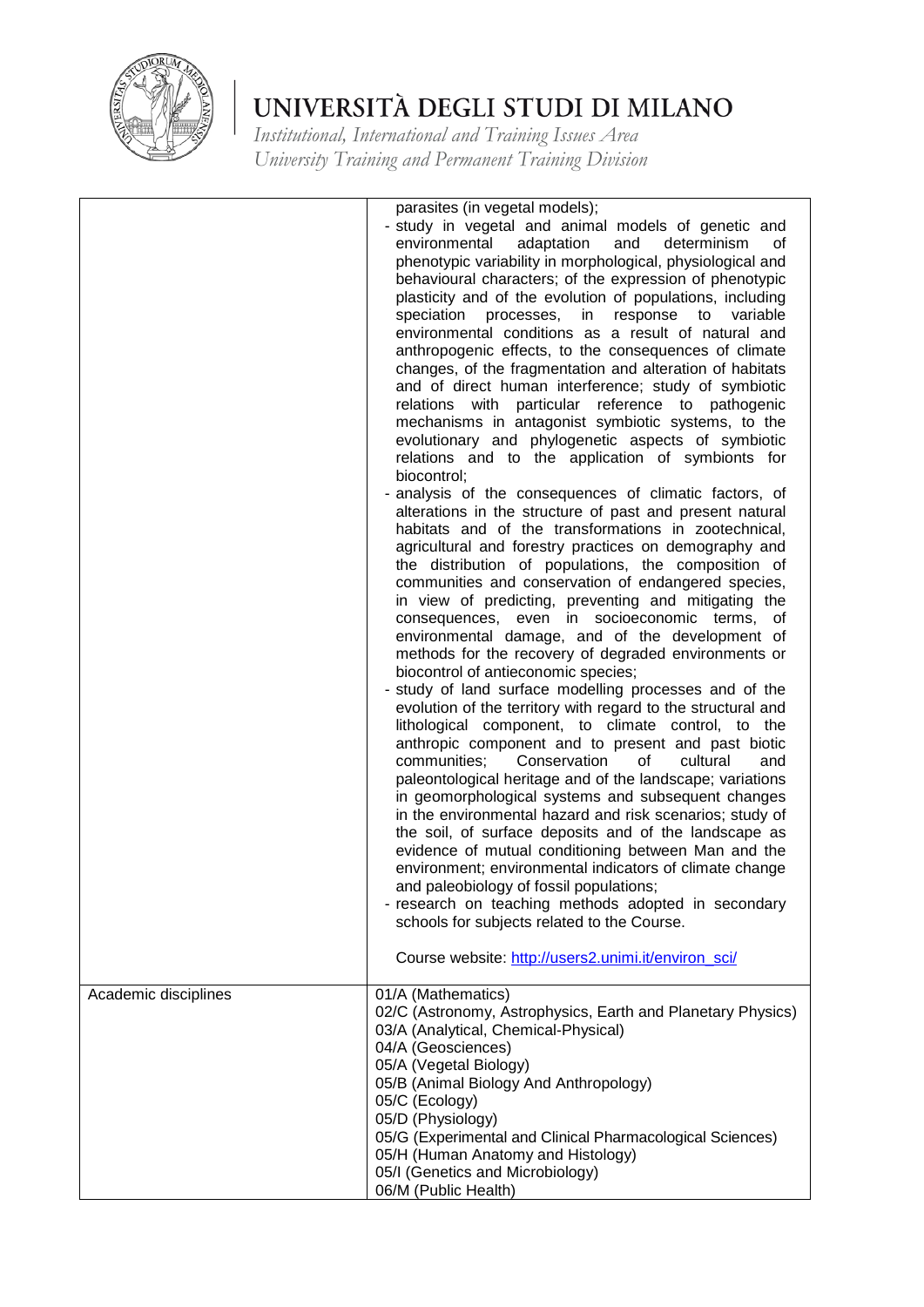

*Institutional, International and Training Issues Area University Training and Permanent Training Division*

|                                  | 07/C (Agricultural, Forestry and Biosystem Engineering)<br>07/E (Agricultural Chemistry and Genetics)<br>07/G (Animal Sciences and Technologies)<br>07/H (Veterinary Medicine)<br>13/A (Economics)<br>14/D (Applied Sociology) |
|----------------------------------|--------------------------------------------------------------------------------------------------------------------------------------------------------------------------------------------------------------------------------|
| Duration                         | 3 years                                                                                                                                                                                                                        |
| Places available                 | 9                                                                                                                                                                                                                              |
| Scholarships                     | <b>7 University of Milan</b>                                                                                                                                                                                                   |
| Contact person of the PhD course | Prof. Nicola Saino, ordinary professor in the scientific-<br>disciplinary field BIO/07                                                                                                                                         |
| Admission criteria               | All the two year specialisation courses (magistrale)                                                                                                                                                                           |
| Distribution of marks            | Titles: maximum 30 points<br>Interview: maximum 30 points                                                                                                                                                                      |

| <b>Stage one</b>                                                                                                                      |                                                                                                                                                                                                                                                                                                                                                                                                                                                                                                                                                                                                                                                                                                                                                                                      |
|---------------------------------------------------------------------------------------------------------------------------------------|--------------------------------------------------------------------------------------------------------------------------------------------------------------------------------------------------------------------------------------------------------------------------------------------------------------------------------------------------------------------------------------------------------------------------------------------------------------------------------------------------------------------------------------------------------------------------------------------------------------------------------------------------------------------------------------------------------------------------------------------------------------------------------------|
| Evaluation of qualifications<br>Qualifications must be provided<br>following the indications mentioned<br>in art. 3 of this document. | - university career (course examinations taken): maximum<br>10 points;<br>- Any publications: maximum 4 points;<br>- Any professional experience and other qualifications held<br>by the applicant: maximum 2 points;<br>- two reference letters, written and signed according to a<br>special form prepared by the administration, by persons<br>qualified to identify the distinctive traits of the applicant<br>as they had a role in educating the same (to be sent by<br>e-mail to margherita.russo@unimi.it): maximum 1 point;<br>- Research project, prepared according to the form<br>attached to the call for applications, prepared by the<br>applicant, that does not constitute any obligation<br>regarding the subsequent choice of PhD<br>thesis:<br>maximum 13 points |
| Date of evaluation of qualifications                                                                                                  | 9 October 2014                                                                                                                                                                                                                                                                                                                                                                                                                                                                                                                                                                                                                                                                                                                                                                       |
| <b>Results</b><br>evaluation<br>0f<br>of<br>the<br>qualifications                                                                     | Available from 11 October 2014 on the internet website<br>http://www.dbs.unimi.it/ecm/home.                                                                                                                                                                                                                                                                                                                                                                                                                                                                                                                                                                                                                                                                                          |

| Stage two         |                                                                                                                         |
|-------------------|-------------------------------------------------------------------------------------------------------------------------|
| Examination diary | Interview: 15 October 2014 at 9:00am at the Department of<br>Biosciences (BS Hall) - Via Celoria no.26 - 20133 Milan.   |
|                   | The interview will be held in English. The research project<br>will be illustrated by way of a PowerPoint presentation. |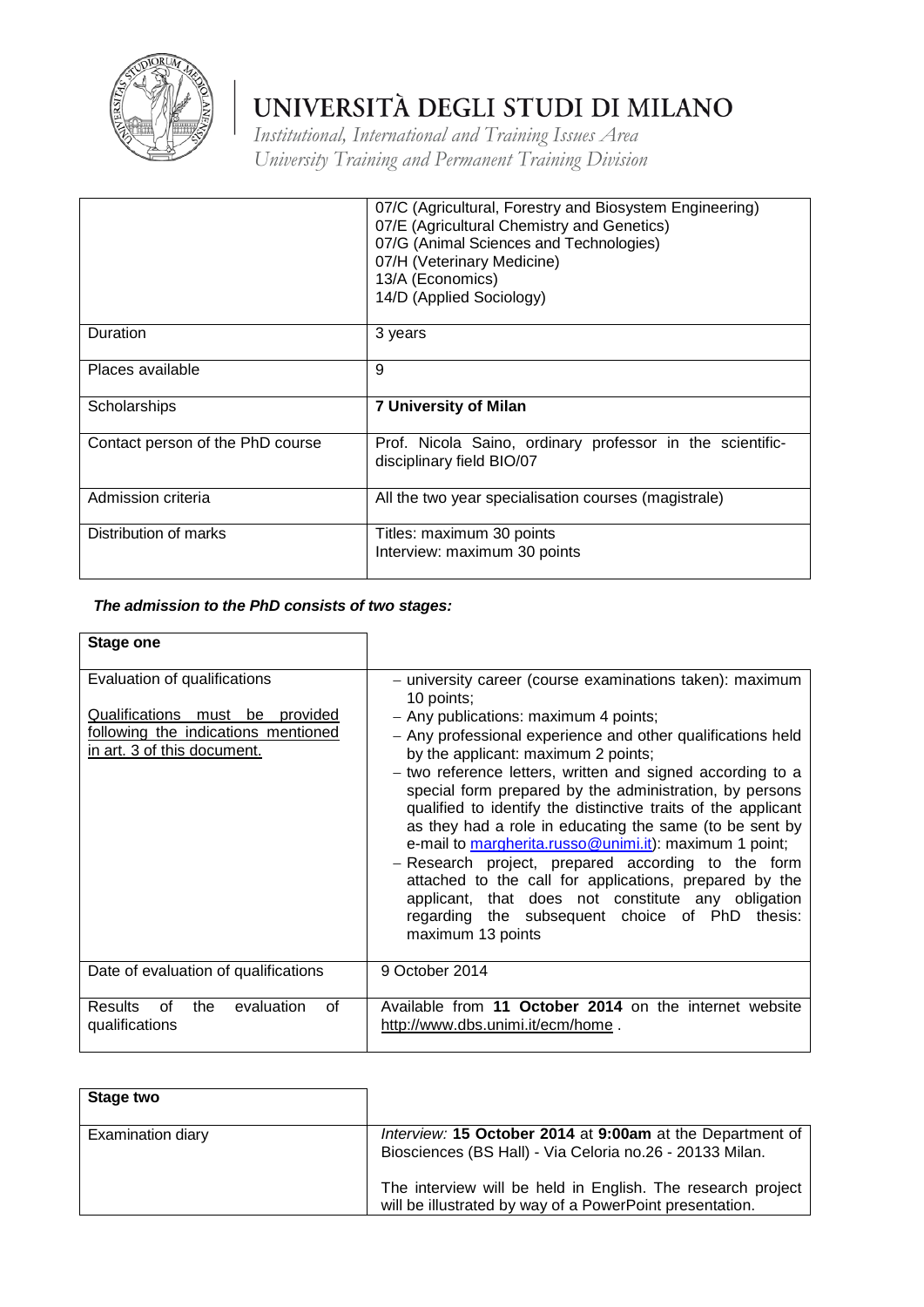

*Institutional, International and Training Issues Area University Training and Permanent Training Division*

**The diary of admission examinations constitutes official notice for the interested parties.**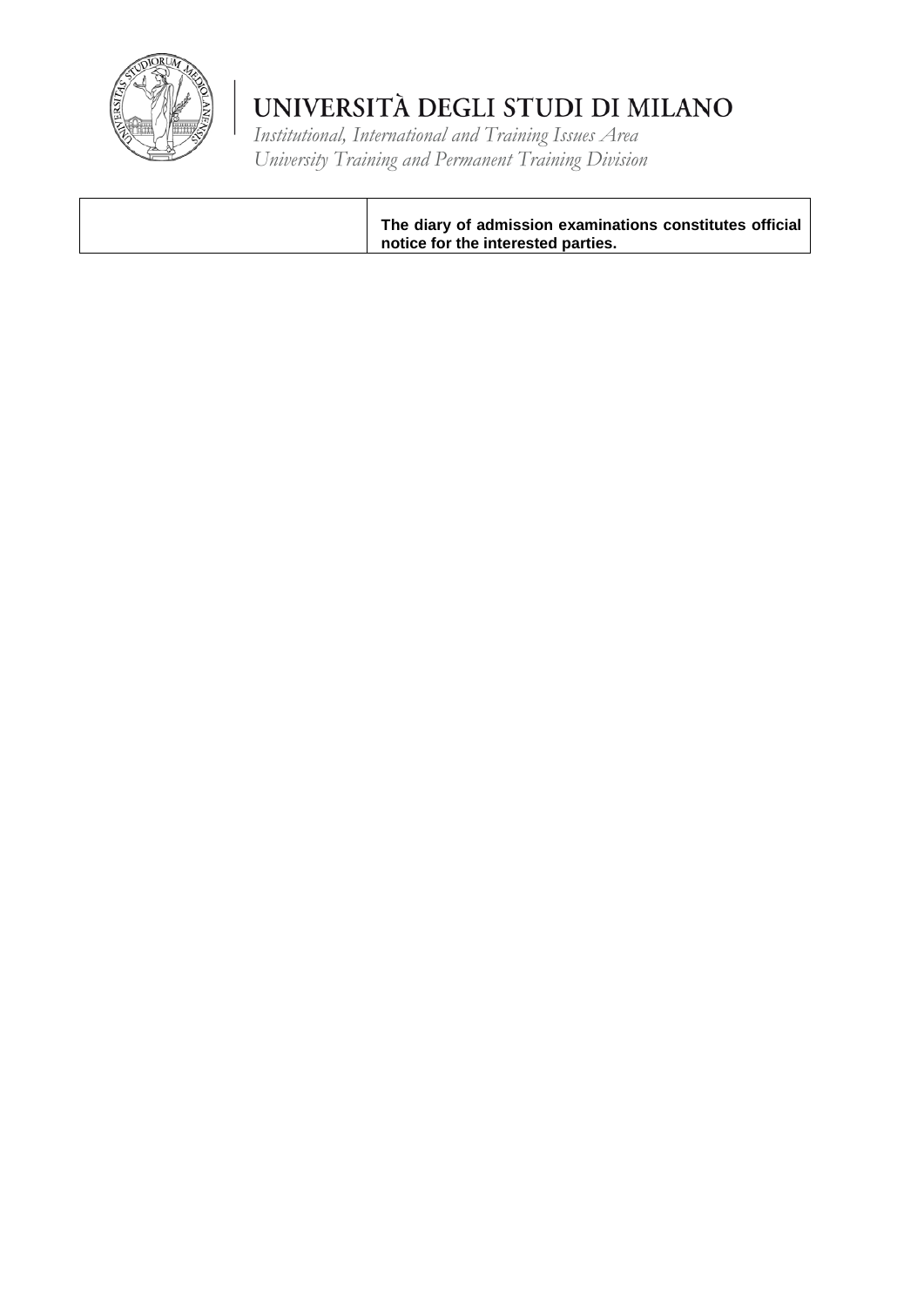

*Institutional, International and Training Issues Area University Training and Permanent Training Division*

#### **PHD COURSE IN BIOCHEMICAL SCIENCES**

| Learning Objectives                 | The PhD course promotes training and research in the field of<br>biochemical, biotechnological and clinical sciences applied to<br>biological, agri-food, veterinary and medical sciences, to<br>promote and maintain human health, improve industrial and<br>agri-food production and, in a broad sense, solve problems<br>that concern the wellbeing of both the individual and society.<br>It is presented as an interdepartmental initiative designed to<br>encourage cooperation and establish relations based on<br>information exchange with high multidisciplinary standards<br>even with Italian and international research institutions, and<br>with advanced education institutions, and cooperation with the<br>entrepreneurial productive system that has said interests in<br>common.<br>The principal objective of the PhD course is to achieve<br>considerable international acknowledgement by involving<br>foreign professors in structured research and training<br>activities, by enrolling foreign doctorate students, by<br>envisaging dissertations jointly organised by both universities,<br>and by promoting study and research periods abroad for its<br>own doctorate students. |
|-------------------------------------|-------------------------------------------------------------------------------------------------------------------------------------------------------------------------------------------------------------------------------------------------------------------------------------------------------------------------------------------------------------------------------------------------------------------------------------------------------------------------------------------------------------------------------------------------------------------------------------------------------------------------------------------------------------------------------------------------------------------------------------------------------------------------------------------------------------------------------------------------------------------------------------------------------------------------------------------------------------------------------------------------------------------------------------------------------------------------------------------------------------------------------------------------------------------------------------------------------------|
| Academic disciplines                | 02/B (Physics of Matter)<br>05/E (Experimental and Clinical Biochemistry and Molecular<br>Biology)<br>06/D (Specialized Clinical Medicine)<br>(Healthcare<br>06/N<br>Professions<br>Medical<br>Applied<br>and<br>Technologies)                                                                                                                                                                                                                                                                                                                                                                                                                                                                                                                                                                                                                                                                                                                                                                                                                                                                                                                                                                              |
| Duration                            | 3 years                                                                                                                                                                                                                                                                                                                                                                                                                                                                                                                                                                                                                                                                                                                                                                                                                                                                                                                                                                                                                                                                                                                                                                                                     |
| Places available                    | 9                                                                                                                                                                                                                                                                                                                                                                                                                                                                                                                                                                                                                                                                                                                                                                                                                                                                                                                                                                                                                                                                                                                                                                                                           |
| Scholarships                        | 5 for the University of Milan<br>1 with funds provided by Progetto Giovani 2013, reserved<br>for research centred on a priority Italian investigational<br>framework "Human health (study and treatment of tumours<br>and degenerative diseases through new approaches deriving<br>from knowledge of the human genome)"<br>1 funded by the Department of Pharmacological and<br><b>Biomolecular Sciences</b>                                                                                                                                                                                                                                                                                                                                                                                                                                                                                                                                                                                                                                                                                                                                                                                                |
| Contact person of the PhD<br>course | prof. Sandro Sonnino, ordinary professor in the scientific-<br>disciplinary field BIO/10                                                                                                                                                                                                                                                                                                                                                                                                                                                                                                                                                                                                                                                                                                                                                                                                                                                                                                                                                                                                                                                                                                                    |
| Admission criteria                  | Qualifications obtained in one of the following subjects of<br>former Ministerial Decree 270/2004, or in one of the<br>corresponding subjects of former Ministerial Decree 509/99:<br>LM-6 Biology,<br>LM-7 Agricultural Biotechnology,<br>LM-8 Industrial Biotechnology,<br>LM-9 Medical, Veterinary and Pharmaceutical<br>Biotechnology,<br>LM-13 Pharmacy and Industrial Pharmacy,                                                                                                                                                                                                                                                                                                                                                                                                                                                                                                                                                                                                                                                                                                                                                                                                                       |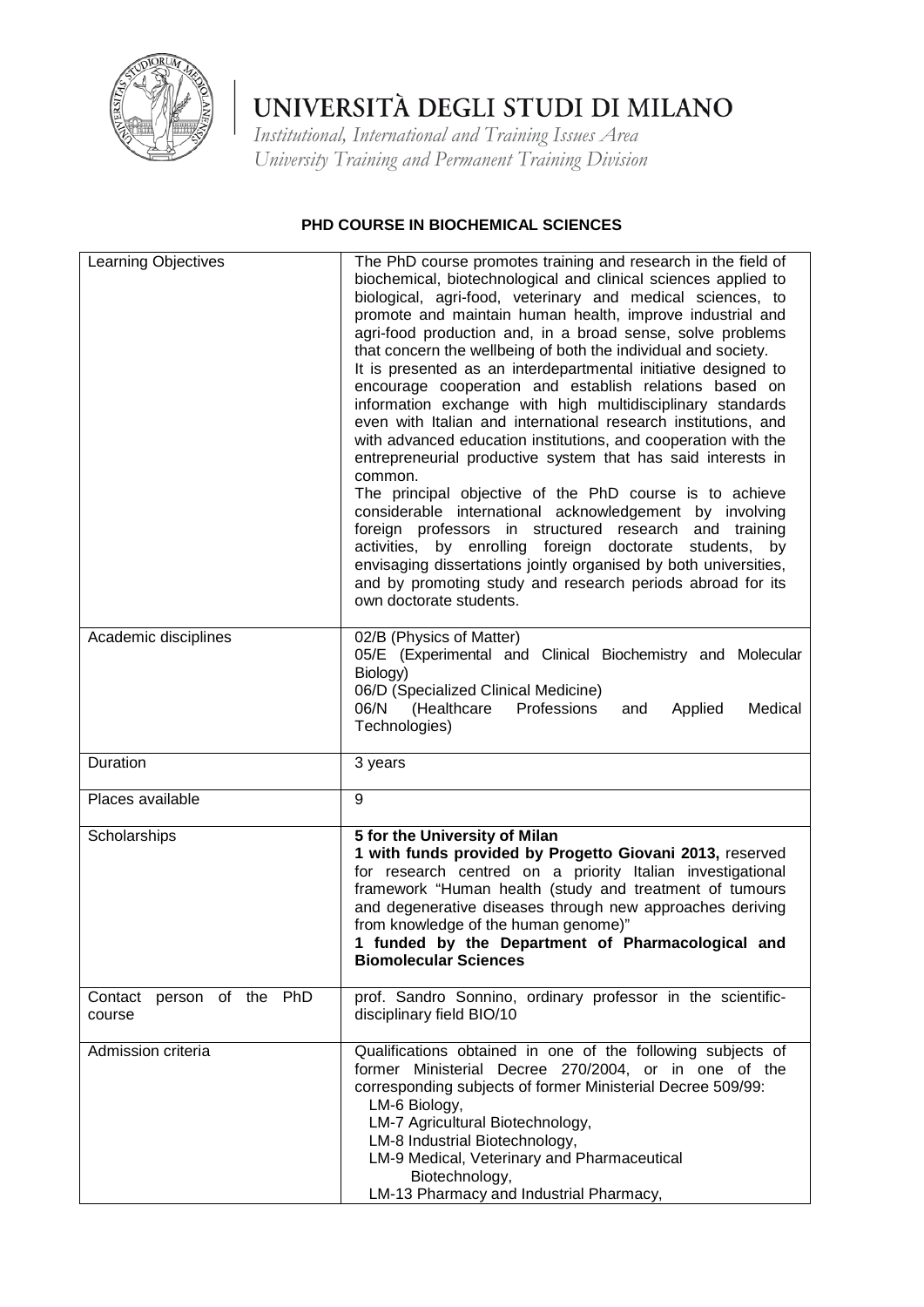

*Institutional, International and Training Issues Area University Training and Permanent Training Division*

|                       | LM-17 Physics,<br>LM-18 Computer Science,<br>LM-21 Biomedical Engineering,<br>LM-22 Chemical Engineering,<br>LM-35 Environmental and Territorial Engineering;<br>LM-41 Medicine and Surgery,<br>LM-42 Veterinary Medicine,<br>LM-46 Dentistry and Orthodontics,<br>LM-47 Organisation and Management of Services for Sports<br>and Motor Activities.<br><b>LM-54 Chemical Sciences,</b><br>LM-60 Natural Sciences,<br>LM-61 Human Nutritional Science,<br>LM-67 Science and Techniques of Preventive and Adapted<br>Motor Activities,<br>LM-68 Sports Sciences and Techniques,<br>LM-69 Agricultural Sciences and Technologies,<br>LM-70 Food Sciences And Technologies,<br>LM-71 Science and Technology of Industrial Chemistry, |
|-----------------------|-----------------------------------------------------------------------------------------------------------------------------------------------------------------------------------------------------------------------------------------------------------------------------------------------------------------------------------------------------------------------------------------------------------------------------------------------------------------------------------------------------------------------------------------------------------------------------------------------------------------------------------------------------------------------------------------------------------------------------------|
|                       |                                                                                                                                                                                                                                                                                                                                                                                                                                                                                                                                                                                                                                                                                                                                   |
|                       |                                                                                                                                                                                                                                                                                                                                                                                                                                                                                                                                                                                                                                                                                                                                   |
|                       |                                                                                                                                                                                                                                                                                                                                                                                                                                                                                                                                                                                                                                                                                                                                   |
|                       |                                                                                                                                                                                                                                                                                                                                                                                                                                                                                                                                                                                                                                                                                                                                   |
|                       |                                                                                                                                                                                                                                                                                                                                                                                                                                                                                                                                                                                                                                                                                                                                   |
|                       |                                                                                                                                                                                                                                                                                                                                                                                                                                                                                                                                                                                                                                                                                                                                   |
|                       |                                                                                                                                                                                                                                                                                                                                                                                                                                                                                                                                                                                                                                                                                                                                   |
|                       |                                                                                                                                                                                                                                                                                                                                                                                                                                                                                                                                                                                                                                                                                                                                   |
|                       |                                                                                                                                                                                                                                                                                                                                                                                                                                                                                                                                                                                                                                                                                                                                   |
|                       | LM-75 Environment and Territorial Science and Technology,                                                                                                                                                                                                                                                                                                                                                                                                                                                                                                                                                                                                                                                                         |
|                       | LM-86 Zootechnical Sciences and Animal Technology,                                                                                                                                                                                                                                                                                                                                                                                                                                                                                                                                                                                                                                                                                |
|                       | LM/SNT1 Nursing and Midwifery,<br>LM/SNT2 Health Professions for Rehabilitation,                                                                                                                                                                                                                                                                                                                                                                                                                                                                                                                                                                                                                                                  |
|                       | LM/SNT3 Health Professions for Technical Assistance,                                                                                                                                                                                                                                                                                                                                                                                                                                                                                                                                                                                                                                                                              |
|                       | <b>LM/SNT4 Health Professions for Preventive Care</b>                                                                                                                                                                                                                                                                                                                                                                                                                                                                                                                                                                                                                                                                             |
|                       | LMR/02-Preservation and Restoration of Cultural Property.                                                                                                                                                                                                                                                                                                                                                                                                                                                                                                                                                                                                                                                                         |
|                       |                                                                                                                                                                                                                                                                                                                                                                                                                                                                                                                                                                                                                                                                                                                                   |
| Distribution of marks | Titles: maximum 20 points                                                                                                                                                                                                                                                                                                                                                                                                                                                                                                                                                                                                                                                                                                         |
|                       | Interview: maximum 40 points                                                                                                                                                                                                                                                                                                                                                                                                                                                                                                                                                                                                                                                                                                      |
|                       |                                                                                                                                                                                                                                                                                                                                                                                                                                                                                                                                                                                                                                                                                                                                   |

| <b>Stage one</b>                                                                                                                                            |                                                                                                                                                                                                                                                                                                                                                                                                                                                                                                                                                                                                                                                                                                                                                                                                           |
|-------------------------------------------------------------------------------------------------------------------------------------------------------------|-----------------------------------------------------------------------------------------------------------------------------------------------------------------------------------------------------------------------------------------------------------------------------------------------------------------------------------------------------------------------------------------------------------------------------------------------------------------------------------------------------------------------------------------------------------------------------------------------------------------------------------------------------------------------------------------------------------------------------------------------------------------------------------------------------------|
| Evaluation of qualifications<br>Qualifications must be provided<br>the<br>following<br><u>indications</u><br>mentioned in art. 3<br>of<br>this<br>document. | - university career (course examinations passed): maximum 2<br>points<br>- any publications: maximum 6 points;<br>- any professional experience and other qualifications<br>possessed by the applicant: maximum 2 points;<br>- two letters of reference, written and signed according to a<br>special model prepared by the administration office, by<br>subjects qualified to emphasize the particularities of the<br>applicant in that they played a part in the education of the<br>same (to be sent by e-mail to sandro.sonnino@unimi.it):<br>maximum 2 points;<br>- a research project, prepared according to the model attached<br>to this document, written by the applicant, which does not<br>constitute any obligation to the subsequent choice of the<br>dissertation topic: maximum 8 points. |
| οf<br>evaluation<br>οf<br>Date<br>qualifications                                                                                                            | 7 <sup>th</sup> October 2014                                                                                                                                                                                                                                                                                                                                                                                                                                                                                                                                                                                                                                                                                                                                                                              |
| Results of the evaluation of<br>qualifications                                                                                                              | 9 <sup>th</sup><br>Available<br><b>October</b><br>2014<br>from<br>on the<br>website<br>at<br>http://www.biometra.unimi.it and at the facilities in via F.lli<br>Cervi, 93 - 20090 Segrate (MILAN).                                                                                                                                                                                                                                                                                                                                                                                                                                                                                                                                                                                                        |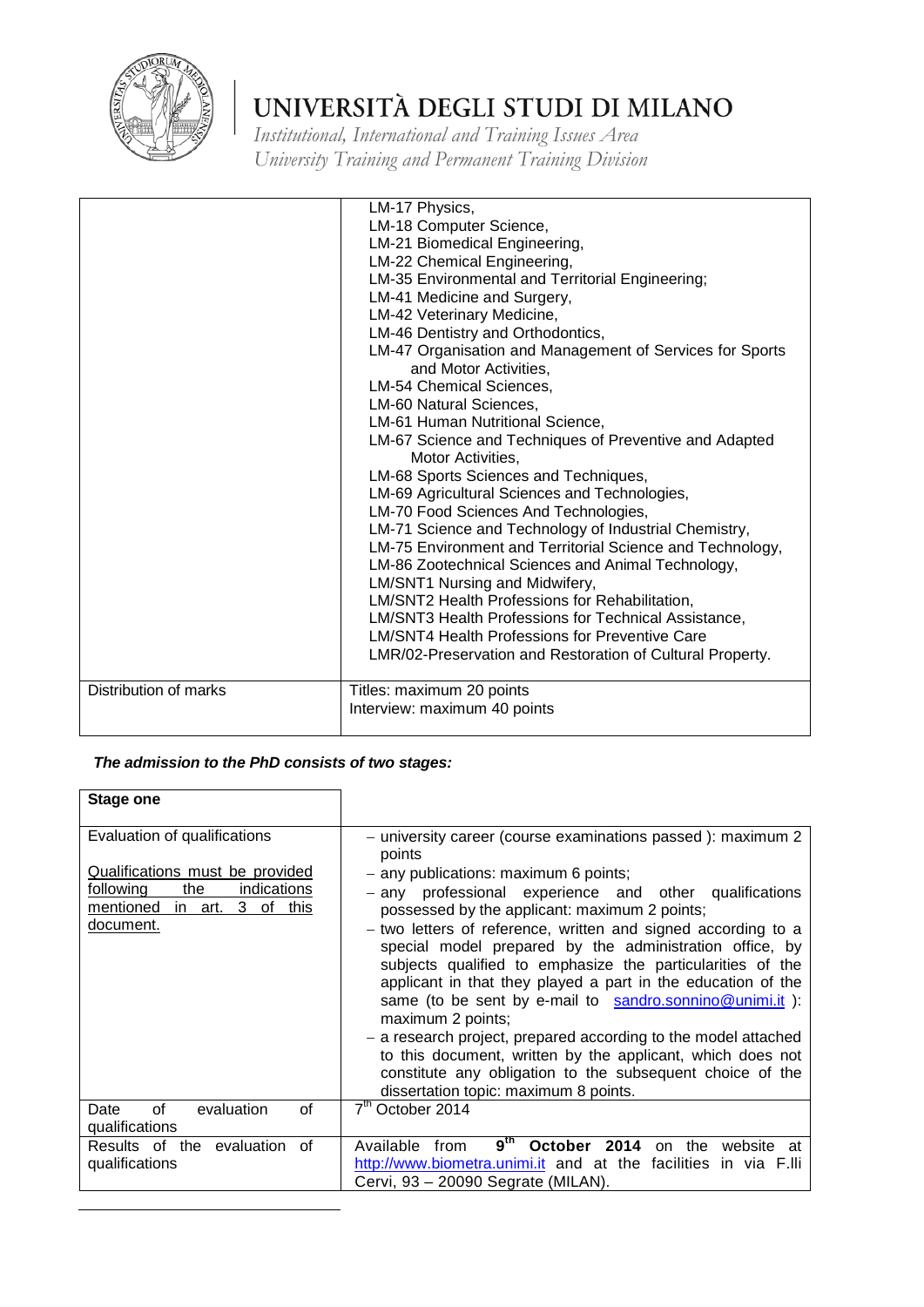

| Stage two                |                                                                                                                                                                                    |
|--------------------------|------------------------------------------------------------------------------------------------------------------------------------------------------------------------------------|
| <b>Examination diary</b> | Interview: 10 <sup>th</sup> October 2014 at 10.00 am at the Department<br>of Medical Biotechnology and Translational Medicine - via<br>Fratelli Cervi, 93 - 20090 Segrate (MILAN). |
|                          | The interview will be held in English.<br>The diary of admission exams is official notice for the<br>interested parties.                                                           |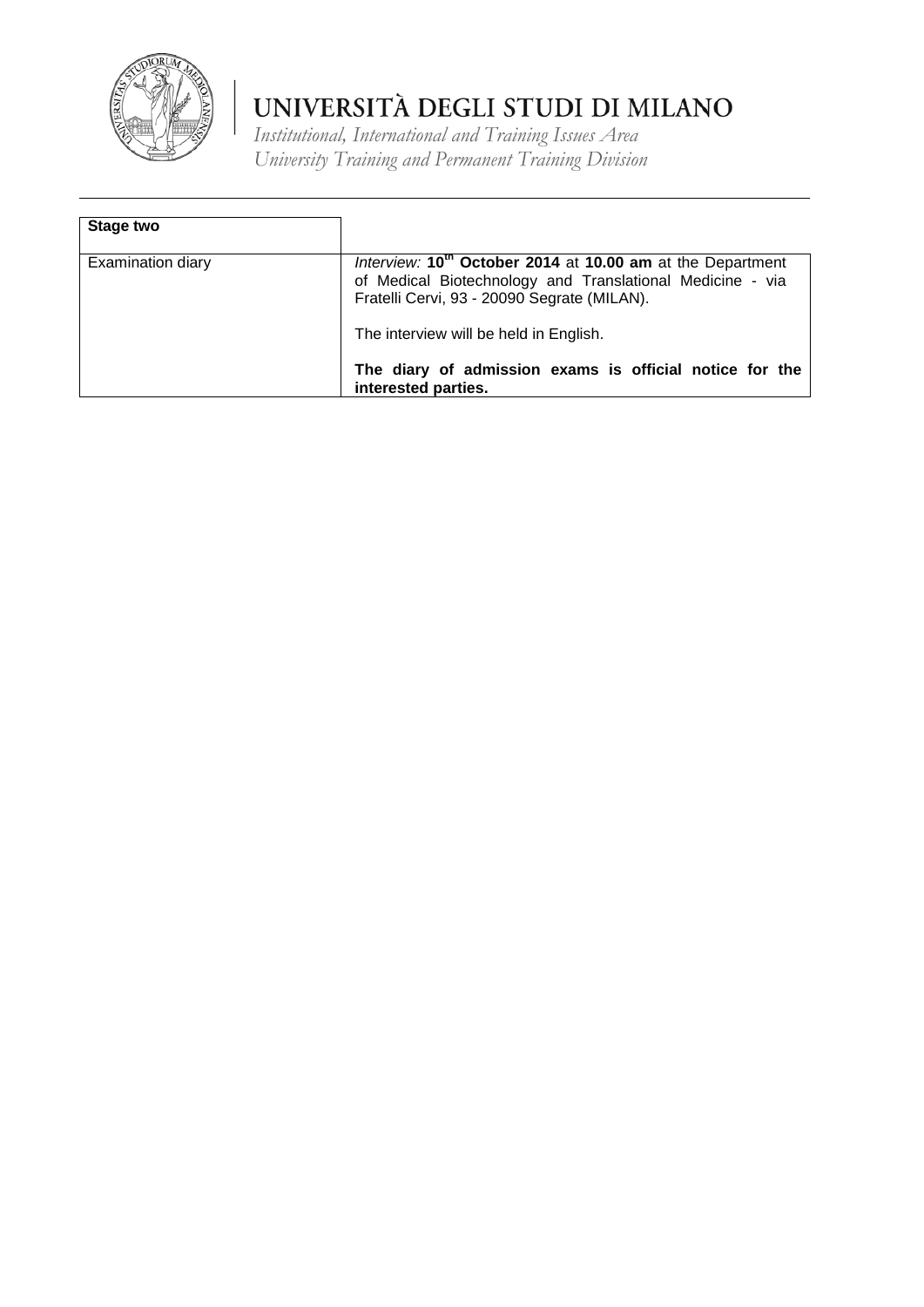

*Institutional, International and Training Issues Area University Training and Permanent Training Division*

### **PHD COURSE IN** *LITERATURE, ARTS AND ENVIRONMENTAL HERITAGE*

| Learning objectives              | The PhD course in Literature, arts and environmental<br>heritage is structured around two central ideas: the "text"<br>(broadly considered as the product of an intentional creative<br>action), its history and its success, the forms of its production<br>and reception; and the "context," the overall historical and<br>environmental circumstances in which the production of the<br>text takes place. The new structure issues from experience<br>developed during previous PhD courses in Classical<br>Antiquity, History of Italian language and Literature, Cultural<br>and Environmental Heritage Sciences, whose cultural<br>contents typical of each converging sector (philology,<br>literature and linguistics, history and classical antiquity,<br>archaeology, history of art, of music and of performing arts,<br>human environmental sciences), will be deeply understood,<br>developed and reorganised in an extensive and harmonious<br>multidisciplinary synthesis. |
|----------------------------------|-------------------------------------------------------------------------------------------------------------------------------------------------------------------------------------------------------------------------------------------------------------------------------------------------------------------------------------------------------------------------------------------------------------------------------------------------------------------------------------------------------------------------------------------------------------------------------------------------------------------------------------------------------------------------------------------------------------------------------------------------------------------------------------------------------------------------------------------------------------------------------------------------------------------------------------------------------------------------------------------|
| Academic disciplines             | 10/A (Archaeological Science)<br>10/B (History of Art)<br>10/C (Music, Drama, Cinema, Television and Audiovisual<br>Media)<br>10/D (Classical Antiquity Sciences)<br>10/E (Middle Latin and Romance Philologies and Literatures)<br>10/F (Italian Studies and Comparative Literature)<br>10/G (Glottology and Linguistics)<br>10/N (Eastern Cultures)<br>11/A (Historical Disciplines)<br>11/B (Geography)<br>11/C (Philosophy)<br>11/E (Psychology)                                                                                                                                                                                                                                                                                                                                                                                                                                                                                                                                      |
| Duration                         | 3 years                                                                                                                                                                                                                                                                                                                                                                                                                                                                                                                                                                                                                                                                                                                                                                                                                                                                                                                                                                                   |
| Places available                 | 8                                                                                                                                                                                                                                                                                                                                                                                                                                                                                                                                                                                                                                                                                                                                                                                                                                                                                                                                                                                         |
| Scholarships                     | 7 for the University of Milan                                                                                                                                                                                                                                                                                                                                                                                                                                                                                                                                                                                                                                                                                                                                                                                                                                                                                                                                                             |
| Contact person of the PhD course | prof. Gianfranco Fiaccadori, ordinary professor in the<br>scientific-disciplinary field L-ANT/08                                                                                                                                                                                                                                                                                                                                                                                                                                                                                                                                                                                                                                                                                                                                                                                                                                                                                          |
| Admission criteria               | Qualifications obtained in one of the following subjects of<br>former Ministerial Decree 270/2004, or in one of the<br>corresponding subjects of former Ministerial Decree<br>509/99:<br>LM-2 Archaeology,<br>LM-3 Landscape Architecture,<br>LM-4 Architecture and Building Engineering,<br>LM-5 Archive-Keeping and Librarianship,<br>LM-10 Conservation of Architectural and Environmental<br>Heritage,<br>LM-11 Cultural Heritage Conservation Sciences,<br>LM-12 Design,                                                                                                                                                                                                                                                                                                                                                                                                                                                                                                             |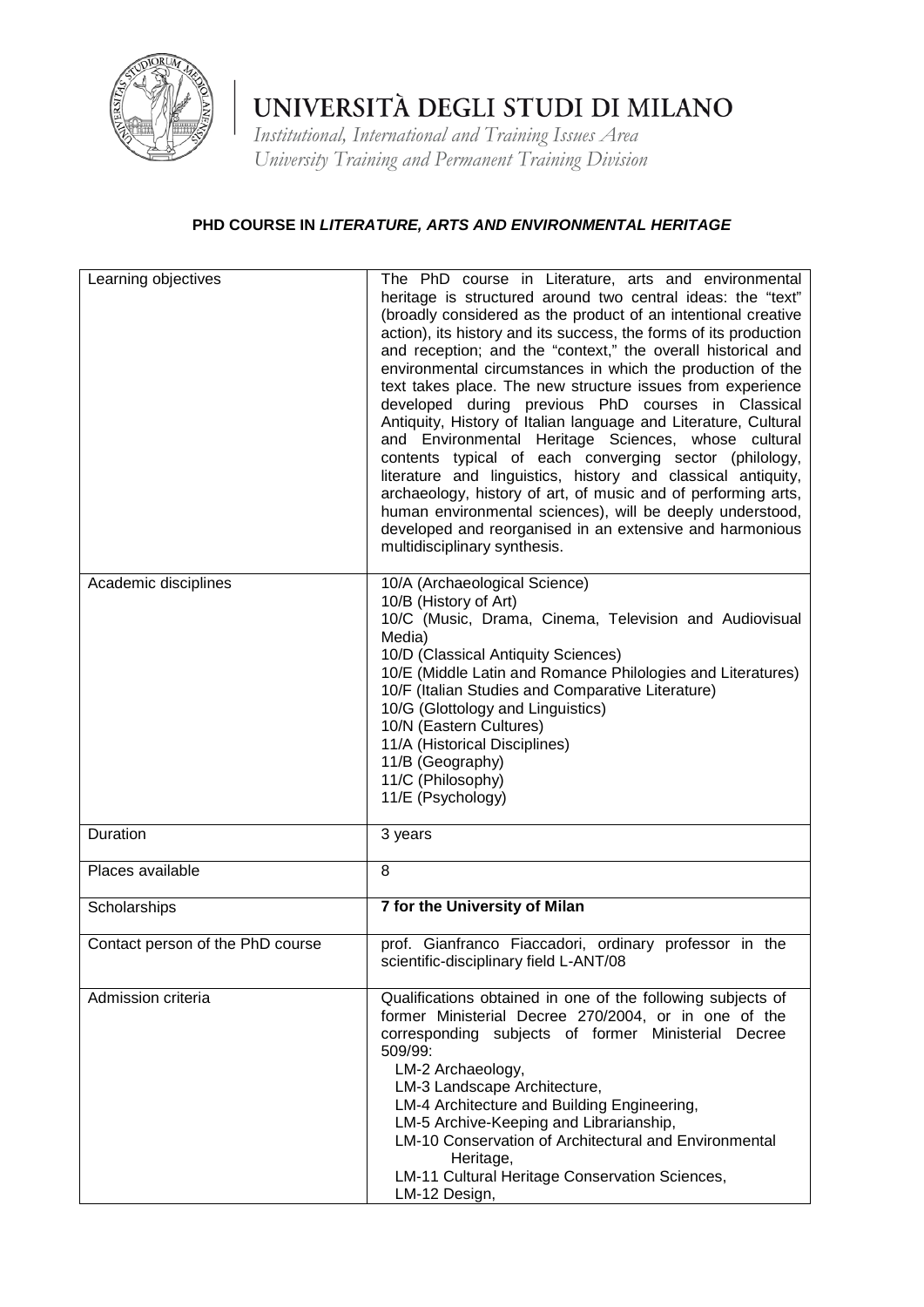

*Institutional, International and Training Issues Area University Training and Permanent Training Division*

|                       | LM-14 Modern Philology,<br>LM-15 Philology, Literatures and History of Classical<br>Antiquity,<br>LM-19 Information and Editorial Systems,<br>LM-36 Languages and Literatures of Africa and Asia,<br>LM-37 Modern European and American Languages and<br>Literatures,<br>LM-38 Modern Languages for International<br>Communication and Cooperation,<br>LM-39 Linguistics,<br>LM-45 Musicology and Musical Heritage,<br>LM-48 Territorial Urban and Environmental Planning,<br>LM-49 Design and Management of Tourist Systems,<br>LM-50 Programming and Management of Educational<br>Services,<br>LM-51 Psychology,<br>LM-65 Performance Arts and Multimedia Production<br>Sciences,<br>LM-75 Sciences and technologies for environment and<br>landscape,<br>LM-78 Philosophical Sciences,<br>LM-80 Geographical Sciences,<br>LM-84 Historical Sciences,<br>LM-89 History of Art,<br>LM-94 Specialised Translation and Interpreting, |
|-----------------------|-------------------------------------------------------------------------------------------------------------------------------------------------------------------------------------------------------------------------------------------------------------------------------------------------------------------------------------------------------------------------------------------------------------------------------------------------------------------------------------------------------------------------------------------------------------------------------------------------------------------------------------------------------------------------------------------------------------------------------------------------------------------------------------------------------------------------------------------------------------------------------------------------------------------------------------|
|                       | LMR/02 Conservation and Restoration of Cultural<br>Heritage.                                                                                                                                                                                                                                                                                                                                                                                                                                                                                                                                                                                                                                                                                                                                                                                                                                                                        |
| Distribution of marks | Titles: maximum 40 points<br>Examinations: maximum 20 points                                                                                                                                                                                                                                                                                                                                                                                                                                                                                                                                                                                                                                                                                                                                                                                                                                                                        |

| Prima fase                                                                                                                                                                                                                                                                                                                              |                                                                                                                                                                                                                                                                                                                                                                                                                                                                                                                                                                                                                                                                                                                                                                                                                                          |
|-----------------------------------------------------------------------------------------------------------------------------------------------------------------------------------------------------------------------------------------------------------------------------------------------------------------------------------------|------------------------------------------------------------------------------------------------------------------------------------------------------------------------------------------------------------------------------------------------------------------------------------------------------------------------------------------------------------------------------------------------------------------------------------------------------------------------------------------------------------------------------------------------------------------------------------------------------------------------------------------------------------------------------------------------------------------------------------------------------------------------------------------------------------------------------------------|
| Evaluation of qualifications<br>Qualifications must be provided<br>following the indications mentioned<br>in art. 3 of this document.<br>Qualifications<br>and<br>scientific<br>publications can be written in Italian,<br>English or<br>in one<br>the<br>of<br>$\mathsf{I}$<br>consentaneous languages of<br>the<br>reference subject. | (course examinations)<br>- university career<br>passed<br>maximum 4 points<br>- any publications: maximum 7 points;<br>- any professional experience and other qualifications<br>possessed by the applicant: maximum 7 points;<br>- two letters of reference, written and signed according to a<br>special model prepared by the administration office, by<br>subjects qualified to emphasize the particularities of the<br>applicant in that they played a part in the education of the<br>be<br>(to<br>sent<br>by<br>e-mail<br>same<br>tο<br>gianfranco.fiaccadori@unimi.it): maximum 2 points;<br>- a research project, prepared according to the model<br>attached to this document, written by the applicant, which<br>does not constitute any obligation to the subsequent<br>choice of the dissertation topic: maximum 20 points. |
| Date of evaluation of qualifications                                                                                                                                                                                                                                                                                                    | 6 <sup>th</sup> October 2014                                                                                                                                                                                                                                                                                                                                                                                                                                                                                                                                                                                                                                                                                                                                                                                                             |
| evaluation<br>Results<br>οf<br>the<br>Ωf<br>qualifications                                                                                                                                                                                                                                                                              | <b>October</b><br>2014<br>Available<br>from<br>the<br>website<br><sub>on</sub><br>at<br>http://www.bac.unimi.it                                                                                                                                                                                                                                                                                                                                                                                                                                                                                                                                                                                                                                                                                                                          |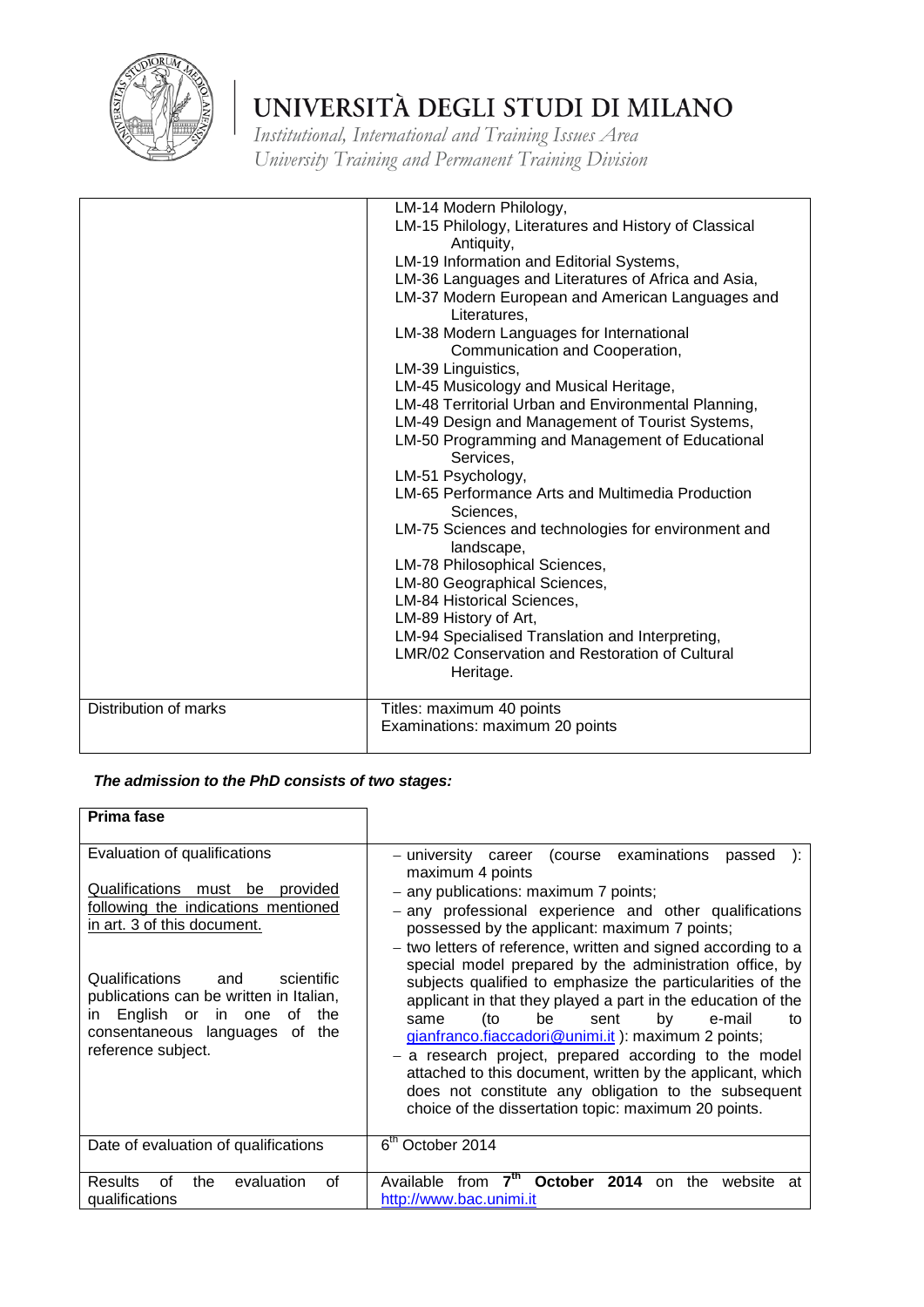

| Stage two         |                                                                                                                                                                                                                                                                                                                                                                                                                                                       |
|-------------------|-------------------------------------------------------------------------------------------------------------------------------------------------------------------------------------------------------------------------------------------------------------------------------------------------------------------------------------------------------------------------------------------------------------------------------------------------------|
|                   |                                                                                                                                                                                                                                                                                                                                                                                                                                                       |
| Examination diary | Oral examination: 13 <sup>th</sup> October 2014 at 10.00 am at the<br>Department of Cultural and Environmental Heritage - via<br>Noto, 6 - 20141 Milan.                                                                                                                                                                                                                                                                                               |
|                   | The aim of the oral examination is to ascertain the<br>preparation, capacities and attitudes of the applicant for<br>scientific research as well as his personal motivations. The<br>finality of the oral examination is to verify the applicant's<br>specific knowledge of arguments concerning the training and<br>scientific orientations of the PhD and includes the formal<br>presentation by the applicant of the research project<br>proposed. |
|                   | The interview will be held in Italian or in English, as preferred<br>by the applicant.                                                                                                                                                                                                                                                                                                                                                                |
|                   | The diary of admission exams is official notice for the<br>interested parties.                                                                                                                                                                                                                                                                                                                                                                        |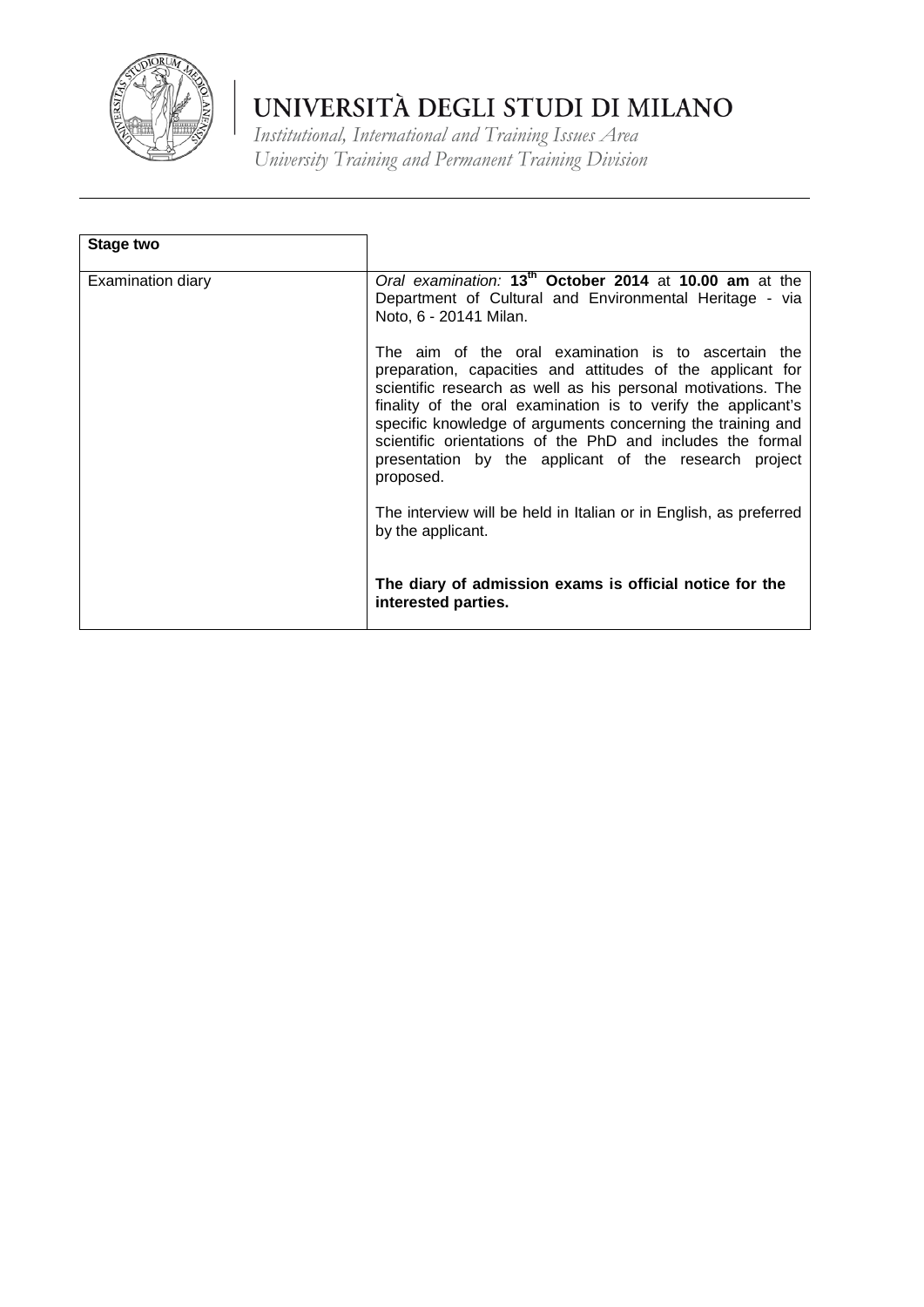

*Institutional, International and Training Issues Area University Training and Permanent Training Division*

#### **PHD COURSE IN NUTRITIONAL SCIENCES**

| Learning objectives              | The PhD course in Nutritional Sciences promotes integrated<br>multidisciplinary and translational training to face themes and<br>problems regarding physiological and pathological processes<br>during the entire life cycle, from conception and pregnancy to<br>geriatrics, with special reference to chronic-degenerative<br>diseases that are currently most common, such as tumours,<br>cardiovascular and neurological diseases related to lifestyle<br>and, particularly, to nutrition. The PhD course will also provide<br>in-depth knowledge of animal nutrition and food safety with<br>special reference to innovative nutritional strategies studied to<br>improve foodstuffs that can be beneficial to human health.                                                                                                                     |
|----------------------------------|-------------------------------------------------------------------------------------------------------------------------------------------------------------------------------------------------------------------------------------------------------------------------------------------------------------------------------------------------------------------------------------------------------------------------------------------------------------------------------------------------------------------------------------------------------------------------------------------------------------------------------------------------------------------------------------------------------------------------------------------------------------------------------------------------------------------------------------------------------|
| Academic disciplines             | 03/D (Pharmaceutical, Technological, Nutritional)<br>05/D (Physiology)<br>05/E (Experimental and Clinical Biochemistry and Molecular<br>Biology)<br>05/G (Experimental and Clinical Pharmacological Sciences)<br>06/A (Pathology and Laboratory Diagnostics)<br>06/B (General Clinical Medicine)<br>06/C (General Clinical Surgery)<br>06/D (Specialised Clinical Medicine)<br>06/E (Specialised Clinical Surgery)<br>06/F (Integrated Clinical Surgery)<br>06/G (Clinical Paediatrics)<br>06/H (Clinical Gynaecology)<br>(Healthcare<br>06/N<br>Professions<br>Applied<br>Medical<br>and<br>Technologies)<br>07/B (Agricultural and Forest Cultivation Systems)<br>07/D (Entomology and Plant Pathology)<br>07/E (Agricultural Chemistry and Genetics)<br>07/G (Animal Sciences and Technologies)<br>07/H (Veterinary Medicine)<br>11/E (Psychology) |
| Duration                         | 3 years                                                                                                                                                                                                                                                                                                                                                                                                                                                                                                                                                                                                                                                                                                                                                                                                                                               |
| Places available                 | $\overline{7}$                                                                                                                                                                                                                                                                                                                                                                                                                                                                                                                                                                                                                                                                                                                                                                                                                                        |
| Scholarships                     | <b>7 University of Milan</b>                                                                                                                                                                                                                                                                                                                                                                                                                                                                                                                                                                                                                                                                                                                                                                                                                          |
| Contact person of the PhD course | prof. Gian Vincenzo Zuccotti, ordinary professor in the<br>scientific-disciplinary field MED/38                                                                                                                                                                                                                                                                                                                                                                                                                                                                                                                                                                                                                                                                                                                                                       |
| Curricula                        | 1. Nutrition and lifestyles in health or disease in the<br>various phases of the life cycle. Multidisciplinary<br>approach to the study of metabolic routes that are<br>sensitive to nutrients.<br>2. Animal nutrition, food safety and impact on human<br>health                                                                                                                                                                                                                                                                                                                                                                                                                                                                                                                                                                                     |
| Admission criteria               | Qualifications obtained in one of the following subjects of<br>former Ministerial Decree 270/2004, or in one of the<br>corresponding subjects of former Ministerial Decree                                                                                                                                                                                                                                                                                                                                                                                                                                                                                                                                                                                                                                                                            |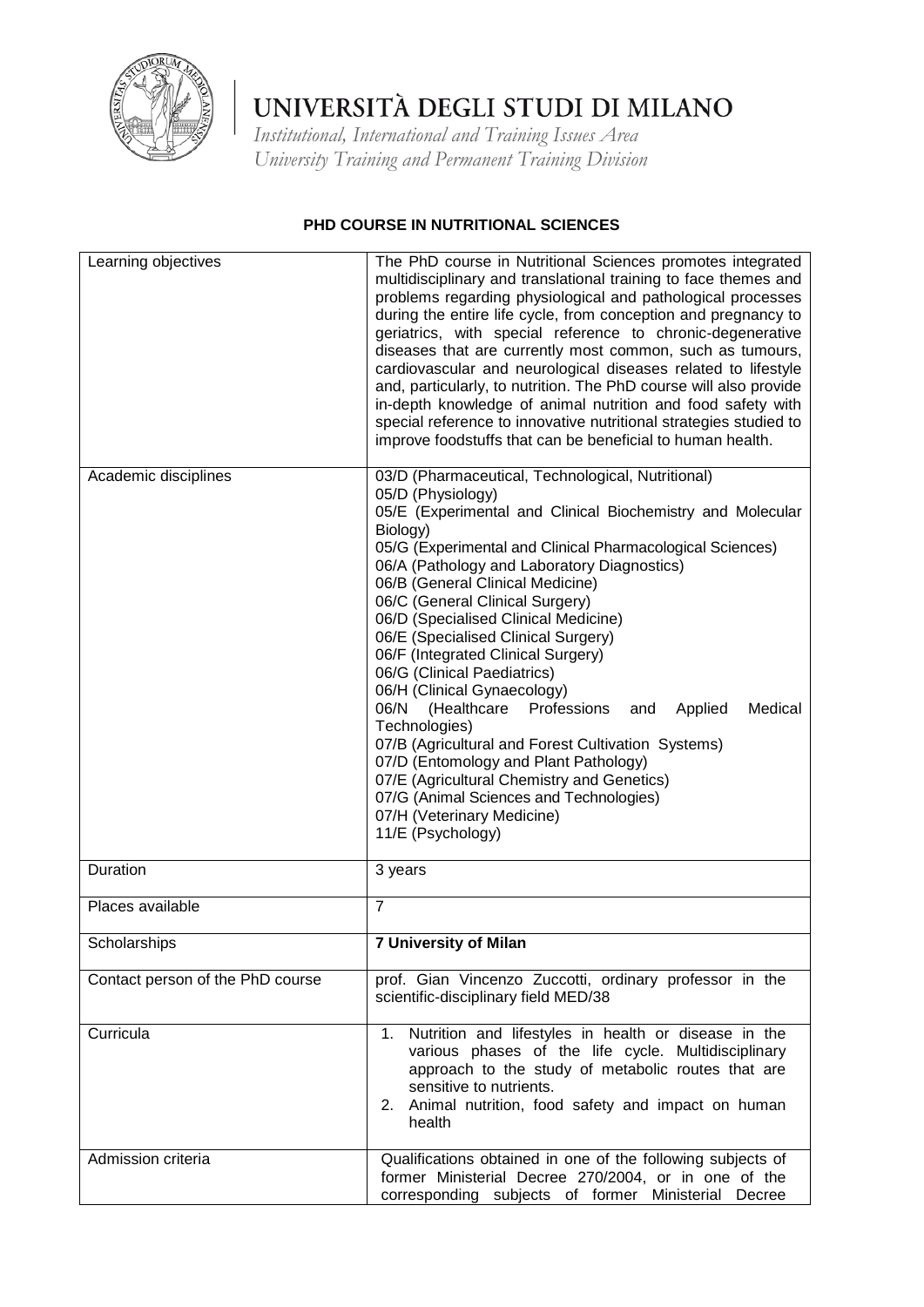

*Institutional, International and Training Issues Area University Training and Permanent Training Division*

|                       | 509/99:                                                                                                                                                                                                                                                                                                                                                                                                                                                                                                                                                                                                                                                                                                                                                                                                                                                                                                                                                                                                                                                                                                                                                                             |
|-----------------------|-------------------------------------------------------------------------------------------------------------------------------------------------------------------------------------------------------------------------------------------------------------------------------------------------------------------------------------------------------------------------------------------------------------------------------------------------------------------------------------------------------------------------------------------------------------------------------------------------------------------------------------------------------------------------------------------------------------------------------------------------------------------------------------------------------------------------------------------------------------------------------------------------------------------------------------------------------------------------------------------------------------------------------------------------------------------------------------------------------------------------------------------------------------------------------------|
|                       | LM-6 Biology,<br>LM-7 Agricultural Biotechnology,<br>LM-8 Industrial Biotechnology,<br>LM-9 Medical, Veterinary and Pharmaceutical<br>Biotechnology,<br>LM-13 Pharmacy and Industrial Pharmacy,<br>LM-21 Biomedical Engineering,<br>LM-41 Medicine and Surgery,<br>LM-42 Veterinary Medicine,<br>LM-47 Organization and Management of Services for<br>Sports and Motor Activities,<br>LM-51 Psychology,<br>LM-54 Chemical Sciences,<br>LM-55 Cognitive Sciences,<br>LM-57 Adult Education and Continuous Learning<br>Sciences,<br>LM-61 Human Nutritional Science,<br>LM-67 Sciences and Techniques of Preventive and<br>Adapted Physical Activities,<br>LM-68 Sports Sciences and Techniques,<br>LM-69 Agricultural Sciences and Technologies,<br>LM-70 Food Sciences and Technologies,<br>Lm-71 Industrial Chemistry Technologies and Sciences,<br>LM-75 Sciences and technologies for environment and<br>landscape,<br>LM-86 Zootechnical Sciences and Animal Technologies,<br>LM/SNT1 Nursing and Midwifery,<br>LM/SNT2 Health Professions for Rehabilitation,<br>LM/SNT3 Health Professions for Technical Assistance,<br><b>LM/SNT4 Health Professions for Preventive Care</b> |
| Distribution of marks | Titles: maximum 30 points<br>Interview: maximum 30 points                                                                                                                                                                                                                                                                                                                                                                                                                                                                                                                                                                                                                                                                                                                                                                                                                                                                                                                                                                                                                                                                                                                           |

| <b>Stage one</b>                                                                                                                         |                                                                                                                                                                                                                                                                                                                                                                                                                                                                                                                                                                                                                                                                                                                                 |
|------------------------------------------------------------------------------------------------------------------------------------------|---------------------------------------------------------------------------------------------------------------------------------------------------------------------------------------------------------------------------------------------------------------------------------------------------------------------------------------------------------------------------------------------------------------------------------------------------------------------------------------------------------------------------------------------------------------------------------------------------------------------------------------------------------------------------------------------------------------------------------|
| Evaluation of qualifications<br>Qualifications must be<br>provided<br>following the indications mentioned<br>in art. 3 of this document. | examinations<br>passed):<br>– university<br>(course<br>career<br>maximum 7 points<br>- any publications: maximum 3 points;<br>- any professional experience and other qualifications<br>possessed by the applicant: maximum 4 points;<br>- two letters of reference, written and signed according to a<br>special model prepared by the administration office, by<br>subjects qualified to emphasize the particularities of the<br>applicant in that they played a part in the education of the<br>(to<br>be<br>by<br>e-mail<br>sent<br>to<br>same<br>gianvincenzo.zuccotti@unimi.it): maximum 6 points;<br>- a research project, prepared according to the model<br>attached to this document, written by the applicant, which |
|                                                                                                                                          | does not constitute any obligation to the subsequent<br>choice of the dissertation topic: maximum 10 points.                                                                                                                                                                                                                                                                                                                                                                                                                                                                                                                                                                                                                    |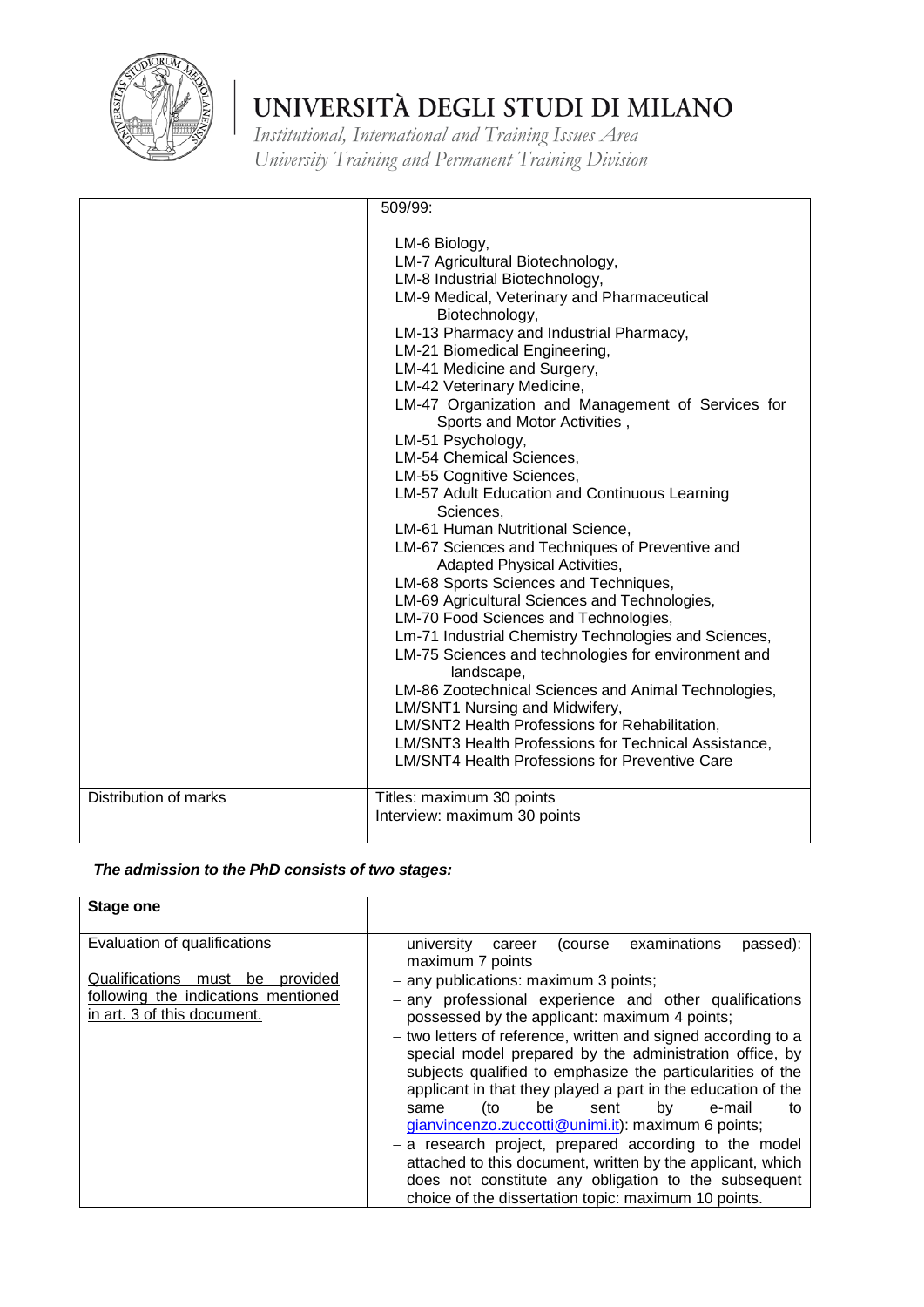

|                                  |    |     | Date of evaluation of qualifications |    | 14 <sup>th</sup> October 2014                                                                                             |  |  |  |  |
|----------------------------------|----|-----|--------------------------------------|----|---------------------------------------------------------------------------------------------------------------------------|--|--|--|--|
| <b>Results</b><br>qualifications | of | the | evaluation                           | 0f | Available from 15 <sup>th</sup> October 2014 on the website at<br>http://sdsn.ariel.ctu.unimi.it/v3/home/PreviewArea.aspx |  |  |  |  |

| Stage two         |                                                                                                                                                                                                          |
|-------------------|----------------------------------------------------------------------------------------------------------------------------------------------------------------------------------------------------------|
| Examination diary | Interview: 17 <sup>th</sup> October 2014 at 10.00 am at the "L. Sacco"<br>Department of Biomedical and Clinical Sciences (classroom<br>with 40 seats - first floor) - via G.B. Grassi, 74 - 20157 Milan. |
|                   | The interview will be held in Italian or in English, as preferred<br>by the applicant.                                                                                                                   |
|                   | The diary of admission exams is official notice for the<br>interested parties.                                                                                                                           |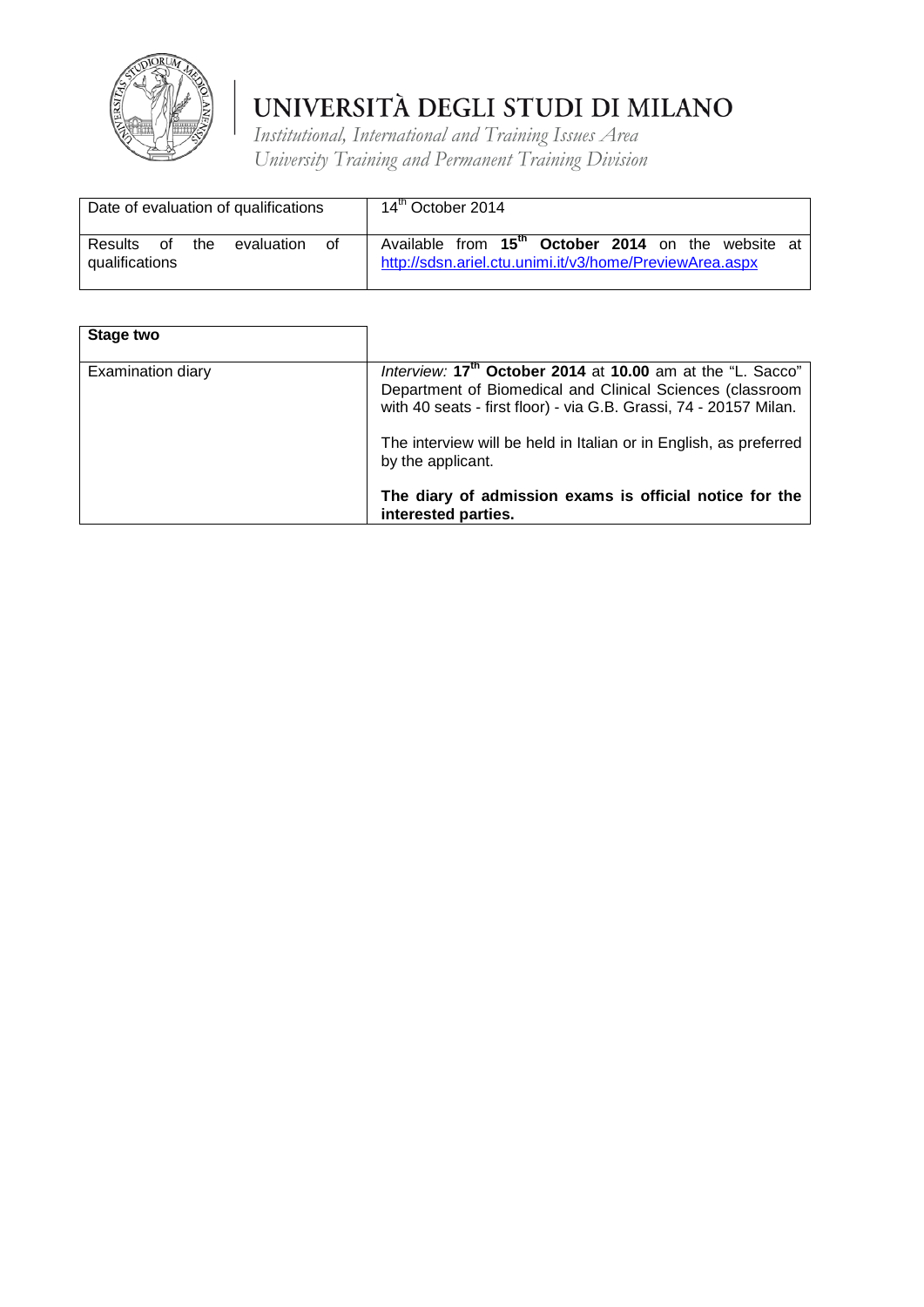

*Institutional, International and Training Issues Area University Training and Permanent Training Division*

#### **PHD COURSE IN EARTH SCIENCES**

| <b>Learning Objectives</b> | The PhD Course in Earth Sciences aims to especially train<br>young researchers to autonomously investigate a broad<br>range of geoscience disciplines. The course is particularly                                                                                                                                                                                                                                                                                                                                                                                                                                                                                                                                                                                                                                                                                                                                                                                                                                                                                                                                                                                                                                                                                                                                                                                                                                                                                                                                                                                                                                                                                                                                                                                                    |
|----------------------------|--------------------------------------------------------------------------------------------------------------------------------------------------------------------------------------------------------------------------------------------------------------------------------------------------------------------------------------------------------------------------------------------------------------------------------------------------------------------------------------------------------------------------------------------------------------------------------------------------------------------------------------------------------------------------------------------------------------------------------------------------------------------------------------------------------------------------------------------------------------------------------------------------------------------------------------------------------------------------------------------------------------------------------------------------------------------------------------------------------------------------------------------------------------------------------------------------------------------------------------------------------------------------------------------------------------------------------------------------------------------------------------------------------------------------------------------------------------------------------------------------------------------------------------------------------------------------------------------------------------------------------------------------------------------------------------------------------------------------------------------------------------------------------------|
|                            | designed to provide advanced specialised preparation (1)<br>in basic, applied and theoretical research on problems<br>related to the structure, composition, evolution and<br>dynamics of the Earth; (2) in characterisation<br>and                                                                                                                                                                                                                                                                                                                                                                                                                                                                                                                                                                                                                                                                                                                                                                                                                                                                                                                                                                                                                                                                                                                                                                                                                                                                                                                                                                                                                                                                                                                                                  |
|                            | modelling of the Earth System, and (3) in basic and<br>applied research on the use of the territory, natural risks,<br>energy and water resources, geomaterials, prospecting for<br>minerals.                                                                                                                                                                                                                                                                                                                                                                                                                                                                                                                                                                                                                                                                                                                                                                                                                                                                                                                                                                                                                                                                                                                                                                                                                                                                                                                                                                                                                                                                                                                                                                                        |
|                            | The geological perspective of the overall function of the<br>Earth System includes research centred on the processes<br>at work both on the surface and inside the Earth, on their<br>impact on ecosystems and human activities<br>and,<br>conversely, the short and long-term consequences of<br>human activity on the environment. The complex<br>interactions between geosphere, biosphere, atmosphere<br>and hydrosphere are stored in the geological record, which<br>can be decoded to: a) trace the development and evolution<br>of our planet by combining experimental observations and<br>models; b) define the natural resources (oil, gas, mineral<br>water),<br>their<br>use<br>and<br>materials,<br>sustainable<br>raw<br>exploitation; c) evaluate the geological risks (e.g.,<br>earthquakes, volcanic eruptions, floods, landslides); d)<br>design geological engineering works and infrastructures;<br>e) implement environmental reclamation technologies; f)<br>develop the exploitation of raw materials for industrial<br>applications; g) preserve and make the most of our cultural<br>geo-paleontological heritage; h)<br>evaluate<br>forensic<br>applications.<br>The learning programme is organised to meet teaching<br>and research requirements related to the broad spectrum<br>of geosciences. The research themes developed during<br>the PhD Course in Earth Sciences are highly topical with<br>extensive international relevance, as proven by the close<br>cooperation in progress with some of the leading<br>international research institutions. Special importance is<br>given to train researchers to face complex topics of<br>research in an independent and innovative manner.<br>Training provided for the doctorate student envisages |
|                            | attending short courses and workshops, work experiences<br>Italian<br>and<br>international institutions/laboratories,<br>in<br>collaborations with industries, participation in Italian and<br>international conferences and workshops, and other<br>activities focused on integrating individual preparation.                                                                                                                                                                                                                                                                                                                                                                                                                                                                                                                                                                                                                                                                                                                                                                                                                                                                                                                                                                                                                                                                                                                                                                                                                                                                                                                                                                                                                                                                       |
| Academic disciplines       | 04/A (Geosciences)<br>08/A (Infrastructural and territorial engineering)                                                                                                                                                                                                                                                                                                                                                                                                                                                                                                                                                                                                                                                                                                                                                                                                                                                                                                                                                                                                                                                                                                                                                                                                                                                                                                                                                                                                                                                                                                                                                                                                                                                                                                             |
| Duration                   | 3 years                                                                                                                                                                                                                                                                                                                                                                                                                                                                                                                                                                                                                                                                                                                                                                                                                                                                                                                                                                                                                                                                                                                                                                                                                                                                                                                                                                                                                                                                                                                                                                                                                                                                                                                                                                              |
| Places available           | 6                                                                                                                                                                                                                                                                                                                                                                                                                                                                                                                                                                                                                                                                                                                                                                                                                                                                                                                                                                                                                                                                                                                                                                                                                                                                                                                                                                                                                                                                                                                                                                                                                                                                                                                                                                                    |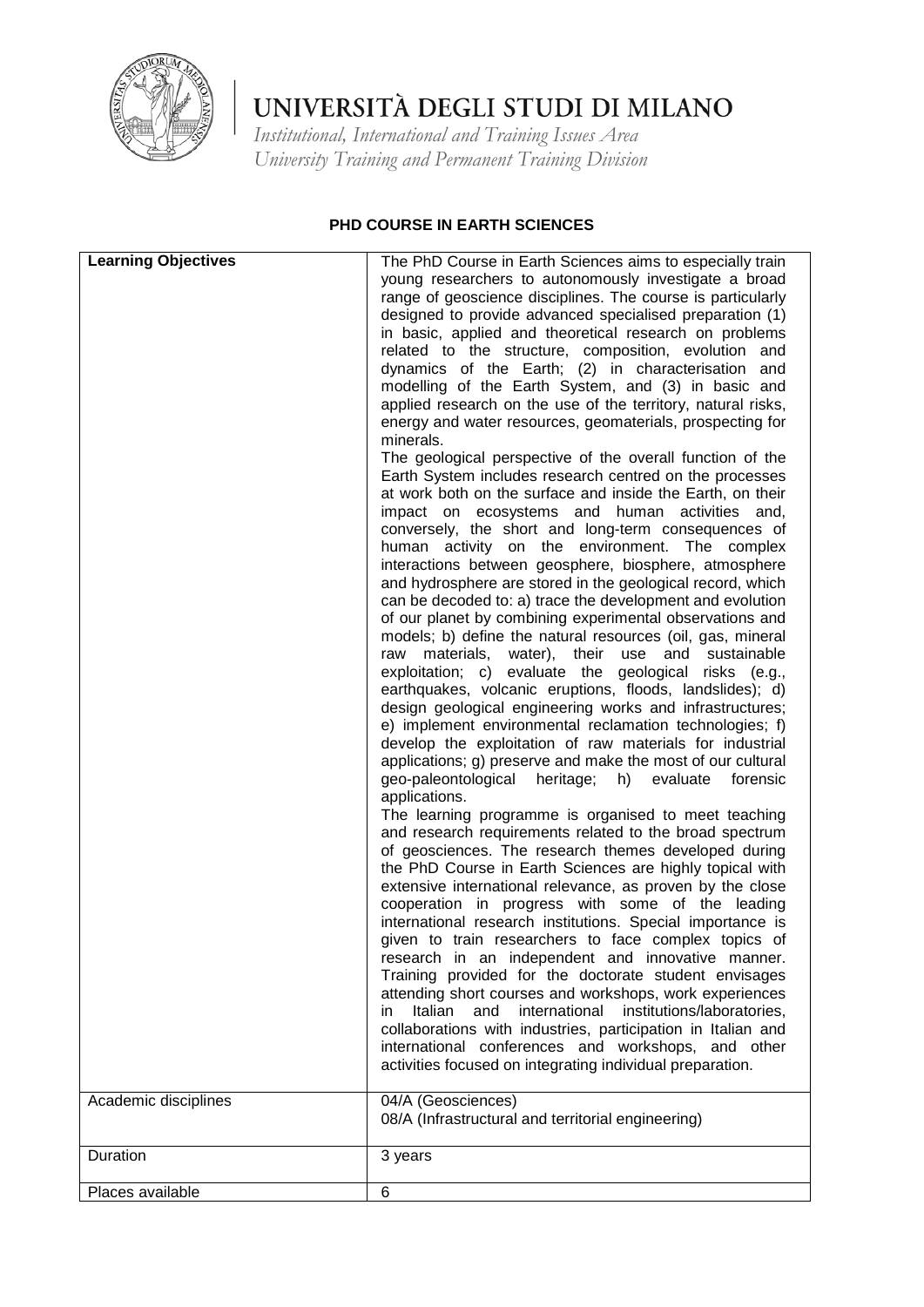

*Institutional, International and Training Issues Area University Training and Permanent Training Division*

| Scholarships                     | 5 University of Milan                                                                                                                                                                                                                                                                                                                                                                                                                                                                                                                                                                                                                                                                                                                                                                                                                                                                                                                                                                |
|----------------------------------|--------------------------------------------------------------------------------------------------------------------------------------------------------------------------------------------------------------------------------------------------------------------------------------------------------------------------------------------------------------------------------------------------------------------------------------------------------------------------------------------------------------------------------------------------------------------------------------------------------------------------------------------------------------------------------------------------------------------------------------------------------------------------------------------------------------------------------------------------------------------------------------------------------------------------------------------------------------------------------------|
| Contact person of the PhD course | prof. Elisabetta Erba, ordinary professor in the scientific-<br>disciplinary field GEO/01                                                                                                                                                                                                                                                                                                                                                                                                                                                                                                                                                                                                                                                                                                                                                                                                                                                                                            |
| Admission criteria               | LM-17 Physics,<br>LM-18 Computer Sciences,<br>LM-22 Chemical Engineering,<br>LM-23 Civil Engineering,<br>LM-27 Telecommunications Engineering,<br>LM-29 Electronic Engineering,<br>LM-30 Energetic and Nuclear Engineering,<br>LM-32 Computer Engineering,<br>LM-34 Naval Engineering,<br>LM-35 Environmental and Territorial Engineering,<br>LM-40 Mathematics,<br>LM-48 Regional, Urban and Environmental Planning,<br>LM-53 Materials Science and Engineering,<br>LM-54 Chemical Sciences,<br>LM-58 Sciences of the Universe,<br>LM-60 Nature Sciences,<br>LM-69 Agricultural Science and Technology,<br>LM-71 Science and Technology of Industrial Chemistry,<br>LM-72 Science and Technology of Navigation,<br>$LM-73$<br>Forest<br>and<br>Environmental Science<br>and<br>Technology,<br>LM-74 Geological Sciences and Technologies,<br>LM-75 Sciences and Technologies for Environment and<br>Landscape,<br>LM-79 Geophysical Sciences,<br><b>LM-82 Statistical Sciences.</b> |
| Distribution of marks            | Titles: maximum 30 points<br>Interview: maximum 30 points                                                                                                                                                                                                                                                                                                                                                                                                                                                                                                                                                                                                                                                                                                                                                                                                                                                                                                                            |

| Stage one                                                                                                                             |                                                                                                                                                                                                                                                                                                                                                                                                                                                                                                                                                                                                                                                                                                                                                                                                                      |
|---------------------------------------------------------------------------------------------------------------------------------------|----------------------------------------------------------------------------------------------------------------------------------------------------------------------------------------------------------------------------------------------------------------------------------------------------------------------------------------------------------------------------------------------------------------------------------------------------------------------------------------------------------------------------------------------------------------------------------------------------------------------------------------------------------------------------------------------------------------------------------------------------------------------------------------------------------------------|
| Evaluation of qualifications<br>Qualifications must be provided<br>following the indications mentioned<br>in art. 3 of this document. | career (course examinations<br>– university<br>passed):<br>maximum 10 points<br>$-$ any publications: maximum 5 points;<br>- any professional experience and other qualifications<br>possessed by the applicant: maximum 2 points;<br>- two letters of reference, written and signed according to a<br>special model prepared by the administration office, by<br>subjects qualified to emphasize the particularities of the<br>applicant in that they played a part in the education of the<br>same (to be sent by e-mail to elisabetta.erba@unimi.it):<br>maximum 3 points;<br>- a research project, prepared according to the model<br>attached to this document, written by the applicant, which<br>does not constitute any obligation to the subsequent<br>choice of the dissertation topic: maximum 10 points. |
| Date of evaluation of qualifications                                                                                                  | $9^{\text{m}}$<br>October 2014                                                                                                                                                                                                                                                                                                                                                                                                                                                                                                                                                                                                                                                                                                                                                                                       |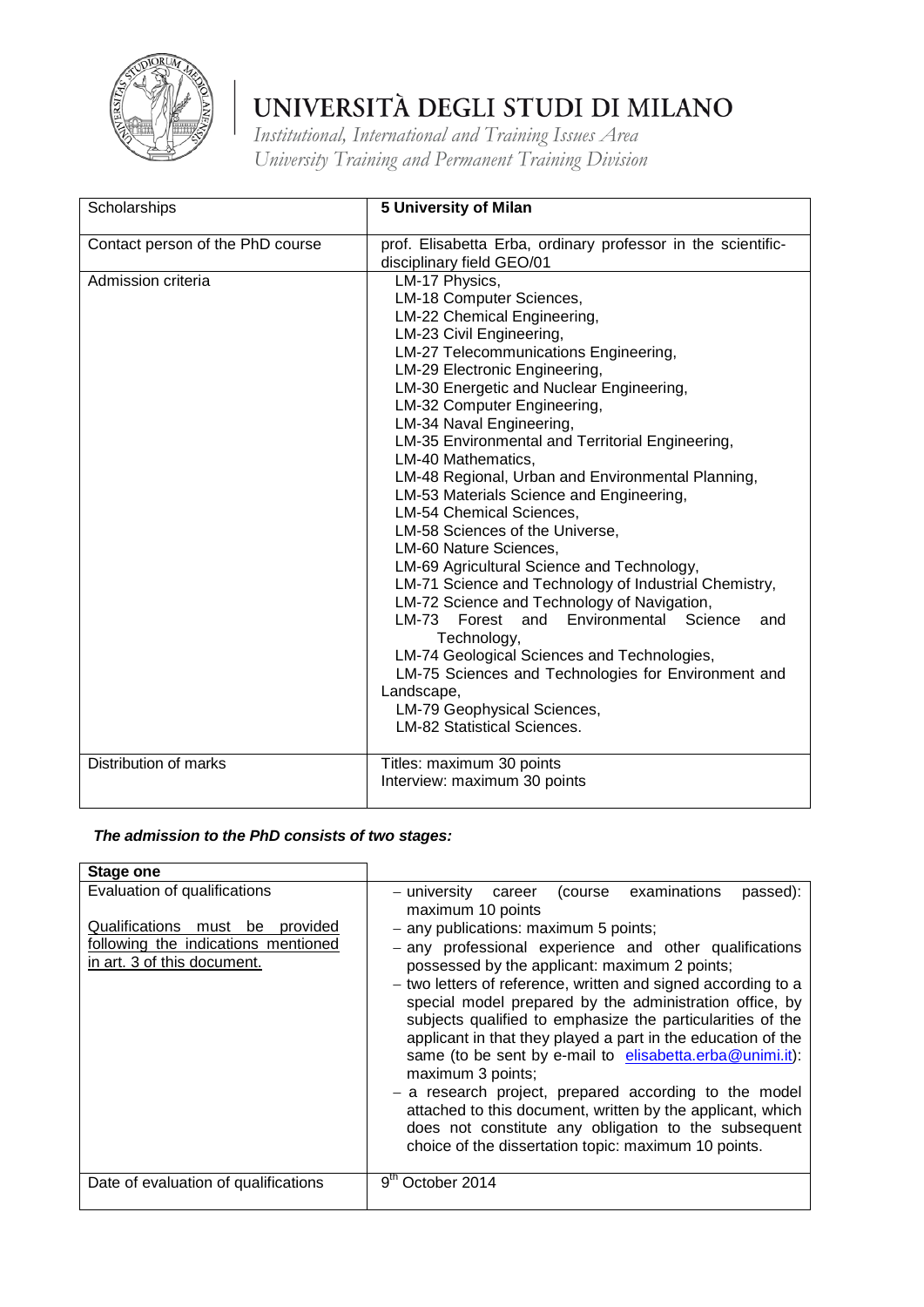

| Results<br>of  | the | evaluation | - of |                                      |  | Available from 14 <sup>th</sup> October 2014 on the website at |  |  |  |
|----------------|-----|------------|------|--------------------------------------|--|----------------------------------------------------------------|--|--|--|
| qualifications |     |            |      | http://users.unimi.it/sdtab/sdt.html |  |                                                                |  |  |  |

| Stage two         |                                                                                                                                                                                 |
|-------------------|---------------------------------------------------------------------------------------------------------------------------------------------------------------------------------|
| Examination diary | Interview: 17 <sup>th</sup> October 2014 at 10.00 am at the "A. Desio"<br>Department of Earth Sciences (Sala Magistretti - first floor) -<br>via Botticelli, 23 - 20133 Milano. |
|                   | The interview will be held in Italian or in English, as preferred<br>by the applicant.                                                                                          |
|                   | The diary of admission exams is official notice for the<br>interested parties.                                                                                                  |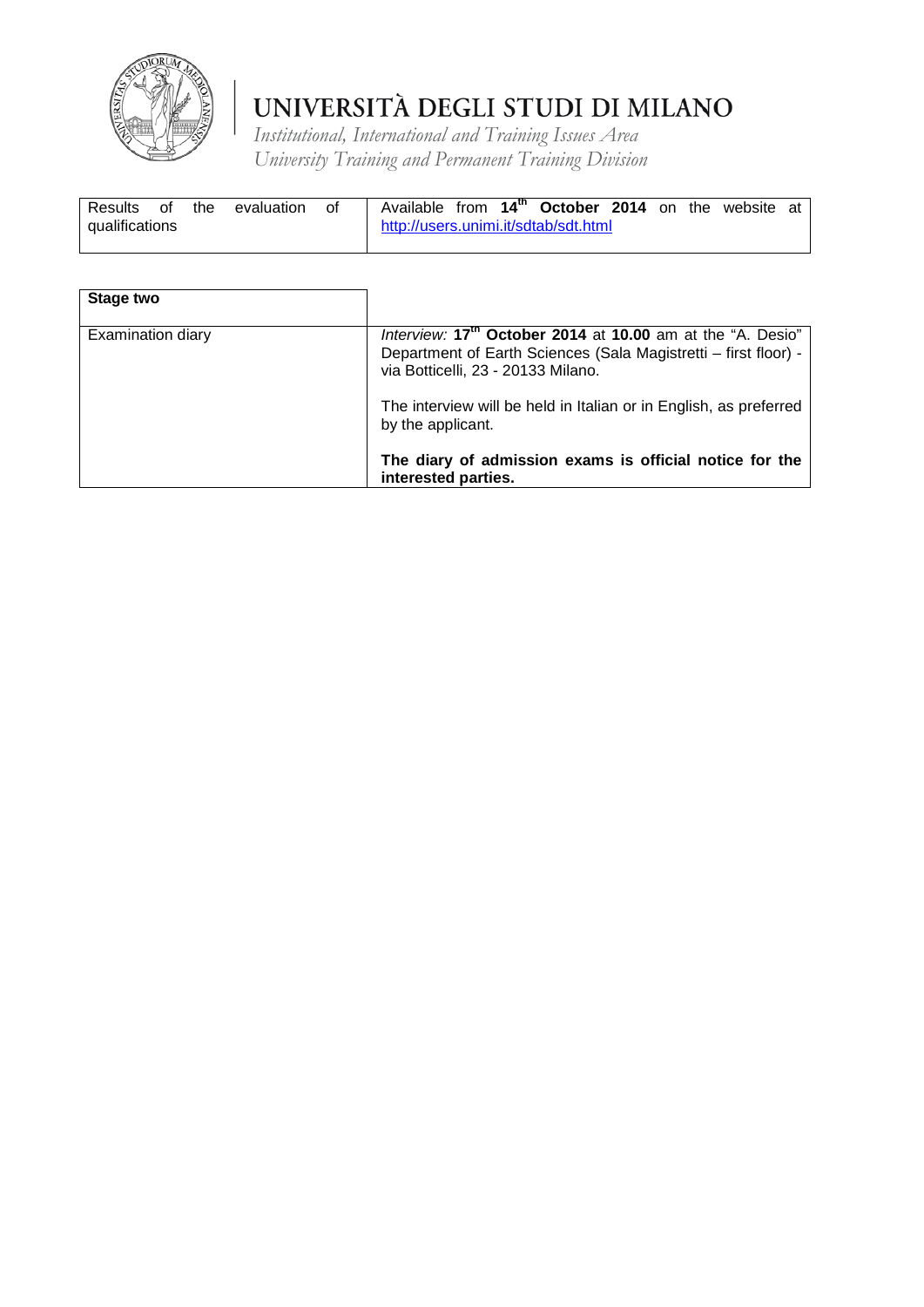

*Institutional, International and Training Issues Area University Training and Permanent Training Division*

### **PHD COURSE IN PHARMACEUTICAL SCIENCES**

| Learning objectives                    | The PhD Course is designed to train highly skilled doctors to<br>work successfully in the industrial and academic fields, and in<br>the sector of medicines and healthcare products. The training,<br>which aims at especially providing advanced knowledge in the<br>pharmaceutical sector, both methodological and in terms of<br>cultural and scientific contents, consists of a theoretical section<br>and one of intensive research activities, both centred on<br>design, synthesis, development and control of new biologically<br>active compounds, of new pharmaceutical forms, of special<br>foods, of cosmetics, of biocides, of medical devices, typical<br>themes of the scientific-disciplinary fields involved in the PhD<br>course. The scientific sectors can be summarised as specified<br>below:<br>- Design and synthesis of biologically active compounds<br>- Pharmaceutical,<br>biopharmaceutical and toxicological<br>analysis<br>- Metabolism of medicines and pharmacokinetics<br>- Pharmaceutical technology and legislation<br>- Chemistry of foods and of dietary products<br>- Fermentation biotechnology and chemistry<br>- Synthesis, special techniques and chemical-physical<br>characterisation of products with high biological activity<br>- Medicinal plants and active ingredients of vegetal origin<br>- Statistical methods for experimental data processing in<br>the chemical analysis laboratory. |
|----------------------------------------|-----------------------------------------------------------------------------------------------------------------------------------------------------------------------------------------------------------------------------------------------------------------------------------------------------------------------------------------------------------------------------------------------------------------------------------------------------------------------------------------------------------------------------------------------------------------------------------------------------------------------------------------------------------------------------------------------------------------------------------------------------------------------------------------------------------------------------------------------------------------------------------------------------------------------------------------------------------------------------------------------------------------------------------------------------------------------------------------------------------------------------------------------------------------------------------------------------------------------------------------------------------------------------------------------------------------------------------------------------------------------------------------------------------------------------------------------|
| Academic disciplines                   | 03/A (Analytical, chemical-physical)<br>03/B (Inorganic, technological)<br>03/C (Organic, industrial)<br>03/D (Pharmaceutical, technological, nutritional)<br>05/A (Vegetal biology)                                                                                                                                                                                                                                                                                                                                                                                                                                                                                                                                                                                                                                                                                                                                                                                                                                                                                                                                                                                                                                                                                                                                                                                                                                                          |
| Duration                               | 3 years                                                                                                                                                                                                                                                                                                                                                                                                                                                                                                                                                                                                                                                                                                                                                                                                                                                                                                                                                                                                                                                                                                                                                                                                                                                                                                                                                                                                                                       |
| Places available                       | 5                                                                                                                                                                                                                                                                                                                                                                                                                                                                                                                                                                                                                                                                                                                                                                                                                                                                                                                                                                                                                                                                                                                                                                                                                                                                                                                                                                                                                                             |
| Scholarships                           | 4 University of Milan,<br>1 with funds provided by the Progetto Giovani 2013,<br>reserved for research centred on a priority Italian<br>investigational framework "Relaunching the pharmaceutical<br>industry also through fine chemistry of natural compounds for<br>new diagnostic applications and new active ingredients"                                                                                                                                                                                                                                                                                                                                                                                                                                                                                                                                                                                                                                                                                                                                                                                                                                                                                                                                                                                                                                                                                                                 |
| person of the PhD<br>Contact<br>course | prof. Marina Carini, ordinary professor in the scientific-<br>disciplinary field CHIM/08                                                                                                                                                                                                                                                                                                                                                                                                                                                                                                                                                                                                                                                                                                                                                                                                                                                                                                                                                                                                                                                                                                                                                                                                                                                                                                                                                      |
| Admission criteria                     | Qualifications obtained in one of the following subjects of<br>former Ministerial Decree 270/2004, or in one of the<br>corresponding subjects of former Ministerial Decree 509/99:<br>LM-6 Biology,<br>LM-8 Industrial Biotechnology,<br>LM-9 Medical, Veterinary and Pharmaceutical<br>Biotechnology                                                                                                                                                                                                                                                                                                                                                                                                                                                                                                                                                                                                                                                                                                                                                                                                                                                                                                                                                                                                                                                                                                                                         |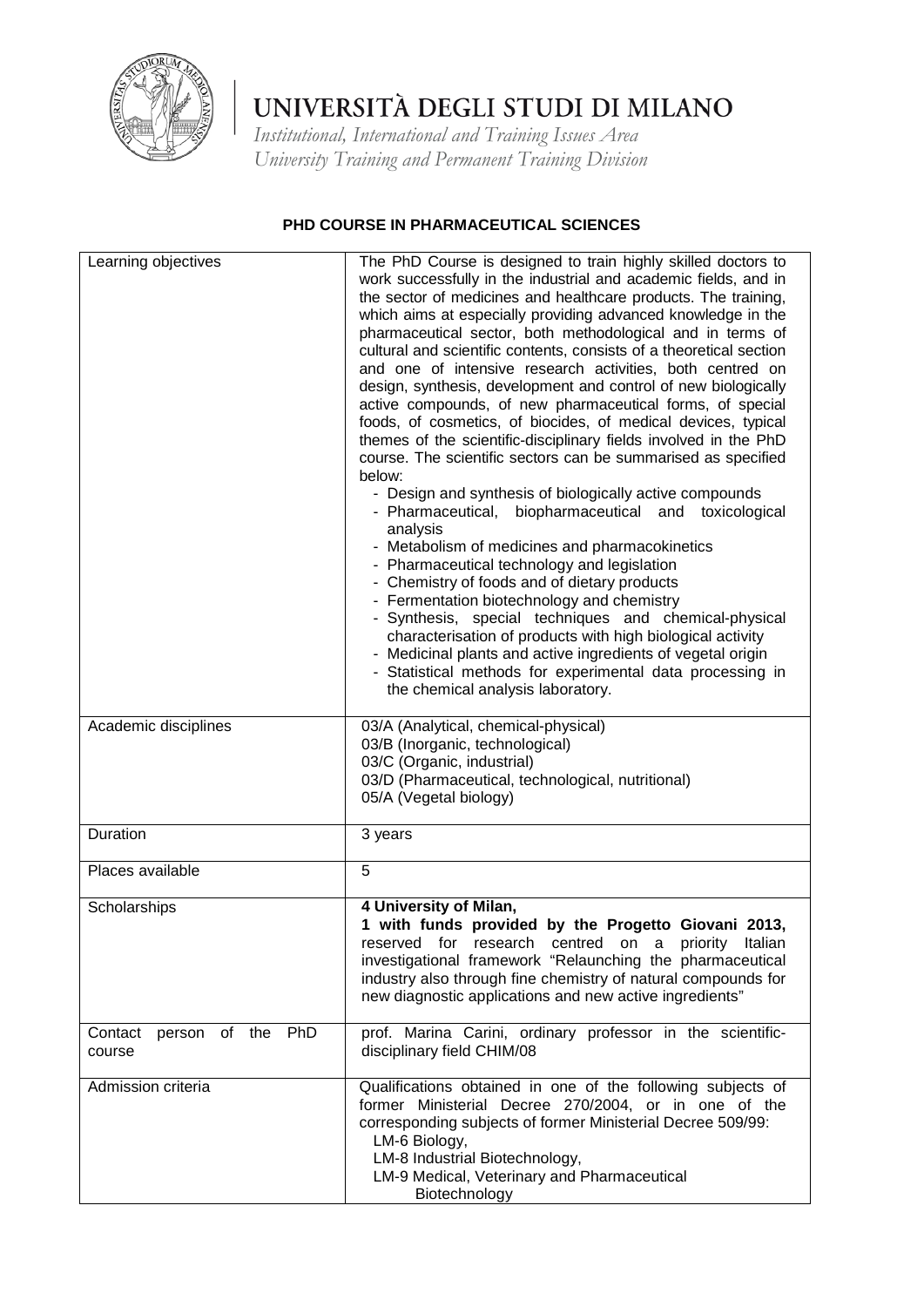

*Institutional, International and Training Issues Area University Training and Permanent Training Division*

|                       | LM-13 Pharmacy and Industrial Pharmacy,<br>LM-22 Chemical Engineering,<br><b>LM-54 Chemical Sciences,</b><br>LM-61 Science of Human Nutrition<br>LM-69 Agricultural Science and Technology<br>LM-70 Food Sciences and Technologies,<br><b>LM-71 Industrial Chemistry Sciences and Technologies</b> |
|-----------------------|----------------------------------------------------------------------------------------------------------------------------------------------------------------------------------------------------------------------------------------------------------------------------------------------------|
| Distribution of marks | Titles: maximum 30 marks<br>Interview: maximum 30 marks                                                                                                                                                                                                                                            |

| Stage one                                                                                                                                         |                                                                                                                                                                                                                                                                                                                                                                                                                                                                                                                                                                                                                                                                                                                                                                                                          |
|---------------------------------------------------------------------------------------------------------------------------------------------------|----------------------------------------------------------------------------------------------------------------------------------------------------------------------------------------------------------------------------------------------------------------------------------------------------------------------------------------------------------------------------------------------------------------------------------------------------------------------------------------------------------------------------------------------------------------------------------------------------------------------------------------------------------------------------------------------------------------------------------------------------------------------------------------------------------|
| Evaluation of qualifications<br>Qualifications must be provided<br>the<br>following<br>indications<br>in art. 3 of this<br>mentioned<br>document. | - university career (course examinations passed): maximum<br>14 points<br>- any publications: maximum 3 points;<br>- any professional experience and other qualifications<br>possessed by the applicant: maximum 3 points;<br>- two letters of reference, written and signed according to a<br>special model prepared by the administration office, by<br>subjects qualified to emphasize the particularities of the<br>applicant in that they played a part in the education of the<br>same (to be sent by e-mail to marina.carini@unimi.it):<br>maximum 2 points;<br>- a research project, prepared according to the model<br>attached to this document, written by the applicant, which<br>does not constitute any obligation to the subsequent choice<br>of the dissertation topic: maximum 8 points |
| evaluation<br>of<br>οf<br>Date<br>qualifications                                                                                                  | 8 <sup>th</sup> October 2014                                                                                                                                                                                                                                                                                                                                                                                                                                                                                                                                                                                                                                                                                                                                                                             |
| Results of the evaluation<br>of<br>qualifications                                                                                                 | 9 <sup>th</sup><br>Available<br>October 2014<br>from<br>the<br>website<br>on.<br>at<br>http://www.disfarm.unimi.it/ecm/home/didattica/dottorati/scienze-<br>farmaceutiche                                                                                                                                                                                                                                                                                                                                                                                                                                                                                                                                                                                                                                |

| Stage two         |                                                                                                                                                                              |
|-------------------|------------------------------------------------------------------------------------------------------------------------------------------------------------------------------|
| Examination diary | Interview: 15 <sup>th</sup> October 2014 at 01.30 pm at the Department of<br>Pharmaceutical Sciences (Meeting room - first floor) - via L.<br>Mangiagalli, 25 - 20133 Milan. |
|                   | The interview will be held in Italian or in English, as preferred by<br>the applicant.                                                                                       |
|                   | The diary of admission exams is official notice for the<br>interested parties                                                                                                |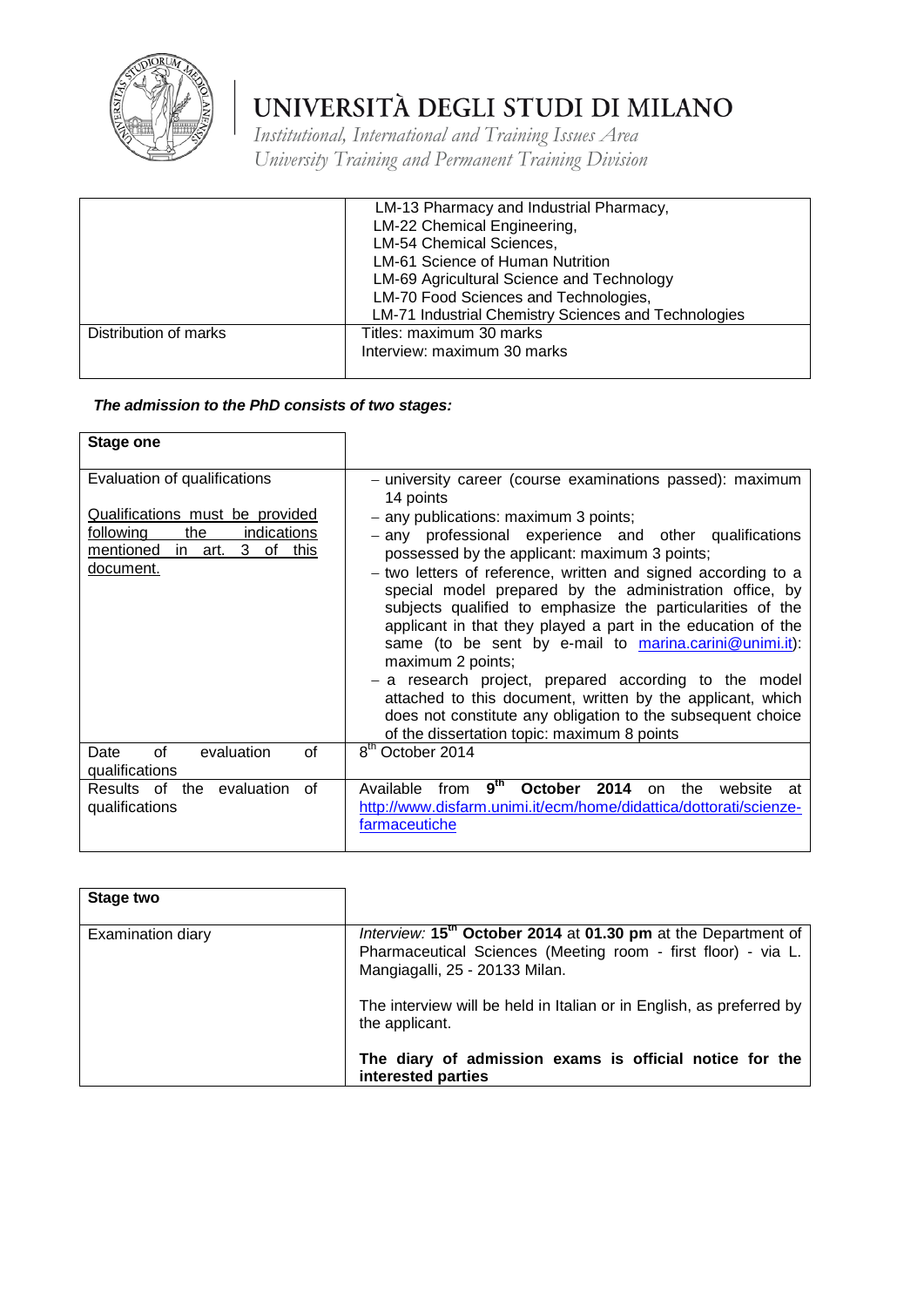

*Institutional, International and Training Issues Area University Training and Permanent Training Division*

### **PHD COURSE IN EXPERIMENTAL AND CLINICAL PHARMACOLOGICAL SCIENCES**

| Learning objectives  | The PhD course, which ranks as university level third<br>stage, makes the most of the multidisciplinary knowledge<br>of the Faculty Committee to train expert pharmacologists<br>in the most modern applicational aspects of pharmacology.<br>Said features include the following: the physiopathological<br>and biomolecular investigational bases for research<br>centred on finding therapeutic tools that are highly specific<br>for the single diseases and for the individual patients; the<br>investigational tools required to study the mechanism of<br>action, the pharmacological/therapeutic effects and the<br>undesirable or potentially toxic aspects of active<br>compounds, even of vegetal origin (pharmacognosy);<br>innovative technologies<br>with high qualitative and quantitative standards in the<br>development, preclinical evaluation and clinical use of<br>drugs; toxicological expertise to identify potential adverse<br>effects of active ingredients in the preclinical and clinical<br>phases of a study, including the definition of criteria to<br>protect health against hazards resulting from direct intake<br>(e.g., medications, food additives) or indirect intake (e.g.,<br>environmental pollutants, industrial solvents) of chemical,<br>physical and biological agents.<br>Concluding, students will develop a "pharmacological"<br>culture that can be applied to both academic and industrial<br>research that allows effective translational transfer "from<br>bench to bed" with a multidisciplinary approach that is<br>essential for public health. |
|----------------------|----------------------------------------------------------------------------------------------------------------------------------------------------------------------------------------------------------------------------------------------------------------------------------------------------------------------------------------------------------------------------------------------------------------------------------------------------------------------------------------------------------------------------------------------------------------------------------------------------------------------------------------------------------------------------------------------------------------------------------------------------------------------------------------------------------------------------------------------------------------------------------------------------------------------------------------------------------------------------------------------------------------------------------------------------------------------------------------------------------------------------------------------------------------------------------------------------------------------------------------------------------------------------------------------------------------------------------------------------------------------------------------------------------------------------------------------------------------------------------------------------------------------------------------------------------------------------------------------------------|
| Academic disciplines | 05/G (Experimental and Clinical Pharmacological Sciences)                                                                                                                                                                                                                                                                                                                                                                                                                                                                                                                                                                                                                                                                                                                                                                                                                                                                                                                                                                                                                                                                                                                                                                                                                                                                                                                                                                                                                                                                                                                                                |
| Duration             | 3 years                                                                                                                                                                                                                                                                                                                                                                                                                                                                                                                                                                                                                                                                                                                                                                                                                                                                                                                                                                                                                                                                                                                                                                                                                                                                                                                                                                                                                                                                                                                                                                                                  |
| Places available     | 15                                                                                                                                                                                                                                                                                                                                                                                                                                                                                                                                                                                                                                                                                                                                                                                                                                                                                                                                                                                                                                                                                                                                                                                                                                                                                                                                                                                                                                                                                                                                                                                                       |
| Scholarships         | 8 University of Milan<br>2 with funds provided by the Progetto Giovani 2013,<br>reserved for research centred on a priority Italian<br>investigational framework "Human health (study and<br>treatment of tumours and degenerative diseases with new<br>approaches resulting from knowledge of the human<br>genoma)," and "Relaunch of the pharmaceutical industry<br>also through the fine chemistry of natural compounds for<br>new diagnostic applications and new active ingredients"<br>1 with funds provided by the C.E.N.D - Center of<br>Excellence on Neurodegenerative Diseases for the<br>research program "Study of the consequences of the<br>cessation of the ovarian functions on the hepatic<br>metabolism regulated by the oestrogen receptor"<br>2 with funds provided by the Istituto di Neuroscienze<br>del Consiglio Nazionale delle Ricerche (CNR), of which<br>one for the research program "Characterization of the<br>synaptic plasticity in the MeCP2 gene knockout neurons"<br>and one for the research program "Characterization of an                                                                                                                                                                                                                                                                                                                                                                                                                                                                                                                                       |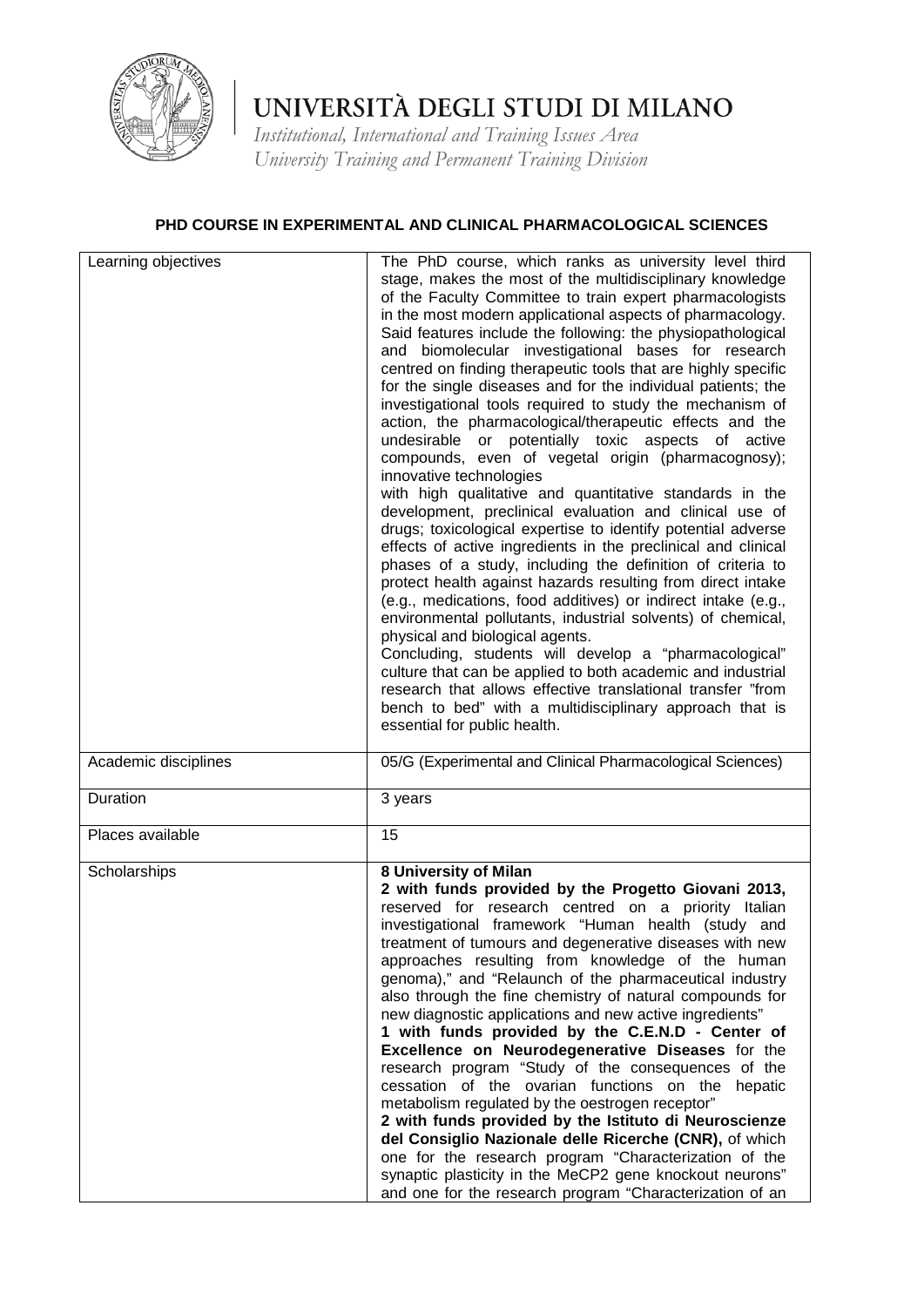

*Institutional, International and Training Issues Area University Training and Permanent Training Division*

|                                  | animal model for ARGHAP22, a gene involved in synaptic<br>plasticity"                                                                                                                                                                                                                                                                                                                                                                                                                                   |
|----------------------------------|---------------------------------------------------------------------------------------------------------------------------------------------------------------------------------------------------------------------------------------------------------------------------------------------------------------------------------------------------------------------------------------------------------------------------------------------------------------------------------------------------------|
| Contact person of the PhD course | prof. Alberto Panerai, ordinary professor in the scientific-<br>disciplinary field BIO/14                                                                                                                                                                                                                                                                                                                                                                                                               |
| Admission criteria               | Qualifications obtained in one of the following subjects of<br>former Ministerial Decree 270/2004, or in one of the<br>corresponding subjects of former Ministerial Decree<br>$509/99$ :<br>LM-6 Biology,<br>LM-7 Agricultural Biotechnology,<br>LM-8 Industrial Biotechnology,<br>LM-9 Medical, Veterinary and Pharmaceutical<br>Biotechnology,<br>LM-13 Pharmacy and Industrial Pharmacy,<br>LM-41 Medicine and Surgery,<br>LM-61 Human Nutritional Science,<br>LM-70 Food Sciences and Technologies. |
| Distribution of marks            | Titles: maximum 20 points<br>Interview: maximum 40 points                                                                                                                                                                                                                                                                                                                                                                                                                                               |

| <b>Stage one</b>                                                                                                                               |                                                                                                                                                                                                                                                                                                                                                                                                                                                                                                                                                                                  |
|------------------------------------------------------------------------------------------------------------------------------------------------|----------------------------------------------------------------------------------------------------------------------------------------------------------------------------------------------------------------------------------------------------------------------------------------------------------------------------------------------------------------------------------------------------------------------------------------------------------------------------------------------------------------------------------------------------------------------------------|
|                                                                                                                                                |                                                                                                                                                                                                                                                                                                                                                                                                                                                                                                                                                                                  |
| Evaluation of qualifications<br>Qualifications<br>be<br>provided<br>must<br>following the indications mentioned<br>in art. 3 of this document. | examinations<br>- university<br>(course)<br>passed):<br>career<br>maximum 7 points<br>- any publications: maximum 3 points;<br>- any professional experience and other qualifications<br>possessed by the applicant: maximum 3 points;<br>- two letters of reference, written and signed according to a<br>special model prepared by the administration office, by<br>subjects qualified to emphasize the particularities of the<br>applicant in that they played a part in the education of the<br>same (to be sent by e-mail to alberto.panerai@unimi.it):<br>maximum 1 point; |
|                                                                                                                                                | - a research project, prepared according to the model<br>attached to this document, written by the applicant, which<br>does not constitute any obligation to the subsequent                                                                                                                                                                                                                                                                                                                                                                                                      |
|                                                                                                                                                | choice of the dissertation topic: maximum 6 points                                                                                                                                                                                                                                                                                                                                                                                                                                                                                                                               |
| Date of evaluation of qualifications                                                                                                           | 8 <sup>th</sup> October 2014                                                                                                                                                                                                                                                                                                                                                                                                                                                                                                                                                     |
| Results<br>evaluation<br>οf<br>0f<br>the<br>qualifications                                                                                     | 9 <sup>th</sup><br>October 2014<br>from<br>Available<br>the<br><sub>on</sub><br>website<br>at<br>http://users2.unimi.it/scuolascifarm/                                                                                                                                                                                                                                                                                                                                                                                                                                           |

| Stage two         |                                                                                             |
|-------------------|---------------------------------------------------------------------------------------------|
| Examination diary | Interview: $10^{th}$ , 13 <sup>th</sup> and 17 <sup>th</sup> October 2014 at 2.00 pm at the |
|                   | Department of Pharmacological and Biomolecular Sciences                                     |
|                   | (class H) - via Balzaretti, 9 - 20133 Milano.                                               |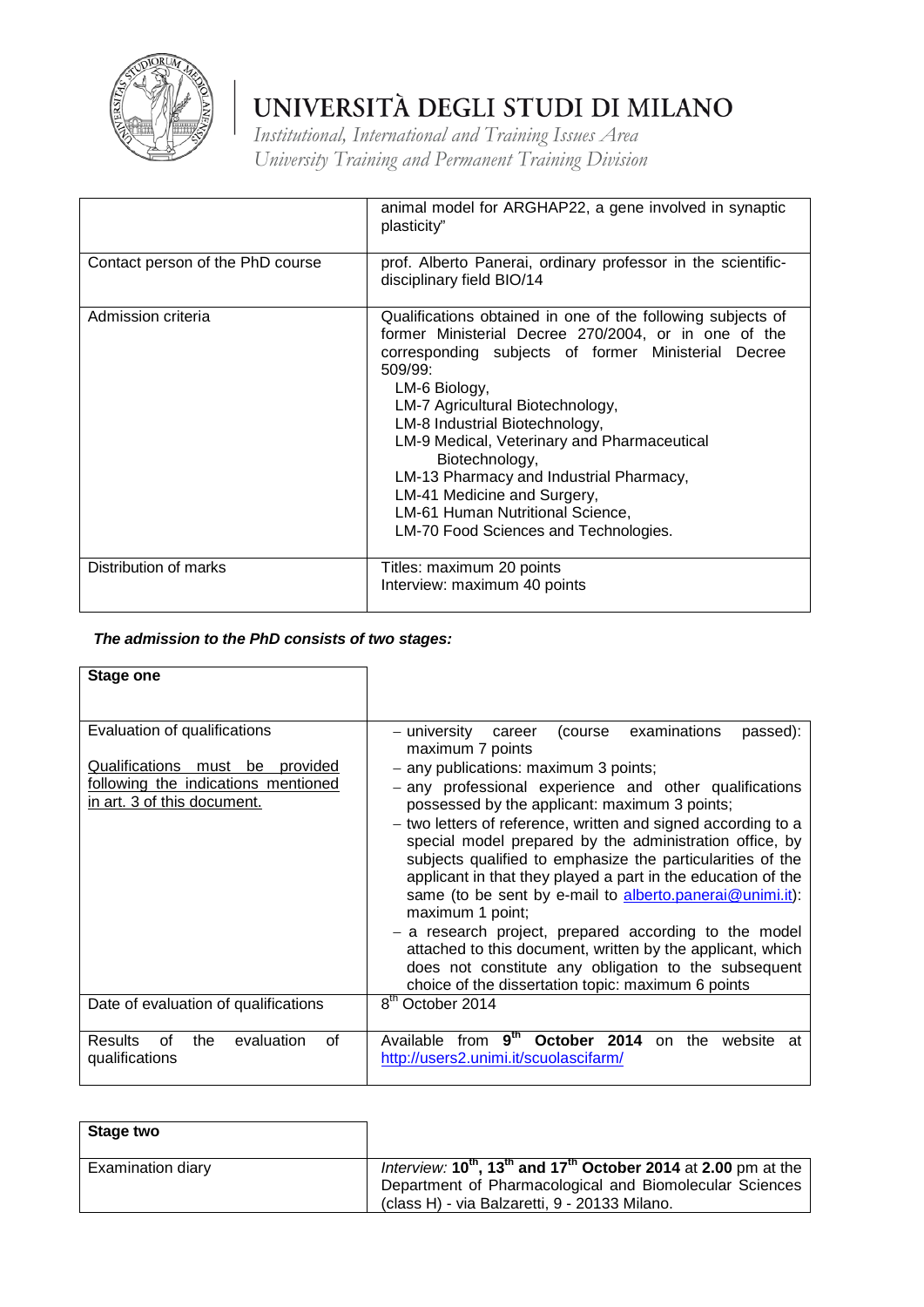

*Institutional, International and Training Issues Area University Training and Permanent Training Division*

The interview will be held in Italian or in English, as preferred by the applicant. **The diary of admission exams is official notice for the interested parties.**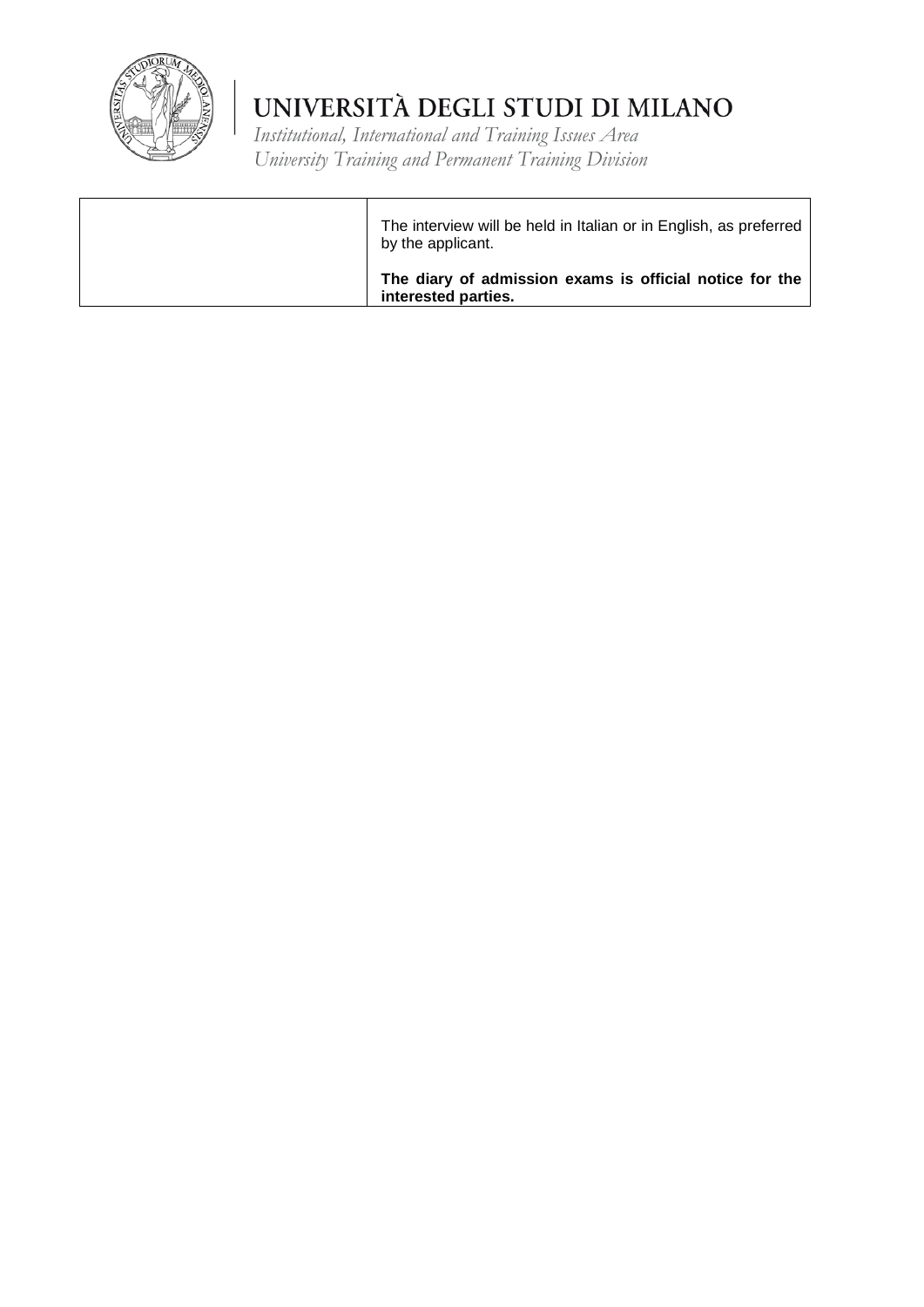

*Institutional, International and Training Issues Area University Training and Permanent Training Division*

### **PHD COURSE IN NATIONAL AND INTERNATIONAL LEGAL STUDIES**

| Learning objectives                 | The PhD course in National and international legal studies is<br>an institutional venue for scientific and cultural debate<br>designed to promote integration of a wide range of legal<br>specialisations. Its principal objective is to adequately structure<br>and interweave teaching activities and research-centred<br>training of doctorate students with special focus on research<br>methods and on the international and interdisciplinary<br>evolution of law. The decision to propose a combined PhD<br>course for all legal studies issues from past experience. On the<br>one hand, unitariness has allowed to organise cycles of<br>common professor-centred classes on transversal topics of the<br>utmost interest, also involving highly authoritative external<br>experts. On the other hand, focus on interdisciplinary themes<br>allows to meet the important need of doctorate students to<br>have up-to-date knowledge of the subject, considering the<br>professional orientation of the training provided. Moreover, this<br>approach offers the opportunity, which must not be missed, to<br>promote international joint-tutorship for dissertations on<br>borderline themes with interference between research, whose<br>circularity cannot be established in advance, and all the<br>disciplines of law sciences. The aims of the course include<br>promoting institutional cooperation and exchange with leading<br>international research centres. |
|-------------------------------------|---------------------------------------------------------------------------------------------------------------------------------------------------------------------------------------------------------------------------------------------------------------------------------------------------------------------------------------------------------------------------------------------------------------------------------------------------------------------------------------------------------------------------------------------------------------------------------------------------------------------------------------------------------------------------------------------------------------------------------------------------------------------------------------------------------------------------------------------------------------------------------------------------------------------------------------------------------------------------------------------------------------------------------------------------------------------------------------------------------------------------------------------------------------------------------------------------------------------------------------------------------------------------------------------------------------------------------------------------------------------------------------------------------------------------------------------------------------------------------|
| Academic disciplines                | 12/A (Private law)<br>12/B (Commercial, maritime and labour law)<br>12/C (Constitutional and ecclesiastical law)<br>12/D (Administrative and tax law)<br>12/E (International, European Union, comparative, financial<br>market law)<br>12/F (Civil procedure law)<br>12/G (Criminal law and procedure)<br>12/H (Roman law, history of medieval and modern law, and<br>philosophy of law)<br>14/C (Sociology)                                                                                                                                                                                                                                                                                                                                                                                                                                                                                                                                                                                                                                                                                                                                                                                                                                                                                                                                                                                                                                                                    |
| Duration                            | 3 years                                                                                                                                                                                                                                                                                                                                                                                                                                                                                                                                                                                                                                                                                                                                                                                                                                                                                                                                                                                                                                                                                                                                                                                                                                                                                                                                                                                                                                                                         |
| Places available                    | 26                                                                                                                                                                                                                                                                                                                                                                                                                                                                                                                                                                                                                                                                                                                                                                                                                                                                                                                                                                                                                                                                                                                                                                                                                                                                                                                                                                                                                                                                              |
| Scholarships                        | 25 University of Milan<br>1 funded by the Istituto Nazionale per l'Assicurazione<br>contro gli Infortuni sul Lavoro (INAIL)                                                                                                                                                                                                                                                                                                                                                                                                                                                                                                                                                                                                                                                                                                                                                                                                                                                                                                                                                                                                                                                                                                                                                                                                                                                                                                                                                     |
| Contact person of the PhD<br>course | Prof Silvio Ferrari, ordinary professor in the scientific-<br>disciplinary field IUS/11                                                                                                                                                                                                                                                                                                                                                                                                                                                                                                                                                                                                                                                                                                                                                                                                                                                                                                                                                                                                                                                                                                                                                                                                                                                                                                                                                                                         |
| Curricula                           | <b>Constitutional and Administrative Law</b><br>1.<br>2.<br><b>Private Law and Procedure</b><br>3. Law and Business<br>4. International and European Law<br>5. Criminal Law and Procedure<br>6. Legal Philosophy and Law & Society                                                                                                                                                                                                                                                                                                                                                                                                                                                                                                                                                                                                                                                                                                                                                                                                                                                                                                                                                                                                                                                                                                                                                                                                                                              |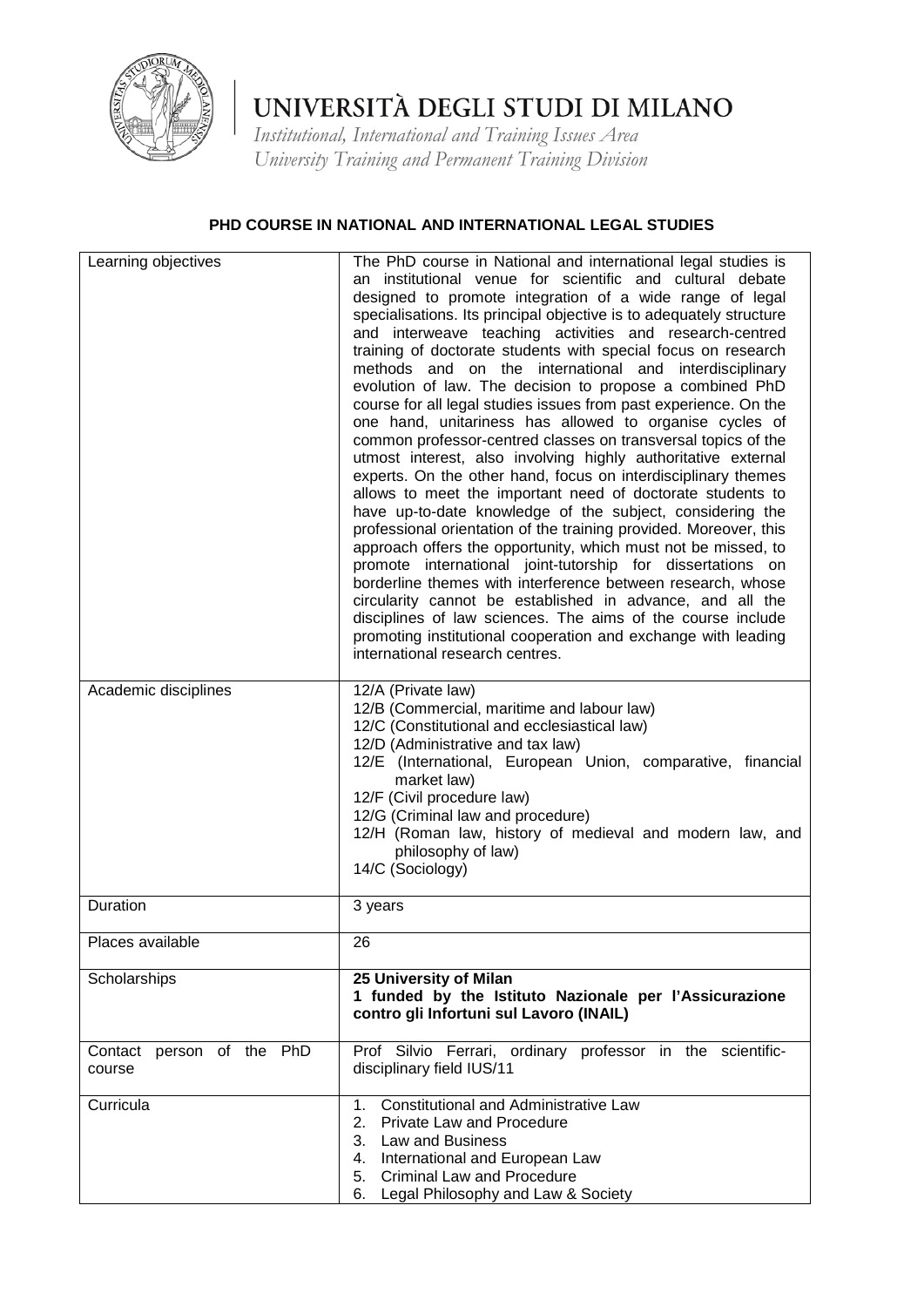

*Institutional, International and Training Issues Area University Training and Permanent Training Division*

|                       | Legal history and Religious Law: from Antiquity to the<br>7.<br>Present                                                                                                                                                                                                                                                                                                                                                                                                                                                                                        |
|-----------------------|----------------------------------------------------------------------------------------------------------------------------------------------------------------------------------------------------------------------------------------------------------------------------------------------------------------------------------------------------------------------------------------------------------------------------------------------------------------------------------------------------------------------------------------------------------------|
| Admission criteria    | Qualifications obtained in one of the following subjects of<br>former Ministerial Decree 270/2004, or in one of the<br>corresponding subjects of former Ministerial Decree 509/99:<br>LM-38 Modern Languages for International Communication<br>and Cooperation,<br>LM-52 International Relations,<br>LM-56 Economic and Social Sciences,<br>LM-62 Political Sciences,<br>LM-63 Public Administration Sciences,<br>LM-78 Philosophical Sciences,<br>LM-81 Sciences for Cooperation Towards Development,<br>LM-84 Historical Sciences,<br>LMG/01 Jurisprudence. |
| Distribution of marks | Titles: maximum 30 points<br>Interview: maximum 30 points                                                                                                                                                                                                                                                                                                                                                                                                                                                                                                      |

| Stage one                                                                                                                                      |                                                                                                                                                                                                                                                                                                                                                                                                                                                                                                                                                                                                                                                                                                                                                                                                              |
|------------------------------------------------------------------------------------------------------------------------------------------------|--------------------------------------------------------------------------------------------------------------------------------------------------------------------------------------------------------------------------------------------------------------------------------------------------------------------------------------------------------------------------------------------------------------------------------------------------------------------------------------------------------------------------------------------------------------------------------------------------------------------------------------------------------------------------------------------------------------------------------------------------------------------------------------------------------------|
| Evaluation of qualifications<br>Qualifications must be provided<br>the<br>following<br>indications<br>mentioned in art. 3 of this<br>document. | - university career (course examinations passed): maximum 8<br>points<br>- any publications: maximum 5 points;<br>professional experience and other qualifications<br>– any<br>possessed by the applicant: maximum 5 points;<br>- two letters of reference, written and signed according to a<br>special model prepared by the administration office, by<br>subjects qualified to emphasize the particularities of the<br>applicant in that they played a part in the education of the<br>same (to be sent by e-mail to scuoladottgiur@unimi.it):<br>maximum 2 points;<br>- a research project, prepared according to the model attached<br>to this document, written by the applicant, which does not<br>constitute any obligation to the subsequent choice of the<br>dissertation topic: maximum 10 points |
| οf<br>evaluation<br>Ωf<br>Date<br>qualifications                                                                                               | 6 <sup>th</sup> October 2014                                                                                                                                                                                                                                                                                                                                                                                                                                                                                                                                                                                                                                                                                                                                                                                 |
| Results of the evaluation<br>of<br>qualifications                                                                                              | 8 <sup>th</sup><br>Available<br>October<br>2014<br>the<br>from<br>website<br><sub>on</sub><br>at<br>http://scienzegiuridichephd.ariel.ctu.unimi.it/v3/home/PreviewAre<br>a.aspx                                                                                                                                                                                                                                                                                                                                                                                                                                                                                                                                                                                                                              |

| Stage two         |                                                                                                                                                                        |
|-------------------|------------------------------------------------------------------------------------------------------------------------------------------------------------------------|
| Examination diary | Interview: Starting from 9 <sup>th</sup> October 2014 at 09.00 am at the<br>Department of Private Law and History of Law - via Festa del<br>Perdono, 7 - 20121 Milano. |
|                   | The detailed schedule of oral examinations will be published on<br>the website<br>http://scienzegiuridichephd.ariel.ctu.unimi.it/v3/home/PreviewAre                    |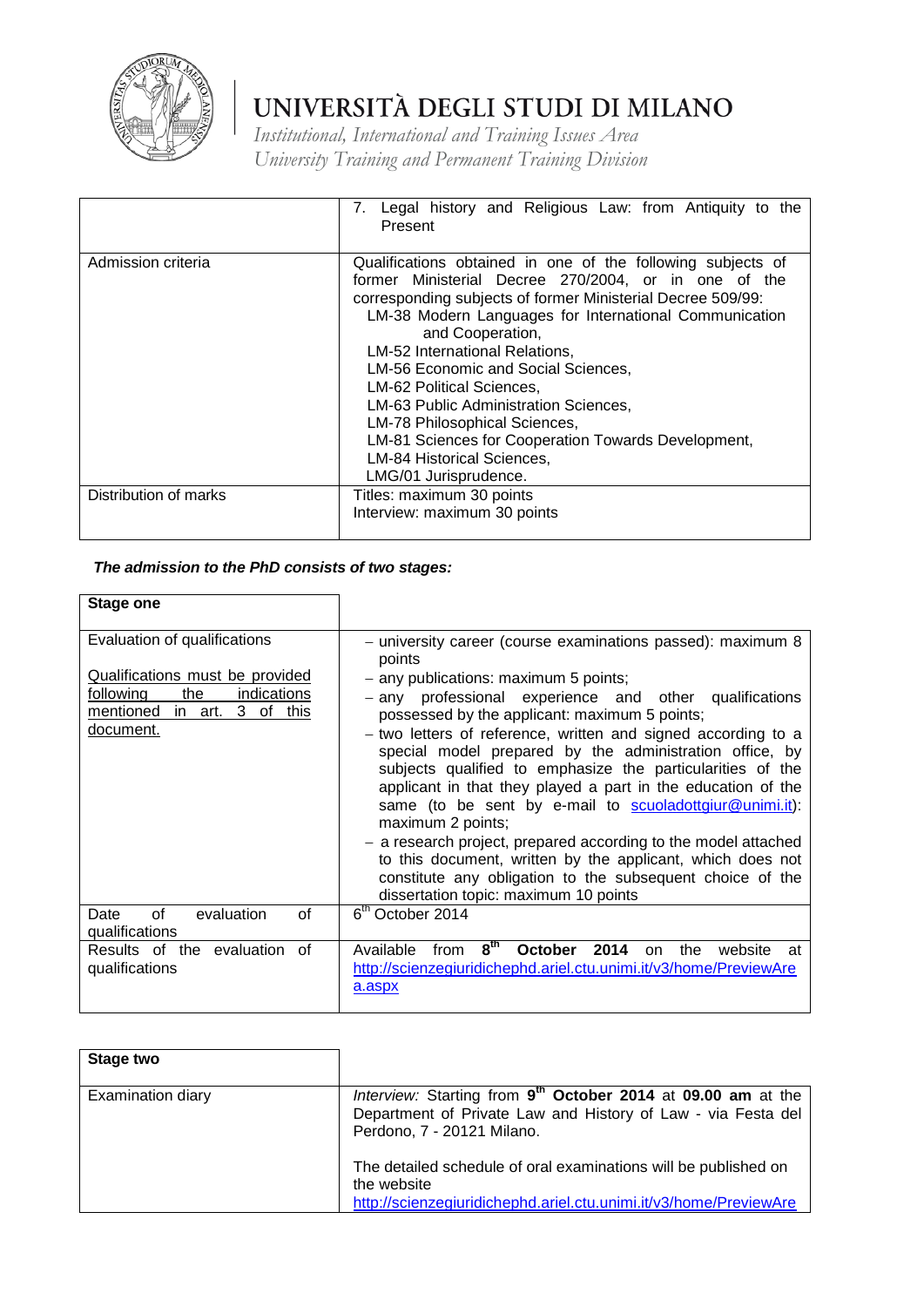

| a.aspx after titles presented by applicants have been evaluated.                                     |
|------------------------------------------------------------------------------------------------------|
| The interview will be held in Italian, English, French or Spanish,<br>as preferred by the applicant. |
| The diary of admission exams is official notice for the<br>interested parties.                       |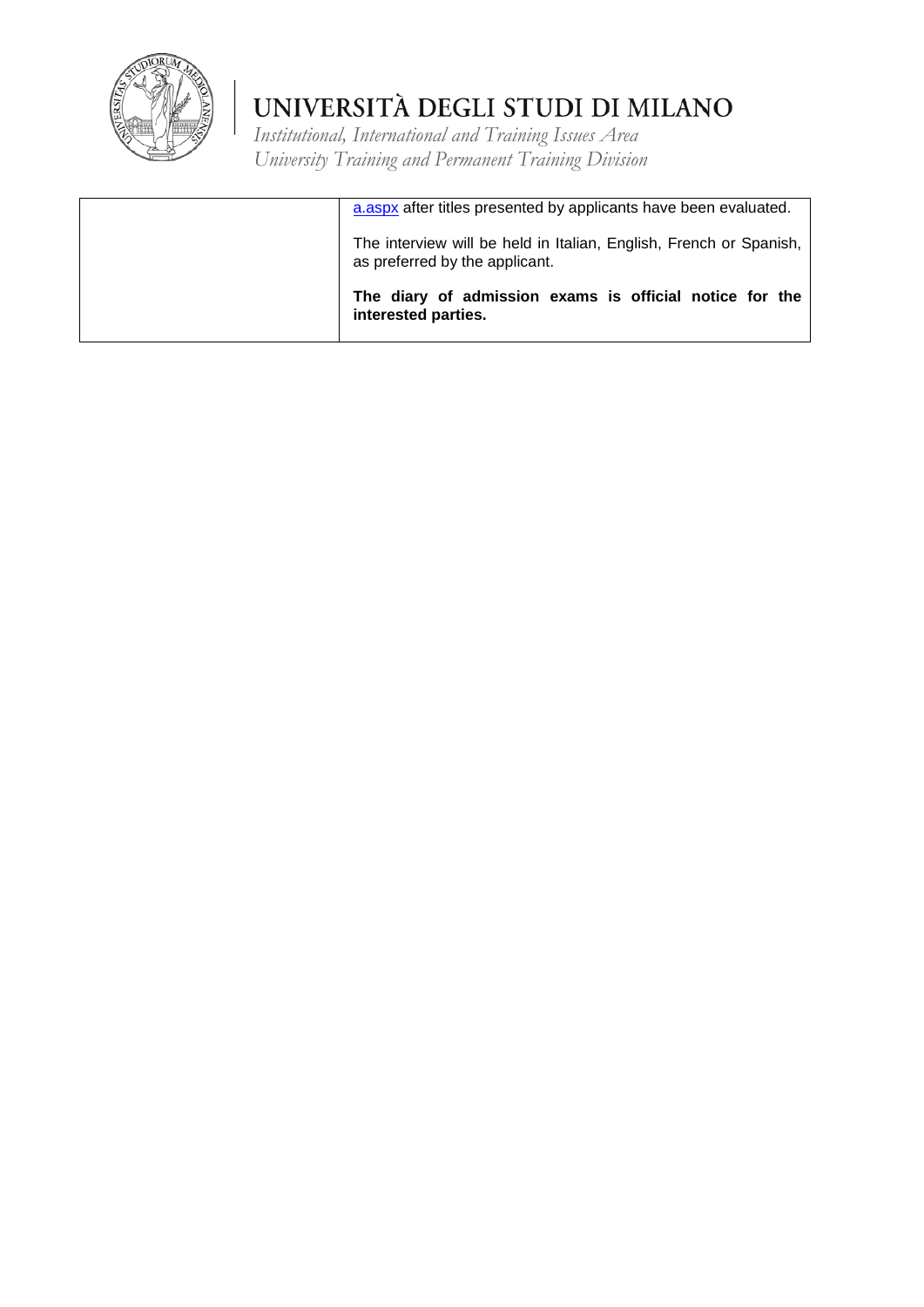

*Institutional, International and Training Issues Area University Training and Permanent Training Division*

#### **PHD COURSE IN MATHEMATICAL SCIENCES**

| Learning Objectives              | The aim of the PhD Course in Mathematical Sciences is to<br>provide doctorate students with the research techniques<br>and methods typical of the sectors of contemporary<br>Mathematics and its applications, both qualitative and<br>quantitative, to obtain the wide ranging scientific and<br>cultural autonomy required to produce original and<br>significant results. The Course will produce experts who<br>are skilled in exploiting the potential of mathematical tools<br>and methods and of statistics to face the intrinsic<br>complexity of problems placed by Applied Sciences and<br>the Industry. The syllabus envisages, for the first year, in-<br>depth learning principally with attendance of lessons and<br>highly qualified workshops held by scholars chosen from<br>the international Committee of Professors in order to offer<br>students the opportunity to establish direct contact with the<br>international scientific community. Each doctorate student<br>will follow a "personal" training track under the guidance of<br>a Tutor. Subsequently, released from the mandatory<br>attendance of courses or examinations, the doctorate<br>students will develop the chosen research project. Since<br>the PhD dissertation constitutes the testing grounds to<br>evaluate the skills and autonomy developed, it has been<br>decided that a three-year PhD course must dedicate<br>considerable effort and attention to the same. |
|----------------------------------|-------------------------------------------------------------------------------------------------------------------------------------------------------------------------------------------------------------------------------------------------------------------------------------------------------------------------------------------------------------------------------------------------------------------------------------------------------------------------------------------------------------------------------------------------------------------------------------------------------------------------------------------------------------------------------------------------------------------------------------------------------------------------------------------------------------------------------------------------------------------------------------------------------------------------------------------------------------------------------------------------------------------------------------------------------------------------------------------------------------------------------------------------------------------------------------------------------------------------------------------------------------------------------------------------------------------------------------------------------------------------------------------------------------------------------------------------------------------|
| Academic disciplines             | 01/A (Mathematics)<br>01/B (Computer Science)<br>09/H (Computer Engineering)<br>11/C (Philosophy)<br>13/D (Statistics and Mathematical Methods for Decisions)                                                                                                                                                                                                                                                                                                                                                                                                                                                                                                                                                                                                                                                                                                                                                                                                                                                                                                                                                                                                                                                                                                                                                                                                                                                                                                     |
| Duration                         | 3 years                                                                                                                                                                                                                                                                                                                                                                                                                                                                                                                                                                                                                                                                                                                                                                                                                                                                                                                                                                                                                                                                                                                                                                                                                                                                                                                                                                                                                                                           |
| Places available                 | 13                                                                                                                                                                                                                                                                                                                                                                                                                                                                                                                                                                                                                                                                                                                                                                                                                                                                                                                                                                                                                                                                                                                                                                                                                                                                                                                                                                                                                                                                |
| Scholarships                     | 9 University of Milan,<br>2 with funds provided by the Progetto Giovani 2013,<br>reserved for research centred on a priority Italian<br>investigational framework "Transports and advanced<br>logistics, infomobility of people and goods" and "ICT and<br>electronic componentistic"                                                                                                                                                                                                                                                                                                                                                                                                                                                                                                                                                                                                                                                                                                                                                                                                                                                                                                                                                                                                                                                                                                                                                                             |
| Contact person of the PhD course | prof. Giovanni Naldi, ordinary professor in the scientific-<br>disciplinary field MAT/08                                                                                                                                                                                                                                                                                                                                                                                                                                                                                                                                                                                                                                                                                                                                                                                                                                                                                                                                                                                                                                                                                                                                                                                                                                                                                                                                                                          |
| Admission criteria               | All the two year specialisation courses (magistrale)                                                                                                                                                                                                                                                                                                                                                                                                                                                                                                                                                                                                                                                                                                                                                                                                                                                                                                                                                                                                                                                                                                                                                                                                                                                                                                                                                                                                              |
| Distribution of marks            | Titles: maximum 20 points<br>Interview: maximum 40 points                                                                                                                                                                                                                                                                                                                                                                                                                                                                                                                                                                                                                                                                                                                                                                                                                                                                                                                                                                                                                                                                                                                                                                                                                                                                                                                                                                                                         |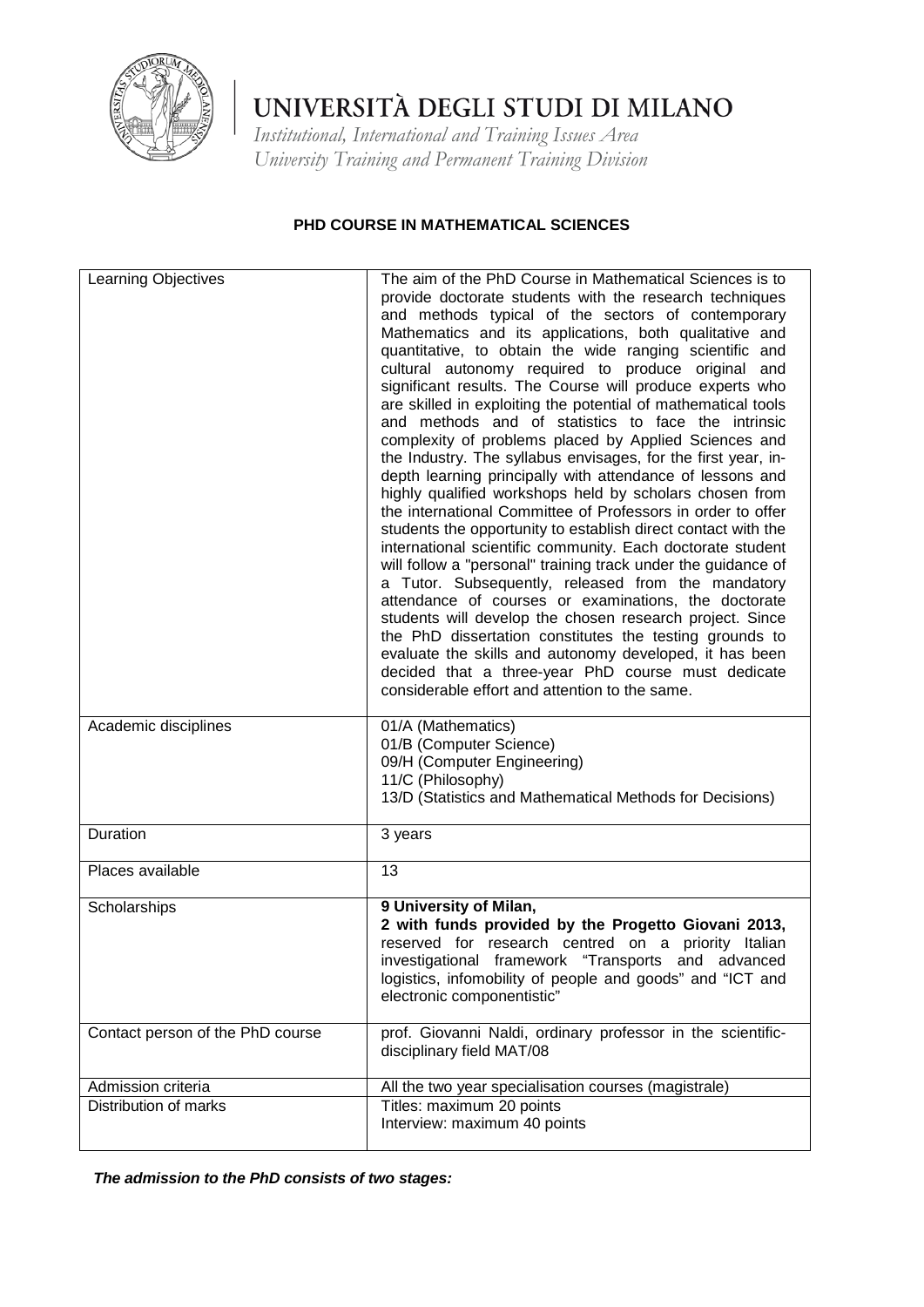

| Stage one                                                                                                                                   |                                                                                                                                                                                                                                                                                                                                                                                                                                                                                                                                                                                                                                                                                                                                                                                                                              |
|---------------------------------------------------------------------------------------------------------------------------------------------|------------------------------------------------------------------------------------------------------------------------------------------------------------------------------------------------------------------------------------------------------------------------------------------------------------------------------------------------------------------------------------------------------------------------------------------------------------------------------------------------------------------------------------------------------------------------------------------------------------------------------------------------------------------------------------------------------------------------------------------------------------------------------------------------------------------------------|
| Evaluation of qualifications<br>Qualifications<br>must be<br>provided<br>following the indications mentioned<br>in art. 3 of this document. | examinations<br>passed):<br>– university<br>(course<br>career<br>maximum 6 points<br>- any publications: maximum 2 points;<br>- any professional experience and other qualifications<br>possessed by the applicant: maximum 3 points;<br>- two letters of reference, written and signed according to a<br>special model prepared by the administration office, by<br>subjects qualified to emphasize the particularities of the<br>applicant in that they played a part in the education of the<br>same (to be sent by e-mail to giovanni nail $\omega$ unimi.it):<br>maximum 4 points;<br>- a research project, prepared according to the model<br>attached to this document, written by the applicant, which<br>does not constitute any obligation to the subsequent<br>choice of the dissertation topic: maximum 5 points |
| Date of evaluation of qualifications                                                                                                        | 6 <sup>th</sup> October 2014                                                                                                                                                                                                                                                                                                                                                                                                                                                                                                                                                                                                                                                                                                                                                                                                 |
| evaluation<br><b>Results</b><br>the<br>0f<br>οf<br>qualifications                                                                           | 7 <sup>th</sup><br>October 2014<br>Available<br>the<br>from<br>website<br>on<br>at<br>http://www.mat.unimi.it/dottorati/                                                                                                                                                                                                                                                                                                                                                                                                                                                                                                                                                                                                                                                                                                     |

| Stage two         |                                                                                                                                       |
|-------------------|---------------------------------------------------------------------------------------------------------------------------------------|
| Examination diary | Interview: 9 <sup>th</sup> October 2014 at 9:30 am at the "F. Enriques"<br>Department of Mathematics - via Saldini, 50 - 20133 Milan. |
|                   | The interview will be held in Italian or in English, as preferred<br>by the applicant.                                                |
|                   | The diary of admission exams is official notice for the<br>interested parties.                                                        |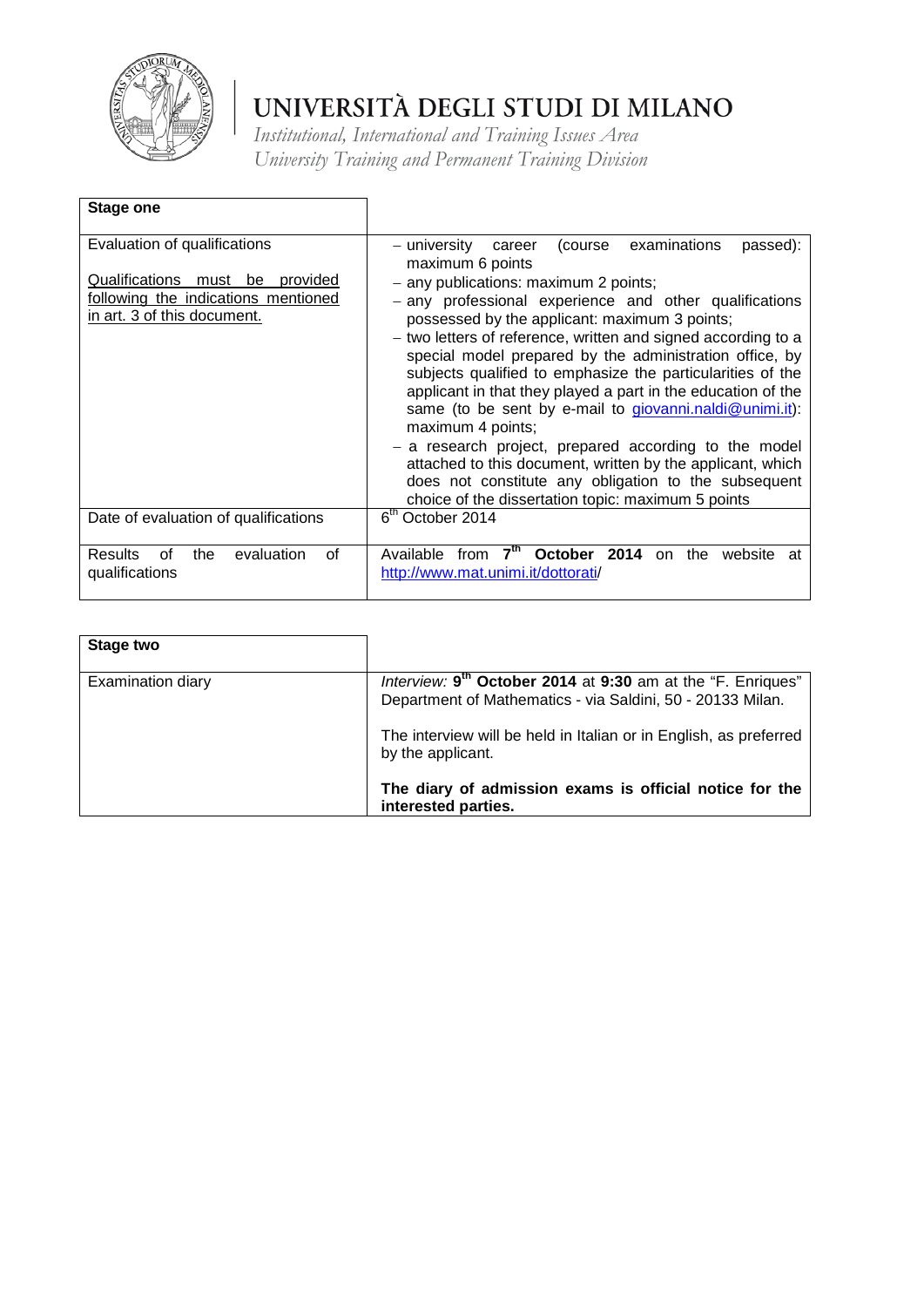

*Institutional, International and Training Issues Area University Training and Permanent Training Division*

### **PHD COURSE IN ORAL SCIENCES**

| Learning objectives              | - Detailed study of the pathogenesis of oral diseases and<br>their diagnostic markers<br>- Study of oral microbiota, identification of microbial<br>pathogenic species with molecular biology diagnostic<br>techniques<br>- Evaluation of new biomaterials, dental implant systems,<br>bone replacements, prosthetic surfaces, and definition of<br>non-invasive techniques to monitor bone integration.<br>- In vitro and in vivo studies on the properties and biological<br>effects of platelet concentrates<br>- Evaluation of risk factors in oral diseases with modern<br>molecular biology and genetic techniques to identify the<br>predictive genotype patterns.<br>- Organisation of clinical trials to validate new surgical<br>procedures.<br>- Definition of epidemiological methods to evaluate the<br>prevalence and incidence of oral diseases and the<br>efficacy of preventive programmes<br>- Definition of population-centred behavioural study<br>procedures to analyse lifestyle habits (smoking, nutrition)<br>- Study<br>of<br>masticatory<br>biomechanics<br>through<br>electromiography and correlation with temporomandibular<br>joint function<br>- Definition of an evaluation procedure for patients<br>submitted to implant-prosthetic rehabilitation involving<br>various<br>specialist<br>competencies<br>(implantology,<br>orthodontics, prostheses, plastic and<br>maxillofacial<br>surgery)<br>- Definition of management guidelines for the complications<br>of maxillary sinus lift. |
|----------------------------------|----------------------------------------------------------------------------------------------------------------------------------------------------------------------------------------------------------------------------------------------------------------------------------------------------------------------------------------------------------------------------------------------------------------------------------------------------------------------------------------------------------------------------------------------------------------------------------------------------------------------------------------------------------------------------------------------------------------------------------------------------------------------------------------------------------------------------------------------------------------------------------------------------------------------------------------------------------------------------------------------------------------------------------------------------------------------------------------------------------------------------------------------------------------------------------------------------------------------------------------------------------------------------------------------------------------------------------------------------------------------------------------------------------------------------------------------------------------------------------------------------------------------------|
| Academic disciplines             | 02/B (Physics of Matter)<br>05/D (Physiology)<br>05/E (Experimental and Clinical Biochemistry and Molecular<br>Biology)<br>05/F (Applied Biology)<br>05/G (Experimental and Clinical Pharmacological Sciences)<br>05/H (Human Anatomy and Histology)<br>06/A (Pathology and Laboratory Diagnostics)<br>06/B (General Clinical Medicine)<br>06/D (Specialised Clinical Medicine)<br>06/E (Specialised Clinical Surgery)<br>06/F (Integrated Clinical Surgery)<br>06/M (Public Health)<br>11/E (Psychology)                                                                                                                                                                                                                                                                                                                                                                                                                                                                                                                                                                                                                                                                                                                                                                                                                                                                                                                                                                                                                  |
| Duration                         | 3 years                                                                                                                                                                                                                                                                                                                                                                                                                                                                                                                                                                                                                                                                                                                                                                                                                                                                                                                                                                                                                                                                                                                                                                                                                                                                                                                                                                                                                                                                                                                    |
| Places available                 | 5                                                                                                                                                                                                                                                                                                                                                                                                                                                                                                                                                                                                                                                                                                                                                                                                                                                                                                                                                                                                                                                                                                                                                                                                                                                                                                                                                                                                                                                                                                                          |
| Scholarships                     | 5 University of Milan                                                                                                                                                                                                                                                                                                                                                                                                                                                                                                                                                                                                                                                                                                                                                                                                                                                                                                                                                                                                                                                                                                                                                                                                                                                                                                                                                                                                                                                                                                      |
| Contact person of the PhD course | Roberto Weinstein,<br>ordinary<br>professor in<br>prof.<br>the<br>scientific-disciplinary field MED/28                                                                                                                                                                                                                                                                                                                                                                                                                                                                                                                                                                                                                                                                                                                                                                                                                                                                                                                                                                                                                                                                                                                                                                                                                                                                                                                                                                                                                     |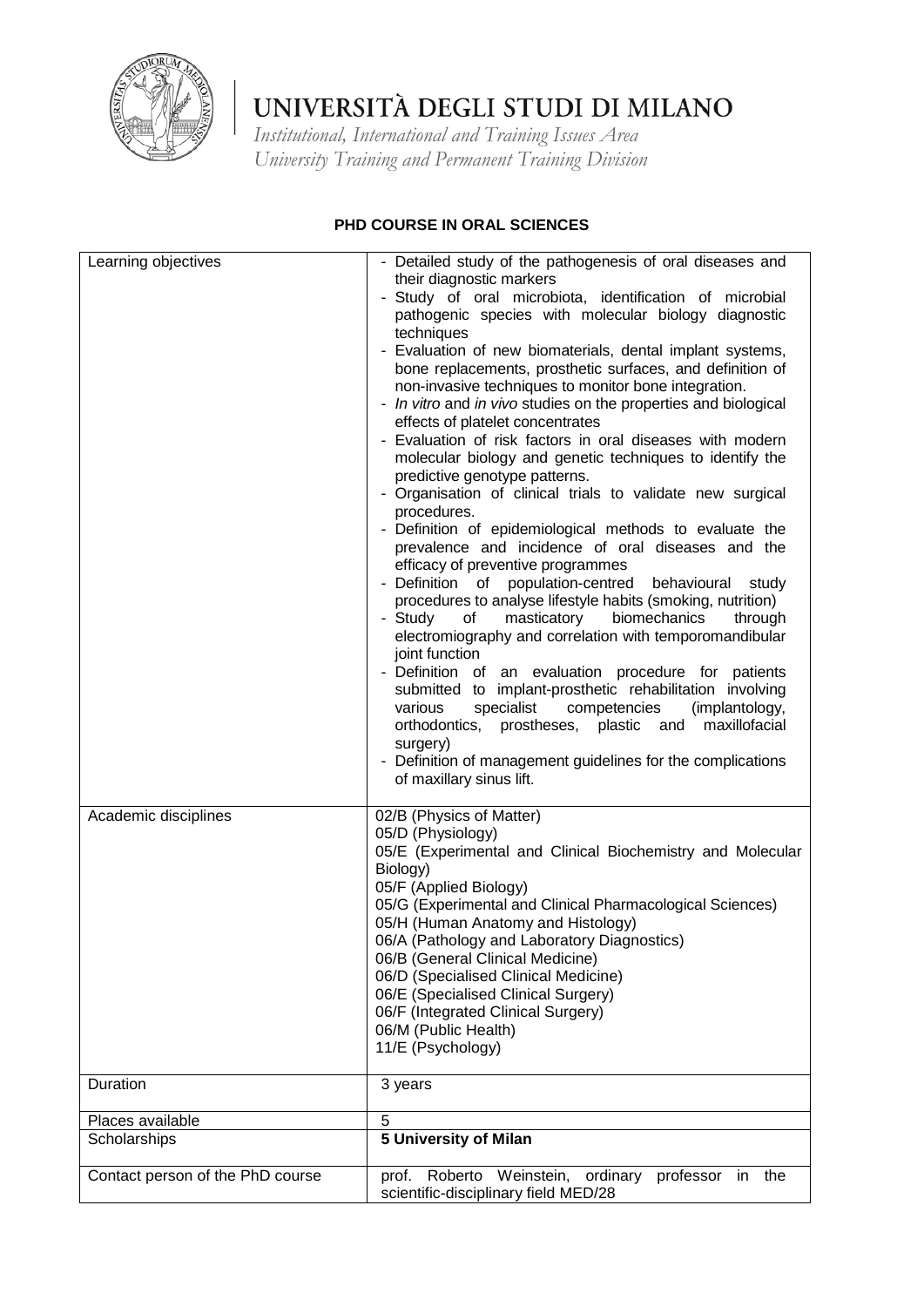

*Institutional, International and Training Issues Area University Training and Permanent Training Division*

| Admission criteria    | All the two year specialisation courses (magistrale)      |
|-----------------------|-----------------------------------------------------------|
| Distribution of marks | Titles: maximum 20 points<br>Interview: maximum 40 points |

| <b>Stage one</b>                                                                                                                      |                                                                                                                                                                                                                                                                                                                                                                                                                                                                                                                                                                                                                                                                                                                                                                                                                                          |
|---------------------------------------------------------------------------------------------------------------------------------------|------------------------------------------------------------------------------------------------------------------------------------------------------------------------------------------------------------------------------------------------------------------------------------------------------------------------------------------------------------------------------------------------------------------------------------------------------------------------------------------------------------------------------------------------------------------------------------------------------------------------------------------------------------------------------------------------------------------------------------------------------------------------------------------------------------------------------------------|
| Evaluation of qualifications<br>Qualifications must be provided<br>following the indications mentioned<br>in art. 3 of this document. | passed):<br>– university<br>(course<br>examinations<br>career<br>maximum 1 point<br>- any publications: maximum 3 points;<br>- any professional experience and other qualifications<br>possessed by the applicant: maximum 2 points;<br>- two letters of reference, written and signed according to a<br>special model prepared by the administration office, by<br>subjects qualified to emphasize the particularities of the<br>applicant in that they played a part in the education of the<br>be<br>(to<br>by<br>e-mail<br>sent<br>same<br>to<br>roberto.weinstein@unimi.it): maximum 1 point;<br>- a research project, prepared according to the model<br>attached to this document, written by the applicant, which<br>does not constitute any obligation to the subsequent<br>choice of the dissertation topic: maximum 13 points |
| Date of evaluation of qualifications                                                                                                  | $\overline{8}^{\text{th}}$ October 2014                                                                                                                                                                                                                                                                                                                                                                                                                                                                                                                                                                                                                                                                                                                                                                                                  |
| evaluation<br><b>Results</b><br>the<br>οf<br>οf<br>qualifications                                                                     | 9 <sup>th</sup><br>October<br>2014<br>Available<br>the<br>from<br>website<br>on<br>at<br>http://www.disbioc.unimi.it                                                                                                                                                                                                                                                                                                                                                                                                                                                                                                                                                                                                                                                                                                                     |

| Stage two                |                                                                                                                                                                    |
|--------------------------|--------------------------------------------------------------------------------------------------------------------------------------------------------------------|
| <b>Examination diary</b> | Interview: 16 <sup>th</sup> October 2014 at 9.00 am at the Department<br>of biomedical, surgical and dental sciences - via Riccardo<br>Galeazzi, 4 - 20161 Milano. |
|                          | The interview will be held in English.                                                                                                                             |
|                          | The diary of admission exams is official notice for the<br>interested parties.                                                                                     |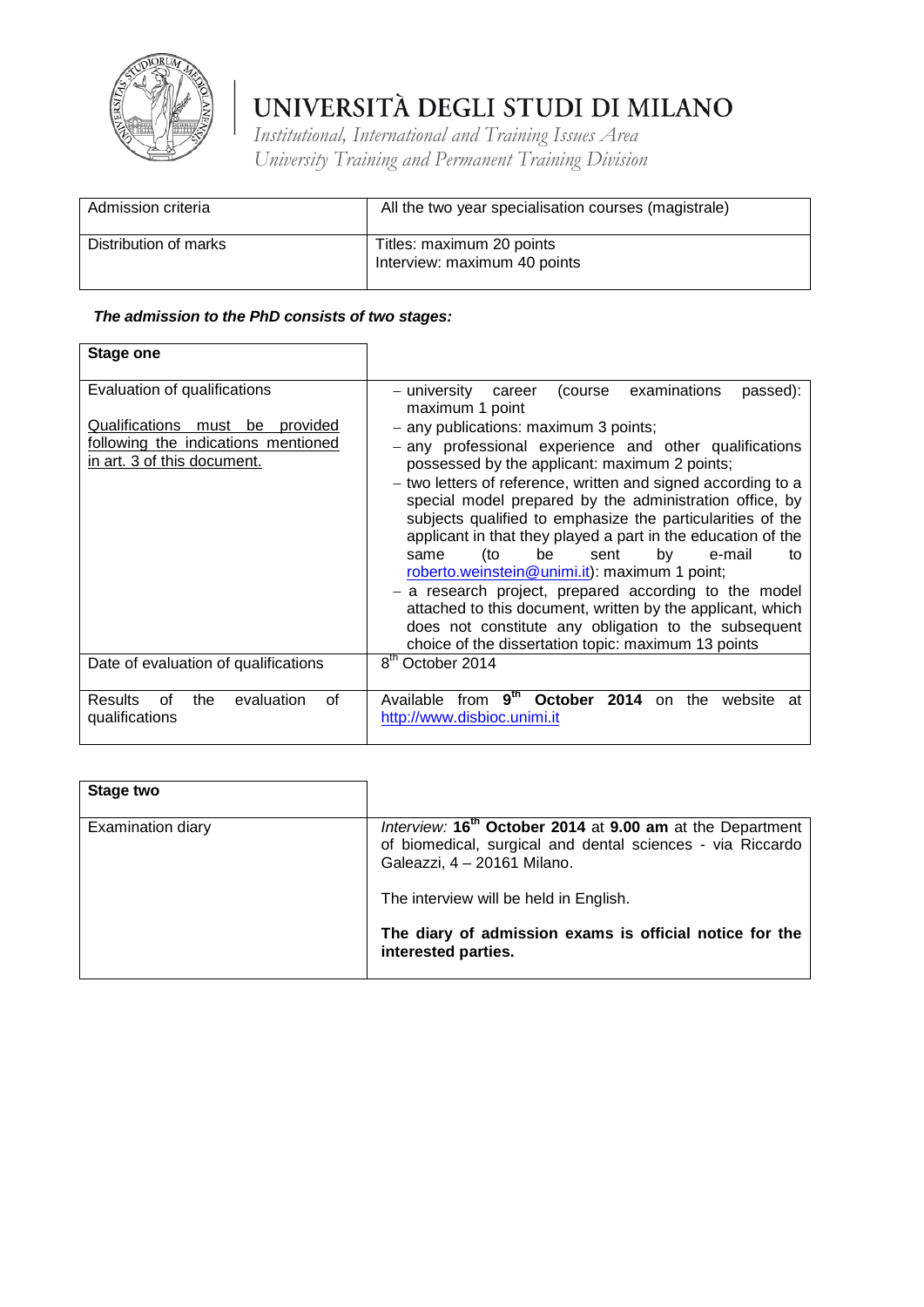

*Institutional, International and Training Issues Area University Training and Permanent Training Division*

### **PHD COURSE IN FOOD SYSTEMS**

| <b>Learning Objectives</b>       | The aim of learning activities proposed by this PhD Course<br>is to prepare doctors and scholars, specialists in the<br>nutritional<br>international<br>sector,<br>with<br>standard<br>methodological know-how, autonomy and specific skills in<br>scientific research dedicated to food systems. With these<br>learning objectives, the PhD Course in Food Systems<br>envisages many research frameworks that are not<br>independent but mutually interconnected, and which can<br>be basically defined as specified below: food technologies,<br>process control and innovation; Microbiology of foods and<br>Bioprocesses; Food Chemistry and Biochemistry; Human<br>nutrition; Ecology of agri-food and agri-environmental<br>systems. |
|----------------------------------|--------------------------------------------------------------------------------------------------------------------------------------------------------------------------------------------------------------------------------------------------------------------------------------------------------------------------------------------------------------------------------------------------------------------------------------------------------------------------------------------------------------------------------------------------------------------------------------------------------------------------------------------------------------------------------------------------------------------------------------------|
| Academic disciplines             | 03/A (Analytical, Chemical-Physical)<br>03/C (Organic, Industrial)<br>03/D (Pharmaceutical, Technological, Nutritional)<br>05/B (Animal Biology and Anthropology)<br>05/D (Physiology)<br>05/E (Experimental and Clinical Biochemistry and Molecular<br>Biology)<br>06/D (Specialised Clinical Medicine)<br>07/A (Agricultural Economics and Rural Surveying)<br>07/C (Agricultural, Forestry and Biosystem Engineering)<br>07/D (Entomology and Plant Pathology)<br>07/F (Food Technologies and Agricultural Microbiology)                                                                                                                                                                                                                |
| Duration                         | 3 years                                                                                                                                                                                                                                                                                                                                                                                                                                                                                                                                                                                                                                                                                                                                    |
| Places available                 | 9                                                                                                                                                                                                                                                                                                                                                                                                                                                                                                                                                                                                                                                                                                                                          |
| Scholarships                     | <b>7 University of Milan</b><br>1 with funds provided by the Progetto Giovani 2013,<br>reserved for research centred on a priority Italian<br>investigational framework "Optimisation of typical agri-food<br>products and of food safety through new characterisation<br>and quality assurance systems"<br>1 with funds provided by Davide Campari - Milano<br>S.p.A. for the research program "Sensory and consumer<br>research for alcoholic beverages: new perspectives of<br>study"                                                                                                                                                                                                                                                   |
| Contact person of the PhD course | prof. Francesco Bonomi, ordinary professor in the<br>scientific-disciplinary field BIO/10                                                                                                                                                                                                                                                                                                                                                                                                                                                                                                                                                                                                                                                  |
| Curricula                        | Chemistry and biochemistry<br>1.<br>2. Agri-environment<br>3. Food Science and Nutrition                                                                                                                                                                                                                                                                                                                                                                                                                                                                                                                                                                                                                                                   |
| Admission criteria               | All the two year specialisation courses (magistrale)                                                                                                                                                                                                                                                                                                                                                                                                                                                                                                                                                                                                                                                                                       |
| Distribution of marks            | Titles: maximum 30 points<br>Interview: maximum 30 points                                                                                                                                                                                                                                                                                                                                                                                                                                                                                                                                                                                                                                                                                  |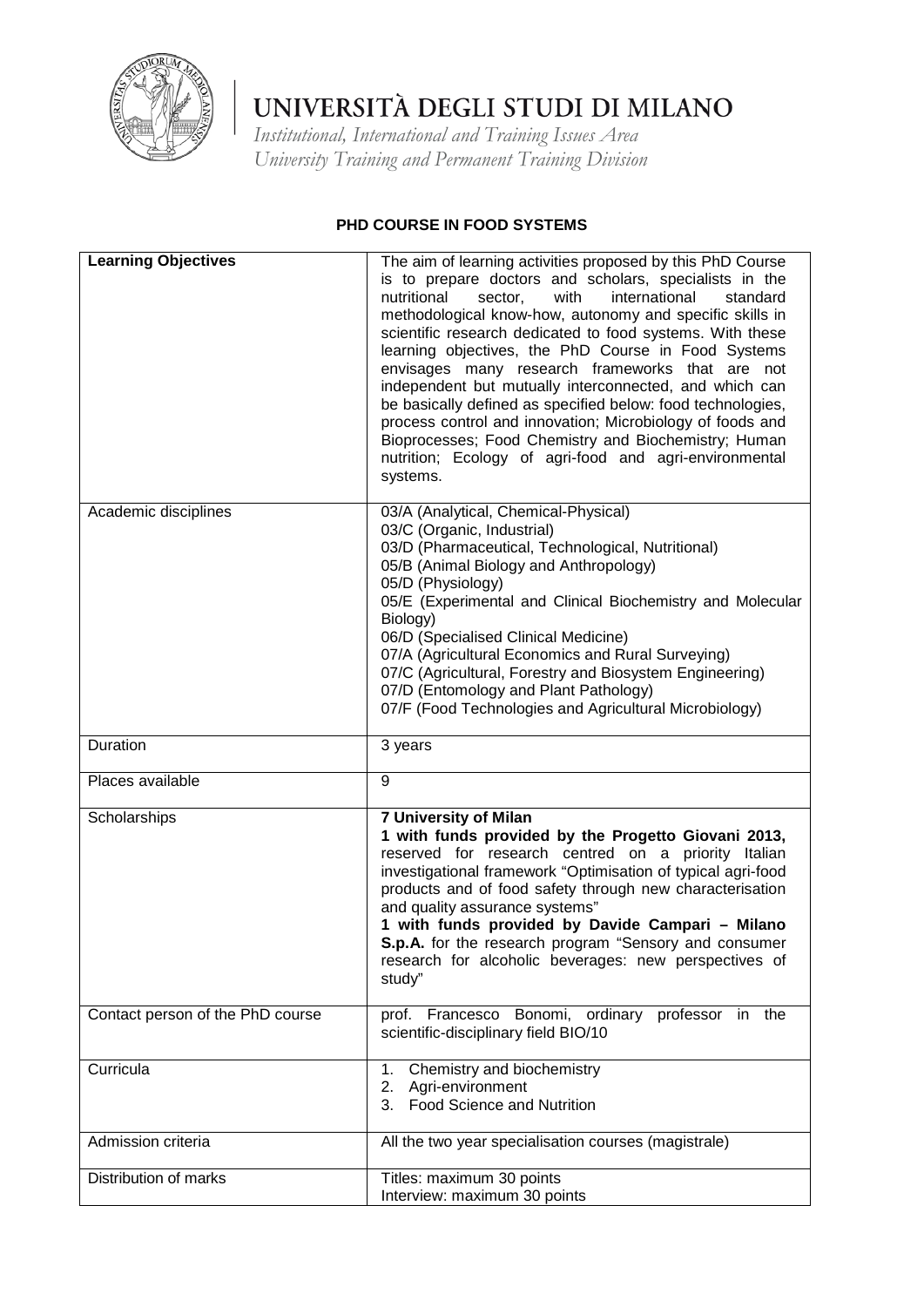

*Institutional, International and Training Issues Area University Training and Permanent Training Division*

| Stage one                                                                                                                                   |                                                                                                                                                                                                                                                                                                                                                                                                                                                                                                                                                                                                                                                                                                                                                                                                                                           |
|---------------------------------------------------------------------------------------------------------------------------------------------|-------------------------------------------------------------------------------------------------------------------------------------------------------------------------------------------------------------------------------------------------------------------------------------------------------------------------------------------------------------------------------------------------------------------------------------------------------------------------------------------------------------------------------------------------------------------------------------------------------------------------------------------------------------------------------------------------------------------------------------------------------------------------------------------------------------------------------------------|
| Evaluation of qualifications<br>Qualifications<br>must be<br>provided<br>following the indications mentioned<br>in art. 3 of this document. | examinations<br>passed):<br>– university<br>(course<br>career<br>maximum 7 points<br>- any publications: maximum 4 points;<br>- any professional experience and other qualifications<br>possessed by the applicant: maximum 2 points;<br>- two letters of reference, written and signed according to a<br>special model prepared by the administration office, by<br>subjects qualified to emphasize the particularities of the<br>applicant in that they played a part in the education of the<br>be<br>(to<br>by<br>e-mail<br>sent<br>same<br>to<br>francesco.bonomi@unimi.it): maximum 2 points;<br>- a research project, prepared according to the model<br>attached to this document, written by the applicant, which<br>does not constitute any obligation to the subsequent<br>choice of the dissertation topic: maximum 15 points |
| Date of evaluation of qualifications                                                                                                        | 10 <sup>th</sup> October 2014                                                                                                                                                                                                                                                                                                                                                                                                                                                                                                                                                                                                                                                                                                                                                                                                             |
| evaluation<br>Results<br>οf<br>the<br>οf<br>qualifications                                                                                  | $13^{\text{th}}$<br>October 2014 on the<br>Available from<br>website at<br>http://www.defens.unimi.it                                                                                                                                                                                                                                                                                                                                                                                                                                                                                                                                                                                                                                                                                                                                     |

| Stage two                |                                                                                                                                                                                                                                                                           |
|--------------------------|---------------------------------------------------------------------------------------------------------------------------------------------------------------------------------------------------------------------------------------------------------------------------|
| <b>Examination diary</b> | Interview: $17th$ October 2014 at 2.00 pm at the<br>Department of Food Sciences, Nutrition and Environment -<br>via Celoria, 2 - 20133 Milan.<br>The interview will be held in English.<br>The diary of admission exams is official notice for the<br>interested parties. |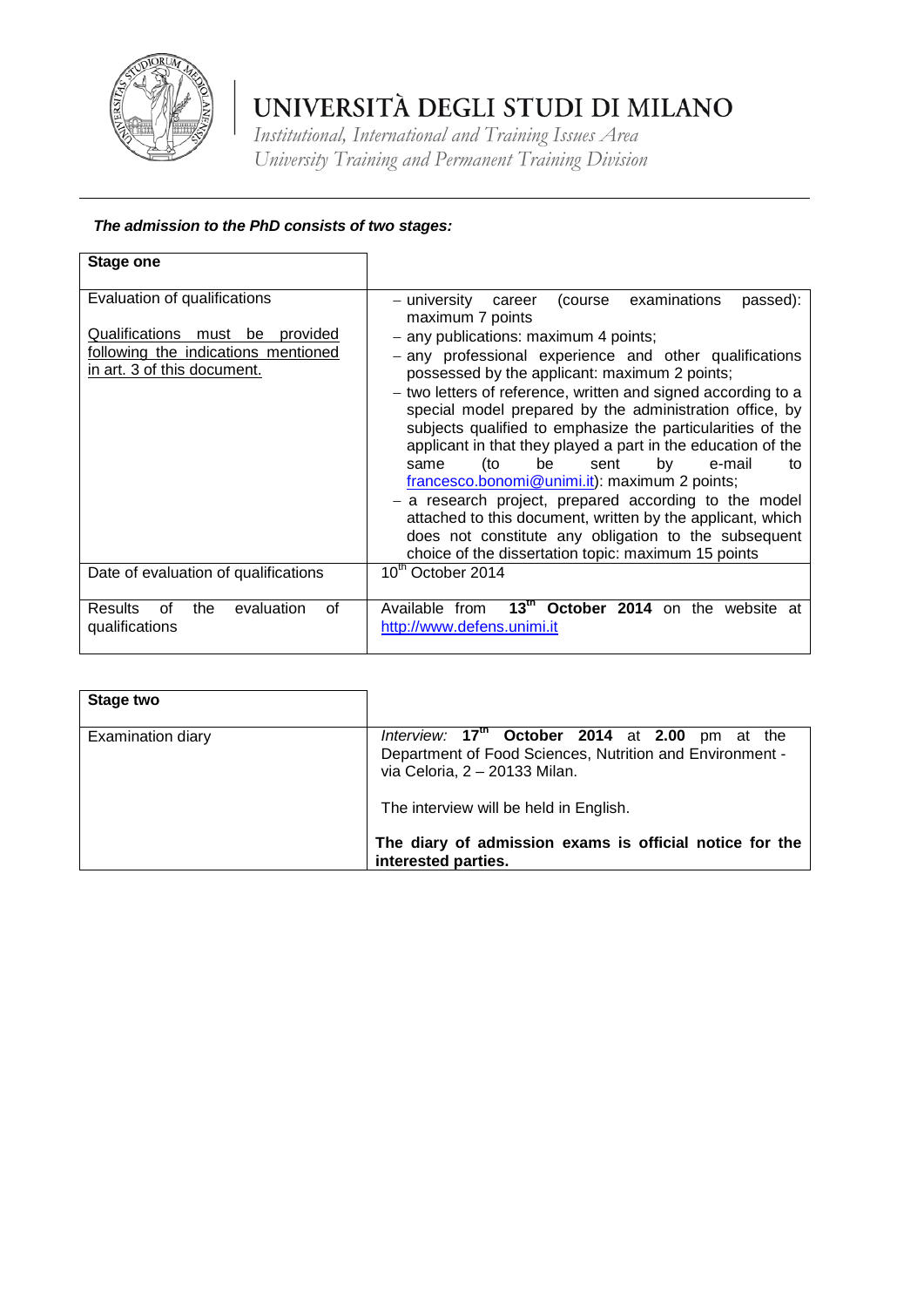

*Institutional, International and Training Issues Area University Training and Permanent Training Division*

#### **PHD COURSE IN VETERINARY AND ANIMAL SCIENCE**

| <b>Learning Objectives</b>       | The learning objectives of this PhD Course are specified                                                                                                                                                                                                                                                                                  |
|----------------------------------|-------------------------------------------------------------------------------------------------------------------------------------------------------------------------------------------------------------------------------------------------------------------------------------------------------------------------------------------|
|                                  | below:                                                                                                                                                                                                                                                                                                                                    |
|                                  | 1 coordinate university level third stage learning activities<br>for all disciplines related to Veterinary Sciences and<br><b>Animal Productions;</b>                                                                                                                                                                                     |
|                                  | 2 provide the opportunity for scientific and cultural                                                                                                                                                                                                                                                                                     |
|                                  | development of young graduates in disciplines that                                                                                                                                                                                                                                                                                        |
|                                  | belong to this sector by developing advanced research                                                                                                                                                                                                                                                                                     |
|                                  | programmes and providing highly specialised teaching                                                                                                                                                                                                                                                                                      |
|                                  | programmes;<br>3 use the<br>intensive network of currently<br>active                                                                                                                                                                                                                                                                      |
|                                  | collaborations and agreements between the Proposing<br>professors and the production and entrepreneurial<br>system that operates in the above sectors;<br>4 exploit the many active partnerships with other Italian<br>and international research institutions that are highly<br>advanced and acknowledged in their respective fields of |
|                                  | competence, and use the increased critical mass and<br>multidisciplinary features to encourage the development<br>of new and more organic partnerships;                                                                                                                                                                                   |
|                                  | 5 pursue<br>all<br>initiatives<br>designed<br>develop<br>to                                                                                                                                                                                                                                                                               |
|                                  | internationalisation by involving foreign professors and<br>students in the organised research and training<br>activities.                                                                                                                                                                                                                |
|                                  |                                                                                                                                                                                                                                                                                                                                           |
|                                  | The list and description of the available research themes<br>viewed<br>be<br>can<br>on<br>the<br>site:<br>course<br>http://users2.unimi.it/vas/index.php/class-30                                                                                                                                                                         |
| Academic disciplines             | 05/E (Experimental and Clinical Biochemistry and Molecular<br>Biology)                                                                                                                                                                                                                                                                    |
|                                  | 07/A (Agricultural Economics and Rural Surveying)<br>07/C (Agricultural, Forestry and Biosystem Engineering)<br>07/G (Animal Science and Technology)<br>07/H (Veterinary Medicine)                                                                                                                                                        |
| Duration                         | 3 years                                                                                                                                                                                                                                                                                                                                   |
| Places available                 | 16                                                                                                                                                                                                                                                                                                                                        |
| Scholarships                     | 14 University of Milan,<br>1 with funds provided by Progetto Giovani 2013,<br>reserved for research centred on a priority Italian<br>investigational framework "Optimisation of typical agri-food<br>products and of food safety through new characterisation<br>and quality assurance systems"                                           |
| Contact person of the PhD course | prof. Fulvio Gandolfi, ordinary professor in the scientific-<br>disciplinary field VET/01                                                                                                                                                                                                                                                 |
| Admission criteria               | All the two year specialisation courses (magistrale)                                                                                                                                                                                                                                                                                      |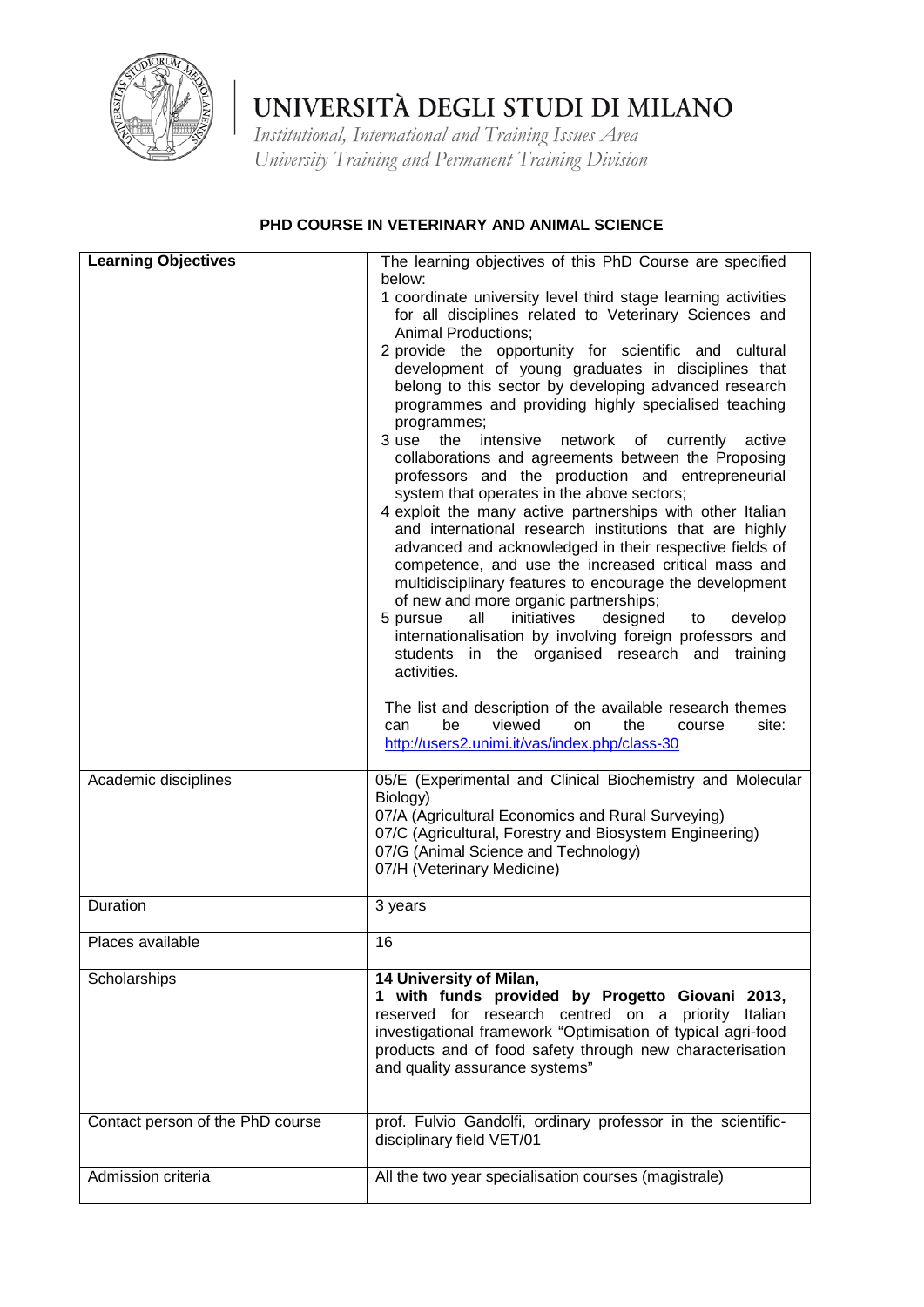

*Institutional, International and Training Issues Area University Training and Permanent Training Division*

| Distribution of marks | Titles: maximum 20 points    |
|-----------------------|------------------------------|
|                       | Interview: maximum 40 points |

| <b>Stage one</b>                                                                                            |                                                                                                                                                                                                                                                                                                                                                                                                                                                                                             |
|-------------------------------------------------------------------------------------------------------------|---------------------------------------------------------------------------------------------------------------------------------------------------------------------------------------------------------------------------------------------------------------------------------------------------------------------------------------------------------------------------------------------------------------------------------------------------------------------------------------------|
| Evaluation of qualifications                                                                                | – university<br>(course<br>examinations<br>passed):<br>career<br>maximum 6 points                                                                                                                                                                                                                                                                                                                                                                                                           |
| Qualifications<br>must be<br>provided<br>following the indications mentioned<br>in art. 3 of this document. | - any publications: maximum 4 points;<br>- any professional experience and other qualifications<br>possessed by the applicant: maximum 2 points;<br>- two letters of reference, written and signed according to a<br>special model prepared by the administration office, by<br>subjects qualified to emphasize the particularities of the<br>applicant in that they played a part in the education of the<br>same (to be sent by e-mail to fulvio.gandolfi@unimi.it):<br>maximum 2 points; |
|                                                                                                             | - a research project, prepared according to the model<br>attached to this document, written by the applicant, which<br>does not constitute any obligation to the subsequent<br>choice of the dissertation topic: maximum 6 points                                                                                                                                                                                                                                                           |
| Date of evaluation of qualifications                                                                        | 7 <sup>th</sup> October 2014                                                                                                                                                                                                                                                                                                                                                                                                                                                                |
| <b>Results</b><br>evaluation<br>0f<br>the<br>Ωf<br>qualifications                                           | Available from 10 <sup>th</sup><br><b>October 2014</b> on the website at<br>http://users2.unimi.it/vas/                                                                                                                                                                                                                                                                                                                                                                                     |

| Stage two                |                                                                                                                                                                            |
|--------------------------|----------------------------------------------------------------------------------------------------------------------------------------------------------------------------|
| <b>Examination diary</b> | Interview: 14th and 15 <sup>th</sup> October 2014 at 9.00 am at the Hall<br>of the former Dean's Office, School of Veterinary Medicine -<br>via Celoria, 10 - 20133 Milan. |
|                          | The interview will be held in English.                                                                                                                                     |
|                          | The diary of admission exams is official notice for the<br>interested parties.                                                                                             |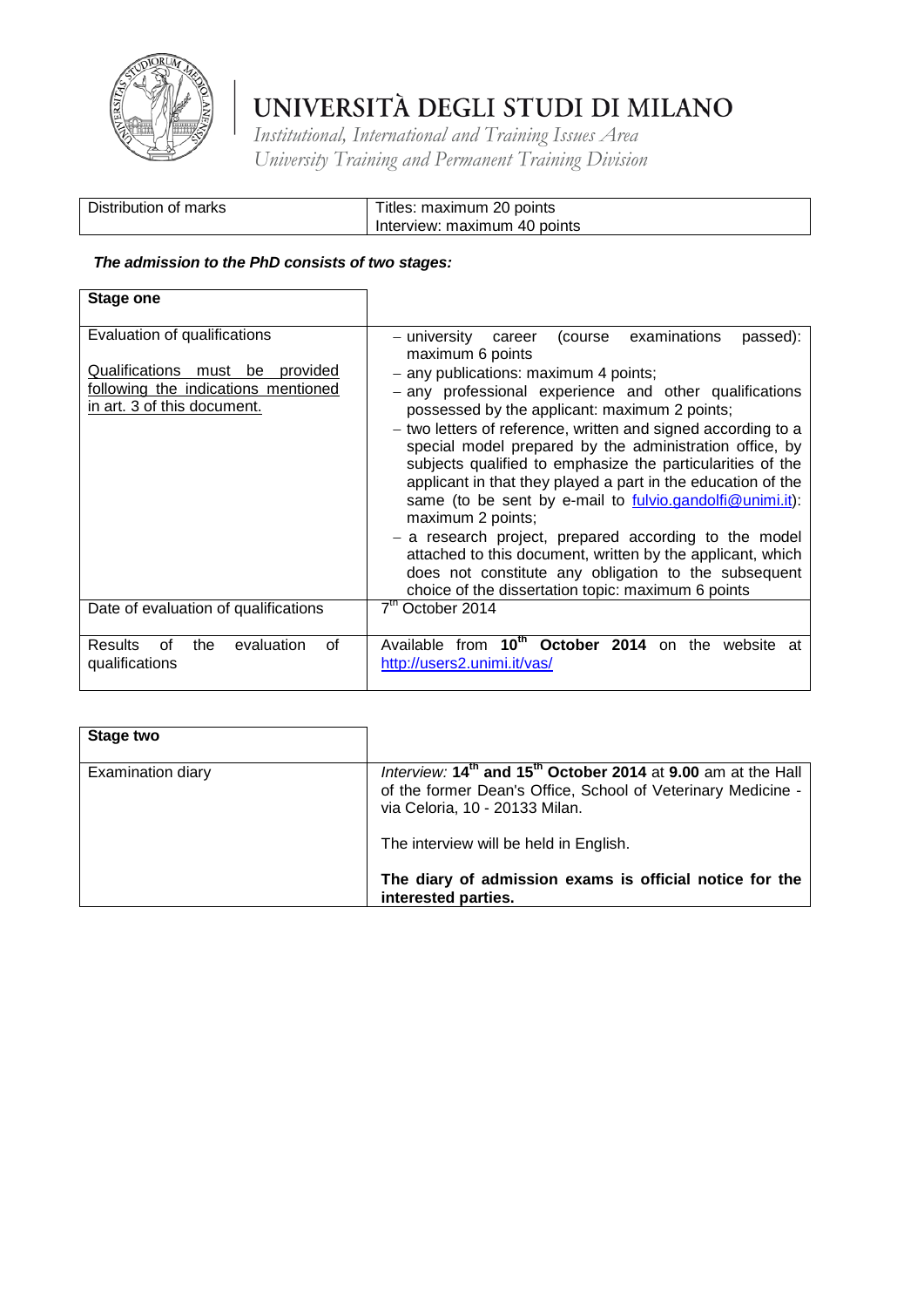

*Institutional, International and Training Issues Area University Training and Permanent Training Division*

#### **PHD COURSE IN HISTORY, CULTURE, SOCIAL AND INSTITUTIONAL THEORIES**

| Learning objectives              | This PhD course centres on the historical background of<br>society, culture and institutions, considered in all its<br>complexity and articulated dynamics.<br>The various perspectives can be briefly summarised as the<br>expressions of cultural, political, religious, economic,<br>institutional and administrative life. Appropriate tools will<br>also be provided for a detailed study of methodology and<br>correct use of sources.<br>The primary aim of PhD course lessons is to develop the<br>capacity of doctorate student to carry out high standard<br>historical research. To achieve this goal, it is deemed<br>essential to offer them the material and instruments<br>required to autonomously define an investigational<br>method. Said activity is designed to strengthen the critical<br>sensitivity of doctorate students to enable them to learn<br>the characteristics and unfolding of events and ideas with<br>all their particular traits, ideal formulations, factual<br>expressions, and to provide in-depth knowledge of the<br>dedicated tools that are useful for said purpose.<br>Along with a rigorous method, doctorate students will also<br>acquire dedicated competencies and know-how, with the<br>assistance of professors assigned to this PhD course. In<br>interests of members of the Faculty<br>this field, the<br>Committee range from the multiple facets of historical and<br>institutional issues to archive-keeping, paleography,<br>bibliography and publishing, from historical methodology to<br>economic history, from religious history to the history of<br>thought. |
|----------------------------------|--------------------------------------------------------------------------------------------------------------------------------------------------------------------------------------------------------------------------------------------------------------------------------------------------------------------------------------------------------------------------------------------------------------------------------------------------------------------------------------------------------------------------------------------------------------------------------------------------------------------------------------------------------------------------------------------------------------------------------------------------------------------------------------------------------------------------------------------------------------------------------------------------------------------------------------------------------------------------------------------------------------------------------------------------------------------------------------------------------------------------------------------------------------------------------------------------------------------------------------------------------------------------------------------------------------------------------------------------------------------------------------------------------------------------------------------------------------------------------------------------------------------------------------------------------------------------------------------------------------------------------|
| Academic disciplines             | 10/A (Archaeological Sciences)<br>11/A (Historical Disciplines)<br>13/C (History of Economy)<br>14/B (History of Politics)                                                                                                                                                                                                                                                                                                                                                                                                                                                                                                                                                                                                                                                                                                                                                                                                                                                                                                                                                                                                                                                                                                                                                                                                                                                                                                                                                                                                                                                                                                     |
| Duration                         | 3 years                                                                                                                                                                                                                                                                                                                                                                                                                                                                                                                                                                                                                                                                                                                                                                                                                                                                                                                                                                                                                                                                                                                                                                                                                                                                                                                                                                                                                                                                                                                                                                                                                        |
| Places available                 | 4                                                                                                                                                                                                                                                                                                                                                                                                                                                                                                                                                                                                                                                                                                                                                                                                                                                                                                                                                                                                                                                                                                                                                                                                                                                                                                                                                                                                                                                                                                                                                                                                                              |
| Scholarships                     | 4 University of Milan                                                                                                                                                                                                                                                                                                                                                                                                                                                                                                                                                                                                                                                                                                                                                                                                                                                                                                                                                                                                                                                                                                                                                                                                                                                                                                                                                                                                                                                                                                                                                                                                          |
| Contact person of the PhD course | prof. Giulio Sapelli, ordinary professor in the scientific-<br>disciplinary field SECS-P/12                                                                                                                                                                                                                                                                                                                                                                                                                                                                                                                                                                                                                                                                                                                                                                                                                                                                                                                                                                                                                                                                                                                                                                                                                                                                                                                                                                                                                                                                                                                                    |
| Admission criteria               | All the two year specialisation courses (magistrale)                                                                                                                                                                                                                                                                                                                                                                                                                                                                                                                                                                                                                                                                                                                                                                                                                                                                                                                                                                                                                                                                                                                                                                                                                                                                                                                                                                                                                                                                                                                                                                           |
| Distribution of marks            | Titles: maximum 30 points<br>Interview: maximum 30 points                                                                                                                                                                                                                                                                                                                                                                                                                                                                                                                                                                                                                                                                                                                                                                                                                                                                                                                                                                                                                                                                                                                                                                                                                                                                                                                                                                                                                                                                                                                                                                      |

#### *The admission to the PhD consists of two stages:*

**Stage one**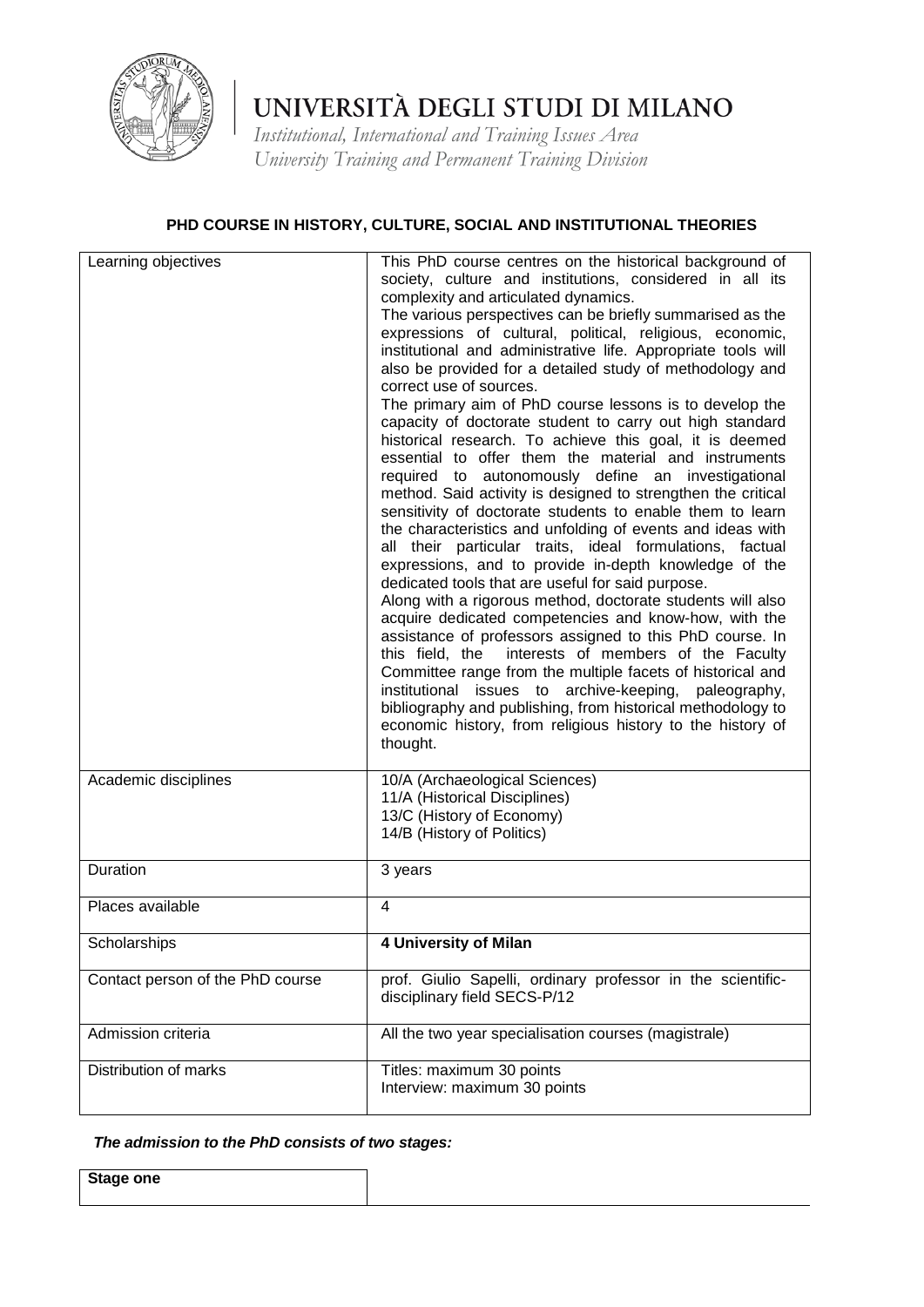

| Evaluation of qualifications                                                                                   | examinations<br>(course<br>– university<br>passed):<br>career<br>maximum 14 points                                                                                                                                                                                                                                                                                                                                                                                                                 |
|----------------------------------------------------------------------------------------------------------------|----------------------------------------------------------------------------------------------------------------------------------------------------------------------------------------------------------------------------------------------------------------------------------------------------------------------------------------------------------------------------------------------------------------------------------------------------------------------------------------------------|
| Qualifications<br>be<br>provided<br>must<br>following the indications mentioned<br>in art. 3 of this document. | - any publications: maximum 4 points;<br>- any professional experience and other qualifications<br>possessed by the applicant: maximum 2 points;<br>- two letters of reference, written and signed according to a<br>special model prepared by the administration office, by<br>subjects qualified to emphasize the particularities of the<br>applicant in that they played a part in the education of the<br>same (to be sent by e-mail to <i>giulio.sapelli@unimi.it)</i> :<br>maximum 2 points; |
|                                                                                                                | - a research project, prepared according to the model<br>attached to this document, written by the applicant, which<br>does not constitute any obligation to the subsequent<br>choice of the dissertation topic: maximum 8 points                                                                                                                                                                                                                                                                  |
| Date of evaluation of qualifications                                                                           | 7 <sup>th</sup> October 2014                                                                                                                                                                                                                                                                                                                                                                                                                                                                       |
| Results<br>evaluation<br>the<br>οf<br>Ωf<br>qualifications                                                     | $8^{th}$<br><b>October</b><br>2014<br>Available<br>from<br>the<br>website<br><sub>on</sub><br>at<br>http://www.studistorici.unimi.it                                                                                                                                                                                                                                                                                                                                                               |

| Stage two         |                                                                                                                                                                                                    |
|-------------------|----------------------------------------------------------------------------------------------------------------------------------------------------------------------------------------------------|
| Examination diary | Interview: 15 <sup>th</sup> October 2014 at 10.00 am at the Library of<br>Sciences of History and historical documentation (Hall of<br>Cabinet Editions)- via Festa del Perdono, 7 - 20122 Milano. |
|                   | The interview will be held in Italian or in English, as preferred<br>by the applicant.                                                                                                             |
|                   | The diary of admission exams is official notice for the<br>interested parties.                                                                                                                     |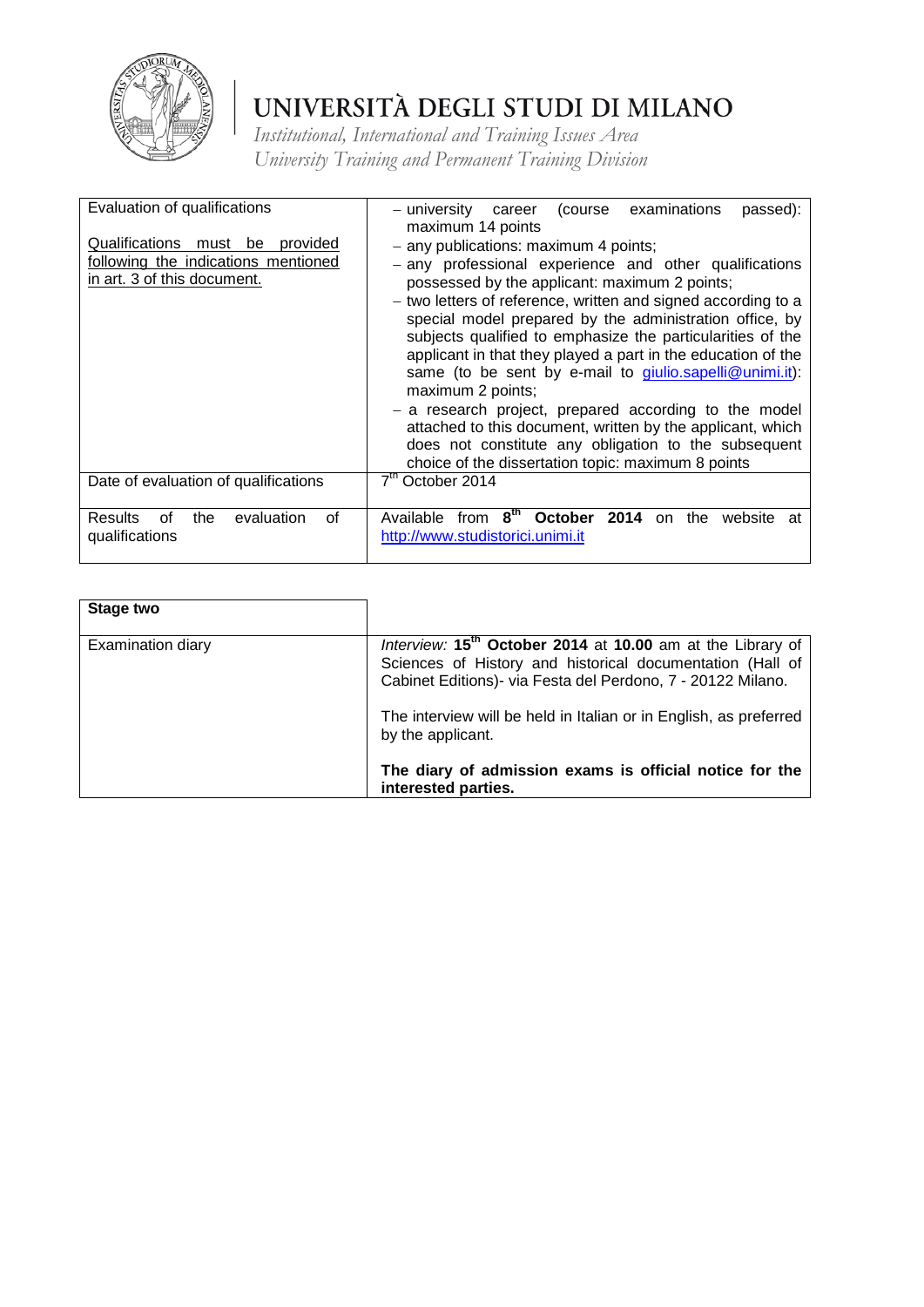

*Institutional, International and Training Issues Area University Training and Permanent Training Division*

#### **PHD COURSE IN LINGUISTIC, LITERARY AND INTERCULTURAL STUDIES IN EUROPEAN AND EXTRA-EUROPEAN PERSPECTIVES**

| Learning objectives              | The PhD Course, which ranks as a university level third<br>stage, promotes high standard training to carry out research<br>on a broad spectrum of languages, literatures and cultures<br>that concern several geographical areas (Europe, Africa, the<br>Americas, Asia), and on correlated interlinguistic and<br>intercultural phenomena. Besides basic methodological<br>training, the learning objectives of each of the disciplines<br>concerned are organised by research area and according to                                                                                                                                                                                                                                                                                                                                                                                                                                                                                 |
|----------------------------------|---------------------------------------------------------------------------------------------------------------------------------------------------------------------------------------------------------------------------------------------------------------------------------------------------------------------------------------------------------------------------------------------------------------------------------------------------------------------------------------------------------------------------------------------------------------------------------------------------------------------------------------------------------------------------------------------------------------------------------------------------------------------------------------------------------------------------------------------------------------------------------------------------------------------------------------------------------------------------------------|
|                                  | geographical and socio-cultural criteria. Hence, the doctorate<br>students will first complete the learning activities of their area<br>detail through dedicated tailor-made lessons<br>and<br>in.<br>workshops designed to encourage the commencement of<br>autonomous research in their respective sectors. Moments of<br>common training will also be offered, centred on contacts<br>between the various linguistic areas involved, and on the<br>three sectors $-$ linguistic, literary and intercultural $-$ already<br>specified in the title of this PhD Course. Training also includes<br>learning to use analytical IT tools, which are extensively<br>exploited in the international framework. The final outcome of<br>this learning track will be an international scholar in the best<br>sense of the definition, a person who is fluent in several<br>languages, skilled in understanding and discussing the<br>scientific research of other European and non-European |
|                                  | institutions, and able to mediate between Italian and<br>international studies.                                                                                                                                                                                                                                                                                                                                                                                                                                                                                                                                                                                                                                                                                                                                                                                                                                                                                                       |
| Academic disciplines             | 10/E (Philology and Middle Latin and Romance Literature)<br>10/F (Italian Studies and Comparative Literature)<br>10/H (French Studies)<br>10/I (Spanish Studies)<br>10/L (Anglistics and Anglo-American Studies)<br>10/M (Germanic and Slavonic Languages, Literature and<br>Cultures)<br>10/N (Eastern Cultures)<br>11/A (Historical Disciplines)<br>13/C (History Of Economy)                                                                                                                                                                                                                                                                                                                                                                                                                                                                                                                                                                                                       |
| Duration<br>Places available     | 3 years<br>$\overline{7}$                                                                                                                                                                                                                                                                                                                                                                                                                                                                                                                                                                                                                                                                                                                                                                                                                                                                                                                                                             |
| Scholarships                     | <b>7 University of Milan</b>                                                                                                                                                                                                                                                                                                                                                                                                                                                                                                                                                                                                                                                                                                                                                                                                                                                                                                                                                          |
| Contact person of the PhD course | prof. Giovanni lamartino, ordinary professor in the scientific-<br>disciplinary field L-LIN/12                                                                                                                                                                                                                                                                                                                                                                                                                                                                                                                                                                                                                                                                                                                                                                                                                                                                                        |
| Admission criteria               | Qualifications obtained in one of the following subjects of<br>former Ministerial Decree 270/2004, or in one of the<br>corresponding subjects of former Ministerial Decree<br>509/99:<br>LM-14 Modern Philology,<br>LM-36 Languages and Literatures of Africa and Asia,                                                                                                                                                                                                                                                                                                                                                                                                                                                                                                                                                                                                                                                                                                               |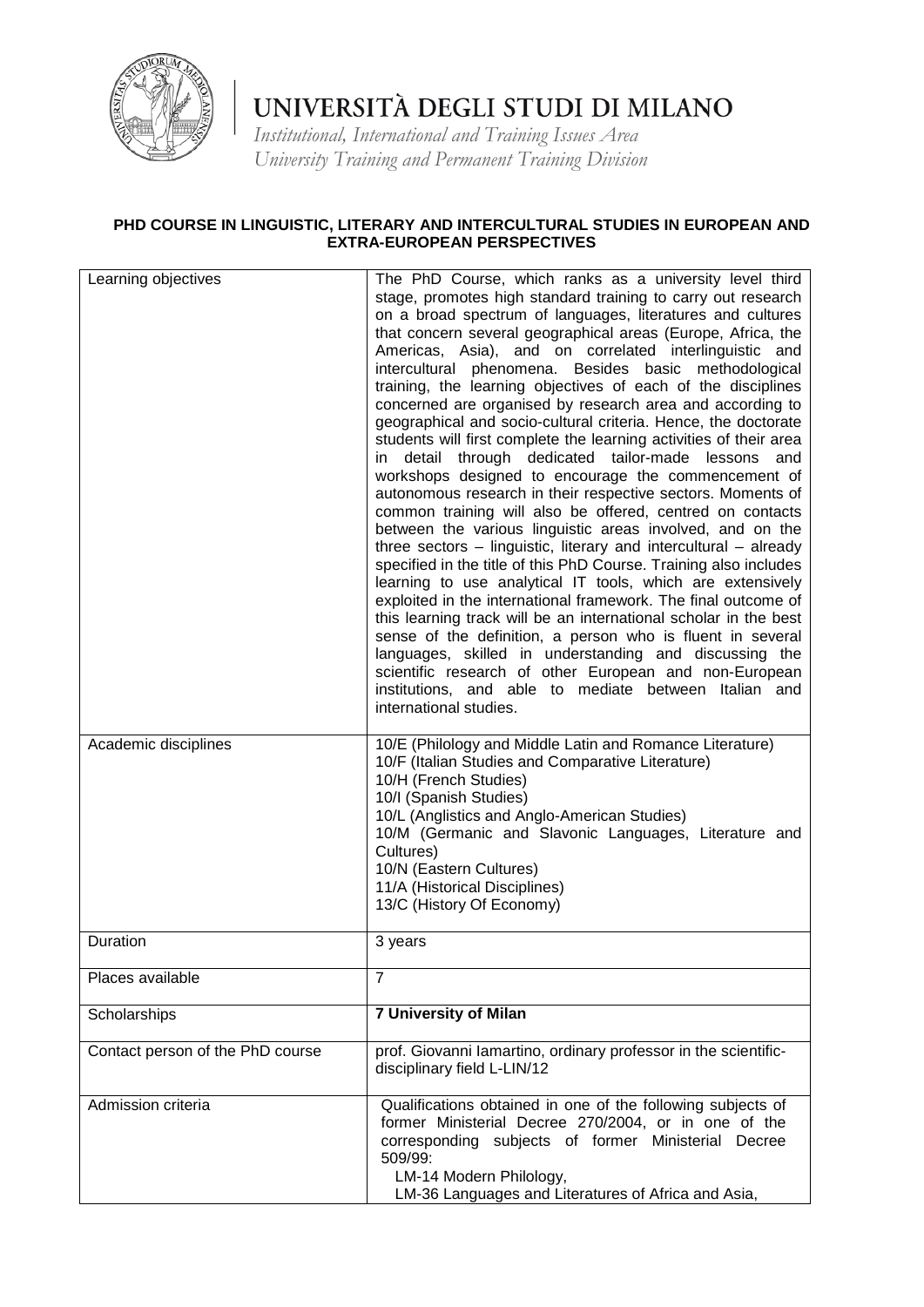

*Institutional, International and Training Issues Area University Training and Permanent Training Division*

|                       | LM-37 Modern European and American Languages and<br>Literatures,                                                                                                                                                     |  |  |  |  |
|-----------------------|----------------------------------------------------------------------------------------------------------------------------------------------------------------------------------------------------------------------|--|--|--|--|
|                       | LM-38 Modern<br>International<br>Languages<br>for the set of the set of the set of the set of the set of the set of the set of the set of the set of the set<br>Communication and Cooperation,<br>LM-39 Linguistics, |  |  |  |  |
|                       | LM-94 Specialised Translation and Interpreting,                                                                                                                                                                      |  |  |  |  |
| Distribution of marks | Titles: maximum 20 points                                                                                                                                                                                            |  |  |  |  |
|                       | Examinations: maximum 40 points                                                                                                                                                                                      |  |  |  |  |

#### *The admission to the PhD consists of two stages:*

| <b>Stage one</b>                                                                                                                  |                                                                                                                                                                                                                                                                                                                                                                                                                                                                                                                                                                                                                |
|-----------------------------------------------------------------------------------------------------------------------------------|----------------------------------------------------------------------------------------------------------------------------------------------------------------------------------------------------------------------------------------------------------------------------------------------------------------------------------------------------------------------------------------------------------------------------------------------------------------------------------------------------------------------------------------------------------------------------------------------------------------|
| Evaluation of qualifications                                                                                                      | examinations<br>– university<br>(course<br>passed):<br>career<br>maximum 6 points                                                                                                                                                                                                                                                                                                                                                                                                                                                                                                                              |
| Qualifications<br>must be provided<br>following the indications mentioned<br>in art. 3 of this document.                          | - any publications: maximum 2 points;<br>- any professional experience and other qualifications<br>possessed by the applicant: maximum 3 points;<br>- two letters of reference, written and signed according to a                                                                                                                                                                                                                                                                                                                                                                                              |
| Qualifications<br>scientific<br>and<br>publications can be produced in<br>Italian, English or in one of the<br>languages studied. | special model prepared by the administration office, by<br>subjects qualified to emphasize the particularities of the<br>applicant in that they played a part in the education of the<br>(to<br>be<br>by<br>e-mail<br>sent<br>same<br>tο<br>giovanni.iamartino@unimi.it): maximum 2 points;<br>project (with the indication<br>research<br>the<br>οf<br>a<br>specialisation language), prepared according<br>the<br>to<br>model attached to this document, written by<br>the<br>applicant, which does not constitute any obligation to the<br>subsequent choice of the dissertation topic: maximum 7<br>points |
| Date of evaluation of qualifications                                                                                              | $7th$ October 2014                                                                                                                                                                                                                                                                                                                                                                                                                                                                                                                                                                                             |
| evaluation<br><b>Results</b><br>0f<br>the<br>οf<br>qualifications                                                                 | Available from 9 <sup>th</sup> October 2014 on the website at<br>http://www.lingue.unimi.it                                                                                                                                                                                                                                                                                                                                                                                                                                                                                                                    |

| Stage two         |                                                                                                                                                                                                                     |
|-------------------|---------------------------------------------------------------------------------------------------------------------------------------------------------------------------------------------------------------------|
| Examination diary | Interview: 13 <sup>th</sup> October 2014 at 9.00 am at the Department<br>of Foreign Languages and Literature - Piazza S. Alessandro,<br>1 - 20123 Milano.                                                           |
|                   | The interview will be held in Italian or in English, as preferred<br>by the applicant.                                                                                                                              |
|                   | The applicants will need to pass a preliminary oral test to<br>verify fluency in the language of specialization indicated, that<br>will take place on the same day, at the same time and place<br>as the interview. |
|                   | The diary of admission exams is official notice for the<br>interested parties.                                                                                                                                      |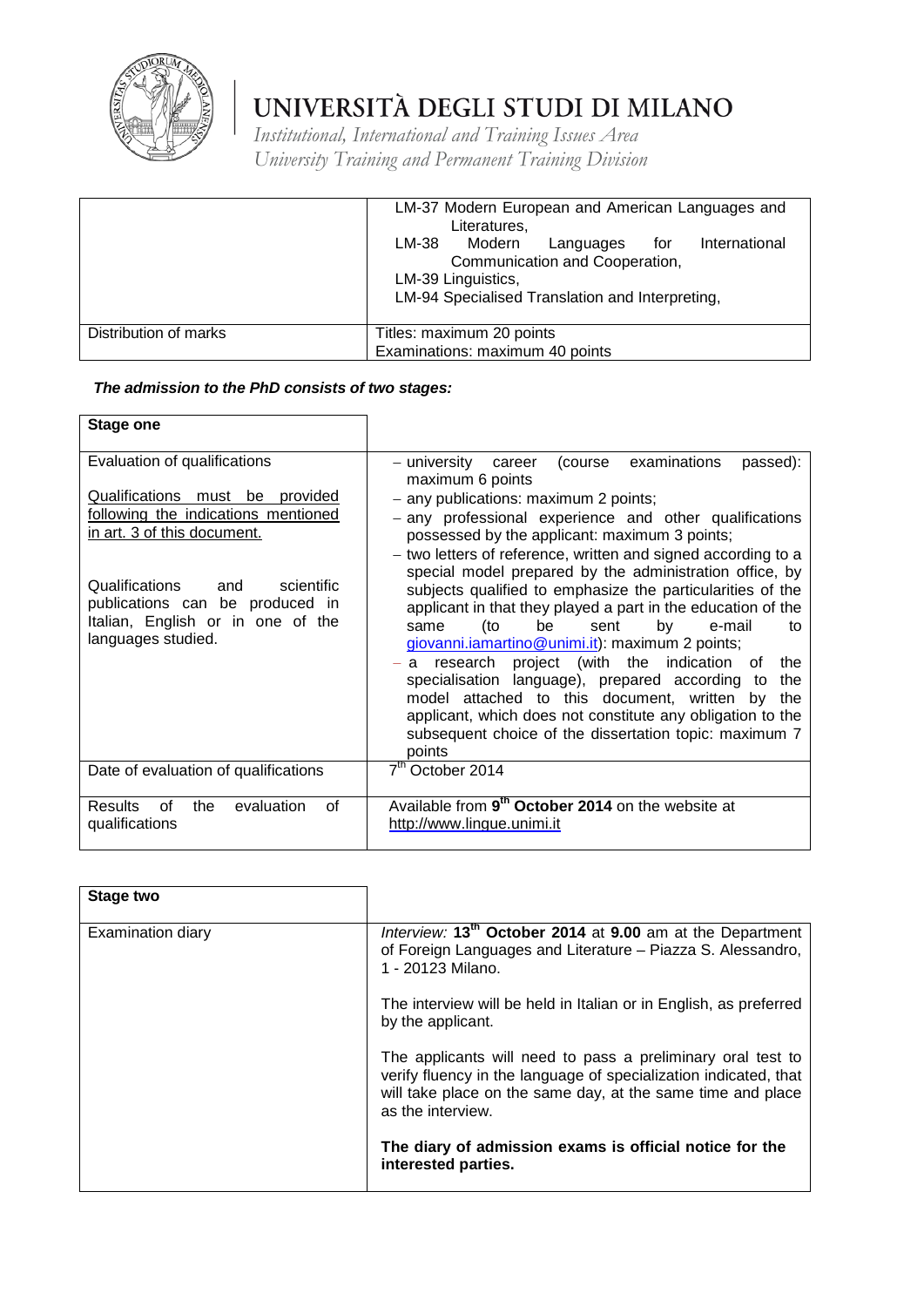

*Institutional, International and Training Issues Area University Training and Permanent Training Division*

### **ALLEGATO A**

**DICHIARAZIONE SOSTITUTIVA DI ATTO NOTORIO** *Self drafted affidavit* (art. 47 del DPR n° 445/2000) (art. 47 Presidential Decree n. 445/2000)

#### **Il sottoscritto/***the undersigned*

| cognome/surname | nome/ <i>name</i> |
|-----------------|-------------------|
| nato a/born in  | il/on             |

consapevole delle sanzioni penali richiamate dall'articolo 76 del Dpr 445/2000 in caso di dichiarazioni non veritiere e falsità in atti

*aware that providing false data and using fake documents are crimes punishable by law (art. 75 and 76 of the Presidential Decree n. 445/2000)* 

#### **dichiara sotto la propria personale responsabilità declares under his/her own responsibility**

 $\square$  che le pubblicazioni/ i titoli sotto elencati, prodotti in copia, sono conformi all'originale:

*that the publications and the qualifications listed below, produced as copies, comply with the originals:*

*\_\_\_\_\_\_\_\_\_\_\_\_\_\_\_\_\_\_\_\_\_\_\_\_\_\_\_\_\_\_\_\_\_\_\_\_\_\_\_\_\_\_\_\_\_\_\_\_\_\_\_\_\_\_\_\_\_\_\_\_\_\_\_\_\_\_\_\_\_\_\_\_\_\_\_\_\_\_\_\_\_\_\_\_\_\_\_\_\_ \_\_\_\_\_\_\_\_\_\_\_\_\_\_\_\_\_\_\_\_\_\_\_\_\_\_\_\_\_\_\_\_\_\_\_\_\_\_\_\_\_\_\_\_\_\_\_\_\_\_\_\_\_\_\_\_\_\_\_\_\_\_\_\_\_\_\_\_\_\_\_\_\_\_\_\_\_\_\_\_\_\_\_\_\_\_\_\_\_ \_\_\_\_\_\_\_\_\_\_\_\_\_\_\_\_\_\_\_\_\_\_\_\_\_\_\_\_\_\_\_\_\_\_\_\_\_\_\_\_\_\_\_\_\_\_\_\_\_\_\_\_\_\_\_\_\_\_\_\_\_\_\_\_\_\_\_\_\_\_\_\_\_\_\_\_\_\_\_\_\_\_\_\_\_\_\_\_\_ \_\_\_\_\_\_\_\_\_\_\_\_\_\_\_\_\_\_\_\_\_\_\_\_\_\_\_\_\_\_\_\_\_\_\_\_\_\_\_\_\_\_\_\_\_\_\_\_\_\_\_\_\_\_\_\_\_\_\_\_\_\_\_\_\_\_\_\_\_\_\_\_\_\_\_\_\_\_\_\_\_\_\_\_\_\_\_\_\_ \_\_\_\_\_\_\_\_\_\_\_\_\_\_\_\_\_\_\_\_\_\_\_\_\_\_\_\_\_\_\_\_\_\_\_\_\_\_\_\_\_\_\_\_\_\_\_\_\_\_\_\_\_\_\_\_\_\_\_\_\_\_\_\_\_\_\_\_\_\_\_\_\_\_\_\_\_\_\_\_\_\_\_\_\_\_\_\_\_*

□ che non presenta pubblicazioni o altri titoli/*No additional publication or qualification*

*\_\_\_\_\_\_\_\_\_\_\_\_\_\_\_\_\_\_\_\_\_\_\_\_\_\_\_\_\_\_\_\_\_\_\_\_\_\_\_\_\_\_\_\_\_\_\_\_\_\_\_\_\_\_\_\_\_\_\_*

Milano, \_\_\_\_\_\_\_\_\_\_\_\_\_\_\_\_\_\_\_\_\_\_\_\_ Data/*date*

> \_\_\_\_\_\_\_\_\_\_\_\_\_\_\_\_\_\_\_\_\_\_\_\_\_\_\_\_\_ Firma/*Signature*

Ai sensi dell'art. 3 del DPR 445/2000 l'autocertificazione può essere utilizzata solo dai cittadini appartenenti all'Unione Europea. I cittadini non europei devono produrre documenti originali o in copia autenticata secondo la normativa vigente. *According to the art. 3 of the Presidential Decree no. 445/2000, only Eu citizens are entitled to use this form. Non Eu citizens must submit the original documentation or photocopies authenticated in compliance with the law in force.*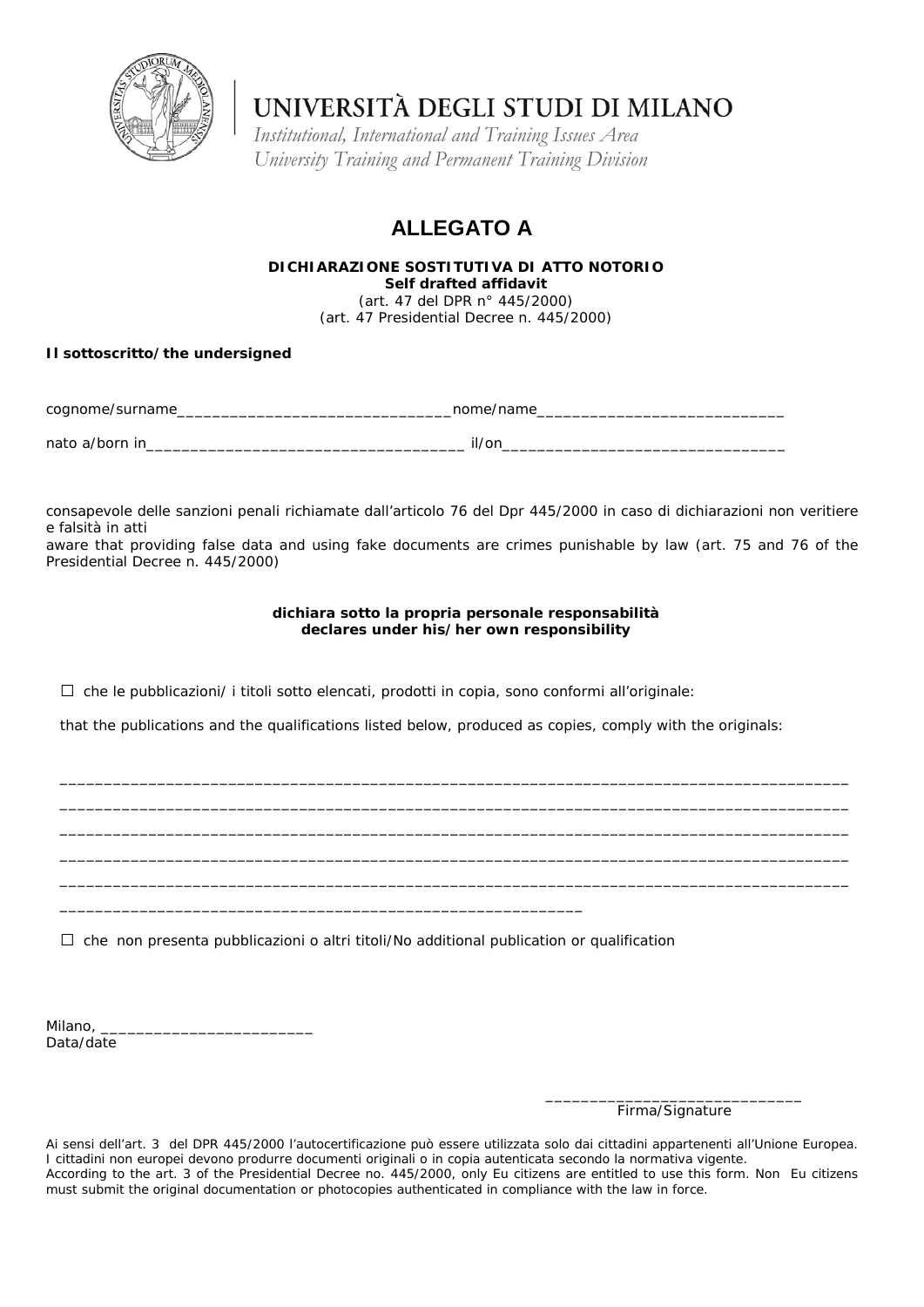

*Institutional, International and Training Issues Area University Training and Permanent Training Division*

### **Modello 1**

#### **PROGETTO DI RICERCA / PROJECT Cognome e nome del candidato Applicant's Name Corso di dottorato PhD**

1) Titolo del progetto / Project title

2) Sommario / Abstract

3) Obiettivi e rilevanza dei risultati ottenibili nel contesto dello stato dell'arte / Project aims and their relevance in the context of the state of the art

4) Descrizione del progetto / Project description

5) Bibliografia / References

Il progetto dovrà avere almeno 2.000 e non più di 4.000 parole, bibliografia esclusa. The project should have at least 2,000 and not more than 4,000 words, excluding references.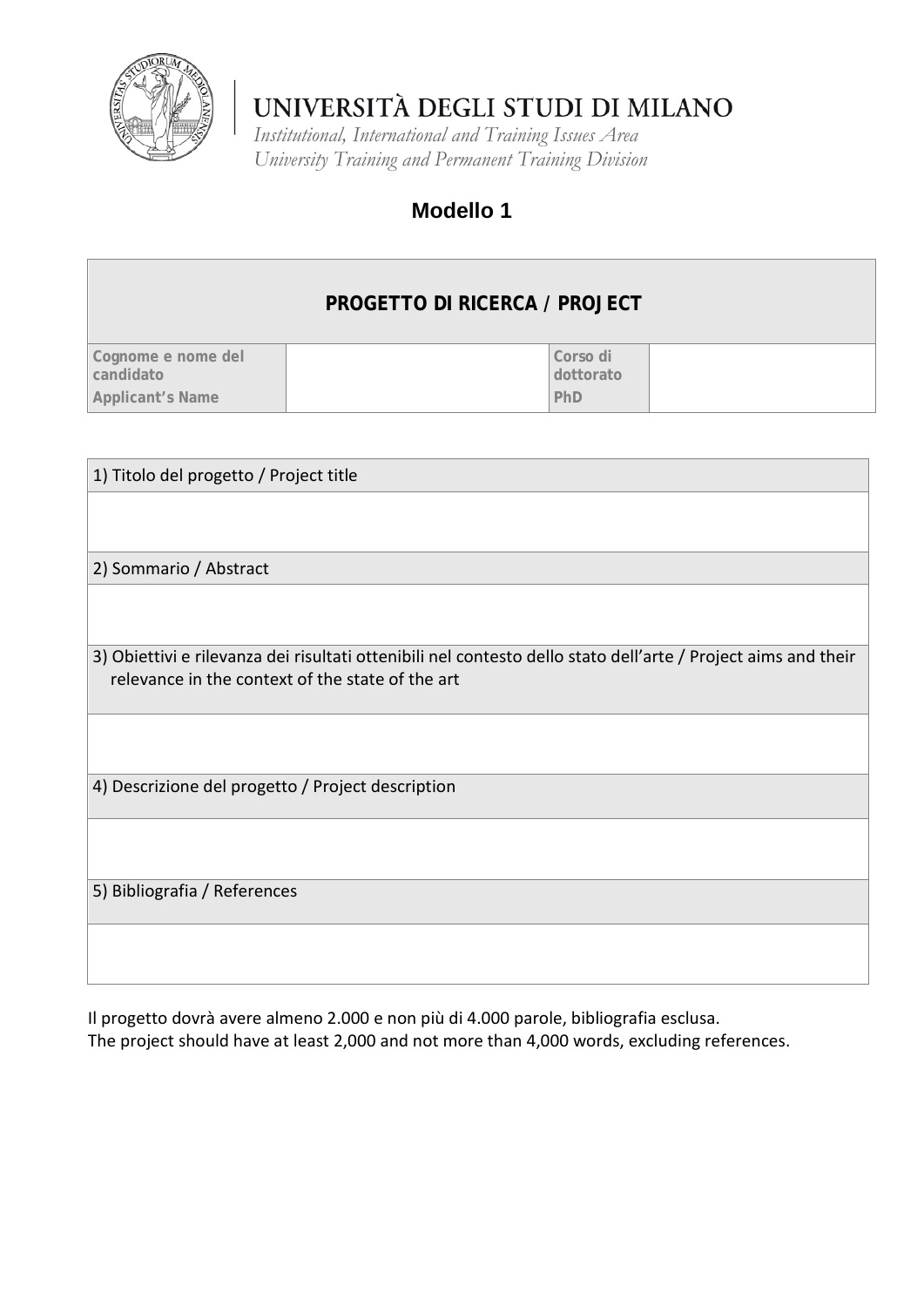

*Institutional, International and Training Issues Area University Training and Permanent Training Division*

### **Modello 2**

### **LETTERA DI REFERENZA**

| Cognome e nome del | Corso di  |  |
|--------------------|-----------|--|
| candidato          | dottorato |  |

#### **Da compilare in tutte le parti**

| Cognome e nome<br>del referente | Ruolo |  |
|---------------------------------|-------|--|
| Università/Ente                 |       |  |
| Indirizzo                       | Città |  |
| CAP                             | Paese |  |
| Telefono                        | Email |  |
| Data                            |       |  |

Come valuta la qualità del candidato rispetto ad altri studenti di pari livello formativo (studenti di un corso, laureandi, ecc...)?

| Sotto la media (50%) | <b>Top 50%</b> | Top 25% | Top 10% | Top $5%$ | <b>Top 2%</b> |
|----------------------|----------------|---------|---------|----------|---------------|
|                      |                |         |         |          |               |

Come valuta l'attitudine del candidato alla attività di ricerca?

| l Inabilitato a rispondere l | Sotto la media | Media | Buona | $\gamma$ <sup>t</sup> tima |  |
|------------------------------|----------------|-------|-------|----------------------------|--|
|                              |                |       |       |                            |  |

| Commento<br>giudizio personale sul candidato |  |  |
|----------------------------------------------|--|--|
|                                              |  |  |
|                                              |  |  |
|                                              |  |  |
|                                              |  |  |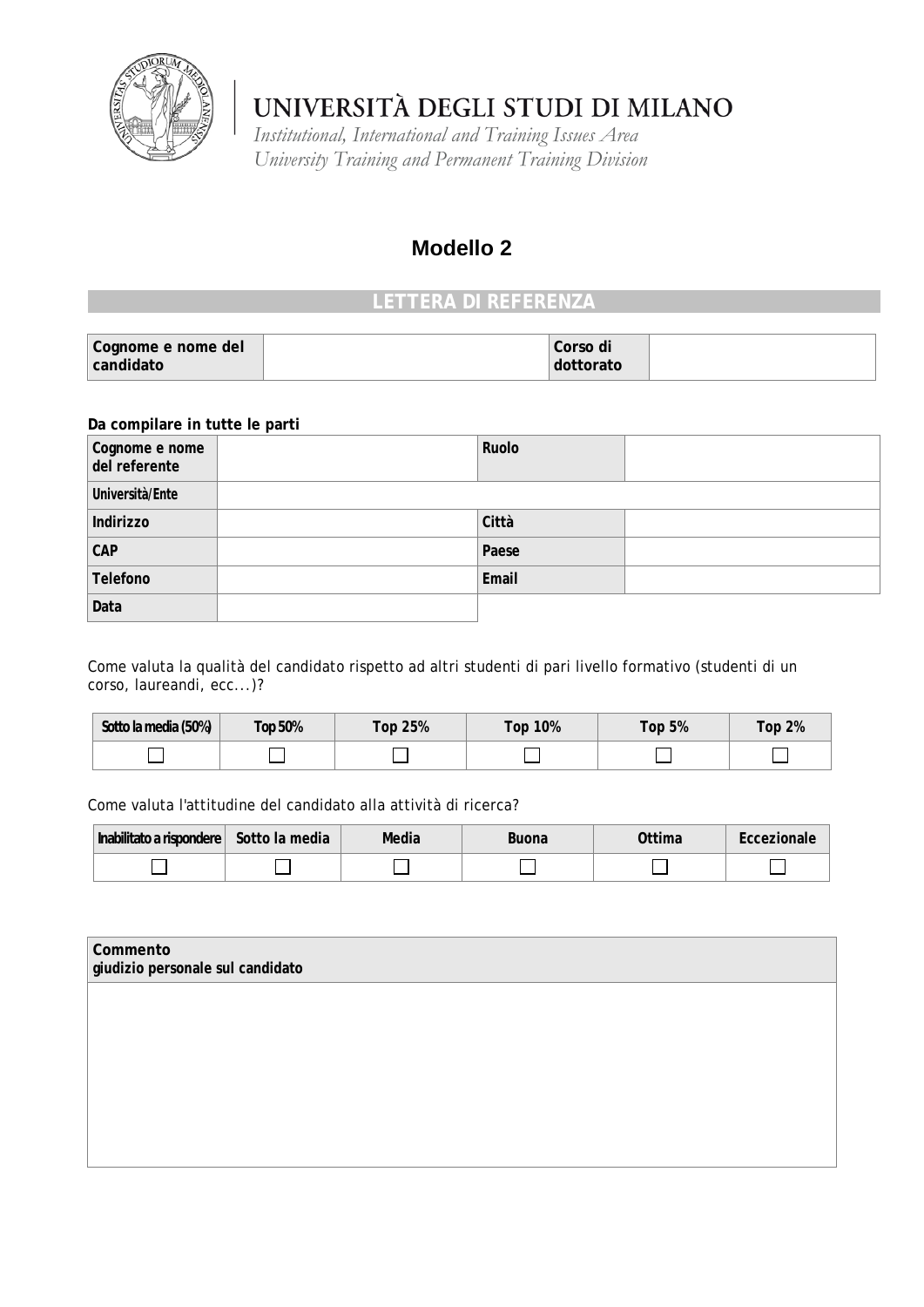

*Institutional, International and Training Issues Area University Training and Permanent Training Division*

### **Modello 2**

### **REFEREE FORM**

| Applicant's Name | PhD |  |
|------------------|-----|--|
|                  |     |  |

#### **To be completed in all areas**

| Referee's name      | Position/Title |  |
|---------------------|----------------|--|
| Institution/Company |                |  |
| <b>Address</b>      | City           |  |
| Zip code            | Country        |  |
| Phone contact       | Email          |  |
| Date                |                |  |

On the following scale, please rank the applicant against other students in comparable fields and indicate the comparison group used.

| Bottom 50% | Top 50% | <b>Top 25%</b> | 10%<br>$\mathsf{Top}^-$ | Гор 5% | Top $2%$ |
|------------|---------|----------------|-------------------------|--------|----------|
|            |         |                |                         |        |          |

Please rate this applicant in overall promise for the doctorate (check one)

| Unable to evaluate | <b>Below Average</b> | Average | Good | Outstanding | Exceptional |
|--------------------|----------------------|---------|------|-------------|-------------|
|                    |                      |         |      |             |             |

| Give your comments here<br>Your personal evaluation about the candidate |  |  |  |
|-------------------------------------------------------------------------|--|--|--|
|                                                                         |  |  |  |
|                                                                         |  |  |  |
|                                                                         |  |  |  |
|                                                                         |  |  |  |
|                                                                         |  |  |  |
|                                                                         |  |  |  |